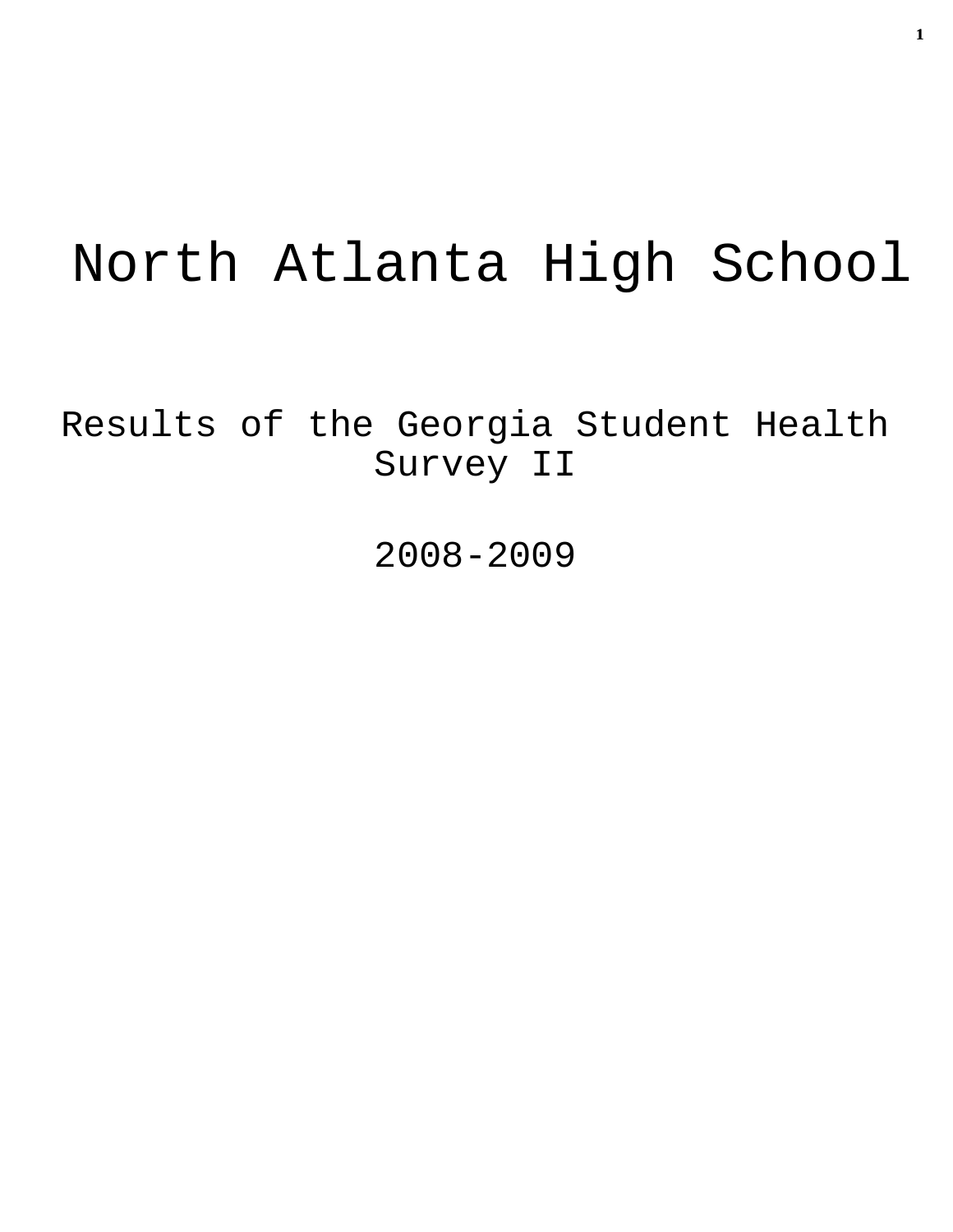# *Demographics* **2**

| Grade                    |    |  |  |  |
|--------------------------|----|--|--|--|
| <b>Grade   Frequency</b> |    |  |  |  |
| 10                       | 16 |  |  |  |
| 12                       |    |  |  |  |

| Frequency      | <b>Table of Gender by Grade</b> |              |             |              |  |
|----------------|---------------------------------|--------------|-------------|--------------|--|
| <b>Col Pct</b> |                                 | Grade(Grade) |             |              |  |
|                | Gender(Gender)                  | 10           | 12          | <b>Total</b> |  |
|                | <b>Female</b>                   | 56.25        | Q<br>100.00 | 18           |  |
|                | <b>Male</b>                     | 43.75        | 0.00        | 7            |  |
|                | <b>Total</b>                    | 16           | 9           | 25           |  |

| Frequency      |
|----------------|
| <b>Col Pct</b> |

| <b>Table of Ethnicity by Grade</b> |              |            |              |  |  |  |  |
|------------------------------------|--------------|------------|--------------|--|--|--|--|
|                                    | Grade(Grade) |            |              |  |  |  |  |
| <b>Ethnicity</b> (Ethnicity)       | 10           | 12         | <b>Total</b> |  |  |  |  |
| <b>Black</b>                       | 4<br>25.00   | 7<br>77.78 | 11           |  |  |  |  |
| <b>Hispanic</b>                    | 4<br>25.00   | 11.11      | 5            |  |  |  |  |
| White                              | 6<br>37.50   | 11.11      | 7            |  |  |  |  |
| <b>Other</b>                       | 2<br>12.50   | 0<br>0.00  | 2            |  |  |  |  |
| <b>Total</b>                       | 16           | 9          | 25           |  |  |  |  |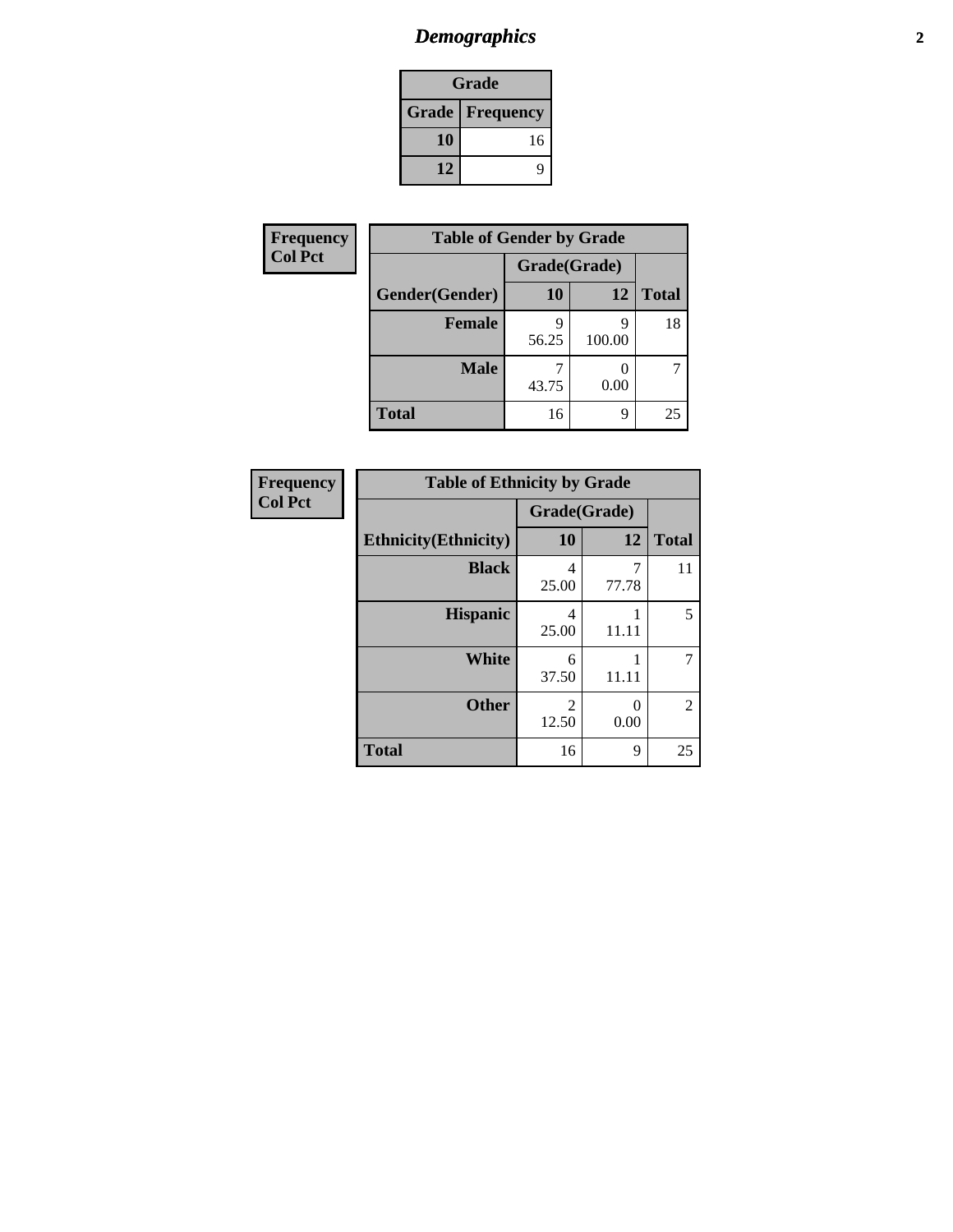### *Title IV, Part A, Schedule A* **3** *Goal 1: Ensure that all schools are drug-free Baseline Data: Year 2008-2009 Prevalence of Drug Use*

| Frequency      | <b>Table of AlcoholAlt by Grade</b> |              |            |              |  |  |
|----------------|-------------------------------------|--------------|------------|--------------|--|--|
| <b>Col Pct</b> | AlcoholAlt(Alcohol                  | Grade(Grade) |            |              |  |  |
|                | use, past 30 days)                  | 10           | 12         | <b>Total</b> |  |  |
|                | Yes                                 | 3<br>18.75   | 3<br>33.33 | 6            |  |  |
|                | N <sub>0</sub>                      | 13<br>81.25  | 6<br>66.67 | 19           |  |  |
|                | Total                               | 16           | 9          | 25           |  |  |

| <b>Frequency</b> | <b>Table of TobaccoAny by Grade</b> |              |             |              |  |
|------------------|-------------------------------------|--------------|-------------|--------------|--|
| <b>Col Pct</b>   | TobaccoAny(Tobacco                  | Grade(Grade) |             |              |  |
|                  | use, past 30 days)                  | 10           | 12          | <b>Total</b> |  |
|                  | N <sub>0</sub>                      | 16<br>100.00 | q<br>100.00 | 25           |  |
|                  | <b>Total</b>                        | 16           | q           | 25           |  |

| Frequency      | <b>Table of MarijuanaAlt by Grade</b> |              |             |              |  |
|----------------|---------------------------------------|--------------|-------------|--------------|--|
| <b>Col Pct</b> | MarijuanaAlt(Marijuana                | Grade(Grade) |             |              |  |
|                | use, past 30 days)                    | 10           | 12          | <b>Total</b> |  |
|                | <b>Yes</b>                            |              |             |              |  |
|                |                                       | 6.25         | 0.00        |              |  |
|                | N <sub>0</sub>                        | 15<br>93.75  | 9<br>100.00 | 24           |  |
|                | <b>Total</b>                          | 16           | 9           | 25           |  |

| <b>Frequency</b> | <b>Table of OtherDrugAny by Grade</b>  |              |             |              |  |
|------------------|----------------------------------------|--------------|-------------|--------------|--|
| <b>Col Pct</b>   | <b>OtherDrugAny(Other</b><br>drug use, | Grade(Grade) |             |              |  |
|                  | past 30 days)                          | <b>10</b>    | 12          | <b>Total</b> |  |
|                  | <b>Yes</b>                             | 12.50        | 0.00        | 2            |  |
|                  | N <sub>0</sub>                         | 14<br>87.50  | 9<br>100.00 | 23           |  |
|                  | <b>Total</b>                           | 16           | 9           | 25           |  |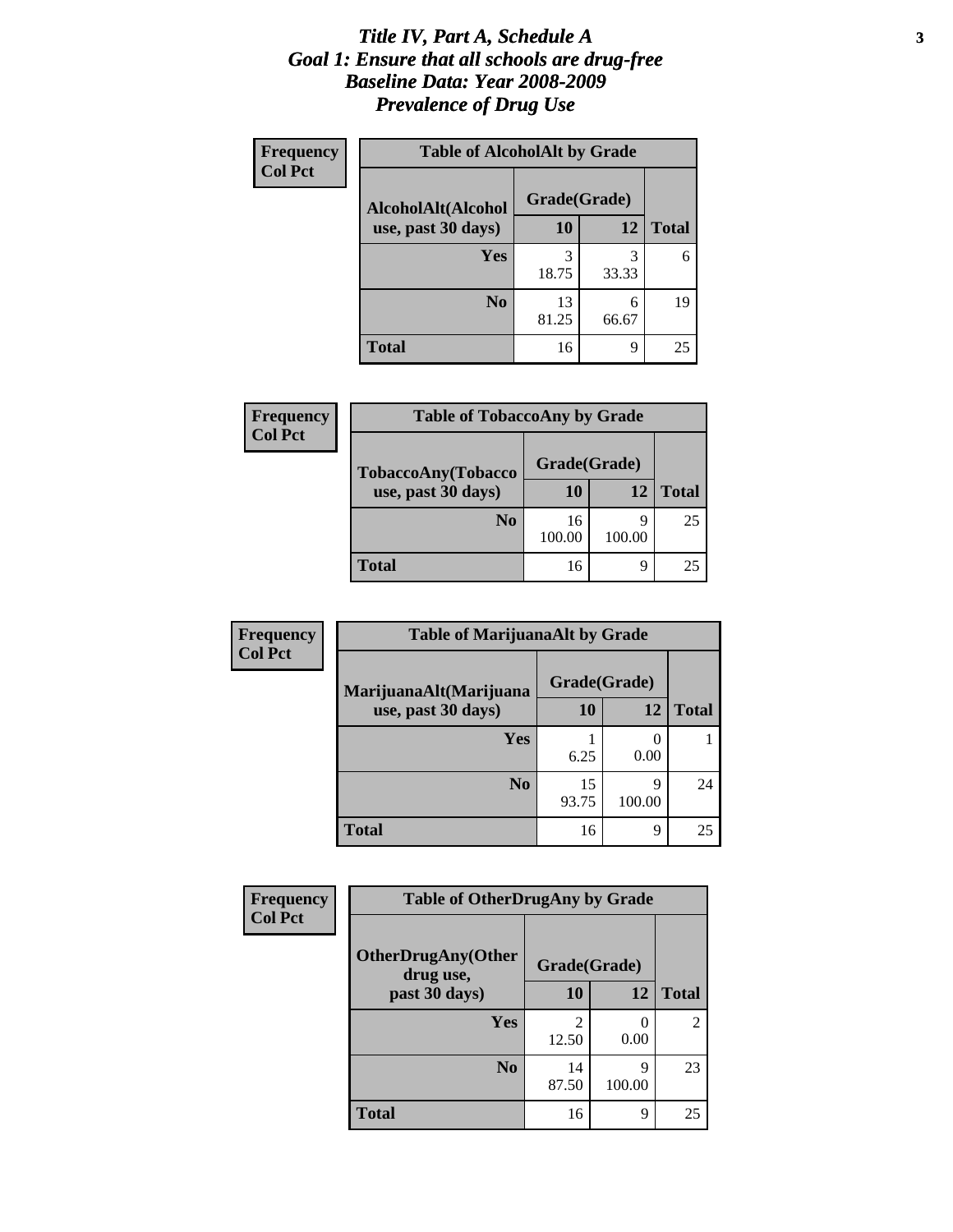### *Average Age of Onset of Use* **4** *Results for "Average Age of Onset of Use" questions exclude students who said they did not use that substance*

| <b>Variable</b>    | Label                                                              | <b>Mean</b> |
|--------------------|--------------------------------------------------------------------|-------------|
| Alcoholinit2       | I started using alcohol when I was                                 | 14.71       |
| Cigarettesinit2    | I started smoking tobacco when I was                               | 17.00       |
| Smokelessinit2     | I started chewing tobacco when I was                               |             |
| Marijuanainit2     | I started using marijuana when I was                               | 13.33       |
| Cocaineinit2       | I started using cocaine when I was                                 | 8.00        |
| Inhalantsinit2     | I started using inhalants when I was                               | 8.00        |
| Steroidsinit2      | I started using steroids when I was                                |             |
| Ecstasyinit2       | I started using ecstasy when I was                                 |             |
| Methinit2          | I started using methamphetamines when I was                        |             |
| Hallucinogensinit2 | I started using hallucinogens when I was                           | 8.00        |
| Prescriptioninit2  | I started using prescription drugs not prescribed to me when I was | 11.00       |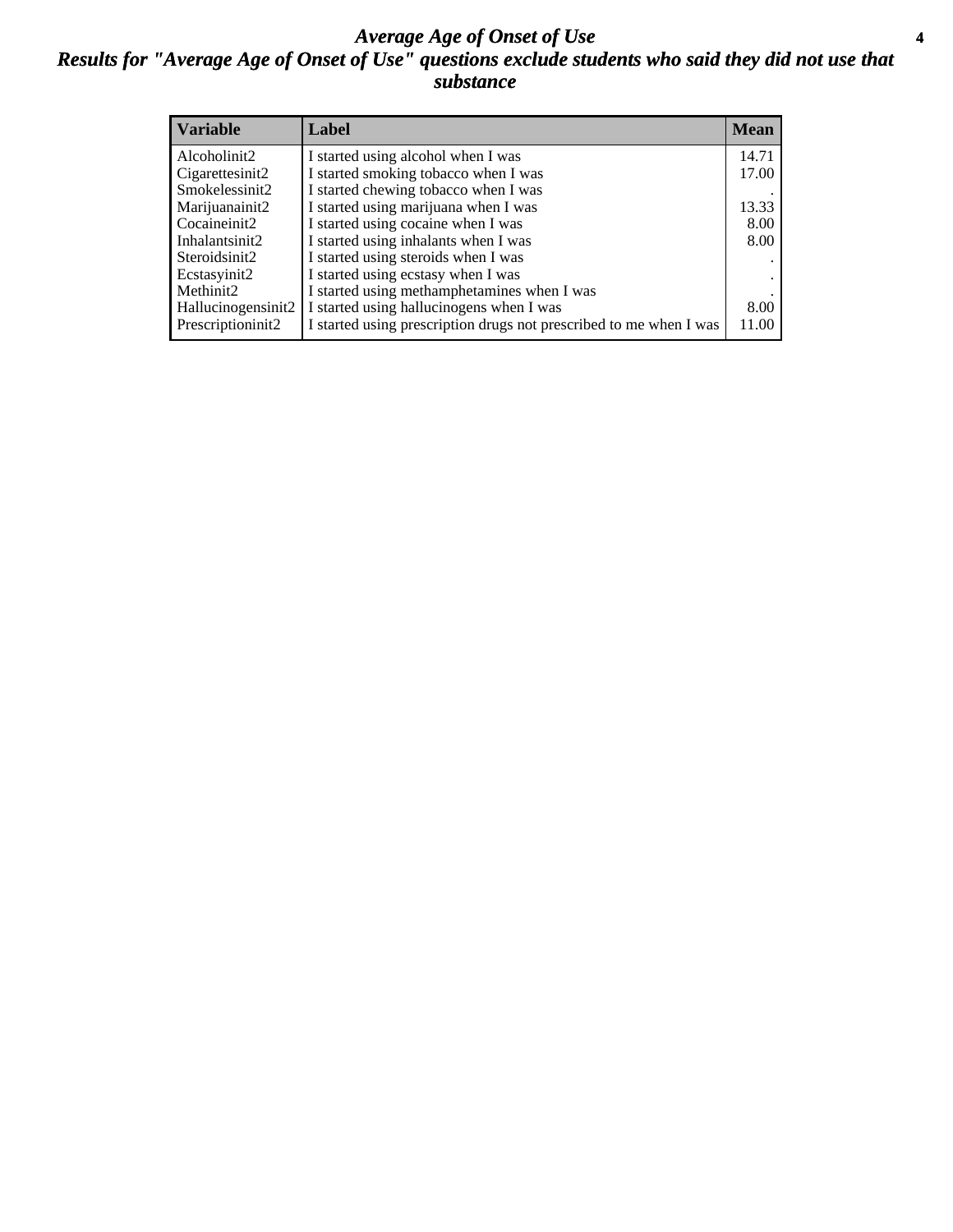# *Perception of Health Risk* **5**

| <b>Frequency</b> | <b>Table of Alcoholharmdich by Grade</b> |              |            |              |  |
|------------------|------------------------------------------|--------------|------------|--------------|--|
| <b>Col Pct</b>   | Alcoholharmdich(I<br>think alcohol is    | Grade(Grade) |            |              |  |
|                  | harmful)                                 | 10           | 12         | <b>Total</b> |  |
|                  | Yes                                      | 13<br>81.25  | 8<br>88.89 | 21           |  |
|                  | N <sub>0</sub>                           | 3<br>18.75   | 11.11      | 4            |  |
|                  | <b>Total</b>                             | 16           | 9          | 25           |  |

| Frequency      | <b>Table of Tobaccoharmdich by Grade</b> |              |            |              |  |
|----------------|------------------------------------------|--------------|------------|--------------|--|
| <b>Col Pct</b> | Tobaccoharmdich(I<br>think tobacco is    | Grade(Grade) |            |              |  |
|                | harmful)                                 | 10           | 12         | <b>Total</b> |  |
|                | <b>Yes</b>                               | 16<br>100.00 | 8<br>88.89 | 24           |  |
|                | N <sub>0</sub>                           | 0.00         | 11.11      |              |  |
|                | <b>Total</b>                             | 16           | 9          | 25           |  |

| Frequency      | <b>Table of Marijuanaharmdich by Grade</b> |              |            |              |  |
|----------------|--------------------------------------------|--------------|------------|--------------|--|
| <b>Col Pct</b> | Marijuanaharmdich(I<br>think marijuana is  | Grade(Grade) |            |              |  |
|                | harmful)                                   | 10           | 12         | <b>Total</b> |  |
|                | Yes                                        | 12<br>75.00  | 8<br>88.89 | 20           |  |
|                | N <sub>0</sub>                             | 4<br>25.00   |            | 5            |  |
|                | <b>Total</b>                               | 16           | 9          | 25           |  |

| Frequency      | <b>Table of Otherdrugharmdich by Grade</b>                   |              |            |              |  |
|----------------|--------------------------------------------------------------|--------------|------------|--------------|--|
| <b>Col Pct</b> | Otherdrugharmdich(I<br>Grade(Grade)<br>think other drugs are |              |            |              |  |
|                | harmful)                                                     | 10           | 12         | <b>Total</b> |  |
|                | Yes                                                          | 16<br>100.00 | 8<br>88.89 | 24           |  |
|                | N <sub>0</sub>                                               | 0.00         |            |              |  |
|                | <b>Total</b>                                                 | 16           | 9          | 25           |  |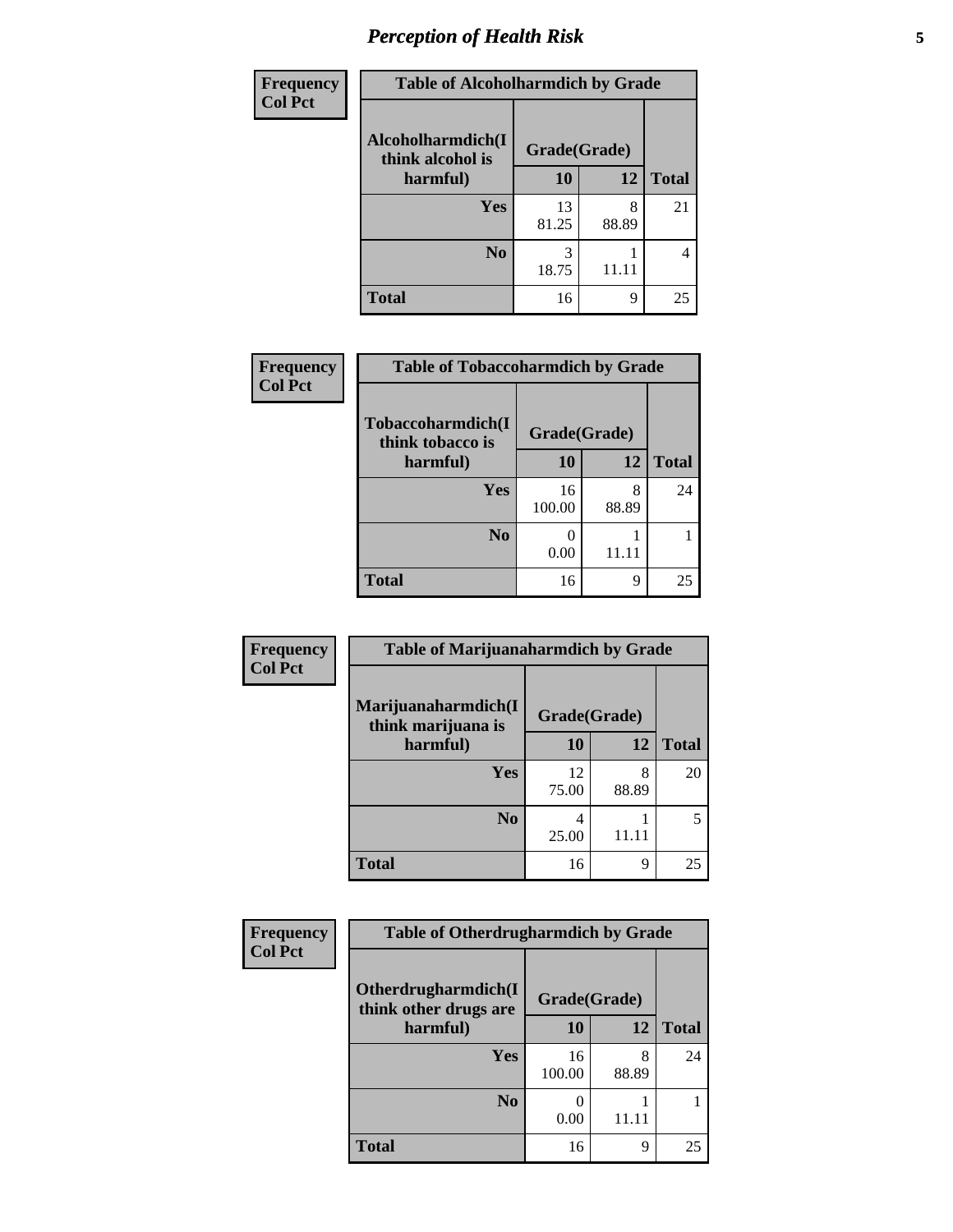### *Social Disapproval* **6**

| Frequency      | <b>Table of Alcoholpeerdich by Grade</b>                    |              |              |    |
|----------------|-------------------------------------------------------------|--------------|--------------|----|
| <b>Col Pct</b> | Alcoholpeerdich(My<br>friends would<br>disapprove if I used | Grade(Grade) |              |    |
|                | alcohol)                                                    | 10<br>12     | <b>Total</b> |    |
|                | <b>Yes</b>                                                  | 43.75        | 4<br>44.44   | 11 |
|                | N <sub>0</sub>                                              | Q<br>56.25   | 5<br>55.56   | 14 |
|                | <b>Total</b>                                                | 16           | 9            | 25 |

| <b>Frequency</b> |
|------------------|
| <b>Col Pct</b>   |

| <b>Table of Tobaccopeerdich by Grade</b>                    |             |              |              |  |  |  |
|-------------------------------------------------------------|-------------|--------------|--------------|--|--|--|
| Tobaccopeerdich(My<br>friends would<br>disapprove if I used |             | Grade(Grade) |              |  |  |  |
| tobacco)                                                    | 10          | 12           | <b>Total</b> |  |  |  |
| Yes                                                         | 12<br>75.00 | 5<br>55.56   | 17           |  |  |  |
| N <sub>0</sub>                                              | 4<br>25.00  | 4<br>44.44   | 8            |  |  |  |
| <b>Total</b>                                                | 16          | 9            | 25           |  |  |  |

| <b>Frequency</b> | <b>Table of Marijuanapeerdich by Grade</b>                    |              |            |              |  |  |
|------------------|---------------------------------------------------------------|--------------|------------|--------------|--|--|
| <b>Col Pct</b>   | Marijuanapeerdich(My<br>friends would<br>disapprove if I used | Grade(Grade) |            |              |  |  |
|                  | marijuana)                                                    |              | 12         | <b>Total</b> |  |  |
|                  | <b>Yes</b>                                                    | 9<br>56.25   | 5<br>55.56 | 14           |  |  |
|                  | N <sub>0</sub>                                                | 43.75        | 4<br>44.44 | 11           |  |  |
|                  | <b>Total</b>                                                  | 16           | 9          | 25           |  |  |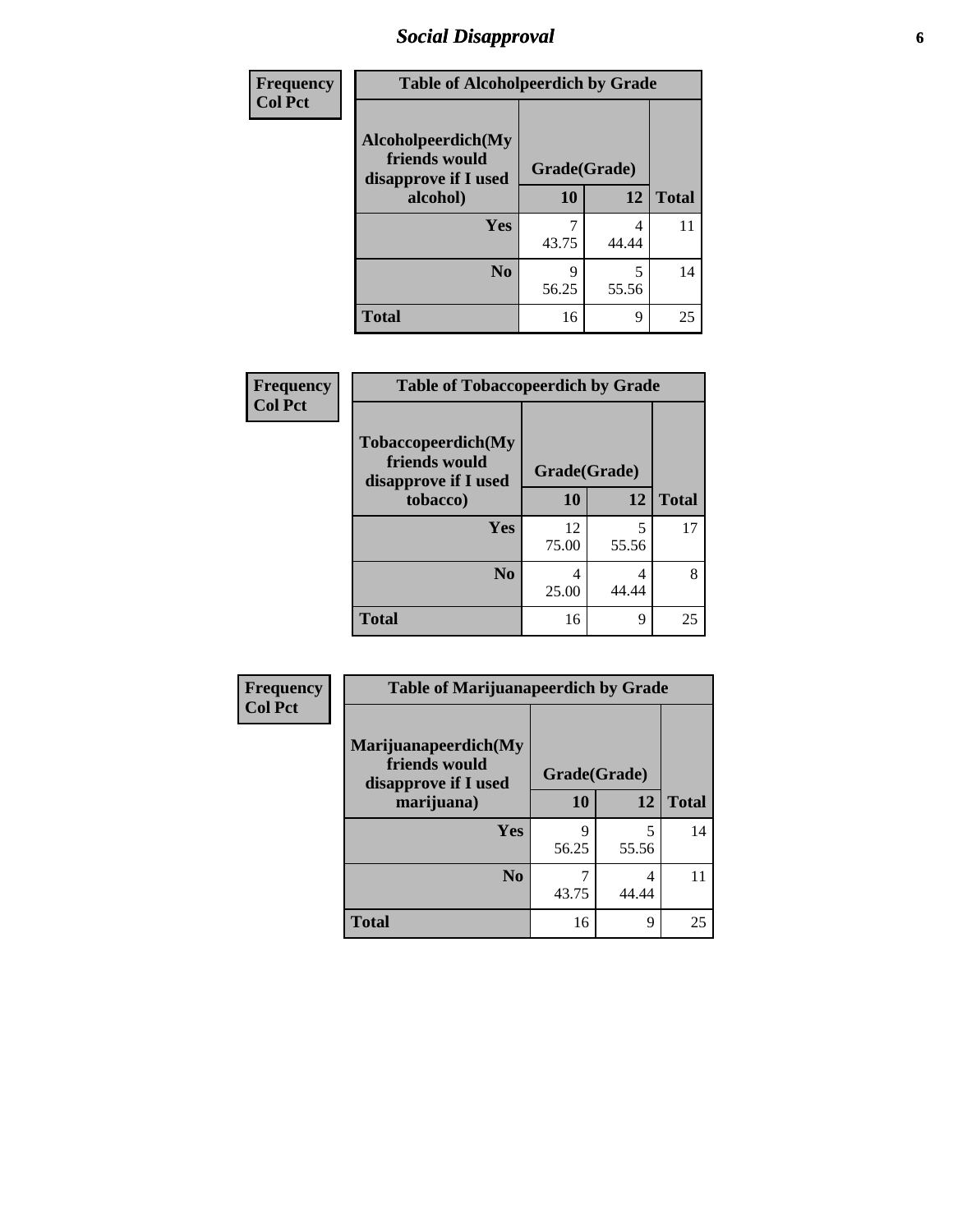### *Social Disapproval* **7**

| Frequency      | <b>Table of Otherdrugpeerdich by Grade</b>                    |              |            |              |  |  |
|----------------|---------------------------------------------------------------|--------------|------------|--------------|--|--|
| <b>Col Pct</b> | Otherdrugpeerdich(My<br>friends would<br>disapprove if I used | Grade(Grade) |            |              |  |  |
|                | other drugs)                                                  | 10           | 12         | <b>Total</b> |  |  |
|                | Yes                                                           | 13<br>81.25  | 6<br>66.67 | 19           |  |  |
|                | N <sub>0</sub>                                                | 3<br>18.75   | 33.33      | 6            |  |  |
|                | <b>Total</b>                                                  | 16           | 9          | 25           |  |  |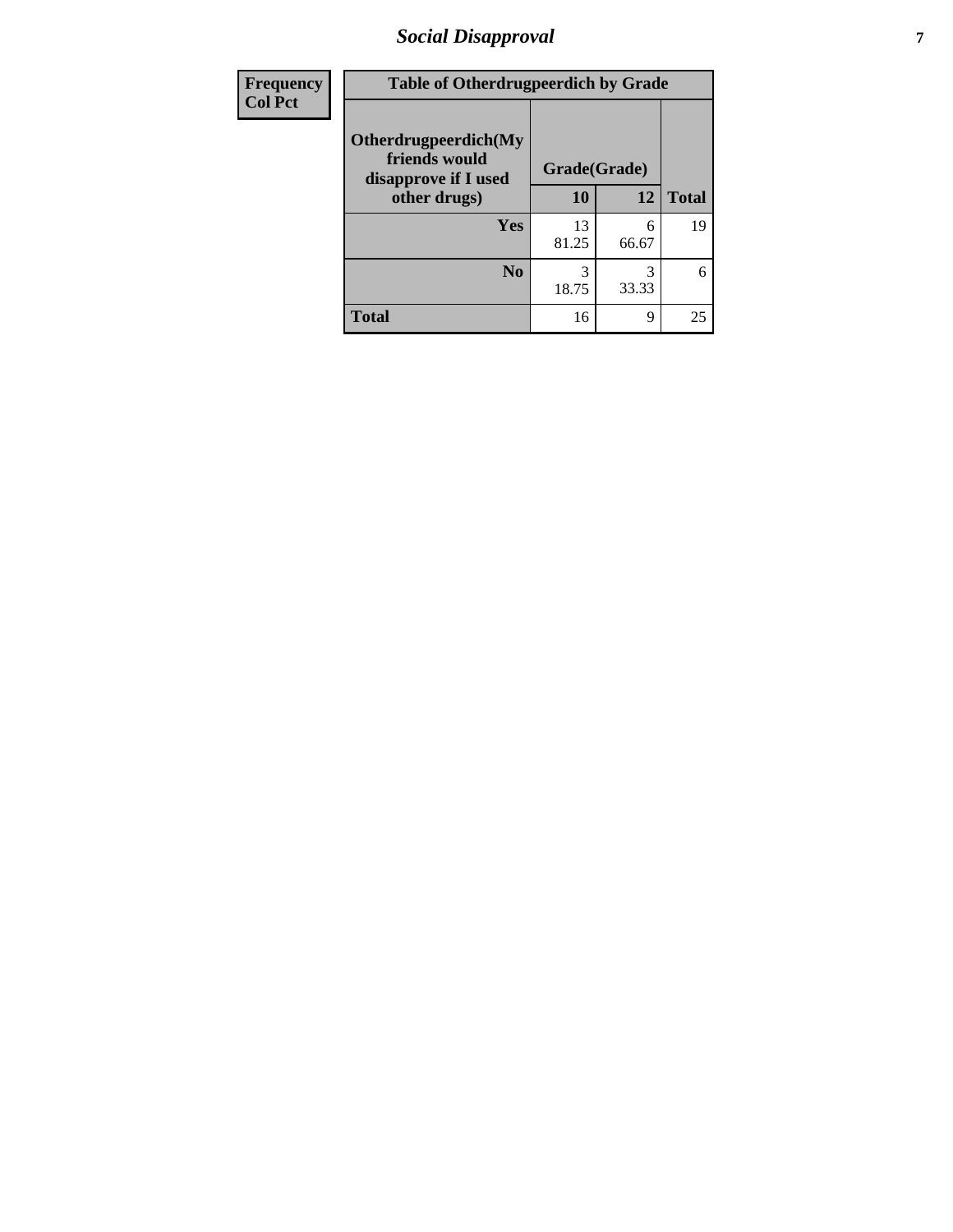### Title IV, Part A, Schedule A **8** *Goal 2: To help ensure that all schools are safe and disciplined Baseline Data: Year 2008-2009 Student Involvement in Gang Activity*

| Frequency      | <b>Table of Gangself by Grade</b>                                                                 |                    |                  |              |  |  |
|----------------|---------------------------------------------------------------------------------------------------|--------------------|------------------|--------------|--|--|
| <b>Col Pct</b> | Gangself(I<br>have<br>participated<br>in illegal<br>gang<br>activities in<br>the past 30<br>days) | Grade(Grade)<br>10 | 12               | <b>Total</b> |  |  |
|                | Yes                                                                                               | 1<br>6.25          | $\theta$<br>0.00 | 1            |  |  |
|                | N <sub>0</sub>                                                                                    | 15<br>93.75        | 9<br>100.00      | 24           |  |  |
|                | Total                                                                                             | 16                 | 9                | 25           |  |  |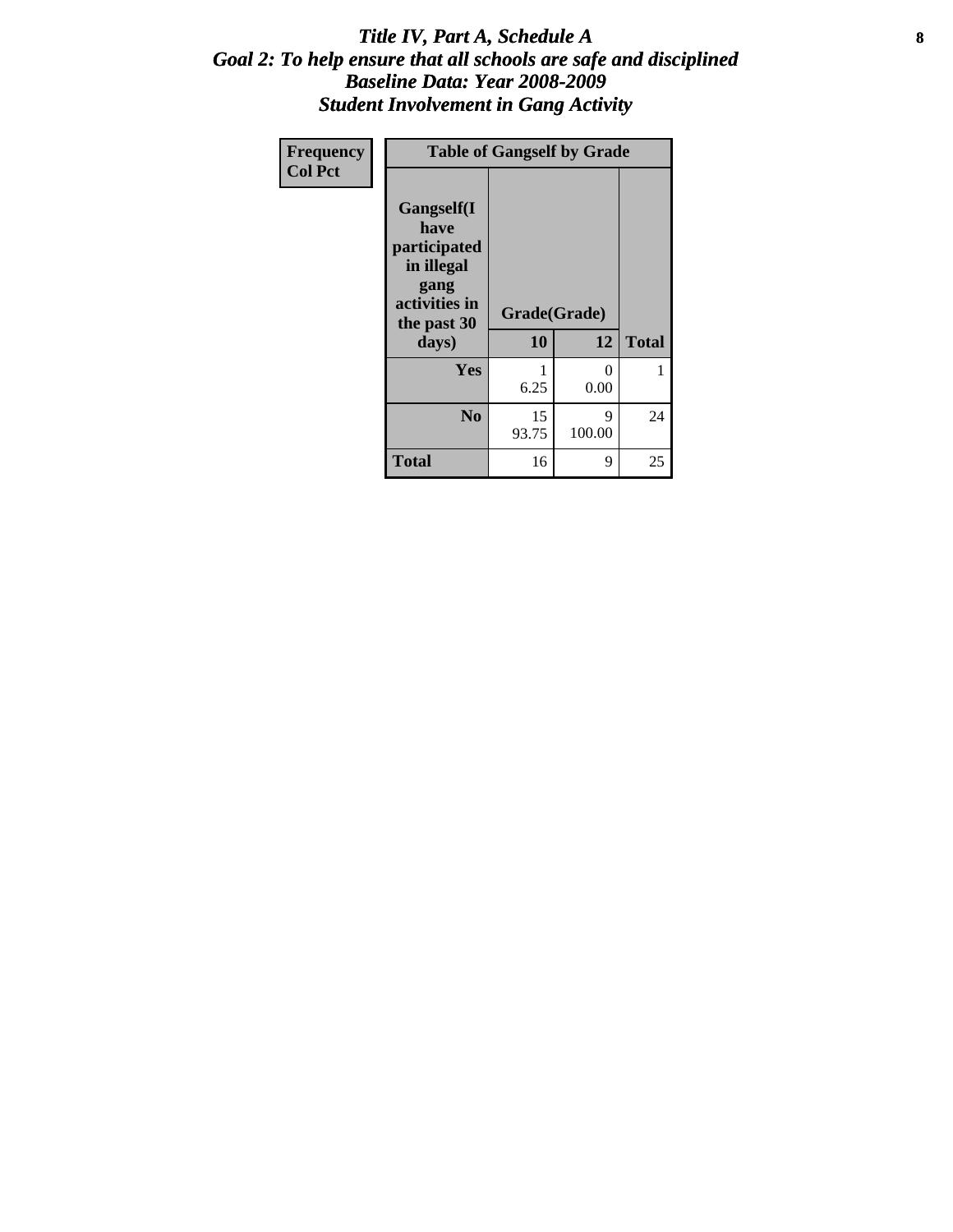# *Student Perception of School Safety* **9**

| <b>Frequency</b> |
|------------------|
| <b>Row Pct</b>   |

| <b>Table of Grade by Safeschool</b> |                                                                                                                            |                                                        |            |      |             |  |
|-------------------------------------|----------------------------------------------------------------------------------------------------------------------------|--------------------------------------------------------|------------|------|-------------|--|
|                                     |                                                                                                                            | Safeschool (School is a place at which I feel<br>safe) |            |      |             |  |
| Grade(Grade)                        | Somewhat   Somewhat<br><b>Strongly</b><br><b>Strongly</b><br><b>Disagree</b><br>Agree<br>Disagree<br><b>Total</b><br>Agree |                                                        |            |      |             |  |
| 10                                  | 6.25                                                                                                                       | 11<br>68.75                                            | 3<br>18.75 | 6.25 | 16          |  |
| 12                                  | 33.33                                                                                                                      | 6<br>66.67                                             | 0.00       | 0.00 | $\mathbf Q$ |  |
| <b>Total</b>                        | 4                                                                                                                          | 17                                                     | 3          |      | 25          |  |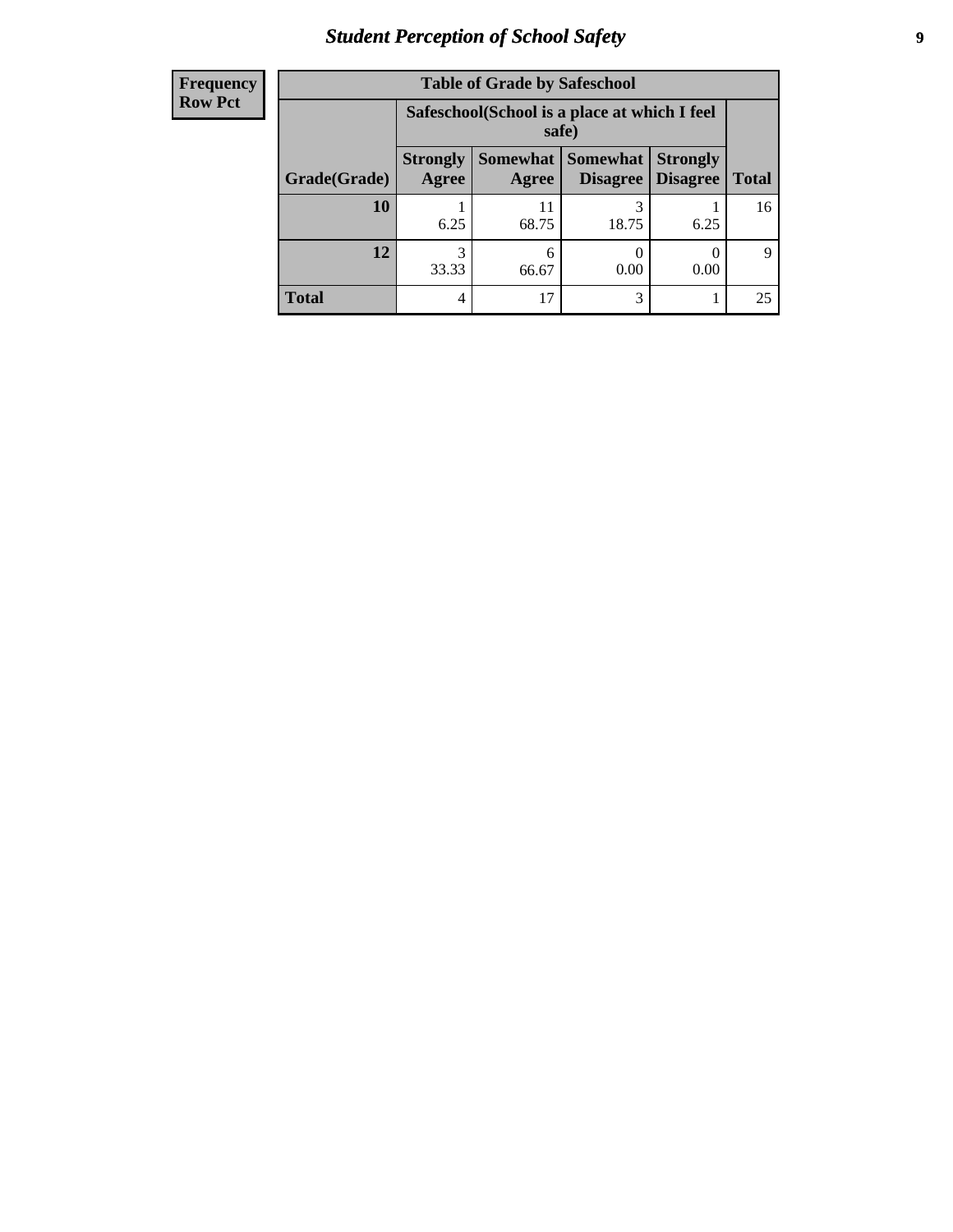### *Students Who Have Been Bullied* **10**

| Frequency      | <b>Table of Grade by Bullied</b> |                  |                                                                                     |                               |              |  |  |  |
|----------------|----------------------------------|------------------|-------------------------------------------------------------------------------------|-------------------------------|--------------|--|--|--|
| <b>Row Pct</b> |                                  |                  | <b>Bullied</b> (I have<br>been bullied by<br>other students in<br>the past 30 days) |                               |              |  |  |  |
|                | Grade(Grade)                     | 0<br><b>Days</b> | 1 or<br>2<br>days                                                                   | <b>20</b><br>to<br>29<br>days | <b>Total</b> |  |  |  |
|                | 10                               | 14<br>87.50      | 6.25                                                                                | 6.25                          | 16           |  |  |  |
|                | 12                               | 9<br>100.00      | 0<br>0.00                                                                           | $\Omega$<br>0.00              | 9            |  |  |  |
|                | <b>Total</b>                     | 23               | 1                                                                                   | 1                             | 25           |  |  |  |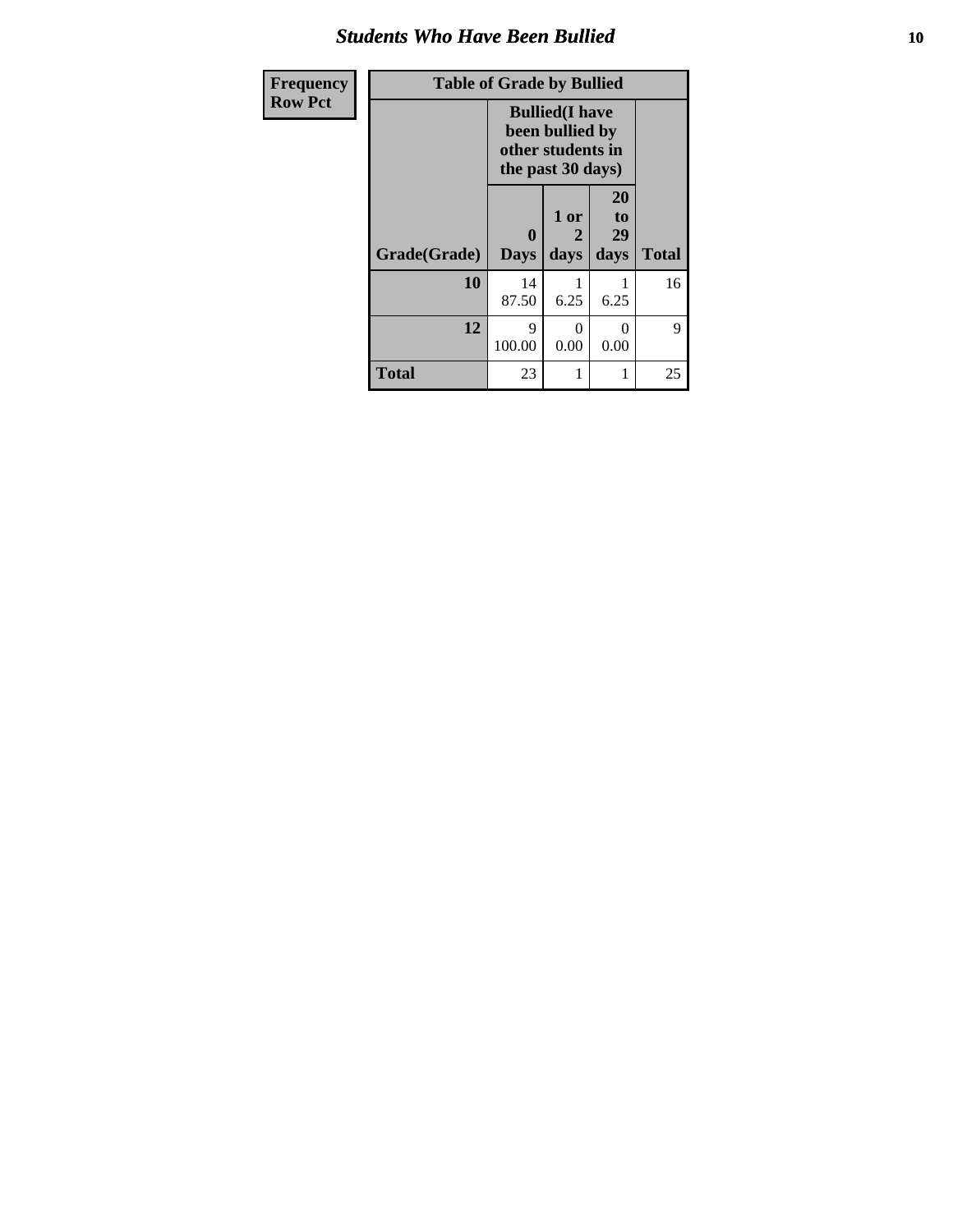### *School Climate* **11**

| Frequency      | <b>Table of SchoolClimate1 by Grade</b> |            |              |                |  |  |
|----------------|-----------------------------------------|------------|--------------|----------------|--|--|
| <b>Col Pct</b> | SchoolClimate1(I                        |            | Grade(Grade) |                |  |  |
|                | like school)                            | 10         | 12           | <b>Total</b>   |  |  |
|                | <b>Strongly Agree</b>                   | 5<br>31.25 | 55.56        | 10             |  |  |
|                | <b>Somewhat Agree</b>                   | q<br>56.25 | 4<br>44.44   | 13             |  |  |
|                | <b>Somewhat Disagree</b>                | 2<br>12.50 | 0.00         | $\overline{2}$ |  |  |
|                | <b>Total</b>                            | 16         | 9            | 25             |  |  |

| Frequency      | <b>Table of SchoolClimate2 by Grade</b> |                                      |                           |                |  |  |
|----------------|-----------------------------------------|--------------------------------------|---------------------------|----------------|--|--|
| <b>Col Pct</b> | SchoolClimate2(I<br>feel successful at  | Grade(Grade)<br>10                   |                           |                |  |  |
|                | school)                                 |                                      | 12                        | <b>Total</b>   |  |  |
|                | <b>Strongly Agree</b>                   | 4                                    | 4                         | 8              |  |  |
|                |                                         | 25.00                                | 44.44                     |                |  |  |
|                | <b>Somewhat Agree</b>                   | 10<br>62.50                          | 5<br>55.56                | 15             |  |  |
|                | <b>Somewhat Disagree</b>                | $\mathcal{D}_{\mathcal{L}}$<br>12.50 | $\mathbf{\Omega}$<br>0.00 | $\mathfrak{D}$ |  |  |
|                | <b>Total</b>                            | 16                                   | 9                         | 25             |  |  |

| Frequency      | <b>Table of SchoolClimate3 by Grade</b>               |              |              |    |
|----------------|-------------------------------------------------------|--------------|--------------|----|
| <b>Col Pct</b> | SchoolClimate3(My<br>school has high<br>standards for | Grade(Grade) |              |    |
| achievement)   | 10                                                    | 12           | <b>Total</b> |    |
|                | <b>Strongly Agree</b>                                 | 5<br>31.25   | 4<br>44.44   | 9  |
|                | <b>Somewhat Agree</b>                                 | 10<br>62.50  | 5<br>55.56   | 15 |
|                | <b>Somewhat Disagree</b>                              | 6.25         | 0<br>0.00    |    |
|                | <b>Total</b>                                          | 16           | 9            | 25 |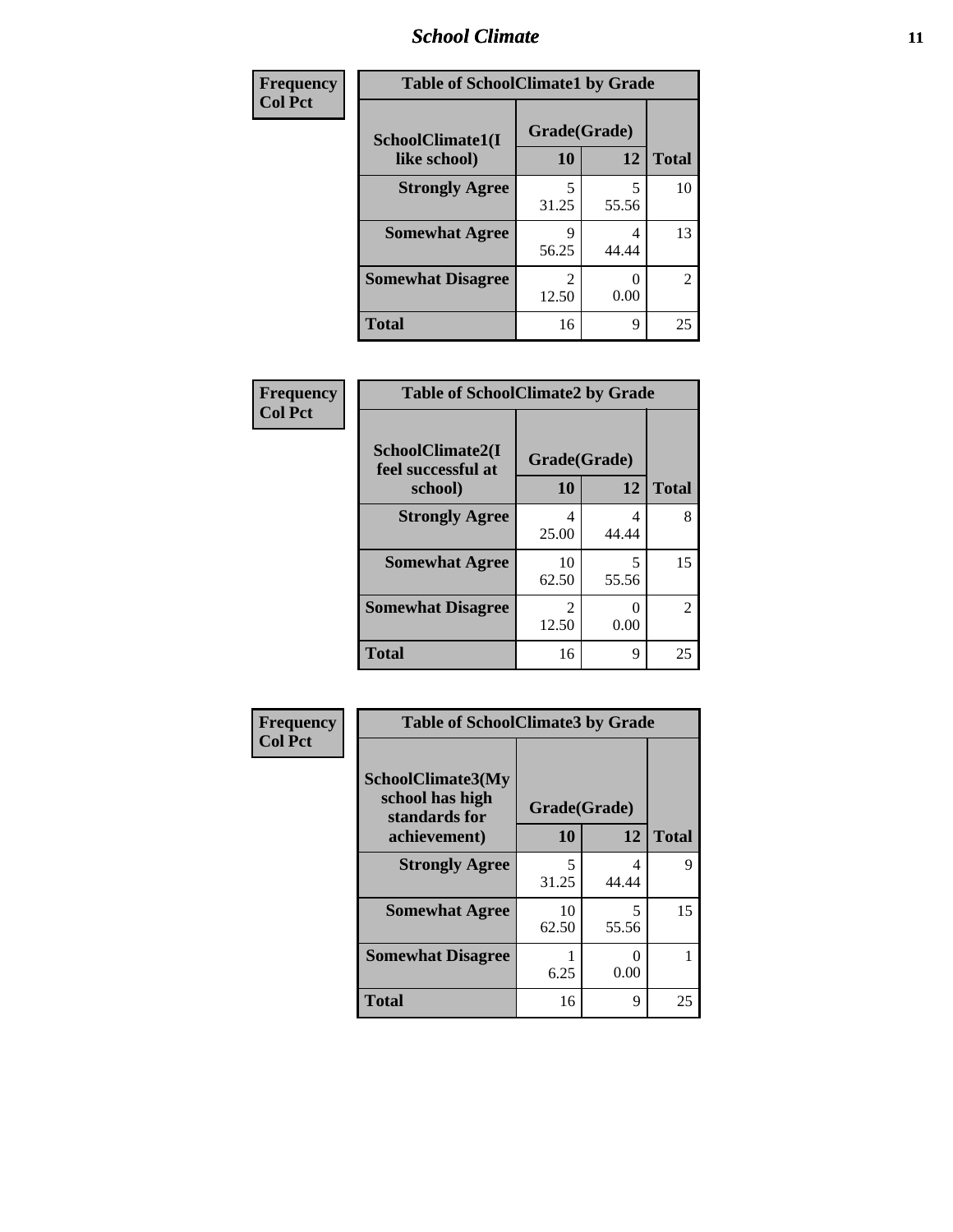### *School Climate* **12**

| Frequency<br><b>Col Pct</b> | <b>Table of SchoolClimate4 by Grade</b>       |              |            |                    |
|-----------------------------|-----------------------------------------------|--------------|------------|--------------------|
|                             | <b>SchoolClimate4(My</b><br>school sets clear | Grade(Grade) |            |                    |
|                             | rules for behavior)                           | 10           | 12         | <b>Total</b><br>10 |
|                             | <b>Strongly Agree</b>                         | 43.75        | 3<br>33.33 |                    |
|                             | <b>Somewhat Agree</b>                         | 8<br>50.00   | 6<br>66.67 | 14                 |
|                             | <b>Somewhat Disagree</b>                      | 6.25         | 0.00       |                    |
|                             | <b>Total</b>                                  | 16           | 9          | 25                 |

| Frequency      | <b>Table of SchoolClimate5 by Grade</b>                              |                           |                           |              |
|----------------|----------------------------------------------------------------------|---------------------------|---------------------------|--------------|
| <b>Col Pct</b> | SchoolClimate5(I<br>know what to do in<br>an emergency at<br>school) | Grade(Grade)<br><b>10</b> | <b>12</b>                 | <b>Total</b> |
|                |                                                                      |                           |                           |              |
|                | <b>Strongly Agree</b>                                                | 5<br>31.25                | 3<br>33.33                | 8            |
|                | <b>Somewhat Agree</b>                                                | 10<br>62.50               | 6<br>66.67                | 16           |
|                | <b>Somewhat Disagree</b>                                             | 6.25                      | $\mathbf{\Omega}$<br>0.00 |              |
|                | <b>Total</b>                                                         | 16                        | 9                         | 25           |

| Frequency      | <b>Table of SchoolClimate6 by Grade</b>                  |                           |             |              |
|----------------|----------------------------------------------------------|---------------------------|-------------|--------------|
| <b>Col Pct</b> | <b>SchoolClimate6(Teachers</b><br>treat me with respect) | Grade(Grade)<br><b>10</b> | 12          | <b>Total</b> |
|                | <b>Strongly Agree</b>                                    | 6<br>37.50                | 11.11       |              |
|                | <b>Somewhat Agree</b>                                    | 9<br>56.25                | 6<br>66.67  | 15           |
|                | <b>Somewhat Disagree</b>                                 | 6.25                      | 22.22       | 3            |
|                | <b>Total</b>                                             | 16                        | $\mathbf Q$ | 25           |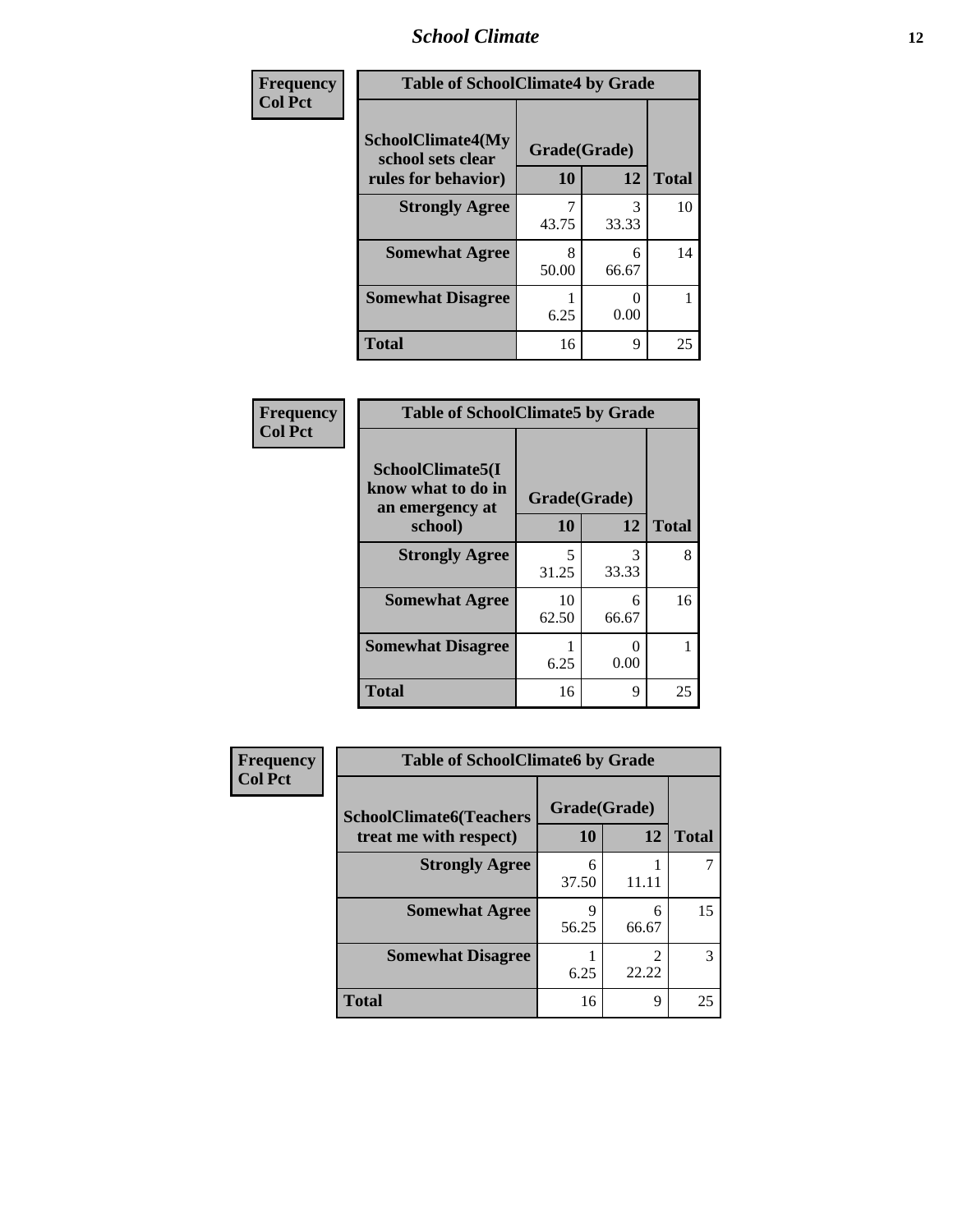### *School Climate* **13**

| Frequency      | <b>Table of SchoolClimate7 by Grade</b>                  |                           |                         |                |
|----------------|----------------------------------------------------------|---------------------------|-------------------------|----------------|
| <b>Col Pct</b> | <b>SchoolClimate7(Behaviors</b><br>in my class allow the | Grade(Grade)<br><b>10</b> | 12                      | <b>Total</b>   |
|                | teacher to teach)<br><b>Strongly Agree</b>               | 3<br>18.75                | 0<br>0.00               | 3              |
|                | <b>Somewhat Agree</b>                                    | 5<br>31.25                | $\overline{7}$<br>77.78 | 12             |
|                | <b>Somewhat Disagree</b>                                 | 7<br>43.75                | 11.11                   | 8              |
|                | <b>Strongly Disagree</b>                                 | 6.25                      | 11.11                   | $\mathfrak{D}$ |
|                | <b>Total</b>                                             | 16                        | $\mathbf Q$             | 25             |

| Frequency      | <b>Table of SchoolClimate8 by Grade</b>          |              |                         |              |  |
|----------------|--------------------------------------------------|--------------|-------------------------|--------------|--|
| <b>Col Pct</b> | <b>SchoolClimate8(Students</b><br>are frequently |              |                         |              |  |
|                | recognized for good                              | Grade(Grade) |                         |              |  |
|                | behavior)                                        | 10           | 12                      | <b>Total</b> |  |
|                | <b>Somewhat Agree</b>                            | 8<br>50.00   | 77.78                   | 15           |  |
|                | <b>Somewhat Disagree</b>                         | 8<br>50.00   | $\mathfrak{D}$<br>22.22 | 10           |  |
|                | <b>Total</b>                                     | 16           | 9                       | 25           |  |

| Frequency<br><b>Col Pct</b> | <b>Table of SchoolClimate9 by Grade</b>                                           |                    |            |              |
|-----------------------------|-----------------------------------------------------------------------------------|--------------------|------------|--------------|
|                             | SchoolClimate9(School<br>counselor would be<br>helpful if I needed<br>assistance) | Grade(Grade)<br>10 | 12         | <b>Total</b> |
|                             | <b>Strongly Agree</b>                                                             | 8<br>50.00         | 5<br>55.56 | 13           |
|                             | <b>Somewhat Agree</b>                                                             | 5<br>31.25         | 4<br>44.44 | 9            |
|                             | <b>Somewhat Disagree</b>                                                          | 3<br>18.75         | 0.00       | 3            |
|                             | <b>Total</b>                                                                      | 16                 | 9          | 25           |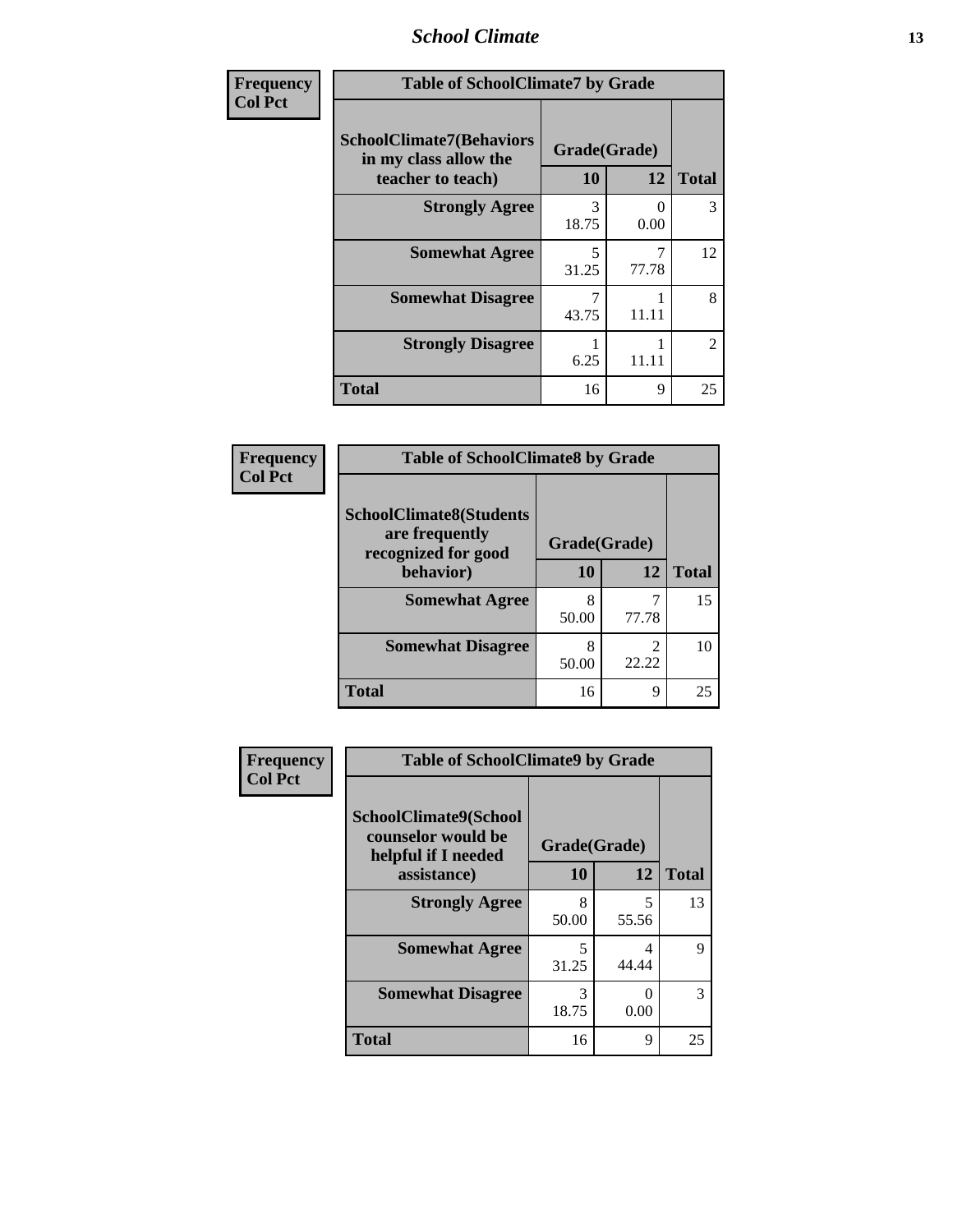### *Reasons for Dropping Out* **14**

| Frequency      | <b>Table of Dropoutreason by Grade</b>                |              |                                      |              |
|----------------|-------------------------------------------------------|--------------|--------------------------------------|--------------|
| <b>Col Pct</b> | Dropoutreason(If<br>I dropped out the<br>reason would | Grade(Grade) |                                      |              |
|                | most likely be)                                       | 10           | 12                                   | <b>Total</b> |
|                | <b>Won't Drop out</b>                                 | 10<br>62.50  | 77.78                                | 17           |
|                | <b>Bored</b>                                          | 3<br>18.75   | $\mathcal{D}_{\mathcal{L}}$<br>22.22 | 5            |
|                | <b>Other</b>                                          | 3<br>18.75   | 0.00                                 | 3            |
|                | <b>Total</b>                                          | 16           | 9                                    | 25           |

| Frequency<br><b>Col Pct</b> | <b>Table of Dropout by Grade</b>                            |                        |                         |              |  |
|-----------------------------|-------------------------------------------------------------|------------------------|-------------------------|--------------|--|
|                             | Dropout(I<br>have<br>thought<br>about<br>dropping<br>out of | Grade(Grade)           |                         |              |  |
|                             | school)                                                     | 10                     | 12                      | <b>Total</b> |  |
|                             | <b>Yes</b>                                                  | $\mathcal{L}$<br>12.50 | $\mathfrak{D}$<br>22.22 | 4            |  |
|                             | N <sub>0</sub>                                              | 14<br>87.50            | 7<br>77.78              | 21           |  |
|                             | <b>Total</b>                                                | 16                     | 9                       | 25           |  |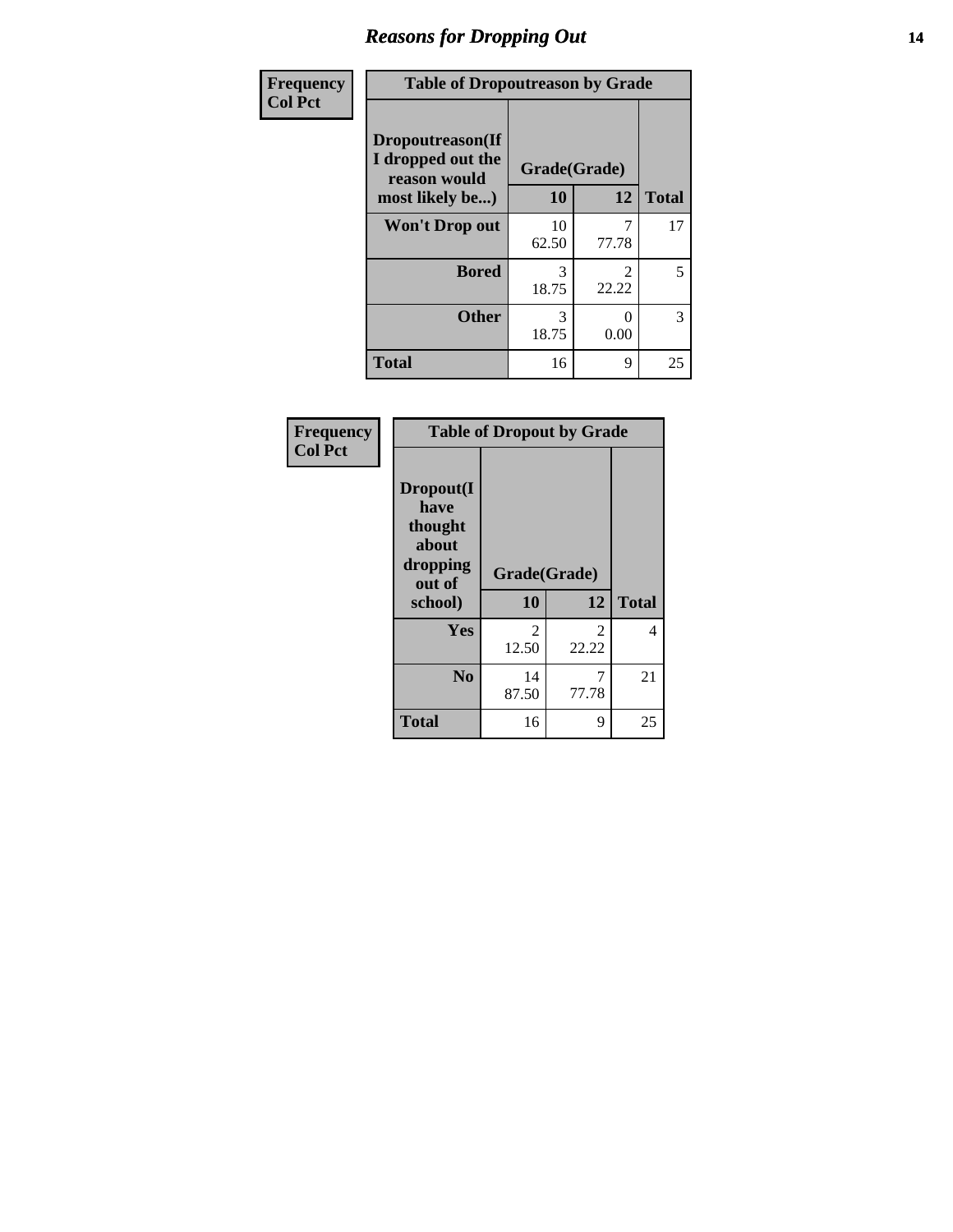*School Safety* **15**

| Frequency      | <b>Table of Gangself by Grade</b>                                                                 |                    |             |              |
|----------------|---------------------------------------------------------------------------------------------------|--------------------|-------------|--------------|
| <b>Col Pct</b> | Gangself(I<br>have<br>participated<br>in illegal<br>gang<br>activities in<br>the past 30<br>days) | Grade(Grade)<br>10 | 12          | <b>Total</b> |
|                | Yes                                                                                               | 6.25               | 0<br>0.00   | 1            |
|                | N <sub>0</sub>                                                                                    | 15<br>93.75        | 9<br>100.00 | 24           |
|                | <b>Total</b>                                                                                      | 16                 | 9           | 25           |

| Frequency<br><b>Col Pct</b> | <b>Table of Gangpeers by Grade</b>                                                                                             |                    |            |              |
|-----------------------------|--------------------------------------------------------------------------------------------------------------------------------|--------------------|------------|--------------|
|                             | <b>Gangpeers</b> (I<br>have friends<br>who have<br>participated<br>in illegal<br>gang<br>activities in<br>the past 30<br>days) | Grade(Grade)<br>10 | 12         | <b>Total</b> |
|                             | <b>Yes</b>                                                                                                                     | 4<br>25.00         | 11.11      | 5            |
|                             | N <sub>0</sub>                                                                                                                 | 12<br>75.00        | 8<br>88.89 | 20           |
|                             | <b>Total</b>                                                                                                                   | 16                 | 9          | 25           |

| Frequency      | <b>Table of Pickedon by Grade</b>                                  |                         |       |                |
|----------------|--------------------------------------------------------------------|-------------------------|-------|----------------|
| <b>Col Pct</b> | <b>Pickedon(I have</b><br>been picked on or<br>teased at school in | Grade(Grade)            |       |                |
|                | the past 30 days)                                                  | 10                      | 12    | <b>Total</b>   |
|                | <b>Strongly Agree</b>                                              | 0<br>0.00               | 11.11 |                |
|                | <b>Somewhat Agree</b>                                              | $\mathfrak{D}$<br>12.50 | 0.00  | $\mathfrak{D}$ |
|                | <b>Somewhat Disagree</b>                                           | 5<br>31.25              | 0.00  | 5              |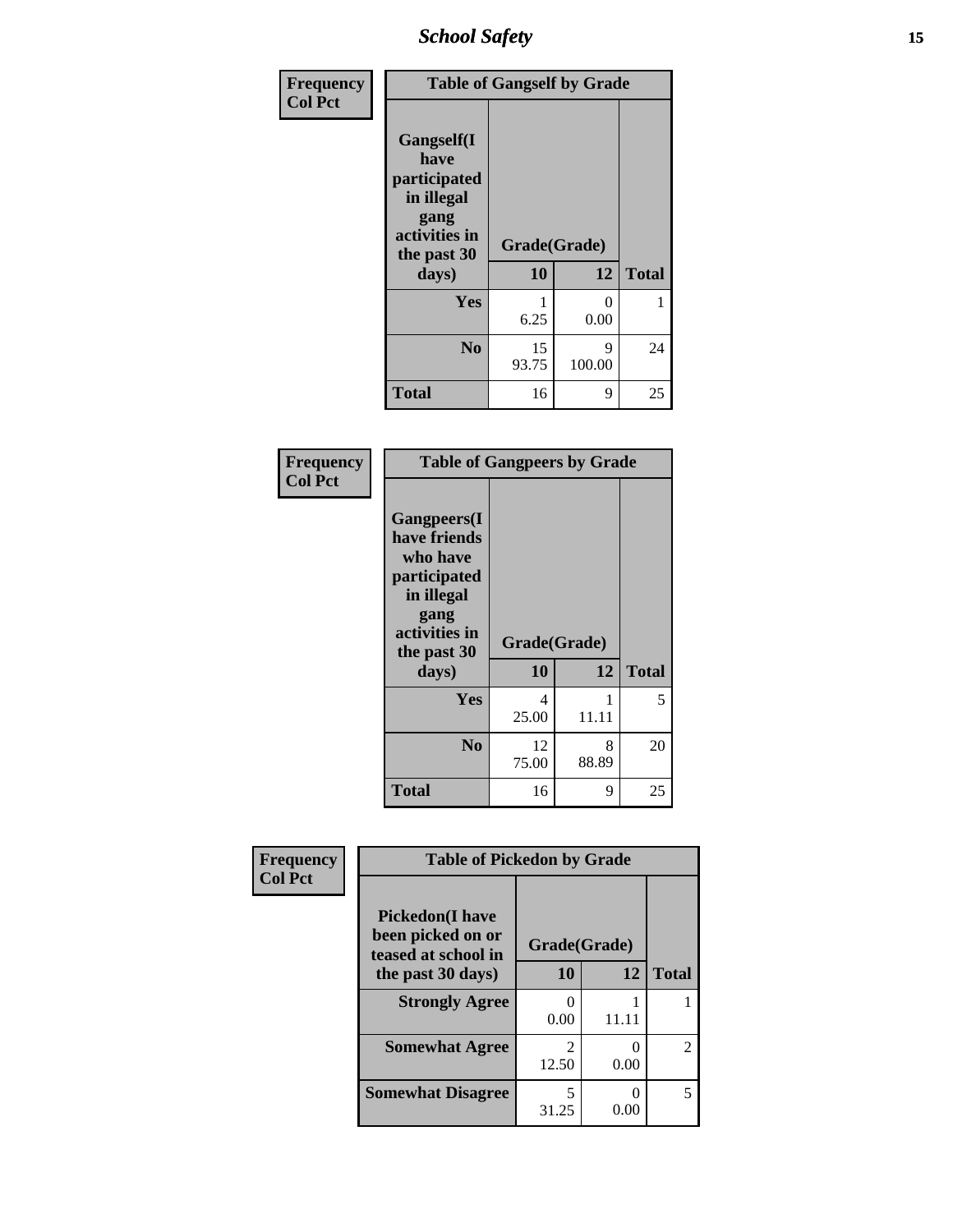*School Safety* **16**

| <b>Frequency</b> | <b>Table of Pickedon by Grade</b>                                                        |                          |            |              |  |
|------------------|------------------------------------------------------------------------------------------|--------------------------|------------|--------------|--|
| <b>Col Pct</b>   | <b>Pickedon</b> (I have<br>been picked on or<br>teased at school in<br>the past 30 days) | Grade(Grade)<br>10<br>12 |            | <b>Total</b> |  |
|                  | <b>Strongly Disagree</b>                                                                 | q<br>56.25               | 8<br>88.89 | 17           |  |
|                  | <b>Total</b>                                                                             | 16                       | 9          | 25           |  |

| Frequency      | <b>Table of Safeschool by Grade</b>                      |                    |                           |              |
|----------------|----------------------------------------------------------|--------------------|---------------------------|--------------|
| <b>Col Pct</b> | Safeschool(School<br>is a place at which I<br>feel safe) | Grade(Grade)<br>10 | 12                        | <b>Total</b> |
|                | <b>Strongly Agree</b>                                    | 6.25               | 3<br>33.33                | 4            |
|                | <b>Somewhat Agree</b>                                    | 11<br>68.75        | 6<br>66.67                | 17           |
|                | <b>Somewhat Disagree</b>                                 | 3<br>18.75         | $\mathbf{\Omega}$<br>0.00 | 3            |
|                | <b>Strongly Disagree</b>                                 | 6.25               | $\mathbf{\Omega}$<br>0.00 |              |
|                | <b>Total</b>                                             | 16                 | 9                         | 25           |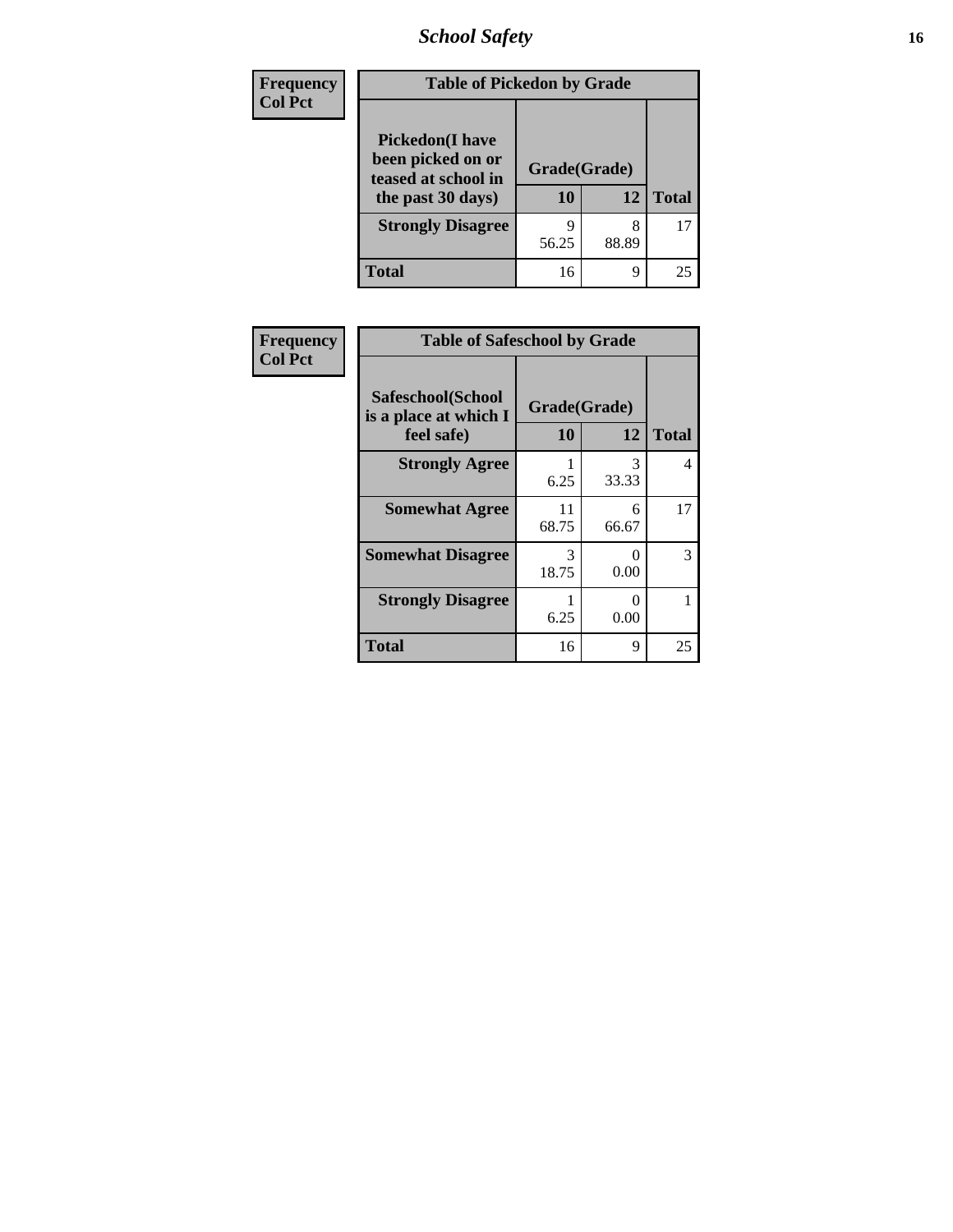*School Safety* **17**

| Frequency      | <b>Table of Grade by Bullied</b> |                                                                                     |                   |                        |              |
|----------------|----------------------------------|-------------------------------------------------------------------------------------|-------------------|------------------------|--------------|
| <b>Row Pct</b> |                                  | <b>Bullied</b> (I have<br>been bullied by<br>other students in<br>the past 30 days) |                   |                        |              |
|                | Grade(Grade)                     | $\bf{0}$<br><b>Days</b>                                                             | 1 or<br>2<br>days | 20<br>to<br>29<br>days | <b>Total</b> |
|                | 10                               | 14<br>87.50                                                                         | 6.25              | 6.25                   | 16           |
|                | 12                               | 9<br>100.00                                                                         | $\Omega$<br>0.00  | 0<br>0.00              | 9            |
|                | <b>Total</b>                     | 23                                                                                  | 1                 |                        | 25           |

| Frequency      | <b>Table of Grade by Bulliedothers</b> |             |                                                                   |              |
|----------------|----------------------------------------|-------------|-------------------------------------------------------------------|--------------|
| <b>Row Pct</b> |                                        |             | <b>Bulliedothers</b> (I<br>bullied others in<br>the past 30 days) |              |
|                | Grade(Grade)                           | 0 Days      | 1 or 2<br>days                                                    | <b>Total</b> |
|                | 10                                     | 15<br>93.75 | 6.25                                                              | 16           |
|                | 12                                     | 9<br>100.00 | 0.00                                                              | 9            |
|                | <b>Total</b>                           | 24          |                                                                   | 25           |

| Frequency      |              | <b>Table of Grade by Weaponschool</b>                                   |                |              |  |
|----------------|--------------|-------------------------------------------------------------------------|----------------|--------------|--|
| <b>Row Pct</b> |              | Weaponschool(I<br>brought a weapon<br>to school in the<br>past 30 days) |                |              |  |
|                | Grade(Grade) | 0 Days                                                                  | 1 or 2<br>days | <b>Total</b> |  |
|                | 10           | 15<br>93.75                                                             | 6.25           | 16           |  |
|                | 12           | 9<br>100.00                                                             | ∩<br>0.00      | 9            |  |
|                | <b>Total</b> | 24                                                                      |                | 25           |  |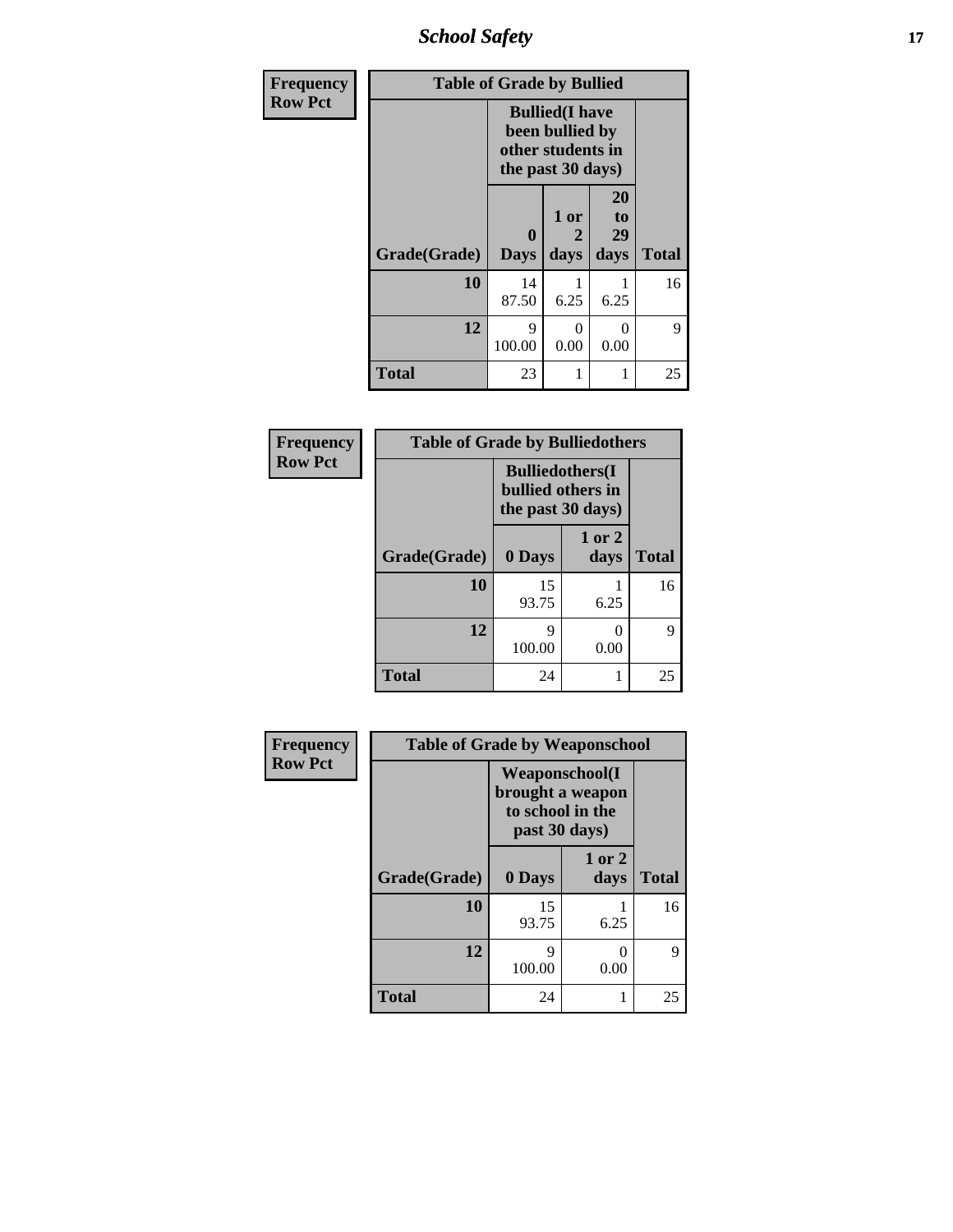*School Safety* **18**

| <b>Frequency</b> | <b>Table of Grade by Absentunsafe</b> |                                                                                           |                       |              |  |
|------------------|---------------------------------------|-------------------------------------------------------------------------------------------|-----------------------|--------------|--|
| <b>Row Pct</b>   |                                       | Absentunsafe(I)<br>have missed<br>school because I<br>felt unsafe in the<br>past 30 days) |                       |              |  |
|                  | Grade(Grade)                          | 0 Days                                                                                    | <b>All 30</b><br>days | <b>Total</b> |  |
|                  | 10                                    | 15<br>93.75                                                                               | 6.25                  | 16           |  |
|                  | 12                                    | 9<br>100.00                                                                               | 0<br>0.00             | 9            |  |
|                  | <b>Total</b>                          | 24                                                                                        | 1                     | 25           |  |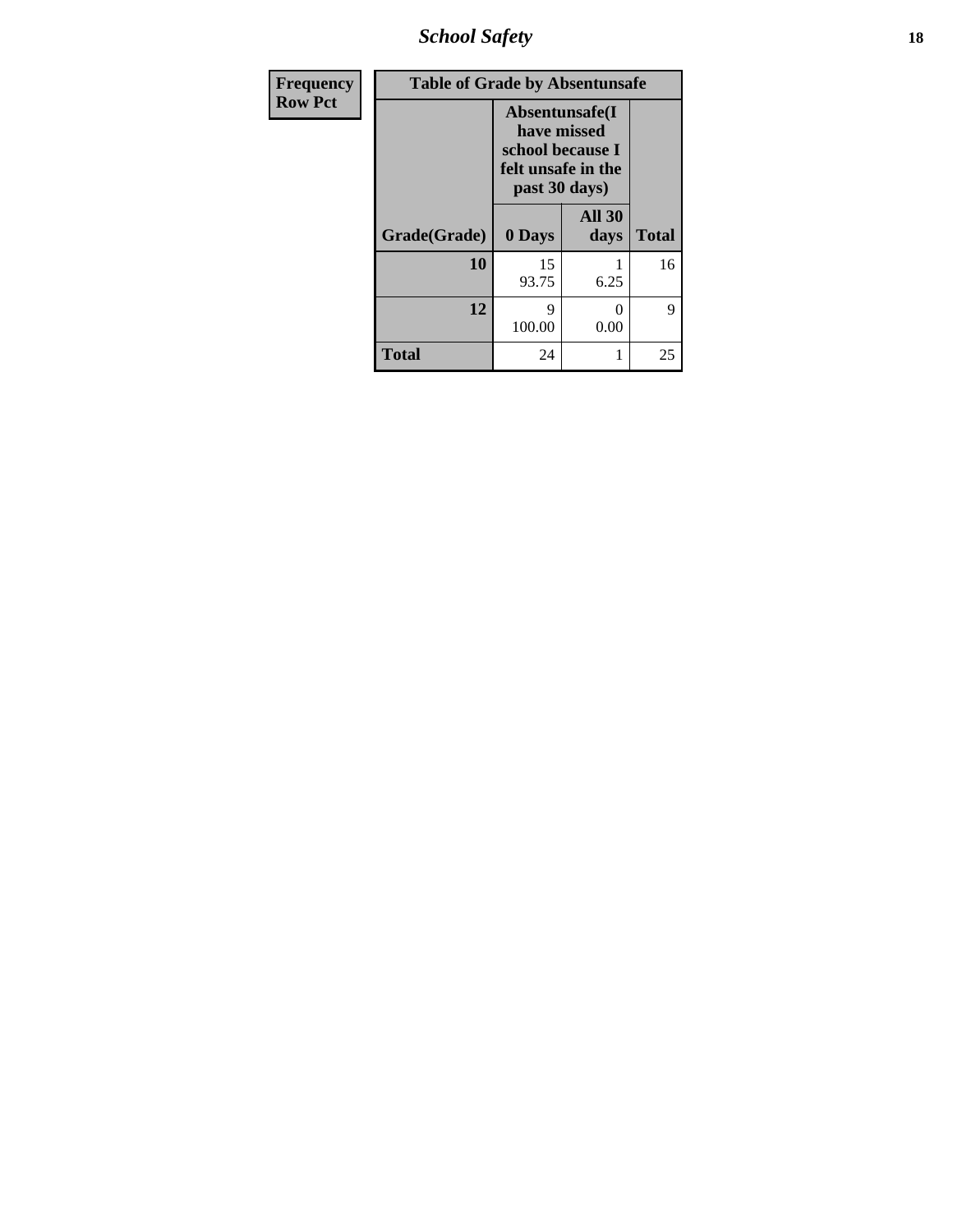# *Drug Use During Last 30 Days* **19**

| <b>Frequency</b> | <b>Table of Grade by Alcohol</b> |                                       |               |                 |                     |              |
|------------------|----------------------------------|---------------------------------------|---------------|-----------------|---------------------|--------------|
| <b>Row Pct</b>   |                                  | Alcohol(Alcohol use,<br>past 30 days) |               |                 |                     |              |
|                  | Grade(Grade)                     | <b>Did</b><br>not<br><b>use</b>       | $1-2$<br>days | $10-19$<br>days | <b>Every</b><br>day | <b>Total</b> |
|                  | 10                               | 13<br>81.25                           | 6.25          | 6.25            | 6.25                | 16           |
|                  | 12                               | 6<br>66.67                            | 3<br>33.33    | 0.00            | 0<br>0.00           | 9            |
|                  | <b>Total</b>                     | 19                                    | 4             |                 | 1                   | 25           |

| <b>Frequency</b> | <b>Table of Grade by Cigarettes</b> |                                                            |              |
|------------------|-------------------------------------|------------------------------------------------------------|--------------|
| <b>Row Pct</b>   |                                     | <b>Cigarettes(Smoking</b><br>tobacco use,<br>past 30 days) |              |
|                  | Grade(Grade)                        | Did not use                                                | <b>Total</b> |
|                  | 10                                  | 16<br>100.00                                               | 16           |
|                  | 12                                  | Q<br>100.00                                                | Q            |
|                  | <b>Total</b>                        | 25                                                         | 25           |

| Frequency      |              | <b>Table of Grade by Smokeless</b>                        |              |  |  |
|----------------|--------------|-----------------------------------------------------------|--------------|--|--|
| <b>Row Pct</b> |              | <b>Smokeless(Chewing</b><br>tobacco use,<br>past 30 days) |              |  |  |
|                | Grade(Grade) | Did not use                                               | <b>Total</b> |  |  |
|                | 10           | 16<br>100.00                                              | 16           |  |  |
|                | 12           | q<br>100.00                                               | 9            |  |  |
|                | <b>Total</b> | 25                                                        | 25           |  |  |

| Frequency      |              | <b>Table of Grade by Marijuana</b>         |            |              |  |
|----------------|--------------|--------------------------------------------|------------|--------------|--|
| <b>Row Pct</b> |              | Marijuana (Marijuana<br>use, past 30 days) |            |              |  |
|                | Grade(Grade) | Did not<br><b>use</b>                      | $1-2$ days | <b>Total</b> |  |
|                | 10           | 15<br>93.75                                | 6.25       | 16           |  |
|                | 12           | Q<br>100.00                                | 0.00       | 9            |  |
|                | <b>Total</b> | 24                                         |            | 25           |  |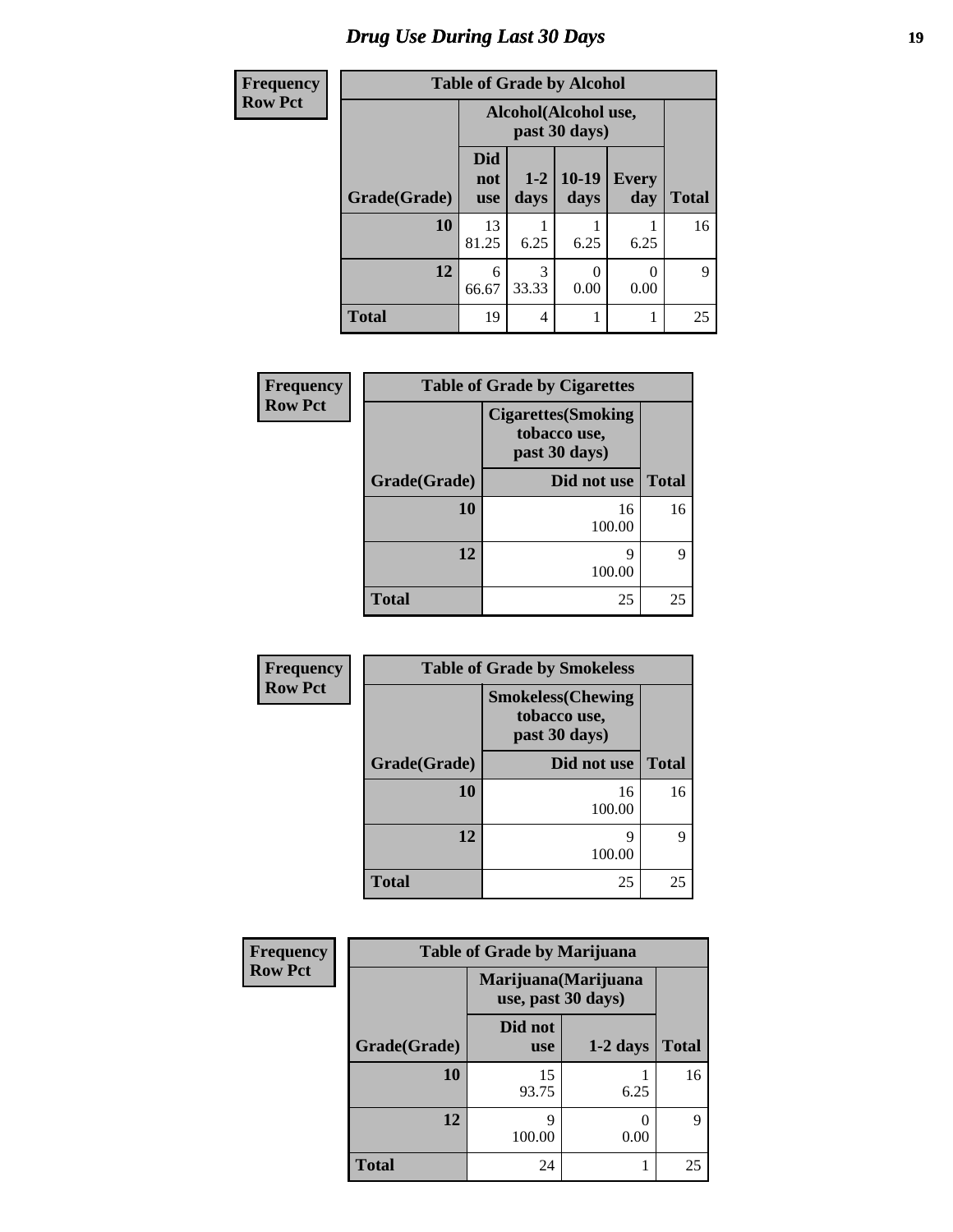# *Drug Use During Last 30 Days* 20

| <b>Frequency</b> | <b>Table of Grade by Cocaine</b> |                                               |            |              |
|------------------|----------------------------------|-----------------------------------------------|------------|--------------|
| <b>Row Pct</b>   |                                  | <b>Cocaine</b> (Cocaine<br>use, past 30 days) |            |              |
|                  | Grade(Grade)                     | Did not<br><b>use</b>                         | $1-2$ days | <b>Total</b> |
|                  | 10                               | 15<br>93.75                                   | 6.25       | 16           |
|                  | 12                               | Q<br>100.00                                   | 0<br>0.00  | 9            |
|                  | <b>Total</b>                     | 24                                            |            | 25           |

| Frequency      | <b>Table of Grade by Inhalants</b> |                                                  |            |              |
|----------------|------------------------------------|--------------------------------------------------|------------|--------------|
| <b>Row Pct</b> |                                    | <b>Inhalants</b> (Inhalant<br>use, past 30 days) |            |              |
|                | Grade(Grade)                       | Did not<br><b>use</b>                            | $1-2$ days | <b>Total</b> |
|                | 10                                 | 15<br>93.75                                      | 6.25       | 16           |
|                | 12                                 | 9<br>100.00                                      | 0<br>0.00  | q            |
|                | <b>Total</b>                       | 24                                               |            | 25           |

| Frequency      | <b>Table of Grade by Steroids</b><br><b>Steroids</b> (Steroid<br>use,<br>past 30 days) |              |              |  |
|----------------|----------------------------------------------------------------------------------------|--------------|--------------|--|
| <b>Row Pct</b> |                                                                                        |              |              |  |
|                | Grade(Grade)                                                                           | Did not use  | <b>Total</b> |  |
|                | 10                                                                                     | 16<br>100.00 | 16           |  |
|                | 12                                                                                     | 9<br>100.00  | 9            |  |
|                | <b>Total</b>                                                                           | 25           | 25           |  |

| <b>Frequency</b> | <b>Table of Grade by Ecstasy</b> |                                                  |              |
|------------------|----------------------------------|--------------------------------------------------|--------------|
| <b>Row Pct</b>   |                                  | <b>Ecstasy</b> (Ecstasy<br>use,<br>past 30 days) |              |
|                  | Grade(Grade)                     | Did not use                                      | <b>Total</b> |
|                  | 10                               | 16<br>100.00                                     | 16           |
|                  | 12                               | 9<br>100.00                                      | 9            |
|                  | <b>Total</b>                     | 25                                               | 25           |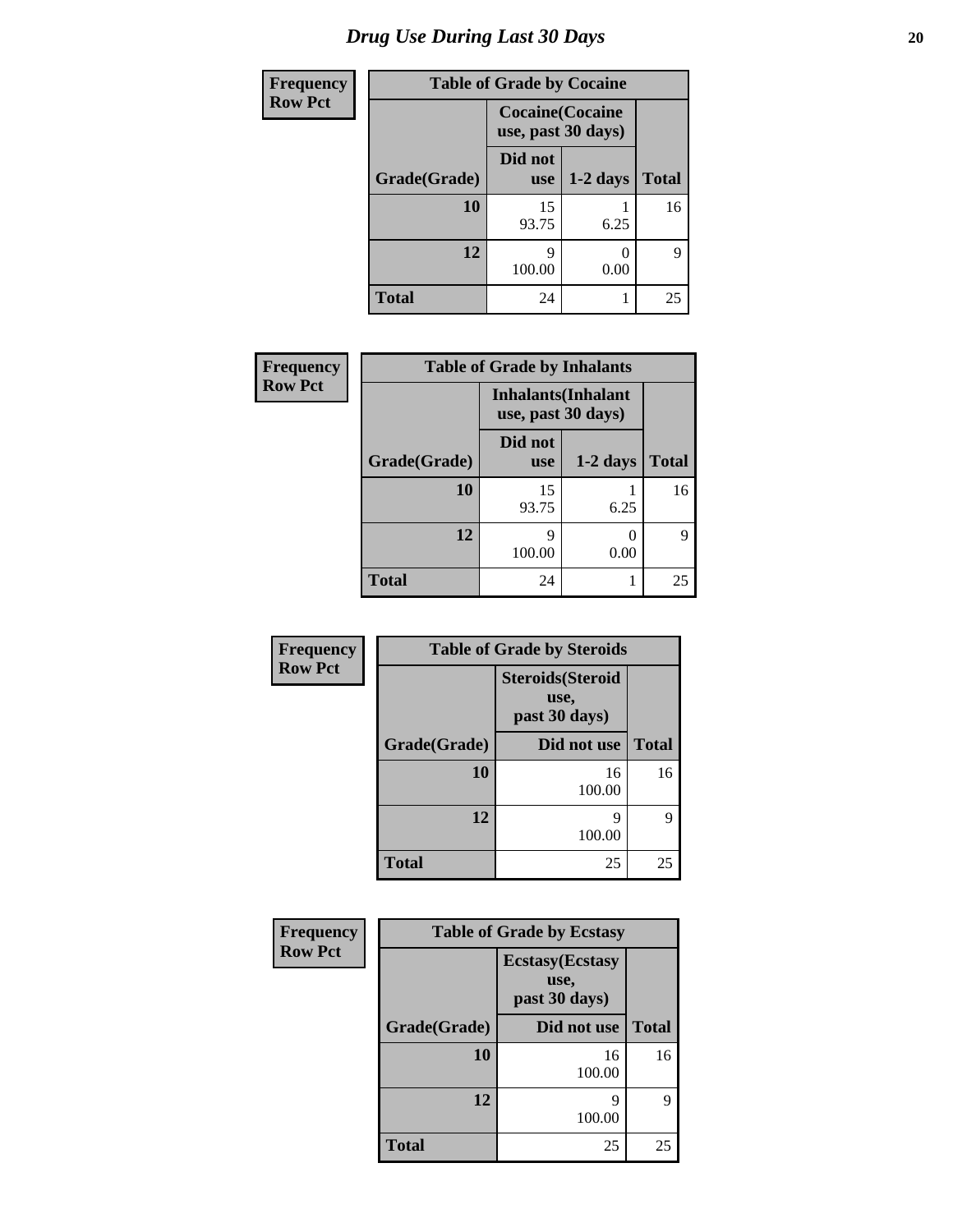# *Drug Use During Last 30 Days* **21**

| <b>Frequency</b> | <b>Table of Grade by Meth</b> |                                                    |              |
|------------------|-------------------------------|----------------------------------------------------|--------------|
| <b>Row Pct</b>   |                               | <b>Meth</b> (Methamphetamine<br>use, past 30 days) |              |
|                  | Grade(Grade)                  | Did not use                                        | <b>Total</b> |
|                  | 10                            | 16<br>100.00                                       | 16           |
|                  | 12                            | q<br>100.00                                        | 9            |
|                  | <b>Total</b>                  | 25                                                 | 25           |

| <b>Frequency</b> | <b>Table of Grade by Hallucinogens</b> |                                                   |            |       |
|------------------|----------------------------------------|---------------------------------------------------|------------|-------|
| <b>Row Pct</b>   |                                        | Hallucinogens (Hallucinogen<br>use, past 30 days) |            |       |
|                  | Grade(Grade)                           | Did not use                                       | $1-2$ days | Total |
|                  | 10                                     | 15<br>93.75                                       | 6.25       | 16    |
|                  | 12                                     | 9<br>100.00                                       | 0.00       | 9     |
|                  | <b>Total</b>                           | 24                                                |            | 25    |

| <b>Frequency</b> | <b>Table of Grade by Prescription</b> |                                                                                   |            |              |
|------------------|---------------------------------------|-----------------------------------------------------------------------------------|------------|--------------|
| <b>Row Pct</b>   |                                       | <b>Prescription</b> (Prescription<br>drugs not prescribed to<br>me, past 30 days) |            |              |
|                  | Grade(Grade)                          | Did not use                                                                       | $1-2$ days | <b>Total</b> |
|                  | 10                                    | 15<br>93.75                                                                       | 6.25       | 16           |
|                  | 12                                    | q<br>100.00                                                                       | 0.00       | Q            |
|                  | <b>Total</b>                          | 24                                                                                |            | 25           |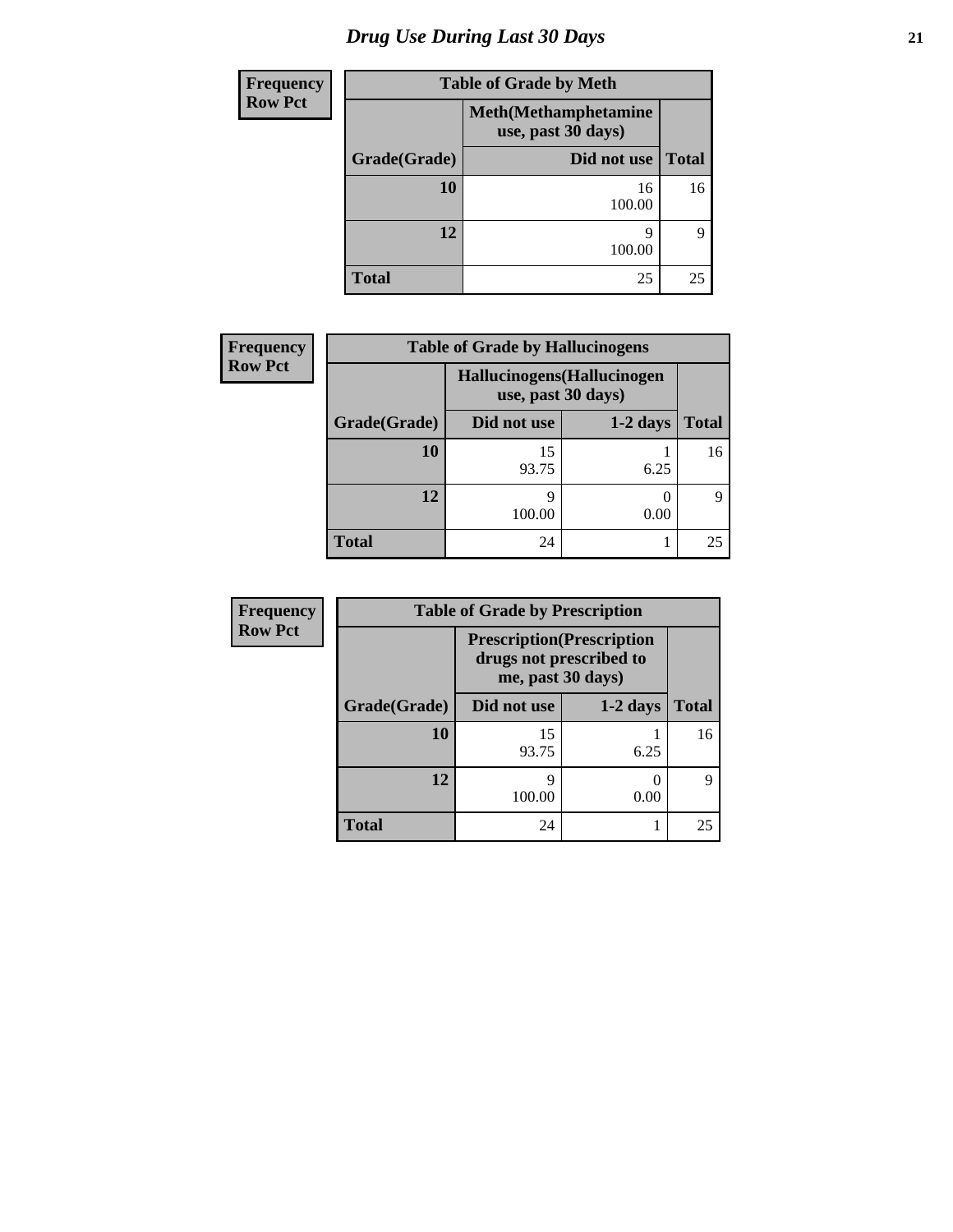| Frequency      | <b>Table of Alcoholease by Grade</b>              |                    |            |              |
|----------------|---------------------------------------------------|--------------------|------------|--------------|
| <b>Col Pct</b> | <b>Alcoholease</b> (It is<br>easy to get alcohol) | Grade(Grade)<br>10 | 12         | <b>Total</b> |
|                | <b>Strongly Agree</b>                             | 4<br>25.00         | 22.22      | 6            |
|                | <b>Somewhat Agree</b>                             | 4<br>25.00         | 11.11      | 5            |
|                | <b>Somewhat Disagree</b>                          | 5<br>31.25         | 3<br>33.33 | 8            |
|                | <b>Strongly Disagree</b>                          | 3<br>18.75         | 3<br>33.33 | 6            |
|                | <b>Total</b>                                      | 16                 | 9          | 25           |

| Frequency      | <b>Table of Cigarettesease by Grade</b>                  |                         |                                |              |
|----------------|----------------------------------------------------------|-------------------------|--------------------------------|--------------|
| <b>Col Pct</b> | Cigarettesease (It is<br>easy to get smoking<br>tobacco) | Grade(Grade)<br>10      | 12                             | <b>Total</b> |
|                | <b>Strongly Agree</b>                                    | 3<br>18.75              | 2<br>22.22                     | 5            |
|                | <b>Somewhat Agree</b>                                    | 8<br>50.00              | 11.11                          | 9            |
|                | <b>Somewhat Disagree</b>                                 | $\mathfrak{D}$<br>12.50 | 4<br>44.44                     | 6            |
|                | <b>Strongly Disagree</b>                                 | 3<br>18.75              | $\mathcal{D}_{\cdot}$<br>22.22 | 5            |
|                | <b>Total</b>                                             | 16                      | 9                              | 25           |

| Frequency      | <b>Table of Smokelessease by Grade</b>                         |                    |            |              |
|----------------|----------------------------------------------------------------|--------------------|------------|--------------|
| <b>Col Pct</b> | <b>Smokelessease</b> (It is<br>easy to get chewing<br>tobacco) | Grade(Grade)<br>10 | 12         | <b>Total</b> |
|                | <b>Strongly Agree</b>                                          | 3<br>18.75         | 2<br>22.22 | 5            |
|                | <b>Somewhat Agree</b>                                          | 3<br>18.75         | 0<br>0.00  | 3            |
|                | <b>Somewhat Disagree</b>                                       | 43.75              | 3<br>33.33 | 10           |
|                | <b>Strongly Disagree</b>                                       | 3<br>18.75         | 4<br>44.44 |              |
|                | <b>Total</b>                                                   | 16                 | 9          | 25           |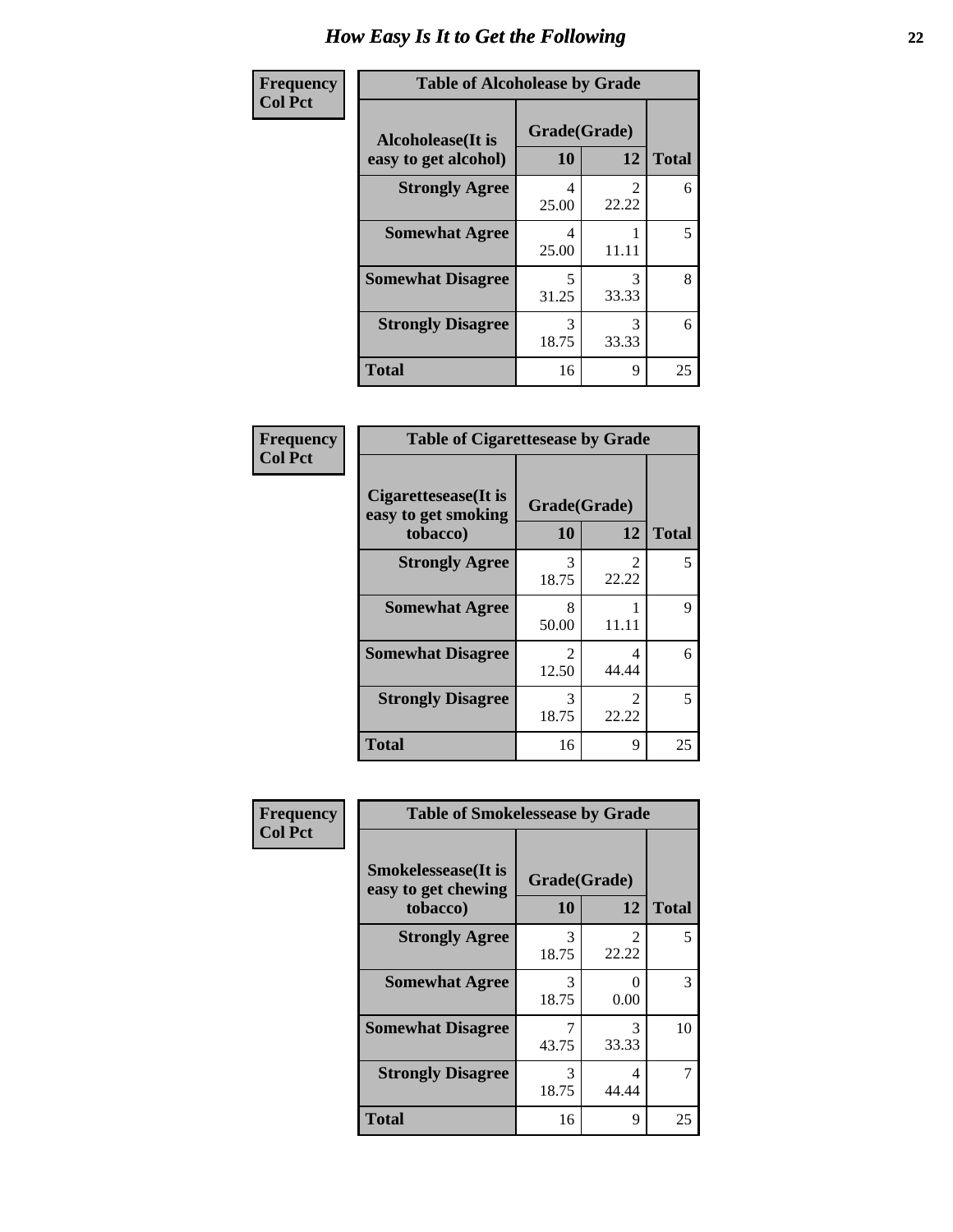| Frequency      | <b>Table of Marijuanaease by Grade</b>           |                    |            |              |
|----------------|--------------------------------------------------|--------------------|------------|--------------|
| <b>Col Pct</b> | Marijuanaease(It is<br>easy to get<br>marijuana) | Grade(Grade)<br>10 | 12         | <b>Total</b> |
|                | <b>Strongly Agree</b>                            | 6<br>37.50         | 4<br>44.44 | 10           |
|                | <b>Somewhat Agree</b>                            | 3<br>18.75         | 11.11      | 4            |
|                | <b>Somewhat Disagree</b>                         | 6<br>37.50         | 11.11      | 7            |
|                | <b>Strongly Disagree</b>                         | 6.25               | 3<br>33.33 | 4            |
|                | <b>Total</b>                                     | 16                 | 9          | 25           |

#### **Frequency Col Pct**

| <b>Table of Cocaineease by Grade</b>              |                    |                         |                |  |
|---------------------------------------------------|--------------------|-------------------------|----------------|--|
| <b>Cocaineease</b> (It is<br>easy to get cocaine) | Grade(Grade)<br>10 | 12                      | <b>Total</b>   |  |
| <b>Strongly Agree</b>                             | 2<br>12.50         | $\mathfrak{D}$<br>22.22 | 4              |  |
| <b>Somewhat Agree</b>                             | 2<br>12.50         | 0<br>0.00               | $\mathfrak{D}$ |  |
| <b>Somewhat Disagree</b>                          | 4<br>25.00         | 3<br>33.33              | 7              |  |
| <b>Strongly Disagree</b>                          | 8<br>50.00         | 4<br>44.44              | 12             |  |
| <b>Total</b>                                      | 16                 | 9                       | 25             |  |

| Frequency      | <b>Table of Inhalantsease by Grade</b>                   |                                   |                         |              |
|----------------|----------------------------------------------------------|-----------------------------------|-------------------------|--------------|
| <b>Col Pct</b> | <b>Inhalantsease</b> (It is<br>easy to get<br>inhalants) | Grade(Grade)<br>10                | 12                      | <b>Total</b> |
|                | <b>Strongly Agree</b>                                    | $\overline{\mathcal{L}}$<br>31.25 | $\mathfrak{D}$<br>22.22 |              |
|                | <b>Somewhat Agree</b>                                    | $\overline{\mathcal{L}}$<br>31.25 | 0<br>0.00               | 5            |
|                | <b>Somewhat Disagree</b>                                 | 6.25                              | 3<br>33.33              | 4            |
|                | <b>Strongly Disagree</b>                                 | 5<br>31.25                        | 4<br>44.44              | 9            |
|                | <b>Total</b>                                             | 16                                | 9                       | 25           |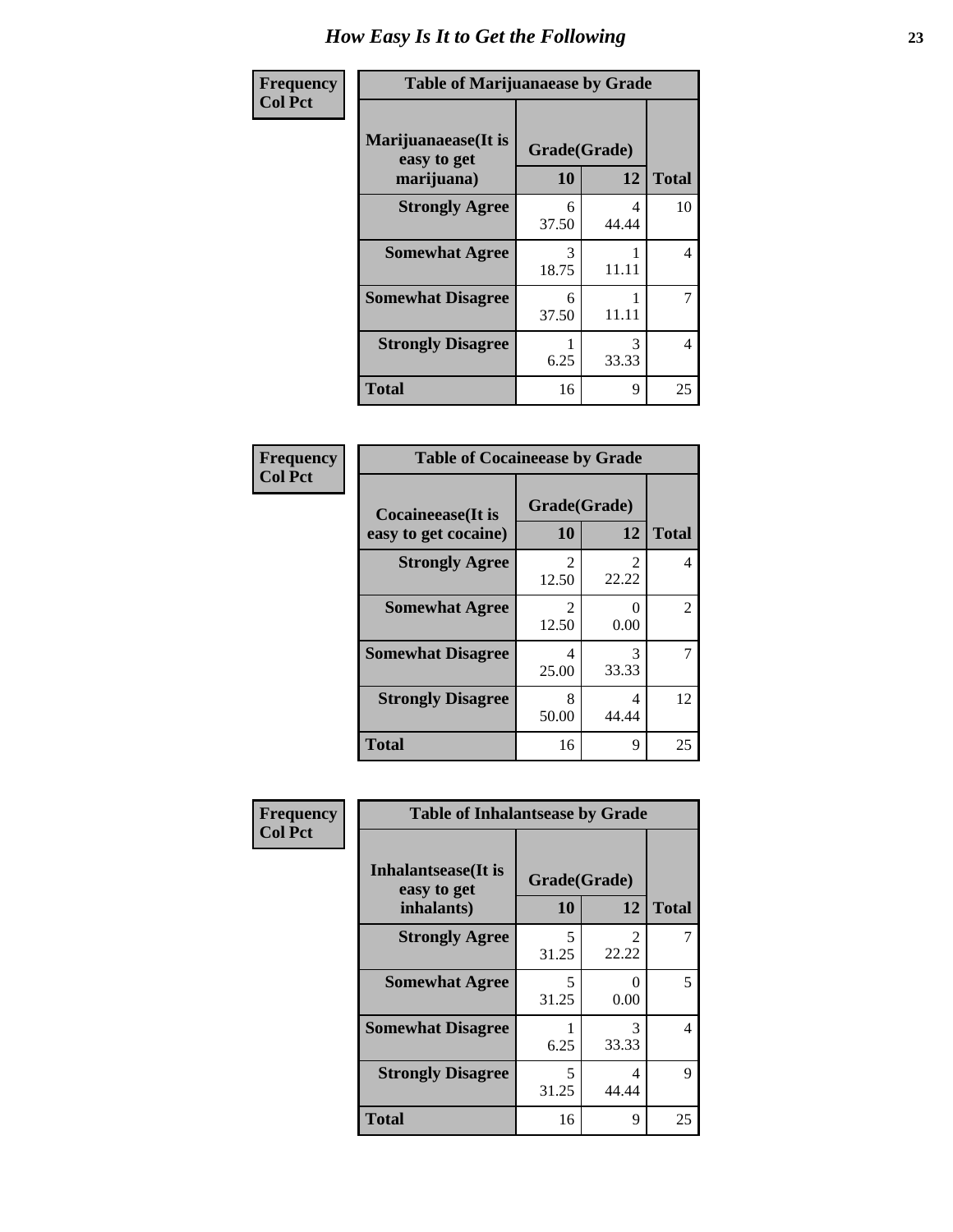| Frequency      | <b>Table of Steroidsease by Grade</b>               |                         |                         |              |
|----------------|-----------------------------------------------------|-------------------------|-------------------------|--------------|
| <b>Col Pct</b> | <b>Steroidsease</b> (It is<br>easy to get steroids) | Grade(Grade)<br>10      | 12                      | <b>Total</b> |
|                | <b>Strongly Agree</b>                               | 6.25                    | 22.22                   | 3            |
|                | <b>Somewhat Agree</b>                               | $\mathfrak{D}$<br>12.50 | 11.11                   | 3            |
|                | <b>Somewhat Disagree</b>                            | 6<br>37.50              | $\mathfrak{D}$<br>22.22 | 8            |
|                | <b>Strongly Disagree</b>                            | 43.75                   | 4<br>44.44              | 11           |
|                | <b>Total</b>                                        | 16                      | 9                       | 25           |

| Frequency      | <b>Table of Ecstasyease by Grade</b>              |                    |                           |              |  |
|----------------|---------------------------------------------------|--------------------|---------------------------|--------------|--|
| <b>Col Pct</b> | <b>Ecstasyease</b> (It is<br>easy to get ecstasy) | Grade(Grade)<br>10 | 12                        | <b>Total</b> |  |
|                | <b>Strongly Agree</b>                             | 3<br>18.75         | 2<br>22.22                | 5            |  |
|                | <b>Somewhat Agree</b>                             | 6.25               | $\mathbf{\Omega}$<br>0.00 |              |  |
|                | <b>Somewhat Disagree</b>                          | 4<br>25.00         | 3<br>33.33                | 7            |  |
|                | <b>Strongly Disagree</b>                          | 8<br>50.00         | 4<br>44.44                | 12           |  |
|                | <b>Total</b>                                      | 16                 | 9                         | 25           |  |

| Frequency      | <b>Table of Methease by Grade</b>                          |                         |            |              |
|----------------|------------------------------------------------------------|-------------------------|------------|--------------|
| <b>Col Pct</b> | <b>Methease</b> (It is easy<br>to get<br>methamphetamines) | Grade(Grade)<br>10      | 12         | <b>Total</b> |
|                | <b>Strongly Agree</b>                                      | $\mathfrak{D}$<br>12.50 | 2<br>22.22 | 4            |
|                | <b>Somewhat Agree</b>                                      | 6.25                    | 0<br>0.00  |              |
|                | <b>Somewhat Disagree</b>                                   | 3<br>18.75              | 3<br>33.33 | 6            |
|                | <b>Strongly Disagree</b>                                   | 10<br>62.50             | 4<br>44.44 | 14           |
|                | <b>Total</b>                                               | 16                      | 9          | 25           |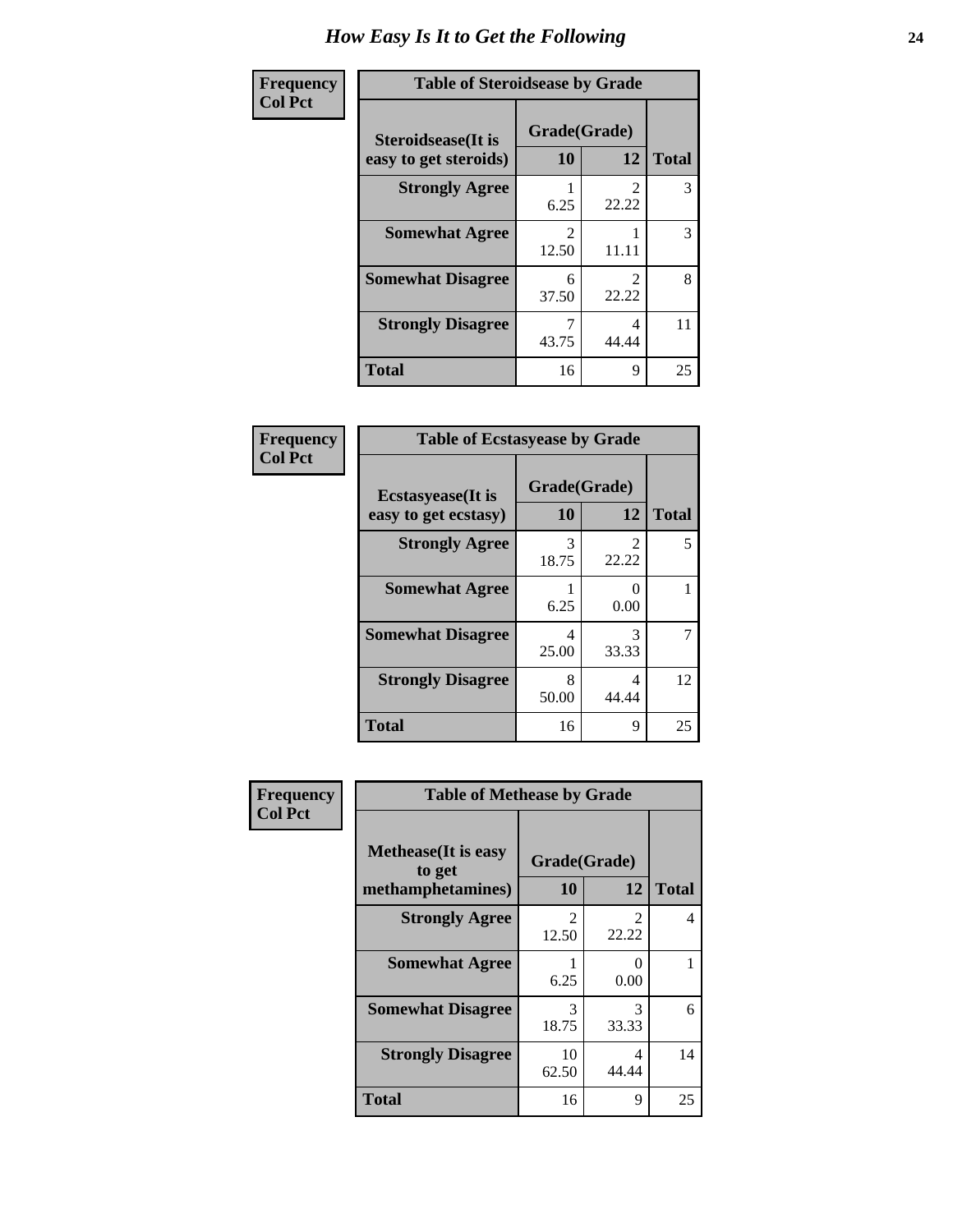| Frequency      | <b>Table of Hallucinogensease by Grade</b>               |                         |            |                |  |
|----------------|----------------------------------------------------------|-------------------------|------------|----------------|--|
| <b>Col Pct</b> | Hallucinogensease(It<br>is easy to get<br>hallucinogens) | Grade(Grade)<br>10      | 12         | <b>Total</b>   |  |
|                | <b>Strongly Agree</b>                                    | $\mathfrak{D}$<br>12.50 | 22.22      | 4              |  |
|                | <b>Somewhat Agree</b>                                    | $\mathfrak{D}$<br>12.50 | 0<br>0.00  | $\overline{2}$ |  |
|                | <b>Somewhat Disagree</b>                                 | $\mathcal{L}$<br>12.50  | 3<br>33.33 | 5              |  |
|                | <b>Strongly Disagree</b>                                 | 10<br>62.50             | 4<br>44.44 | 14             |  |
|                | <b>Total</b>                                             | 16                      | 9          | 25             |  |

| Frequency<br>Col Pct |
|----------------------|
|                      |

| <b>Table of Prescriptionease by Grade</b>                                                |                                |                        |              |  |  |
|------------------------------------------------------------------------------------------|--------------------------------|------------------------|--------------|--|--|
| <b>Prescriptionease</b> (It<br>is easy to get<br>prescription drugs<br>not prescribed to |                                | Grade(Grade)           |              |  |  |
| me)                                                                                      | 10                             | 12                     | <b>Total</b> |  |  |
| <b>Strongly Agree</b>                                                                    | 8<br>50.00                     | $\mathcal{R}$<br>33.33 | 11           |  |  |
| <b>Somewhat Agree</b>                                                                    | $\mathcal{D}_{\cdot}$<br>12.50 | 11.11                  | 3            |  |  |
| <b>Somewhat Disagree</b>                                                                 | 3<br>18.75                     | 11.11                  | 4            |  |  |
| <b>Strongly Disagree</b>                                                                 | 3<br>18.75                     | Δ<br>44.44             |              |  |  |
| <b>Total</b>                                                                             | 16                             | 9                      | 25           |  |  |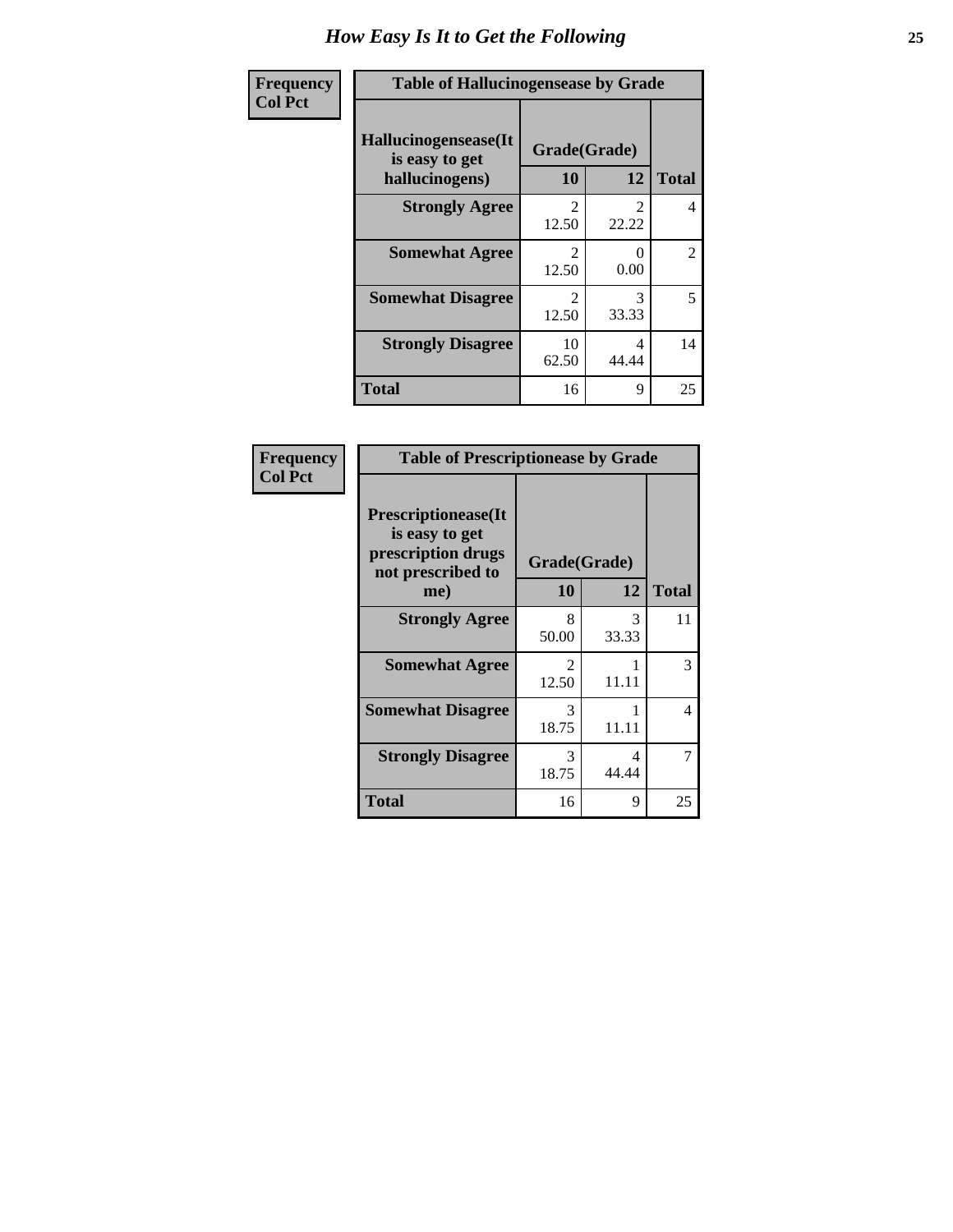### *Age at Onset of Use* **26** *Results for "Age at Onset of Use" questions exclude students who said they did not use that substance*

| Frequency      | <b>Table of Grade by Alcoholinit</b> |                                                            |                         |           |            |                |
|----------------|--------------------------------------|------------------------------------------------------------|-------------------------|-----------|------------|----------------|
| <b>Row Pct</b> |                                      | <b>Alcoholinit</b> (I started using<br>alcohol when I was) |                         |           |            |                |
|                | Grade(Grade)                         | 8 or<br>younger                                            | 14                      | <b>16</b> | <b>17</b>  | <b>Total</b>   |
|                | 10                                   | 33.33                                                      | $\overline{2}$<br>66.67 | 0.00      | 0<br>0.00  | 3              |
|                | 12                                   | $\Omega$<br>0.00                                           | $\mathbf{0}$<br>0.00    | 25.00     | 3<br>75.00 | $\overline{4}$ |
|                | <b>Total</b>                         |                                                            | $\overline{2}$          |           | 3          |                |
|                |                                      | <b>Frequency Missing = 18</b>                              |                         |           |            |                |

| Frequency      | <b>Table of Grade by Cigarettesinit</b> |                                                                  |               |  |
|----------------|-----------------------------------------|------------------------------------------------------------------|---------------|--|
| <b>Row Pct</b> |                                         | Cigarettesinit(I<br>started<br>smoking<br>tobacco when I<br>was) |               |  |
|                | Grade(Grade)                            | 17                                                               | <b>Total</b>  |  |
|                | 10                                      | O                                                                | $\mathcal{O}$ |  |
|                | 12                                      | 100.00                                                           |               |  |
|                | <b>Total</b>                            |                                                                  |               |  |
|                |                                         | <b>Frequency Missing = 24</b>                                    |               |  |

### *For Grade \* Smokelessinit all data are missing since all the levels of variable Smokelessinit are missing.*

| <b>Frequency</b> | <b>Table of Grade by Marijuanainit</b> |                                                              |           |           |                |
|------------------|----------------------------------------|--------------------------------------------------------------|-----------|-----------|----------------|
| <b>Row Pct</b>   |                                        | Marijuanainit(I<br>started using<br>marijuana when I<br>was) |           |           |                |
|                  | Grade(Grade)   younger                 | 8 or                                                         | 15        | 17        | <b>Total</b>   |
|                  | 10                                     | 50.00                                                        | 50.00     | 0<br>0.00 | $\overline{2}$ |
|                  | 12                                     | $\theta$<br>0.00                                             | 0<br>0.00 | 100.00    |                |
|                  | <b>Total</b>                           |                                                              |           |           | 3              |
|                  |                                        | <b>Frequency Missing = 22</b>                                |           |           |                |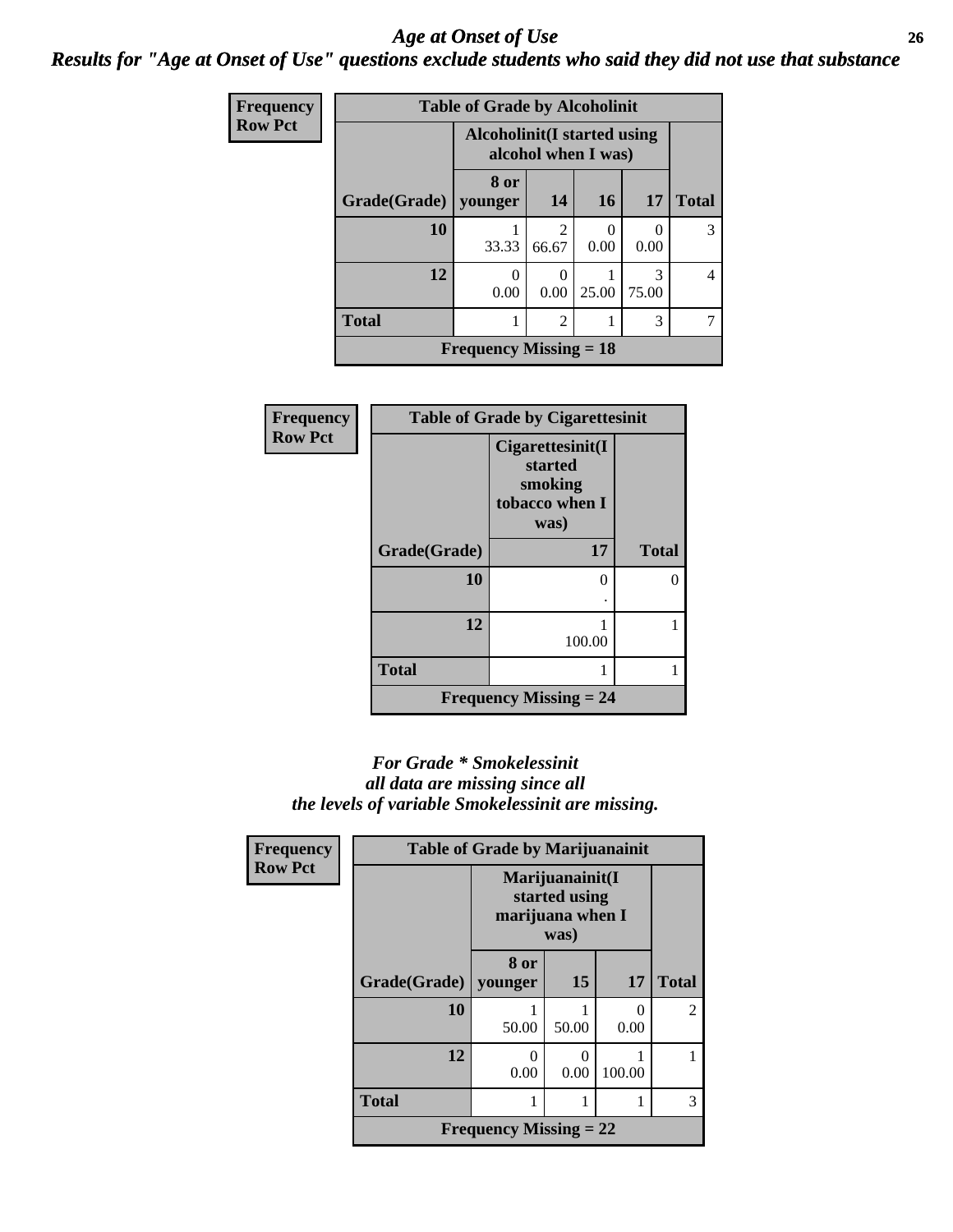### *Age at Onset of Use* **27**

*Results for "Age at Onset of Use" questions exclude students who said they did not use that substance*

| Frequency      | <b>Table of Grade by Cocaineinit</b> |                                                          |              |  |  |
|----------------|--------------------------------------|----------------------------------------------------------|--------------|--|--|
| <b>Row Pct</b> |                                      | Cocaineinit(I<br>started using<br>cocaine<br>when I was) |              |  |  |
|                | Grade(Grade)                         | 8 or younger                                             | <b>Total</b> |  |  |
|                | 10                                   | 100.00                                                   |              |  |  |
|                | 12                                   | 0                                                        | $\Omega$     |  |  |
|                | <b>Total</b>                         |                                                          |              |  |  |
|                |                                      | <b>Frequency Missing = 24</b>                            |              |  |  |

| <b>Frequency</b> |              | <b>Table of Grade by Inhalantsinit</b>                       |              |
|------------------|--------------|--------------------------------------------------------------|--------------|
| <b>Row Pct</b>   |              | Inhalantsinit(I<br>started using<br>inhalants<br>when I was) |              |
|                  | Grade(Grade) | 8 or younger                                                 | <b>Total</b> |
|                  | 10           | 100.00                                                       |              |
|                  | 12           | 0                                                            | O            |
|                  | <b>Total</b> |                                                              |              |
|                  |              | <b>Frequency Missing <math>= 24</math></b>                   |              |

*For Grade \* Steroidsinit all data are missing since all the levels of variable Steroidsinit are missing.*

*For Grade \* Ecstasyinit all data are missing since all the levels of variable Ecstasyinit are missing.*

*For Grade \* Methinit all data are missing since all the levels of variable Methinit are missing.*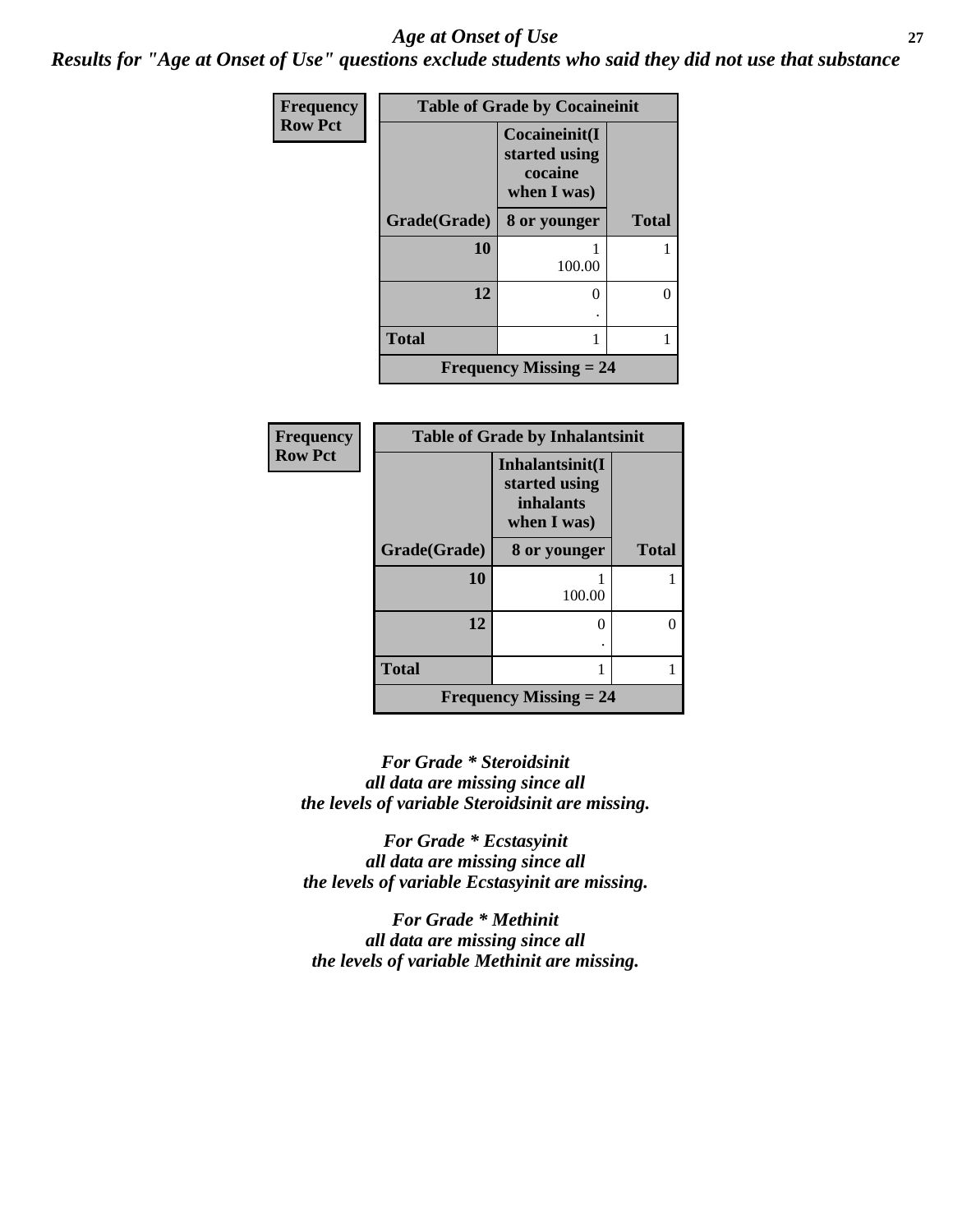#### *Age at Onset of Use* **28**

*Results for "Age at Onset of Use" questions exclude students who said they did not use that substance*

| <b>Frequency</b> | <b>Table of Grade by Hallucinogensinit</b> |                                                                      |              |  |
|------------------|--------------------------------------------|----------------------------------------------------------------------|--------------|--|
| <b>Row Pct</b>   |                                            | Hallucinogensinit(I<br>started using<br>hallucinogens<br>when I was) |              |  |
|                  | Grade(Grade)                               | 8 or younger                                                         | <b>Total</b> |  |
|                  | 10                                         | 100.00                                                               |              |  |
|                  | 12                                         | ∩                                                                    | 0            |  |
|                  | <b>Total</b>                               |                                                                      |              |  |
|                  |                                            | <b>Frequency Missing = 24</b>                                        |              |  |

| <b>Frequency</b> | <b>Table of Grade by Prescriptioninit</b> |                                                                                                     |              |
|------------------|-------------------------------------------|-----------------------------------------------------------------------------------------------------|--------------|
| <b>Row Pct</b>   |                                           | Prescriptioninit(I<br>started using<br>prescription<br>drugs not<br>prescribed to me<br>when I was) |              |
|                  | Grade(Grade)                              | 11                                                                                                  | <b>Total</b> |
|                  | 10                                        | 100.00                                                                                              |              |
|                  | 12                                        | 0                                                                                                   | $\Omega$     |
|                  |                                           |                                                                                                     |              |
|                  | <b>Total</b>                              | 1                                                                                                   |              |
|                  |                                           | Frequency Missing $= 24$                                                                            |              |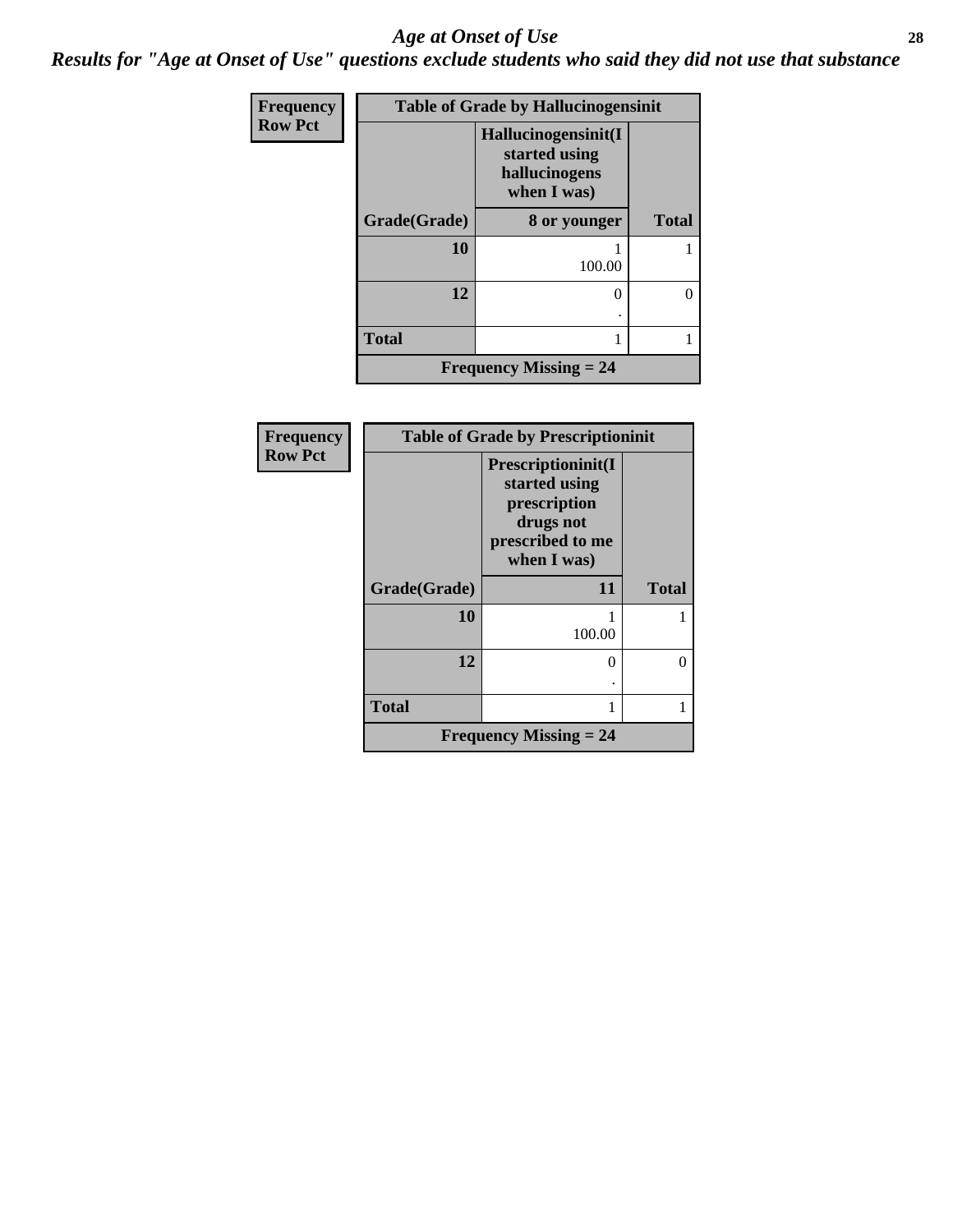| Frequency      | <b>Table of Alcoholharm by Grade</b>          |                    |                           |              |
|----------------|-----------------------------------------------|--------------------|---------------------------|--------------|
| <b>Col Pct</b> | Alcoholharm(I<br>think alcohol is<br>harmful) | Grade(Grade)<br>10 | 12                        | <b>Total</b> |
|                | <b>Strongly Agree</b>                         | 8<br>50.00         | 6<br>66.67                | 14           |
|                | <b>Somewhat Agree</b>                         | 5<br>31.25         | $\mathfrak{D}$<br>22.22   | 7            |
|                | <b>Somewhat Disagree</b>                      | 3<br>18.75         | $\mathbf{\Omega}$<br>0.00 | 3            |
|                | <b>Strongly Disagree</b>                      | 0<br>0.00          | 11.11                     |              |
|                | <b>Total</b>                                  | 16                 | 9                         | 25           |

#### **Frequency Col Pct**

| <b>Table of Cigarettesharm by Grade</b> |              |            |              |  |
|-----------------------------------------|--------------|------------|--------------|--|
| Cigarettesharm(I<br>think smoking       | Grade(Grade) |            |              |  |
| tobacco is harmful)                     | 10           | 12         | <b>Total</b> |  |
| <b>Strongly Agree</b>                   | 15<br>93.75  | 8<br>88.89 | 23           |  |
| <b>Somewhat Disagree</b>                | 6.25         | 0.00       |              |  |
| <b>Strongly Disagree</b>                | 0<br>0.00    | 11.11      |              |  |
| <b>Total</b>                            | 16           | Q          | 25           |  |

| Frequency<br><b>Col Pct</b> | <b>Table of Smokelessharm by Grade</b>         |              |            |              |
|-----------------------------|------------------------------------------------|--------------|------------|--------------|
|                             | Smokelessharm(I<br>think chewing<br>tobacco is | Grade(Grade) |            |              |
|                             | harmful)                                       | 10           | 12         | <b>Total</b> |
|                             | <b>Strongly Agree</b>                          | 15<br>93.75  | 8<br>88.89 | 23           |
|                             | <b>Somewhat Agree</b>                          | 6.25         | 0.00       | 1            |
|                             | <b>Strongly Disagree</b>                       | 0.00         | 11.11      | 1            |
|                             | Total                                          | 16           | 9          | 25           |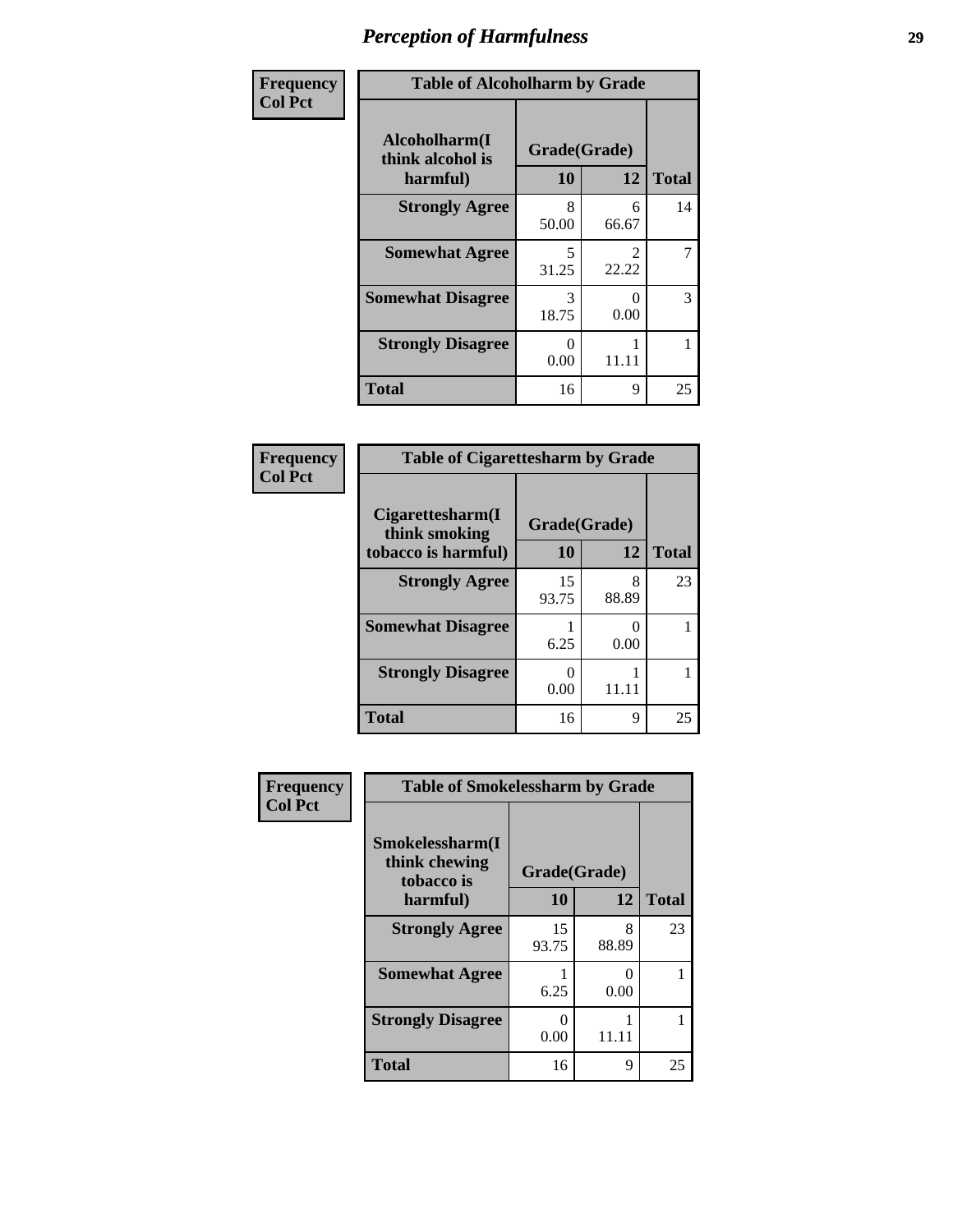| Frequency      | <b>Table of Marijuanaharm by Grade</b>            |                         |           |                |
|----------------|---------------------------------------------------|-------------------------|-----------|----------------|
| <b>Col Pct</b> | Marijuanaharm(I<br>think marijuana is<br>harmful) | Grade(Grade)<br>10      | 12        | <b>Total</b>   |
|                | <b>Strongly Agree</b>                             | 10<br>62.50             | 77.78     | 17             |
|                | <b>Somewhat Agree</b>                             | 2<br>12.50              | 11.11     | 3              |
|                | <b>Somewhat Disagree</b>                          | $\mathfrak{D}$<br>12.50 | ∩<br>0.00 | $\overline{2}$ |
|                | <b>Strongly Disagree</b>                          | 2<br>12.50              | 11.11     | 3              |
|                | <b>Total</b>                                      | 16                      | 9         | 25             |

#### **Frequency Col Pct**

| <b>Table of Cocaineharm by Grade</b>          |             |                           |    |  |  |
|-----------------------------------------------|-------------|---------------------------|----|--|--|
| Cocaineharm(I<br>think cocaine is<br>harmful) | 10          | Grade(Grade)<br>12        |    |  |  |
| <b>Strongly Agree</b>                         | 13<br>81.25 | 8<br>88.89                | 21 |  |  |
| <b>Somewhat Agree</b>                         | 6.25        | $\mathbf{\Omega}$<br>0.00 |    |  |  |
| <b>Somewhat Disagree</b>                      | 6.25        | $\mathbf{\Omega}$<br>0.00 |    |  |  |
| <b>Strongly Disagree</b>                      | 6.25        | 11.11                     | 2  |  |  |
| <b>Total</b>                                  | 16          | 9                         | 25 |  |  |

| Frequency      | <b>Table of Inhalantsharm by Grade</b>             |                        |            |              |
|----------------|----------------------------------------------------|------------------------|------------|--------------|
| <b>Col Pct</b> | Inhalantsharm(I<br>think inhalants are<br>harmful) | Grade(Grade)<br>10     | 12         | <b>Total</b> |
|                | <b>Strongly Agree</b>                              | 13<br>81.25            | 8<br>88.89 | 21           |
|                | <b>Somewhat Agree</b>                              | $\mathcal{L}$<br>12.50 | 0<br>0.00  | 2            |
|                | <b>Somewhat Disagree</b>                           | 6.25                   | 0<br>0.00  |              |
|                | <b>Strongly Disagree</b>                           | 0<br>0.00              | 11.11      |              |
|                | <b>Total</b>                                       | 16                     | 9          | 25           |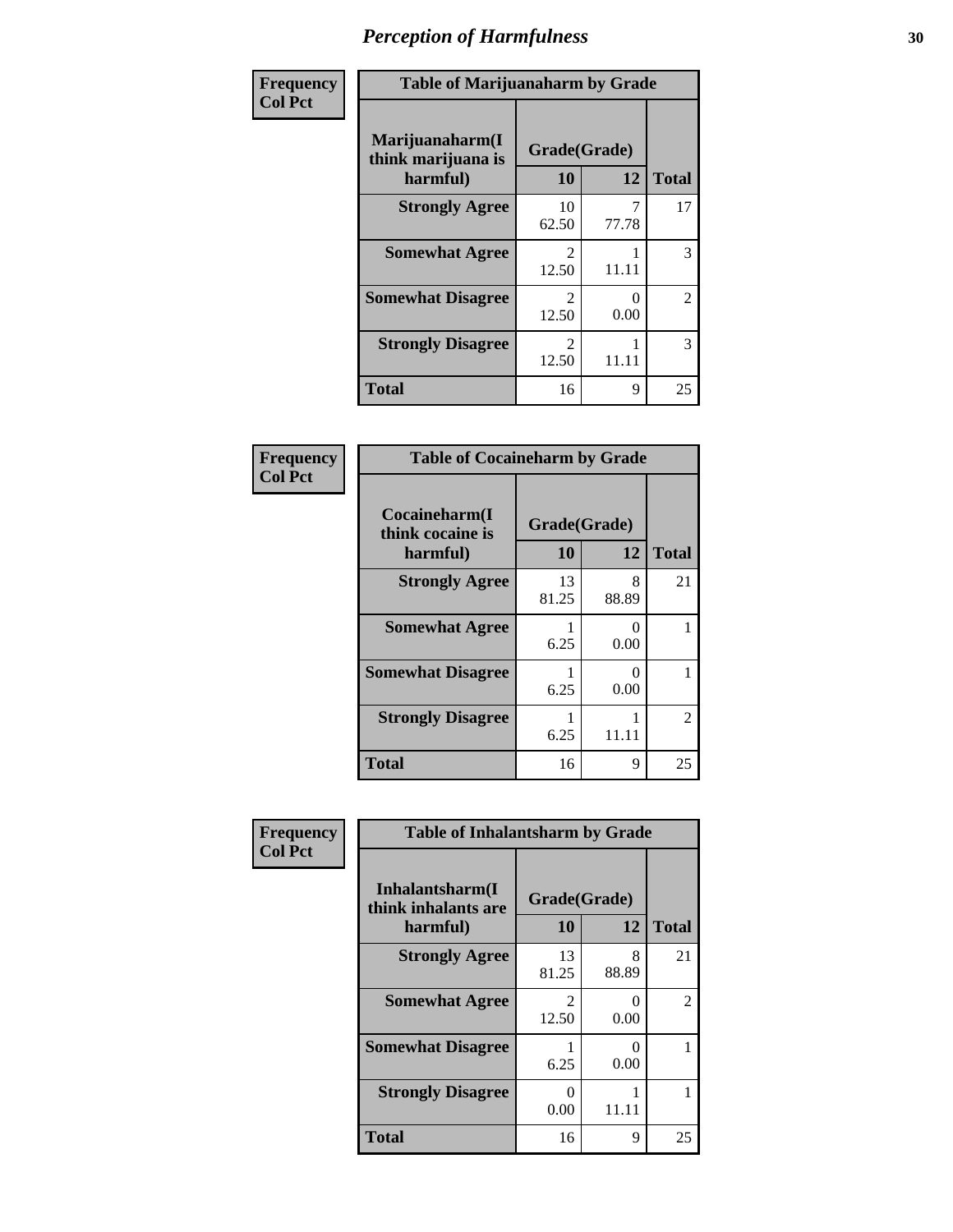| Frequency      | <b>Table of Steroidsharm by Grade</b> |              |            |              |
|----------------|---------------------------------------|--------------|------------|--------------|
| <b>Col Pct</b> | Steroidsharm(I<br>think steroids are  | Grade(Grade) |            |              |
|                | harmful)                              | 10           | 12         | <b>Total</b> |
|                | <b>Strongly Agree</b>                 | 13<br>81.25  | 8<br>88.89 | 21           |
|                | <b>Somewhat Agree</b>                 | 3<br>18.75   | 0.00       | 3            |
|                | <b>Strongly Disagree</b>              | 0.00         | 11.11      |              |
|                | <b>Total</b>                          | 16           | 9          | 25           |

| Frequency      | <b>Table of Ecstasyharm by Grade</b>          |                         |                           |                |
|----------------|-----------------------------------------------|-------------------------|---------------------------|----------------|
| <b>Col Pct</b> | Ecstasyharm(I<br>think ecstasy is<br>harmful) | Grade(Grade)<br>10      | 12                        | <b>Total</b>   |
|                | <b>Strongly Agree</b>                         | 13<br>81.25             | 8<br>88.89                | 21             |
|                | <b>Somewhat Agree</b>                         | $\mathfrak{D}$<br>12.50 | $\mathbf{\Omega}$<br>0.00 | $\mathfrak{D}$ |
|                | <b>Somewhat Disagree</b>                      | 6.25                    | $\mathbf{\Omega}$<br>0.00 |                |
|                | <b>Strongly Disagree</b>                      | $\Omega$<br>0.00        | 11.11                     |                |
|                | <b>Total</b>                                  | 16                      | 9                         | 25             |

| Frequency      | <b>Table of Methharm by Grade</b>                            |                    |                           |              |
|----------------|--------------------------------------------------------------|--------------------|---------------------------|--------------|
| <b>Col Pct</b> | <b>Methharm</b> (I think<br>methamphetamines<br>are harmful) | Grade(Grade)<br>10 | 12                        | <b>Total</b> |
|                | <b>Strongly Agree</b>                                        | 15<br>93.75        | 8<br>88.89                | 23           |
|                | <b>Somewhat Agree</b>                                        | 6.25               | $\mathbf{\Omega}$<br>0.00 |              |
|                | <b>Strongly Disagree</b>                                     | 0.00               | 11.11                     |              |
|                | <b>Total</b>                                                 | 16                 | 9                         | 25           |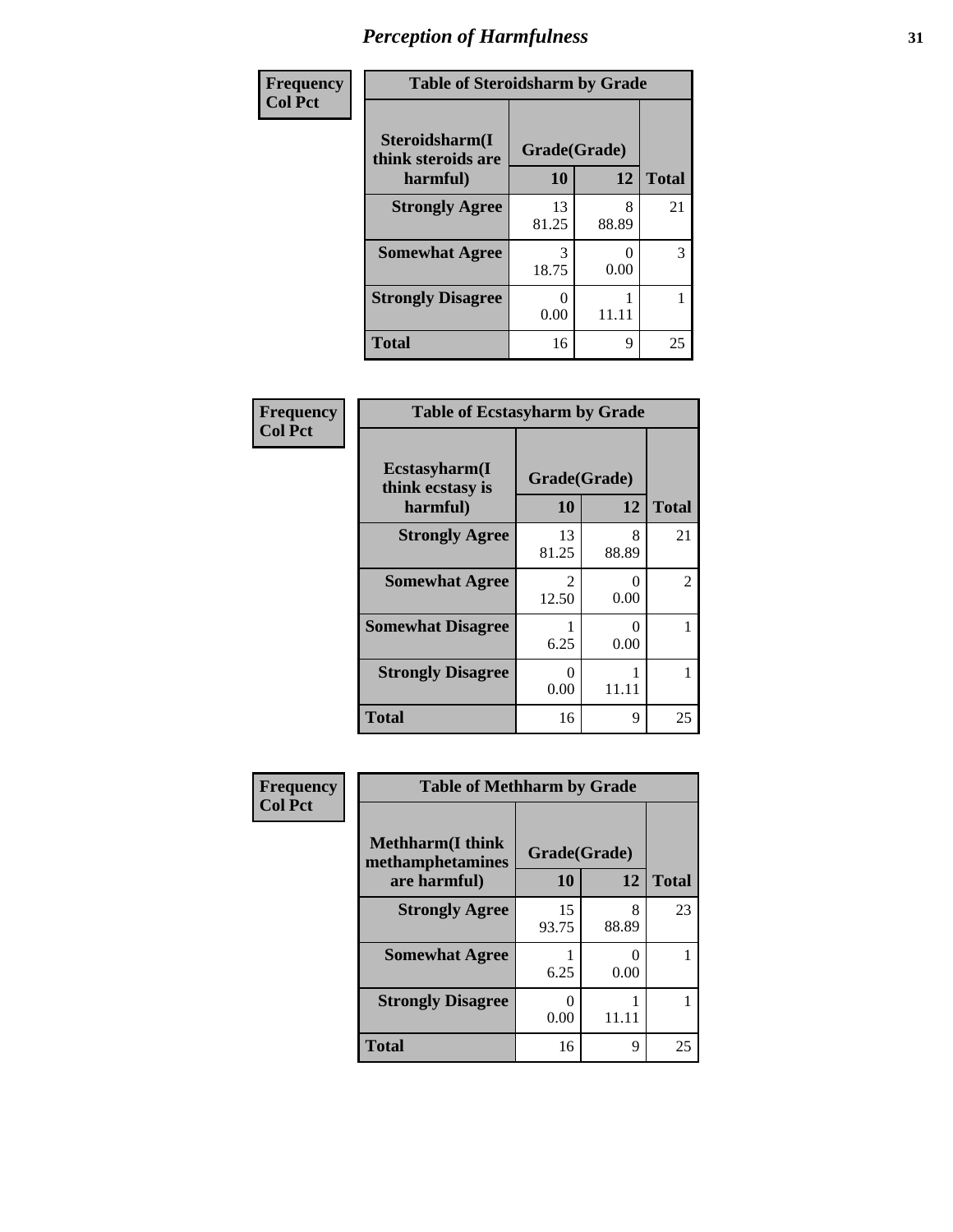| Frequency      | <b>Table of Hallucinogensharm by Grade</b> |              |            |              |
|----------------|--------------------------------------------|--------------|------------|--------------|
| <b>Col Pct</b> | Hallucinogensharm(I<br>think hallucinogens | Grade(Grade) |            |              |
|                | are harmful)                               | 10           | 12         | <b>Total</b> |
|                | <b>Strongly Agree</b>                      | 15<br>93.75  | 8<br>88.89 | 23           |
|                | <b>Strongly Disagree</b>                   | 6.25         | 11.11      | 2            |
|                | Total                                      | 16           | 9          | 25           |

| Frequency      | <b>Table of Prescriptionharm by Grade</b>                                 |                                      |            |              |
|----------------|---------------------------------------------------------------------------|--------------------------------------|------------|--------------|
| <b>Col Pct</b> | Prescriptionharm(I<br>think prescription<br>drugs not<br>prescribed to me | Grade(Grade)                         |            |              |
|                | are harmful)                                                              | <b>10</b>                            | 12         | <b>Total</b> |
|                | <b>Strongly Agree</b>                                                     | 10<br>62.50                          | 8<br>88.89 | 18           |
|                | <b>Somewhat Agree</b>                                                     | 4<br>25.00                           | 0<br>0.00  | 4            |
|                | <b>Somewhat Disagree</b>                                                  | $\mathcal{D}_{\mathcal{L}}$<br>12.50 | 0<br>0.00  | 2            |
|                | <b>Strongly Disagree</b>                                                  | 0<br>0.00                            | 11.11      |              |
|                | Total                                                                     | 16                                   | 9          | 25           |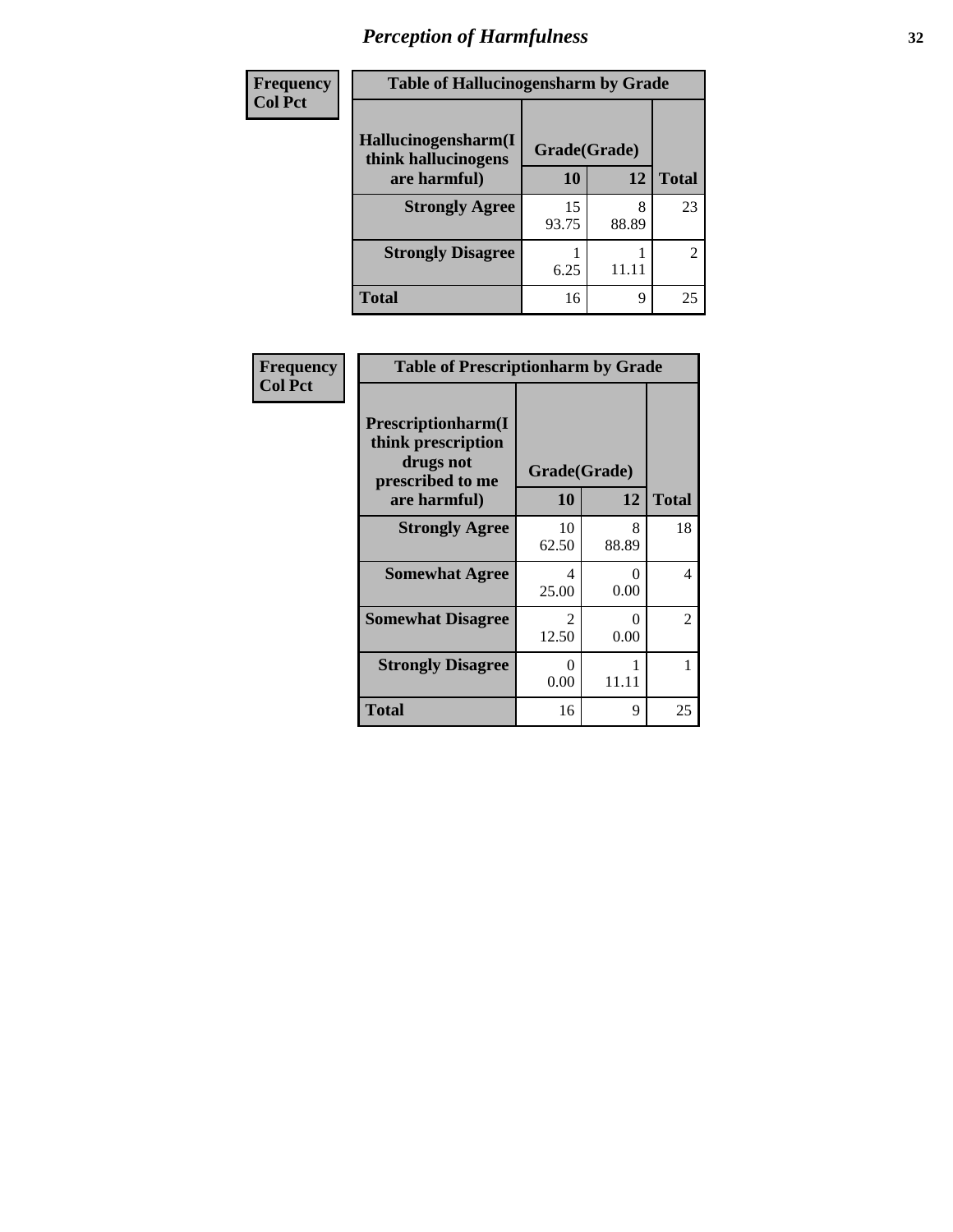### *Disapproval by Adults* **33**

| Frequency      | <b>Table of Alcoholadult by Grade</b>              |              |                         |              |
|----------------|----------------------------------------------------|--------------|-------------------------|--------------|
| <b>Col Pct</b> | <b>Alcoholadult</b> (Adults<br>would disapprove if | Grade(Grade) |                         |              |
|                | I used alcohol)                                    | 10           | 12                      | <b>Total</b> |
|                | <b>Strongly Agree</b>                              | 12<br>75.00  | 6<br>66.67              | 18           |
|                | <b>Somewhat Agree</b>                              | 4<br>25.00   | $\mathfrak{D}$<br>22.22 | 6            |
|                | <b>Somewhat Disagree</b>                           | 0.00         |                         |              |
|                | <b>Total</b>                                       | 16           | 9                       | 25           |

| Frequency      | <b>Table of Tobaccoadult by Grade</b>             |              |             |              |
|----------------|---------------------------------------------------|--------------|-------------|--------------|
| <b>Col Pct</b> | <b>Tobaccoadult(Adults</b><br>would disapprove if | Grade(Grade) |             |              |
|                | I used tobacco)                                   | 10           | 12          | <b>Total</b> |
|                | <b>Strongly Agree</b>                             | 15<br>93.75  | Q<br>100.00 | 24           |
|                | <b>Somewhat Disagree</b>                          | 6.25         | 0.00        |              |
|                | <b>Total</b>                                      | 16           | 9           | 25           |

| <b>Frequency</b> | <b>Table of Marijuanaadult by Grade</b>        |              |             |                             |
|------------------|------------------------------------------------|--------------|-------------|-----------------------------|
| <b>Col Pct</b>   | Marijuanaadult(Adults<br>would disapprove if I | Grade(Grade) |             |                             |
|                  | used marijuana)                                | 10           | 12          | <b>Total</b>                |
|                  | <b>Strongly Agree</b>                          | 14<br>87.50  | 9<br>100.00 | 23                          |
|                  | <b>Somewhat Agree</b>                          | 2<br>12.50   | 0<br>0.00   | $\mathcal{D}_{\mathcal{L}}$ |
|                  | Total                                          | 16           | 9           | 25                          |

| <b>Frequency</b> | <b>Table of Otherdrugadult by Grade</b>                |              |             |              |
|------------------|--------------------------------------------------------|--------------|-------------|--------------|
| <b>Col Pct</b>   | <b>Otherdrugadult</b> (Adults<br>would disapprove if I | Grade(Grade) |             |              |
|                  | used other drugs)                                      | 10           | 12          | <b>Total</b> |
|                  | <b>Strongly Agree</b>                                  | 16<br>100.00 | q<br>100.00 | 25           |
|                  | Total                                                  | 16           | q           | 25           |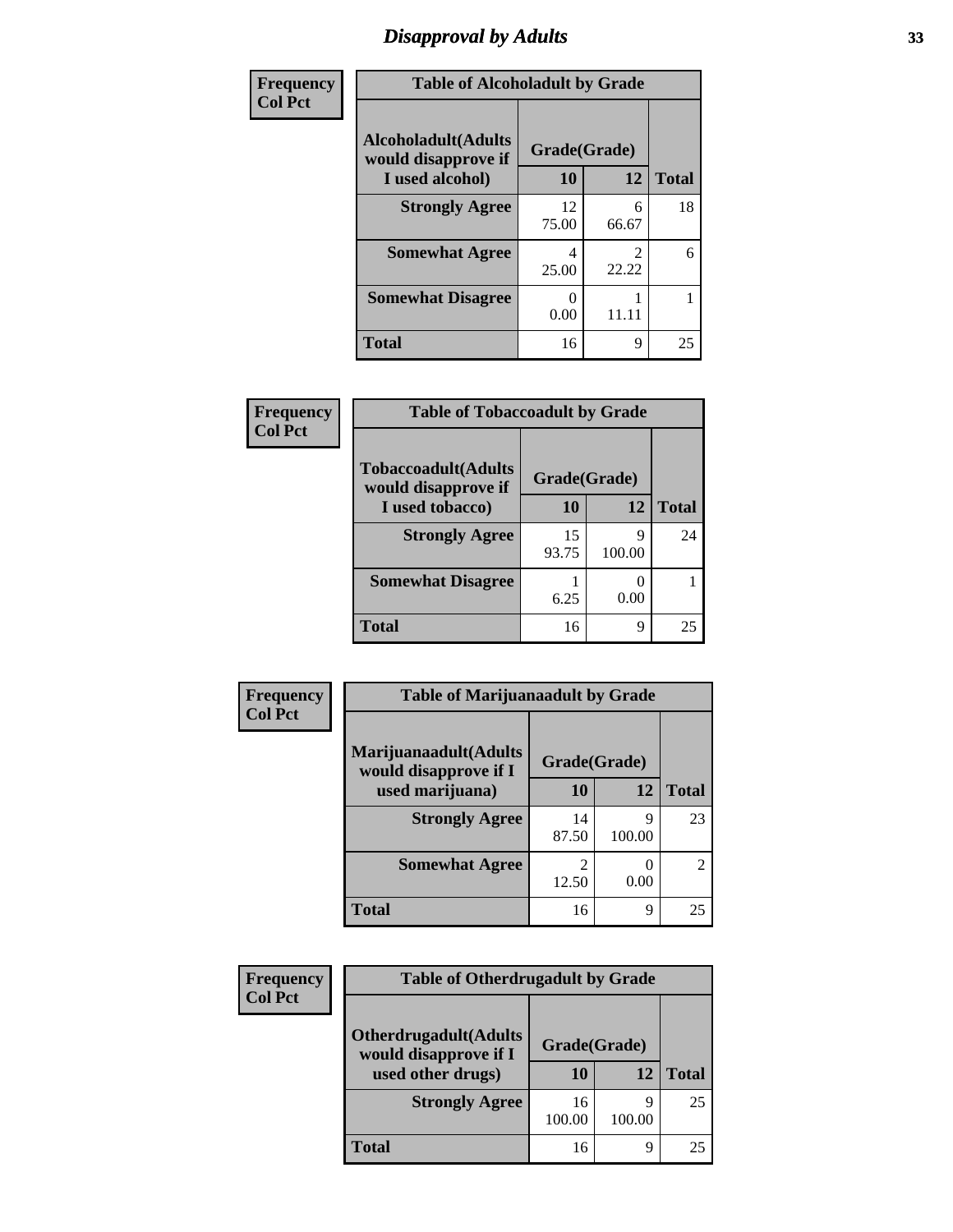# *Disapproval by Peers* **34**

| Frequency      | <b>Table of Alcoholpeer by Grade</b>                    |              |            |              |
|----------------|---------------------------------------------------------|--------------|------------|--------------|
| <b>Col Pct</b> | Alcoholpeer(My<br>friends would<br>disapprove if I used | Grade(Grade) |            |              |
|                | alcohol)                                                | 10           | 12         | <b>Total</b> |
|                | <b>Strongly Agree</b>                                   | 3<br>18.75   | 3<br>33.33 | 6            |
|                | <b>Somewhat Agree</b>                                   | 4<br>25.00   | 11.11      | 5            |
|                | <b>Somewhat Disagree</b>                                | 8<br>50.00   | 11.11      | 9            |
|                | <b>Strongly Disagree</b>                                | 6.25         | 4<br>44.44 | 5            |
|                | Total                                                   | 16           | 9          | 25           |

| Frequency      | <b>Table of Tobaccopeer by Grade</b>                                |                                   |                                      |              |
|----------------|---------------------------------------------------------------------|-----------------------------------|--------------------------------------|--------------|
| <b>Col Pct</b> | Tobaccopeer(My<br>friends would<br>disapprove if I used<br>tobacco) | Grade(Grade)<br><b>10</b>         | 12                                   | <b>Total</b> |
|                | <b>Strongly Agree</b>                                               | 8<br>50.00                        | 4<br>44.44                           | 12           |
|                | <b>Somewhat Agree</b>                                               | $\overline{\mathcal{A}}$<br>25.00 | 11.11                                | 5            |
|                | <b>Somewhat Disagree</b>                                            | 3<br>18.75                        | $\mathcal{D}_{\mathcal{L}}$<br>22.22 | 5            |
|                | <b>Strongly Disagree</b>                                            | 6.25                              | 2<br>22.22                           | 3            |
|                | <b>Total</b>                                                        | 16                                | 9                                    | 25           |

| Frequency      | <b>Table of Marijuanapeer by Grade</b>                    |                                      |            |              |
|----------------|-----------------------------------------------------------|--------------------------------------|------------|--------------|
| <b>Col Pct</b> | Marijuanapeer(My<br>friends would<br>disapprove if I used | Grade(Grade)                         |            |              |
|                | marijuana)                                                | 10                                   | 12         | <b>Total</b> |
|                | <b>Strongly Agree</b>                                     | 43.75                                | 3<br>33.33 | 10           |
|                | <b>Somewhat Agree</b>                                     | $\mathcal{D}_{\mathcal{A}}$<br>12.50 | 2<br>22.22 | 4            |
|                | <b>Somewhat Disagree</b>                                  | 6<br>37.50                           |            |              |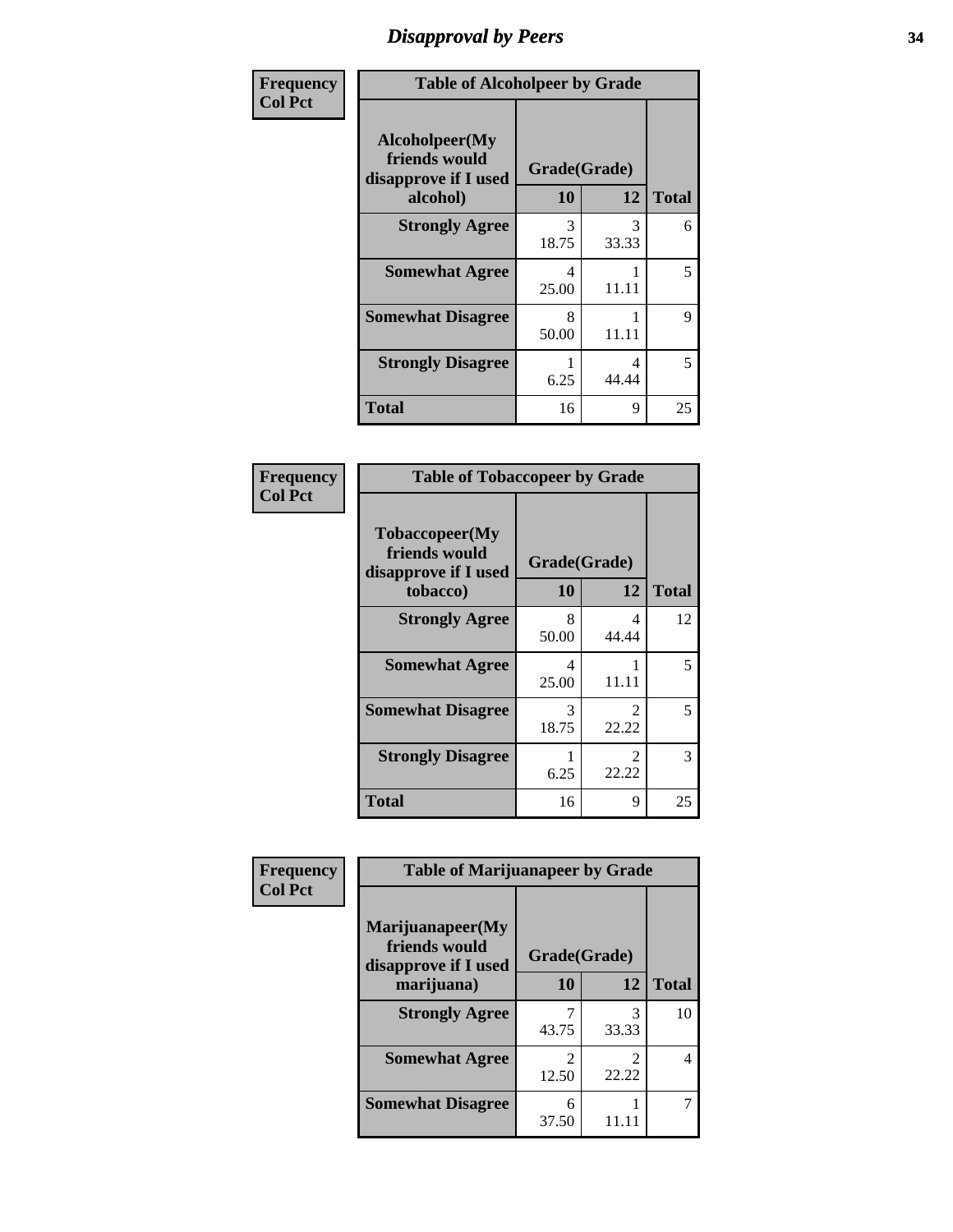# *Disapproval by Peers* **35**

| Frequency      | <b>Table of Marijuanapeer by Grade</b>                                  |                    |       |              |
|----------------|-------------------------------------------------------------------------|--------------------|-------|--------------|
| <b>Col Pct</b> | Marijuanapeer(My<br>friends would<br>disapprove if I used<br>marijuana) | Grade(Grade)<br>10 | 12    | <b>Total</b> |
|                | <b>Strongly Disagree</b>                                                | 6.25               | 33.33 | 4            |
|                | Total                                                                   | 16                 | 9     | 25           |

| <b>Frequency</b> |                                                           | <b>Table of Otherdrugpeer by Grade</b> |            |              |
|------------------|-----------------------------------------------------------|----------------------------------------|------------|--------------|
| <b>Col Pct</b>   | Otherdrugpeer(My<br>friends would<br>disapprove if I used | Grade(Grade)                           |            |              |
|                  | other drugs)                                              | <b>10</b>                              | 12         | <b>Total</b> |
|                  | <b>Strongly Agree</b>                                     | 10<br>62.50                            | 5<br>55.56 | 15           |
|                  | <b>Somewhat Agree</b>                                     | 3<br>18.75                             | 11.11      | 4            |
|                  | <b>Somewhat Disagree</b>                                  | 3<br>18.75                             | 0<br>0.00  | 3            |
|                  | <b>Strongly Disagree</b>                                  | $\Omega$<br>0.00                       | 3<br>33.33 | 3            |
|                  | <b>Total</b>                                              | 16                                     | 9          | 25           |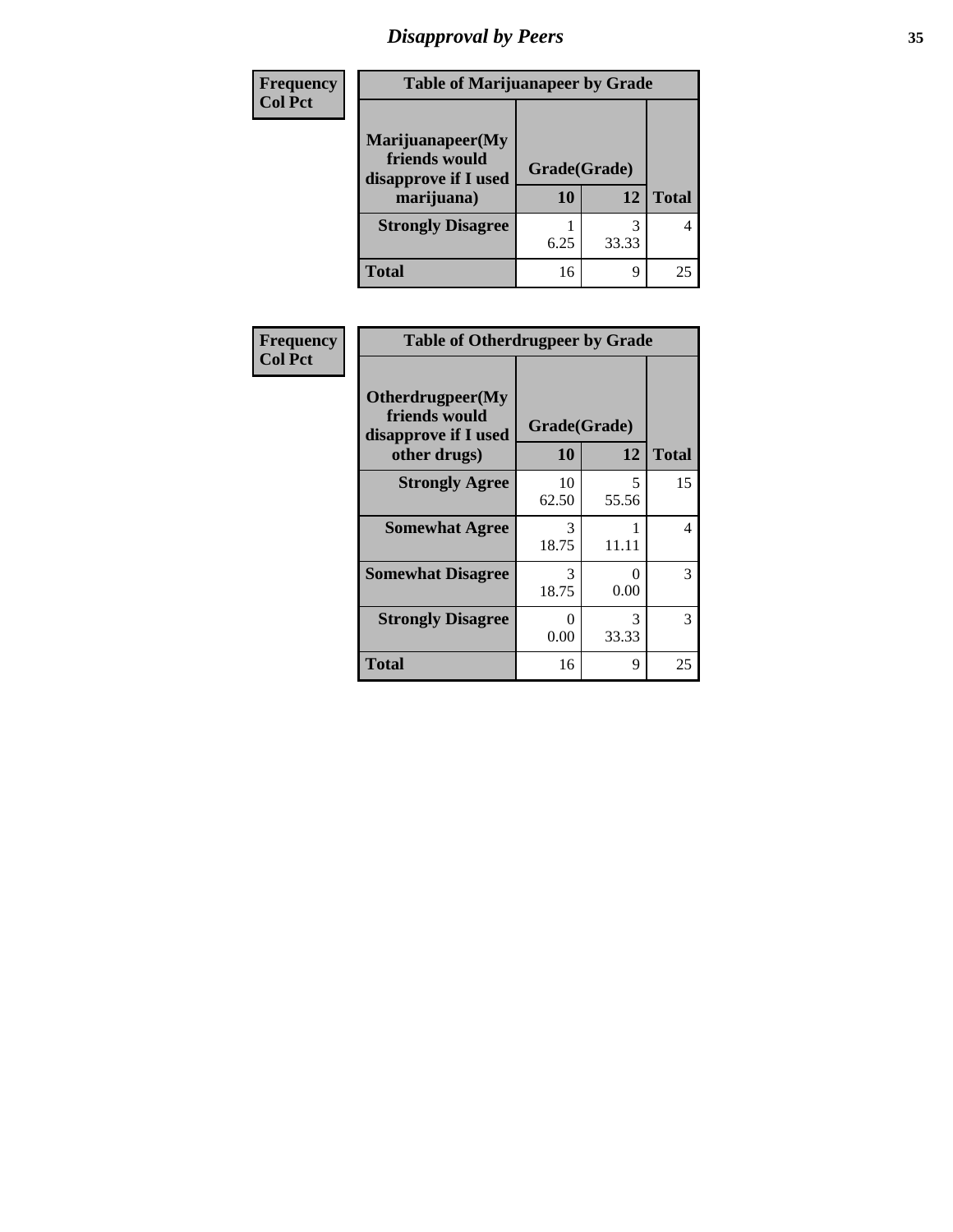#### *Where do My Friends Use - Percentage of Students who selected the following responses.Students could select more than 1 response so the percentage for each substance will not add up to 100%.* **36**

| Frequency      | <b>Table of Alcohollocation1 by Grade</b> |              |            |              |
|----------------|-------------------------------------------|--------------|------------|--------------|
| <b>Col Pct</b> | <b>Alcohollocation1(Places</b>            | Grade(Grade) |            |              |
|                | <b>Friends Use Alcohol)</b>               | 10           | 12         | <b>Total</b> |
|                |                                           | 8<br>50.00   | 4<br>44.44 | 12           |
|                | Do Not Use                                | 8<br>50.00   | 5<br>55.56 | 13           |
|                | <b>Total</b>                              | 16           | 9          | 25           |

| <b>Frequency</b> | <b>Table of Alcohollocation2 by Grade</b> |              |       |              |
|------------------|-------------------------------------------|--------------|-------|--------------|
| <b>Col Pct</b>   | <b>Alcohollocation2(Places</b>            | Grade(Grade) |       |              |
|                  | <b>Friends Use Alcohol)</b>               | 10           | 12    | <b>Total</b> |
|                  |                                           | 11<br>68.75  | 77.78 | 18           |
|                  | Home                                      | 31.25        | 22.22 |              |
|                  | <b>Total</b>                              | 16           | 9     | 25           |

| <b>Frequency</b> | <b>Table of Alcohollocation3 by Grade</b> |              |        |              |
|------------------|-------------------------------------------|--------------|--------|--------------|
| <b>Col Pct</b>   | <b>Alcohollocation3(Places</b>            | Grade(Grade) |        |              |
|                  | <b>Friends Use Alcohol)</b>               | 10           | 12     | <b>Total</b> |
|                  |                                           | 16<br>100.00 | 100.00 | 25           |
|                  | <b>Total</b>                              | 16           |        | 25           |

| <b>Frequency</b> | <b>Table of Alcohollocation4 by Grade</b> |              |             |              |
|------------------|-------------------------------------------|--------------|-------------|--------------|
| <b>Col Pct</b>   | <b>Alcohollocation4(Places</b>            | Grade(Grade) |             |              |
|                  | <b>Friends Use Alcohol)</b>               | 10           | 12          | <b>Total</b> |
|                  |                                           | 16<br>100.00 | Q<br>100.00 | 25           |
|                  | <b>Total</b>                              | 16           | q           | 25           |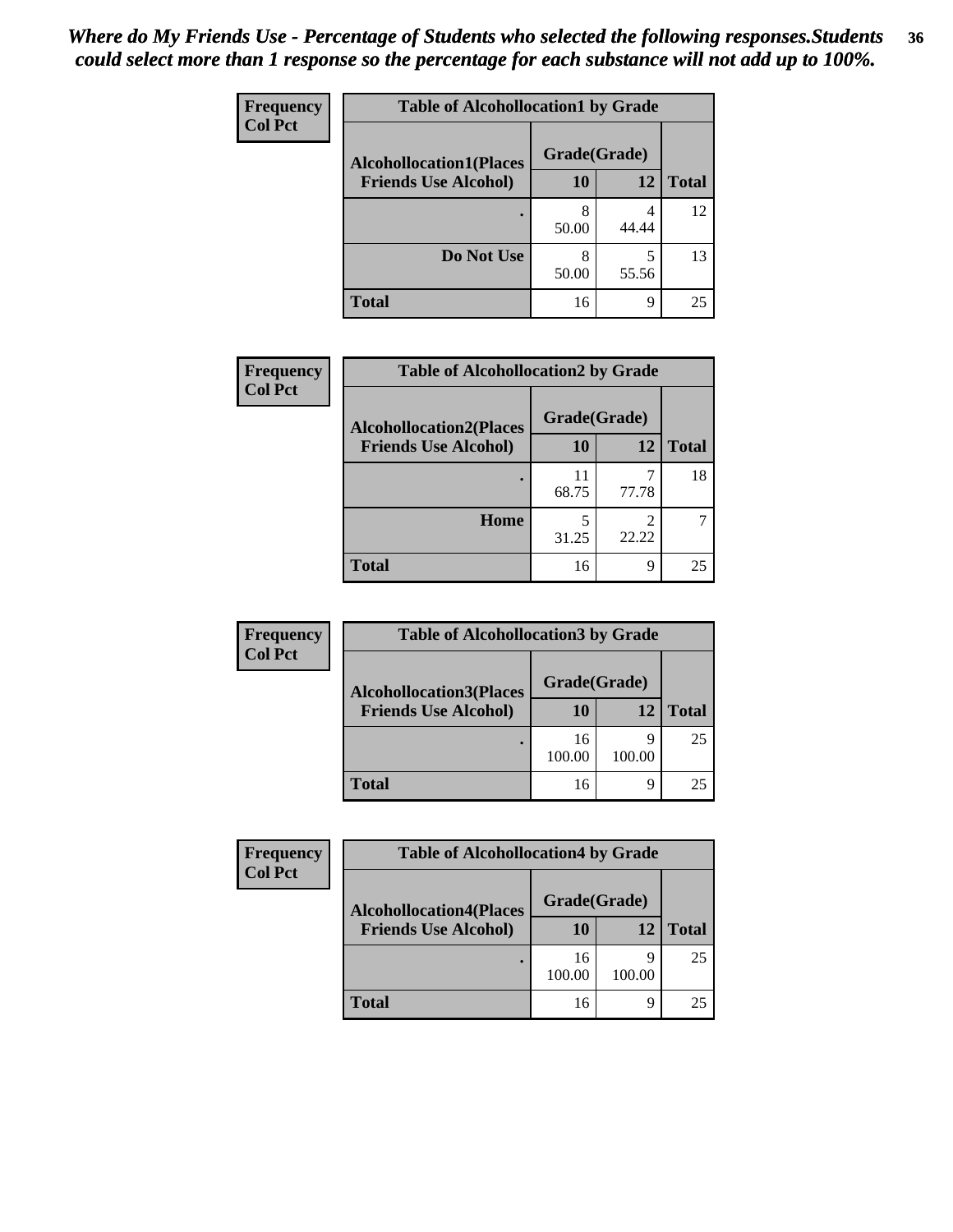| Frequency<br><b>Col Pct</b> | <b>Table of Alcohollocation5 by Grade</b>      |             |            |              |  |
|-----------------------------|------------------------------------------------|-------------|------------|--------------|--|
|                             | Grade(Grade)<br><b>Alcohollocation5(Places</b> |             |            |              |  |
|                             | <b>Friends Use Alcohol)</b>                    | 10          | 12         | <b>Total</b> |  |
|                             |                                                | 11<br>68.75 | 8<br>88.89 | 19           |  |
|                             | <b>Friend's House</b>                          | 5<br>31.25  |            | 6            |  |
|                             | <b>Total</b>                                   | 16          | Q          | 25           |  |

| <b>Frequency</b> | <b>Table of Alcohollocation6 by Grade</b>                     |                    |       |              |
|------------------|---------------------------------------------------------------|--------------------|-------|--------------|
| <b>Col Pct</b>   | <b>Alcohollocation6(Places</b><br><b>Friends Use Alcohol)</b> | Grade(Grade)<br>10 | 12    | <b>Total</b> |
|                  |                                                               |                    |       |              |
|                  |                                                               | 10<br>62.50        | 77.78 | 17           |
|                  | <b>Other</b>                                                  | 6<br>37.50         | 22.22 |              |
|                  | <b>Total</b>                                                  | 16                 | 9     | 25           |

| <b>Frequency</b>            | <b>Table of Tobaccolocation1 by Grade</b> |              |              |    |
|-----------------------------|-------------------------------------------|--------------|--------------|----|
| <b>Col Pct</b>              | <b>Tobaccolocation1(Places</b>            | Grade(Grade) |              |    |
| <b>Friends Use Tobacco)</b> | 10                                        | 12           | <b>Total</b> |    |
|                             |                                           | 18.75        | 22.22        |    |
|                             | Do Not Use                                | 13<br>81.25  | 77.78        | 20 |
|                             | <b>Total</b>                              | 16           | 9            | 25 |

| <b>Frequency</b> | <b>Table of Tobaccolocation2 by Grade</b> |              |             |              |  |  |
|------------------|-------------------------------------------|--------------|-------------|--------------|--|--|
| <b>Col Pct</b>   | <b>Tobaccolocation2(Places</b>            | Grade(Grade) |             |              |  |  |
|                  | <b>Friends Use Tobacco)</b>               | 10           | <b>12</b>   | <b>Total</b> |  |  |
|                  |                                           | 15<br>93.75  | q<br>100.00 | 24           |  |  |
|                  | Home                                      | 6.25         | 0.00        |              |  |  |
|                  | <b>Total</b>                              | 16           | 9           | 25           |  |  |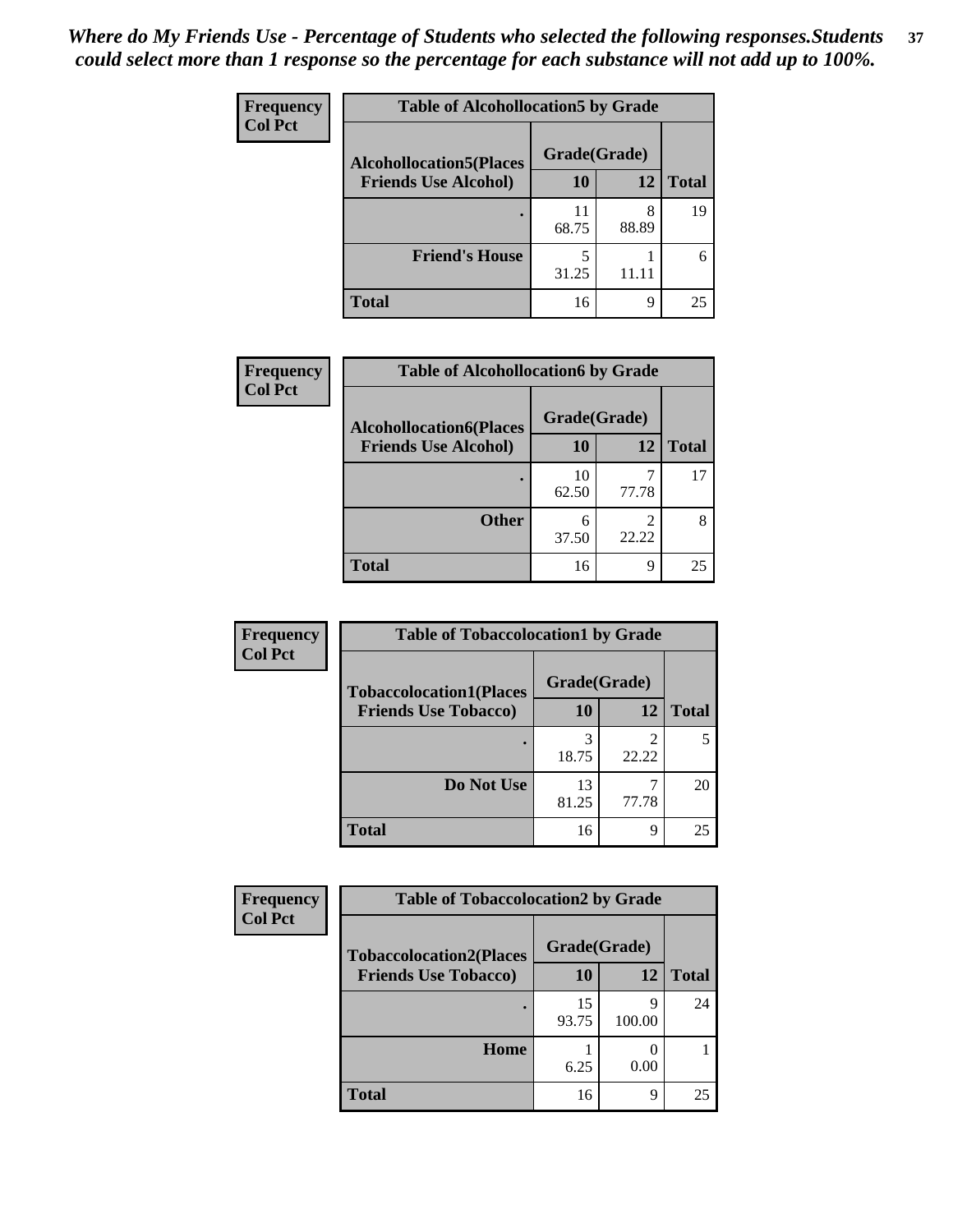| Frequency      |                                | <b>Table of Tobaccolocation 3 by Grade</b> |                  |                |  |
|----------------|--------------------------------|--------------------------------------------|------------------|----------------|--|
| <b>Col Pct</b> | <b>Tobaccolocation3(Places</b> | Grade(Grade)                               |                  |                |  |
|                | <b>Friends Use Tobacco)</b>    | 10                                         | <b>12</b>        | <b>Total</b>   |  |
|                |                                | 14<br>87.50                                | q<br>100.00      | 23             |  |
|                | <b>School</b>                  | 2<br>12.50                                 | $\left($<br>0.00 | $\mathfrak{D}$ |  |
|                | <b>Total</b>                   | 16                                         | 9                | 25             |  |

| <b>Frequency</b> | <b>Table of Tobaccolocation4 by Grade</b> |              |        |              |  |
|------------------|-------------------------------------------|--------------|--------|--------------|--|
| <b>Col Pct</b>   | <b>Tobaccolocation4(Places</b>            | Grade(Grade) |        |              |  |
|                  | <b>Friends Use Tobacco)</b>               | 10           | 12     | <b>Total</b> |  |
|                  |                                           | 16<br>100.00 | 100.00 | 25           |  |
|                  | <b>Total</b>                              | 16           | ∩      | 25           |  |

| <b>Frequency</b> | <b>Table of Tobaccolocation5 by Grade</b> |              |        |              |
|------------------|-------------------------------------------|--------------|--------|--------------|
| <b>Col Pct</b>   | <b>Tobaccolocation5(Places</b>            | Grade(Grade) |        |              |
|                  | <b>Friends Use Tobacco)</b>               | 10           | 12     | <b>Total</b> |
|                  |                                           | 16<br>100.00 | 100.00 | 25           |
|                  | <b>Total</b>                              | 16           |        | 25           |

| <b>Frequency</b> | <b>Table of Tobaccolocation6 by Grade</b> |              |            |              |
|------------------|-------------------------------------------|--------------|------------|--------------|
| <b>Col Pct</b>   | <b>Tobaccolocation6(Places</b>            | Grade(Grade) |            |              |
|                  | <b>Friends Use Tobacco)</b>               | 10           | 12         | <b>Total</b> |
|                  |                                           | 15<br>93.75  | 77.78      | 22           |
|                  | <b>Other</b>                              | 6.25         | ∍<br>22.22 |              |
|                  | <b>Total</b>                              | 16           | 9          | 25           |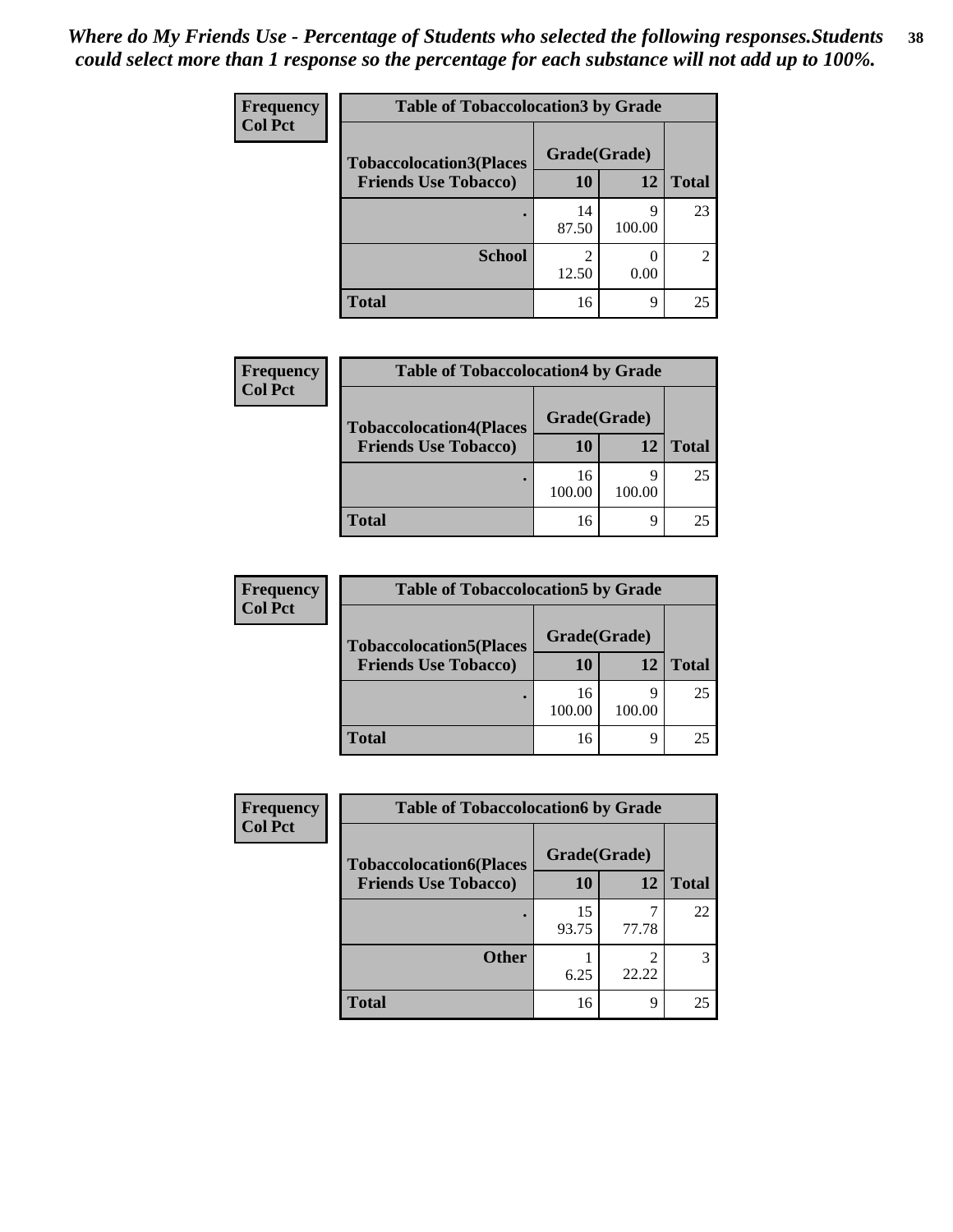| <b>Frequency</b> | <b>Table of Marijuanalocation1 by Grade</b> |              |       |              |
|------------------|---------------------------------------------|--------------|-------|--------------|
| <b>Col Pct</b>   | <b>Marijuanalocation1(Places</b>            | Grade(Grade) |       |              |
|                  | <b>Friends Use Marijuana</b> )              | <b>10</b>    | 12    | <b>Total</b> |
|                  |                                             | 50.00        | 44.44 | 12           |
|                  | Do Not Use                                  | 8<br>50.00   | 55.56 | 13           |
|                  | <b>Total</b>                                | 16           | 9     | 25           |

| <b>Frequency</b> | <b>Table of Marijuanalocation2 by Grade</b>                        |                    |            |              |
|------------------|--------------------------------------------------------------------|--------------------|------------|--------------|
| <b>Col Pct</b>   | <b>Marijuanalocation2(Places</b><br><b>Friends Use Marijuana</b> ) | Grade(Grade)<br>10 | 12         | <b>Total</b> |
|                  |                                                                    | 14<br>87.50        | 55.56      | 19           |
|                  | Home                                                               | 12.50              | 4<br>44.44 | 6            |
|                  | <b>Total</b>                                                       | 16                 | 9          | 25           |

| Frequency<br><b>Col Pct</b> | <b>Table of Marijuanalocation3 by Grade</b> |              |            |              |
|-----------------------------|---------------------------------------------|--------------|------------|--------------|
|                             | <b>Marijuanalocation3</b> (Places           | Grade(Grade) |            |              |
|                             | <b>Friends Use Marijuana</b> )              | <b>10</b>    | 12         | <b>Total</b> |
|                             |                                             | 14<br>87.50  | 8<br>88.89 | 22           |
|                             | <b>School</b>                               | 12.50        | 11.11      |              |
|                             | <b>Total</b>                                | 16           | 9          | 25           |

| Frequency      | <b>Table of Marijuanalocation4 by Grade</b> |              |            |                |  |
|----------------|---------------------------------------------|--------------|------------|----------------|--|
| <b>Col Pct</b> | <b>Marijuanalocation4(Places</b>            | Grade(Grade) |            |                |  |
|                | <b>Friends Use Marijuana</b> )              | <b>10</b>    | 12         | <b>Total</b>   |  |
|                |                                             | 15<br>93.75  | 8<br>88.89 | 23             |  |
|                | Car                                         | 6.25         | 11.11      | $\mathfrak{D}$ |  |
|                | <b>Total</b>                                | 16           | 9          | 25             |  |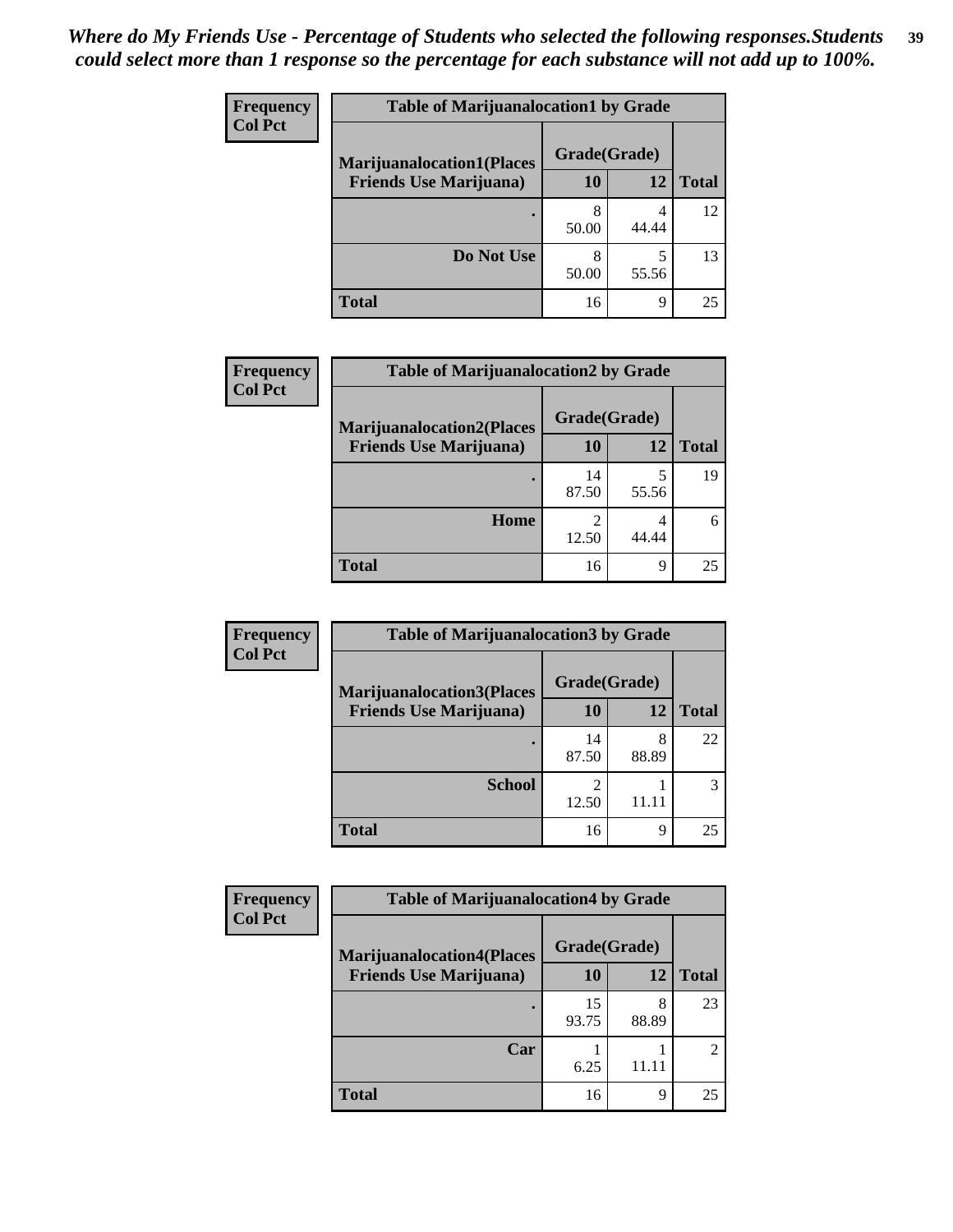| <b>Frequency</b> | <b>Table of Marijuanalocation5 by Grade</b> |              |       |              |
|------------------|---------------------------------------------|--------------|-------|--------------|
| <b>Col Pct</b>   | <b>Marijuanalocation5(Places)</b>           | Grade(Grade) |       |              |
|                  | <b>Friends Use Marijuana</b> )              | 10           | 12    | <b>Total</b> |
|                  |                                             | 12<br>75.00  | 88.89 | 20           |
|                  | <b>Friend's House</b>                       | 4<br>25.00   | 11.11 |              |
|                  | <b>Total</b>                                | 16           | q     | 25           |

| <b>Frequency</b> | <b>Table of Marijuanalocation6 by Grade</b>                        |                    |            |              |
|------------------|--------------------------------------------------------------------|--------------------|------------|--------------|
| <b>Col Pct</b>   | <b>Marijuanalocation6(Places</b><br><b>Friends Use Marijuana</b> ) | Grade(Grade)<br>10 | 12         | <b>Total</b> |
|                  |                                                                    | 10<br>62.50        | 8<br>88.89 | 18           |
|                  | <b>Other</b>                                                       | 6<br>37.50         | 11 11      |              |
|                  | <b>Total</b>                                                       | 16                 | Q          | 25           |

| <b>Frequency</b> | <b>Table of Otherdruglocation1 by Grade</b>                          |              |            |              |
|------------------|----------------------------------------------------------------------|--------------|------------|--------------|
| <b>Col Pct</b>   | <b>Otherdruglocation1(Places</b><br><b>Friends Use Other Illegal</b> | Grade(Grade) |            |              |
|                  | Drugs)                                                               | 10           | 12         | <b>Total</b> |
|                  |                                                                      | 3<br>18.75   | 3<br>33.33 | 6            |
|                  | Do Not Use                                                           | 13<br>81.25  | 6<br>66.67 | 19           |
|                  | <b>Total</b>                                                         | 16           | 9          | 25           |

| <b>Frequency</b> | <b>Table of Otherdruglocation2 by Grade</b>                          |              |             |              |
|------------------|----------------------------------------------------------------------|--------------|-------------|--------------|
| <b>Col Pct</b>   | <b>Otherdruglocation2(Places</b><br><b>Friends Use Other Illegal</b> | Grade(Grade) |             |              |
|                  | Drugs)                                                               | 10           | 12          | <b>Total</b> |
|                  |                                                                      | 15<br>93.75  | 9<br>100.00 | 24           |
|                  | Home                                                                 | 6.25         | 0.00        |              |
|                  | <b>Total</b>                                                         | 16           | 9           | 25           |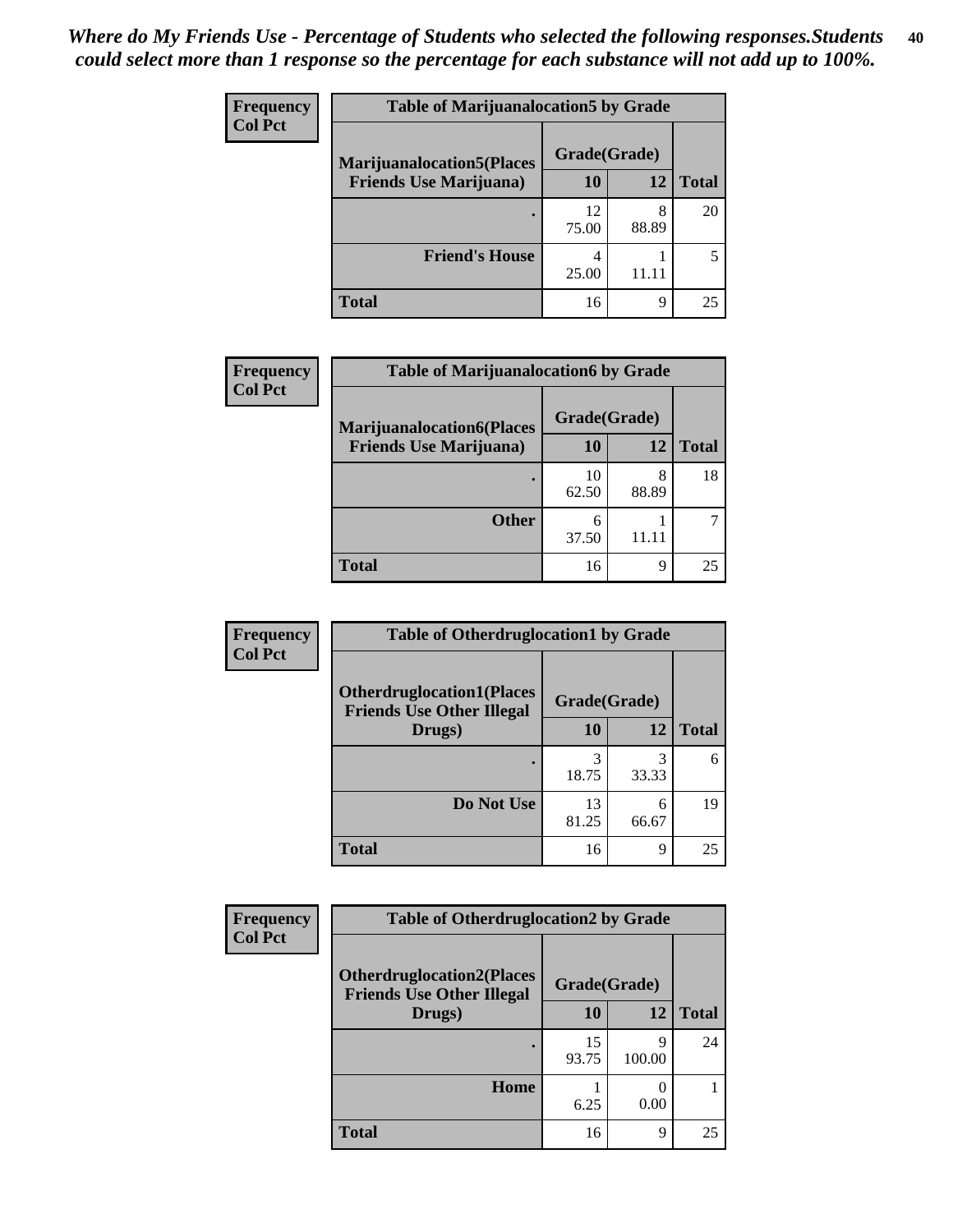| <b>Frequency</b> | <b>Table of Otherdruglocation 3 by Grade</b>                          |              |             |              |  |
|------------------|-----------------------------------------------------------------------|--------------|-------------|--------------|--|
| <b>Col Pct</b>   | <b>Otherdruglocation3(Places)</b><br><b>Friends Use Other Illegal</b> | Grade(Grade) |             |              |  |
|                  | Drugs)                                                                | 10           | 12          | <b>Total</b> |  |
|                  |                                                                       | 15<br>93.75  | Q<br>100.00 | 24           |  |
|                  | <b>School</b>                                                         | 6.25         | 0.00        |              |  |
|                  | <b>Total</b>                                                          | 16           | q           | 25           |  |

| <b>Frequency</b> | <b>Table of Otherdruglocation4 by Grade</b>                                    |                    |             |              |
|------------------|--------------------------------------------------------------------------------|--------------------|-------------|--------------|
| <b>Col Pct</b>   | <b>Otherdruglocation4(Places</b><br><b>Friends Use Other Illegal</b><br>Drugs) | Grade(Grade)<br>10 | 12          | <b>Total</b> |
|                  | ٠                                                                              | 16<br>100.00       | q<br>100.00 | 25           |
|                  | <b>Total</b>                                                                   | 16                 | 9           | 25           |

| <b>Frequency</b> | <b>Table of Otherdruglocation5 by Grade</b>                                    |                    |             |              |
|------------------|--------------------------------------------------------------------------------|--------------------|-------------|--------------|
| <b>Col Pct</b>   | <b>Otherdruglocation5(Places</b><br><b>Friends Use Other Illegal</b><br>Drugs) | Grade(Grade)<br>10 | 12          | <b>Total</b> |
|                  |                                                                                | 16<br>100.00       | Q<br>100.00 | 25           |
|                  | <b>Total</b>                                                                   | 16                 | q           | 25           |

| <b>Frequency</b> | <b>Table of Otherdruglocation6 by Grade</b>                           |              |            |              |
|------------------|-----------------------------------------------------------------------|--------------|------------|--------------|
| <b>Col Pct</b>   | <b>Otherdruglocation6(Places)</b><br><b>Friends Use Other Illegal</b> | Grade(Grade) |            |              |
|                  | Drugs)                                                                | 10           | 12         | <b>Total</b> |
|                  |                                                                       | 14<br>87.50  | 6<br>66.67 | 20           |
|                  | <b>Other</b>                                                          | 12.50        | 3<br>33.33 | 5            |
|                  | <b>Total</b>                                                          | 16           | 9          | 25           |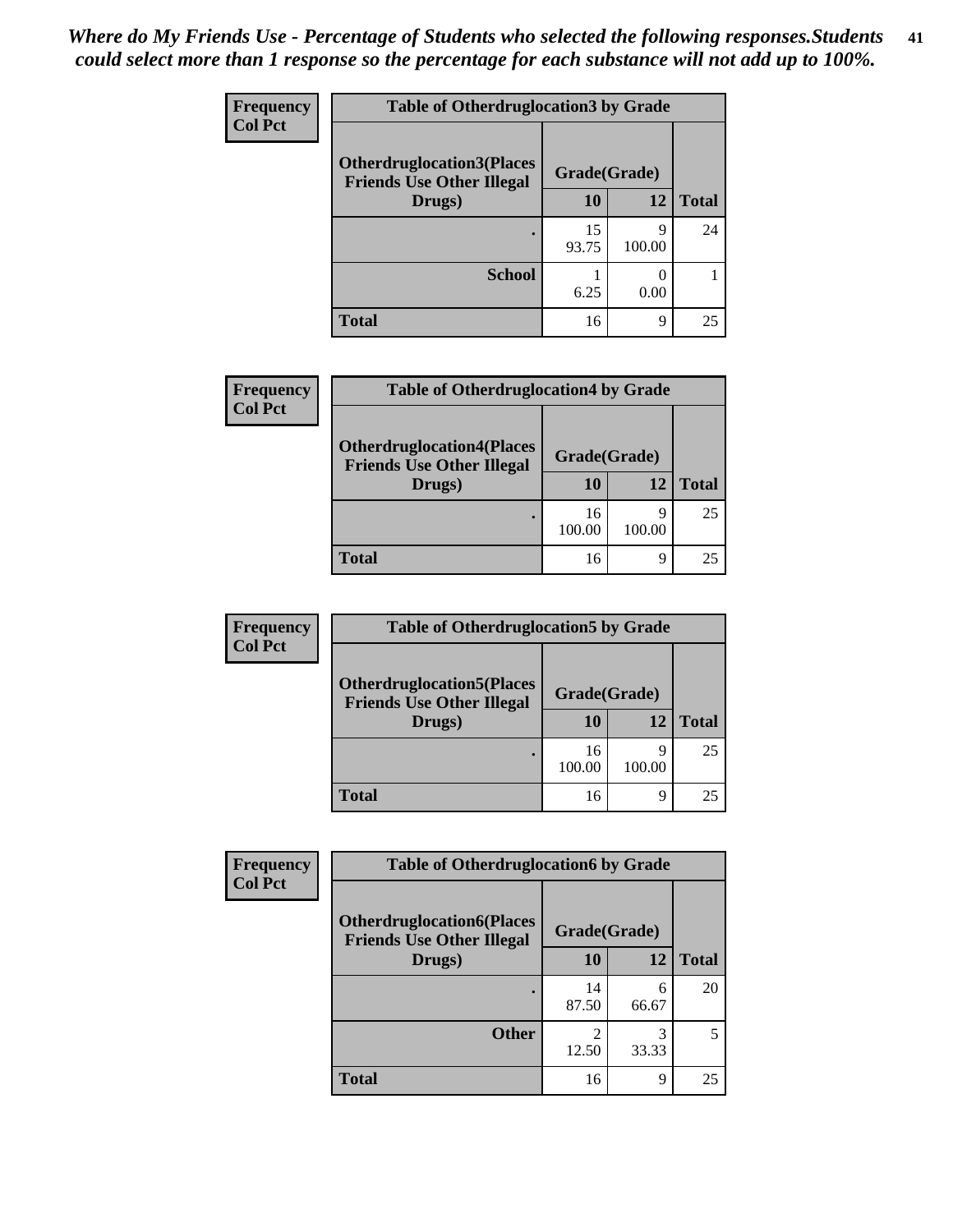| Frequency      | <b>Table of Alcoholtime1 by Grade</b>           |              |            |              |
|----------------|-------------------------------------------------|--------------|------------|--------------|
| <b>Col Pct</b> | <b>Alcoholtime1(Times</b><br><b>Friends Use</b> | Grade(Grade) |            |              |
|                | Alcohol)                                        | 10           | 12         | <b>Total</b> |
|                |                                                 | 9<br>56.25   | 5<br>55.56 | 14           |
|                | Do Not Use                                      | 43.75        | 4<br>44.44 | 11           |
|                | <b>Total</b>                                    | 16           | 9          | 25           |

| Frequency      | <b>Table of Alcoholtime2 by Grade</b>           |              |            |              |
|----------------|-------------------------------------------------|--------------|------------|--------------|
| <b>Col Pct</b> | <b>Alcoholtime2(Times</b><br><b>Friends Use</b> | Grade(Grade) |            |              |
|                | Alcohol)                                        | 10           | 12         | <b>Total</b> |
|                |                                                 | 15<br>93.75  | 8<br>88.89 | 23           |
|                | <b>On Way to School</b>                         | 6.25         | 11.11      | 2            |
|                | <b>Total</b>                                    | 16           | 9          | 25           |

| <b>Frequency</b> | <b>Table of Alcoholtime3 by Grade</b>           |              |             |              |
|------------------|-------------------------------------------------|--------------|-------------|--------------|
| <b>Col Pct</b>   | <b>Alcoholtime3(Times</b><br><b>Friends Use</b> | Grade(Grade) |             |              |
|                  | Alcohol)                                        | 10           | 12          | <b>Total</b> |
|                  | ٠                                               | 15<br>93.75  | 9<br>100.00 | 24           |
|                  | <b>During School</b>                            | 6.25         | 0.00        |              |
|                  | <b>Total</b>                                    | 16           | 9           | 25           |

| <b>Frequency</b> | <b>Table of Alcoholtime4 by Grade</b>           |              |             |              |
|------------------|-------------------------------------------------|--------------|-------------|--------------|
| <b>Col Pct</b>   | <b>Alcoholtime4(Times</b><br><b>Friends Use</b> | Grade(Grade) |             |              |
|                  | Alcohol)                                        | 10           | 12          | <b>Total</b> |
|                  |                                                 | 16<br>100.00 | q<br>100.00 | 25           |
|                  | <b>Total</b>                                    | 16           | 9           | 25           |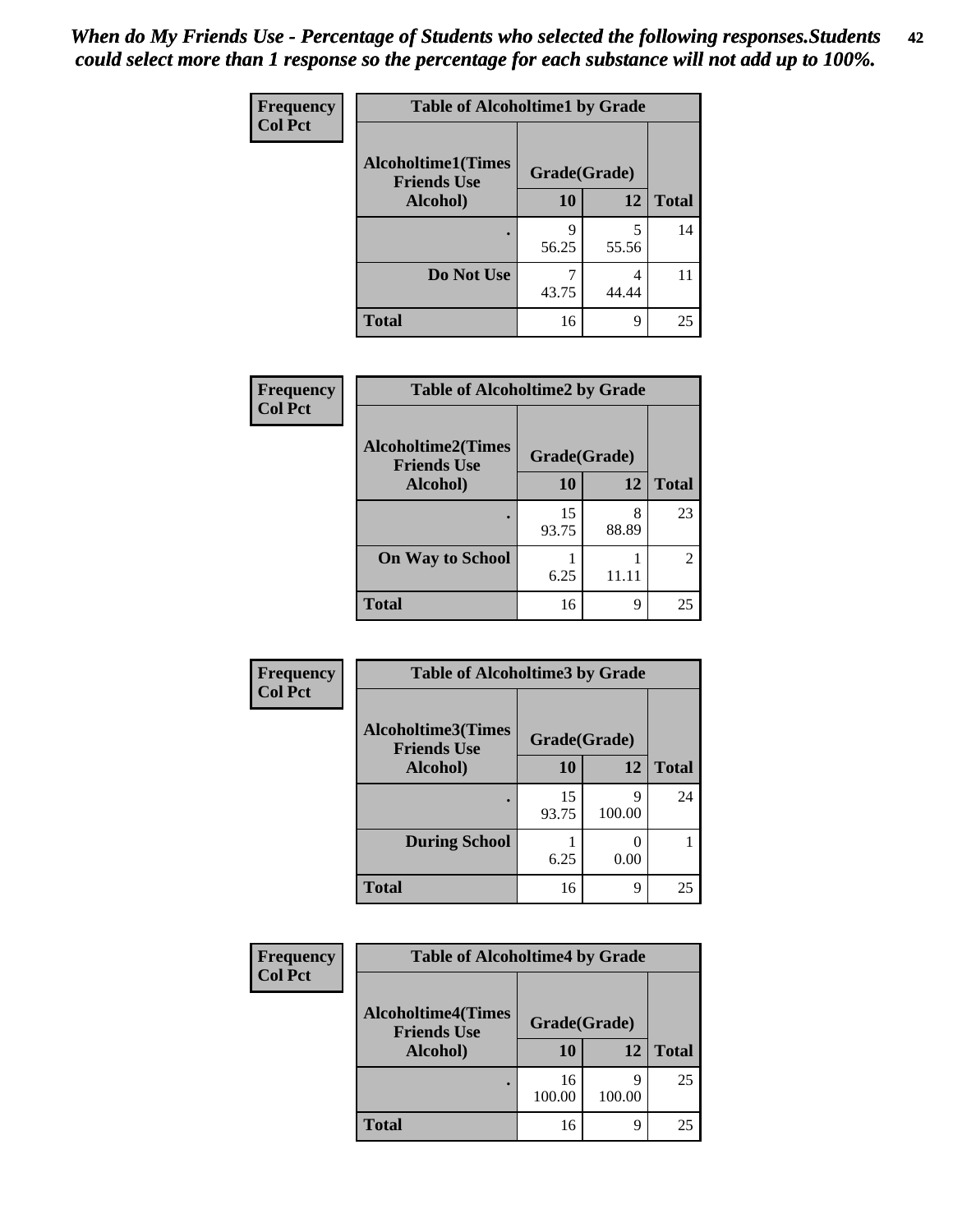*When do My Friends Use - Percentage of Students who selected the following responses.Students could select more than 1 response so the percentage for each substance will not add up to 100%.* **43**

| Frequency      | <b>Table of Alcoholtime5 by Grade</b>           |              |            |              |
|----------------|-------------------------------------------------|--------------|------------|--------------|
| <b>Col Pct</b> | <b>Alcoholtime5(Times</b><br><b>Friends Use</b> | Grade(Grade) |            |              |
|                | Alcohol)                                        | 10           | 12         | <b>Total</b> |
|                |                                                 | 15<br>93.75  | 6<br>66.67 | 21           |
|                | <b>Weeknights</b>                               | 6.25         | 3<br>33.33 |              |
|                | <b>Total</b>                                    | 16           | 9          | 25           |

| <b>Frequency</b> | <b>Table of Alcoholtime6 by Grade</b>           |              |            |              |  |
|------------------|-------------------------------------------------|--------------|------------|--------------|--|
| <b>Col Pct</b>   | <b>Alcoholtime6(Times</b><br><b>Friends Use</b> | Grade(Grade) |            |              |  |
|                  | Alcohol)                                        | 10           | 12         | <b>Total</b> |  |
|                  |                                                 | 6<br>37.50   | 4<br>44.44 | 10           |  |
|                  | Weekends                                        | 10<br>62.50  | 5<br>55.56 | 15           |  |
|                  | <b>Total</b>                                    | 16           | 9          | 25           |  |

| Frequency      | <b>Table of Tobaccotime1 by Grade</b>           |              |            |              |
|----------------|-------------------------------------------------|--------------|------------|--------------|
| <b>Col Pct</b> | <b>Tobaccotime1(Times</b><br><b>Friends Use</b> | Grade(Grade) |            |              |
|                | <b>Tobacco</b> )                                | 10           | 12         | <b>Total</b> |
|                | ٠                                               | 4<br>25.00   | 3<br>33.33 |              |
|                | Do Not Use                                      | 12<br>75.00  | 6<br>66.67 | 18           |
|                | <b>Total</b>                                    | 16           | 9          | 25           |

| <b>Frequency</b> | <b>Table of Tobaccotime2 by Grade</b>           |              |             |              |
|------------------|-------------------------------------------------|--------------|-------------|--------------|
| <b>Col Pct</b>   | <b>Tobaccotime2(Times</b><br><b>Friends Use</b> | Grade(Grade) |             |              |
|                  | Tobacco)                                        | <b>10</b>    | 12          | <b>Total</b> |
|                  |                                                 | 15<br>93.75  | q<br>100.00 | 24           |
|                  | <b>On Way to School</b>                         | 6.25         | 0.00        |              |
|                  | <b>Total</b>                                    | 16           | 9           | 25           |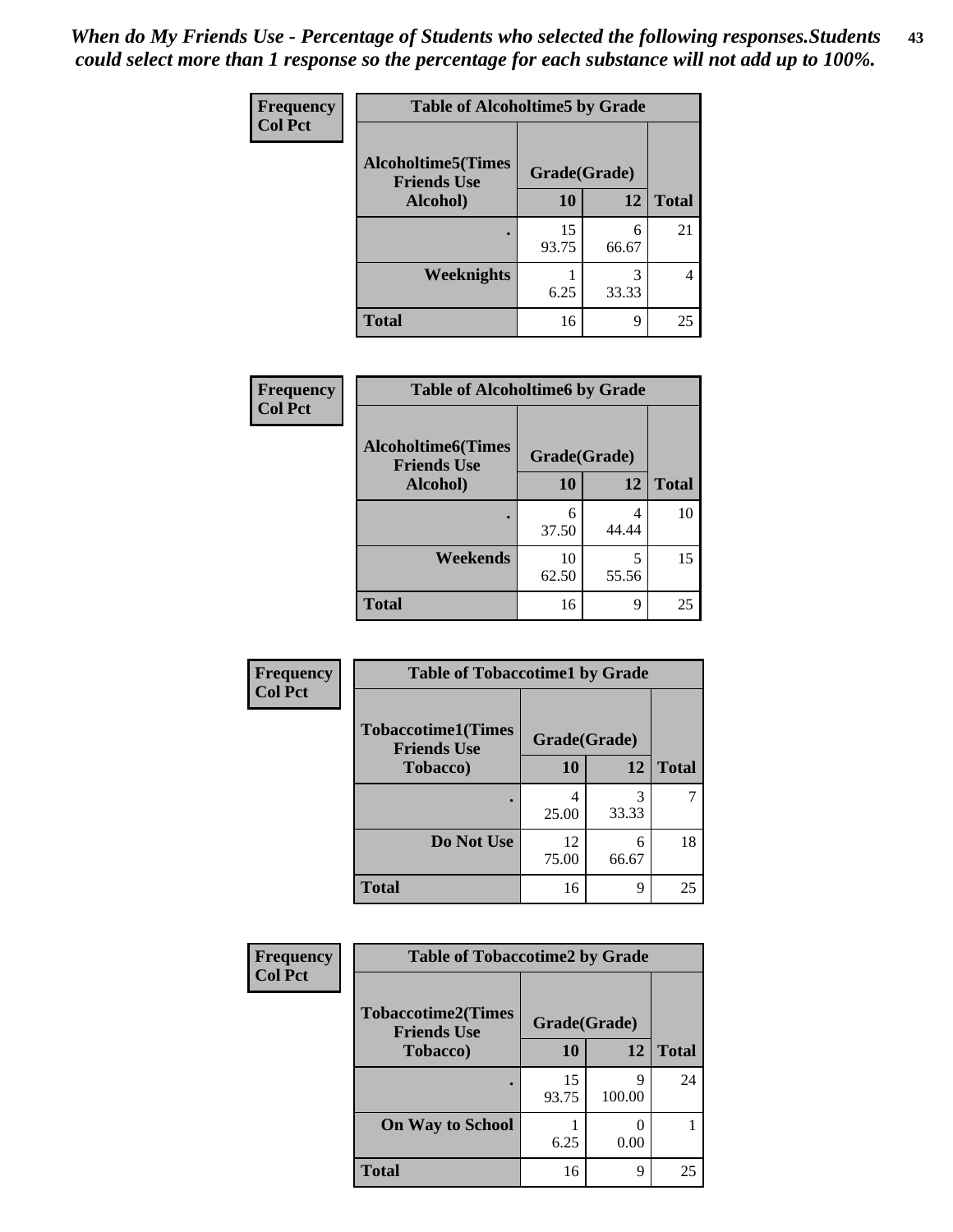| <b>Frequency</b> | <b>Table of Tobaccotime3 by Grade</b>           |              |             |              |
|------------------|-------------------------------------------------|--------------|-------------|--------------|
| <b>Col Pct</b>   | <b>Tobaccotime3(Times</b><br><b>Friends Use</b> | Grade(Grade) |             |              |
|                  | <b>Tobacco</b> )                                | 10           | 12          | <b>Total</b> |
|                  |                                                 | 16<br>100.00 | q<br>100.00 | 25           |
|                  | <b>Total</b>                                    | 16           | 9           | 25           |

| <b>Frequency</b> | <b>Table of Tobaccotime4 by Grade</b>                               |                    |             |              |
|------------------|---------------------------------------------------------------------|--------------------|-------------|--------------|
| <b>Col Pct</b>   | <b>Tobaccotime4(Times</b><br><b>Friends Use</b><br><b>Tobacco</b> ) | Grade(Grade)<br>10 | 12          | <b>Total</b> |
|                  |                                                                     | 16<br>100.00       | q<br>100.00 | 25           |
|                  | <b>Total</b>                                                        | 16                 | 9           | 25           |

| <b>Frequency</b> | <b>Table of Tobaccotime5 by Grade</b>            |              |       |              |
|------------------|--------------------------------------------------|--------------|-------|--------------|
| <b>Col Pct</b>   | <b>Tobaccotime5</b> (Times<br><b>Friends Use</b> | Grade(Grade) |       |              |
|                  | <b>Tobacco</b> )                                 | 10           | 12    | <b>Total</b> |
|                  |                                                  | 16<br>100.00 | 77.78 | 23           |
|                  | Weeknights                                       | 0.00         | 22.22 | 2            |
|                  | <b>Total</b>                                     | 16           | 9     | 25           |

| <b>Frequency</b> | <b>Table of Tobaccotime6 by Grade</b>           |              |            |              |
|------------------|-------------------------------------------------|--------------|------------|--------------|
| <b>Col Pct</b>   | <b>Tobaccotime6(Times</b><br><b>Friends Use</b> | Grade(Grade) |            |              |
|                  | <b>Tobacco</b> )                                | 10           | 12         | <b>Total</b> |
|                  |                                                 | 12<br>75.00  | 6<br>66.67 | 18           |
|                  | Weekends                                        | 25.00        | 3<br>33.33 | 7            |
|                  | <b>Total</b>                                    | 16           | 9          | 25           |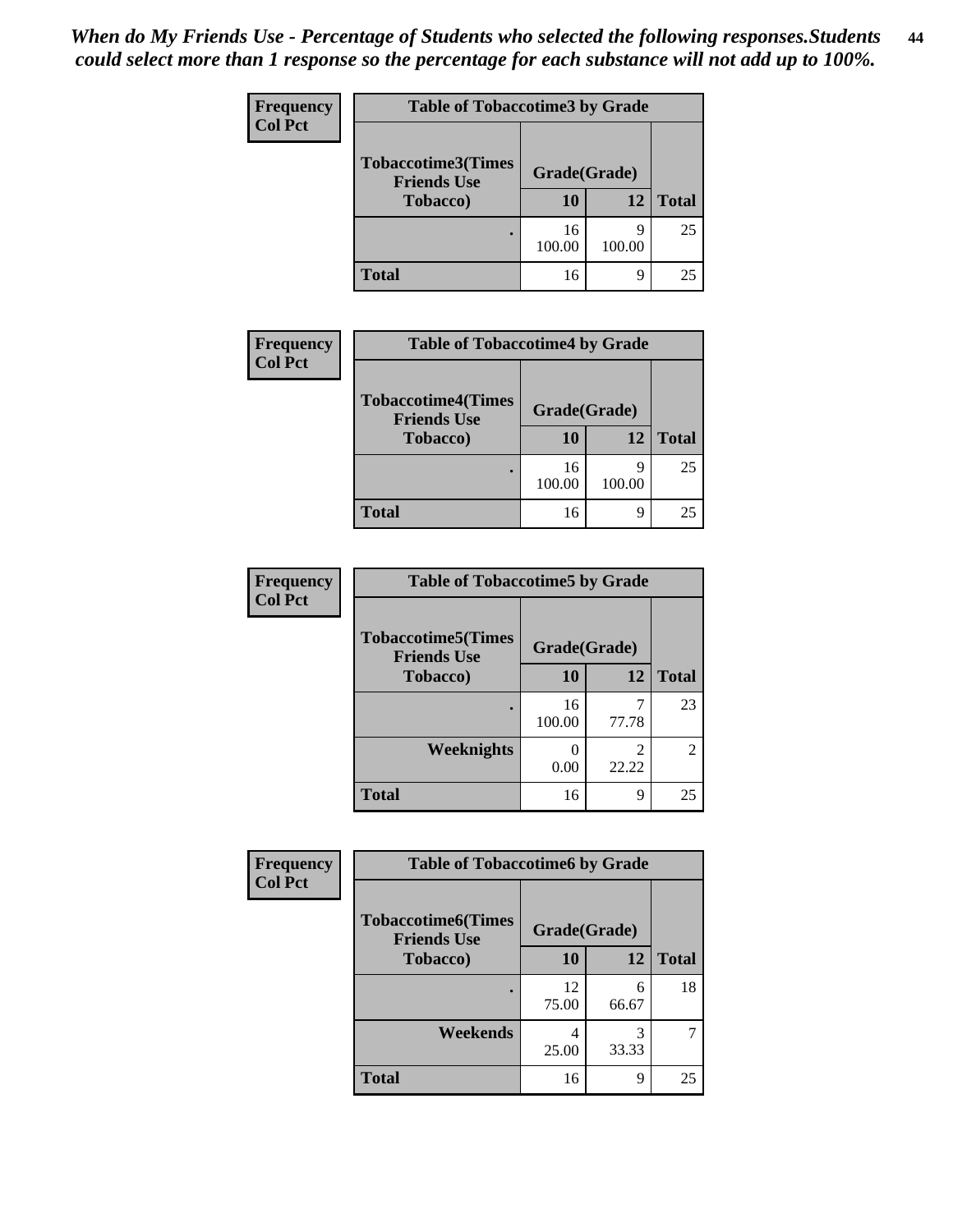| Frequency      | <b>Table of Marijuanatime1 by Grade</b>           |              |            |              |
|----------------|---------------------------------------------------|--------------|------------|--------------|
| <b>Col Pct</b> | <b>Marijuanatime1(Times</b><br><b>Friends Use</b> | Grade(Grade) |            |              |
|                | Marijuana)                                        | 10           | 12         | <b>Total</b> |
|                |                                                   | 8<br>50.00   | 5<br>55.56 | 13           |
|                | Do Not Use                                        | 8<br>50.00   | 4<br>44.44 | 12           |
|                | <b>Total</b>                                      | 16           | 9          | 25           |

| Frequency      | <b>Table of Marijuanatime2 by Grade</b>           |              |            |              |
|----------------|---------------------------------------------------|--------------|------------|--------------|
| <b>Col Pct</b> | <b>Marijuanatime2(Times</b><br><b>Friends Use</b> | Grade(Grade) |            |              |
|                | Marijuana)                                        | 10           | 12         | <b>Total</b> |
|                |                                                   | 14<br>87.50  | 8<br>88.89 | 22           |
|                | <b>On Way to School</b>                           | 2<br>12.50   | 11.11      | 3            |
|                | <b>Total</b>                                      | 16           | 9          | 25           |

| <b>Frequency</b> | <b>Table of Marijuanatime3 by Grade</b>    |                         |            |              |
|------------------|--------------------------------------------|-------------------------|------------|--------------|
| <b>Col Pct</b>   | Marijuanatime3(Times<br><b>Friends Use</b> | Grade(Grade)            |            |              |
|                  | Marijuana)                                 | 10                      | 12         | <b>Total</b> |
|                  |                                            | 14<br>87.50             | 8<br>88.89 | 22           |
|                  | <b>During School</b>                       | $\mathfrak{D}$<br>12.50 | 11.11      | 3            |
|                  | <b>Total</b>                               | 16                      | 9          | 25           |

| <b>Frequency</b><br><b>Col Pct</b> | <b>Table of Marijuanatime4 by Grade</b> |              |       |              |  |
|------------------------------------|-----------------------------------------|--------------|-------|--------------|--|
|                                    | <b>Marijuanatime4(Times</b>             | Grade(Grade) |       |              |  |
|                                    | <b>Friends Use Marijuana</b> )          | 10           | 12    | <b>Total</b> |  |
|                                    |                                         | 16<br>100.00 | 88.89 | 24           |  |
|                                    | <b>On Way Home From School</b>          | 0.00         |       |              |  |
|                                    | <b>Total</b>                            | 16           | Q     | 25           |  |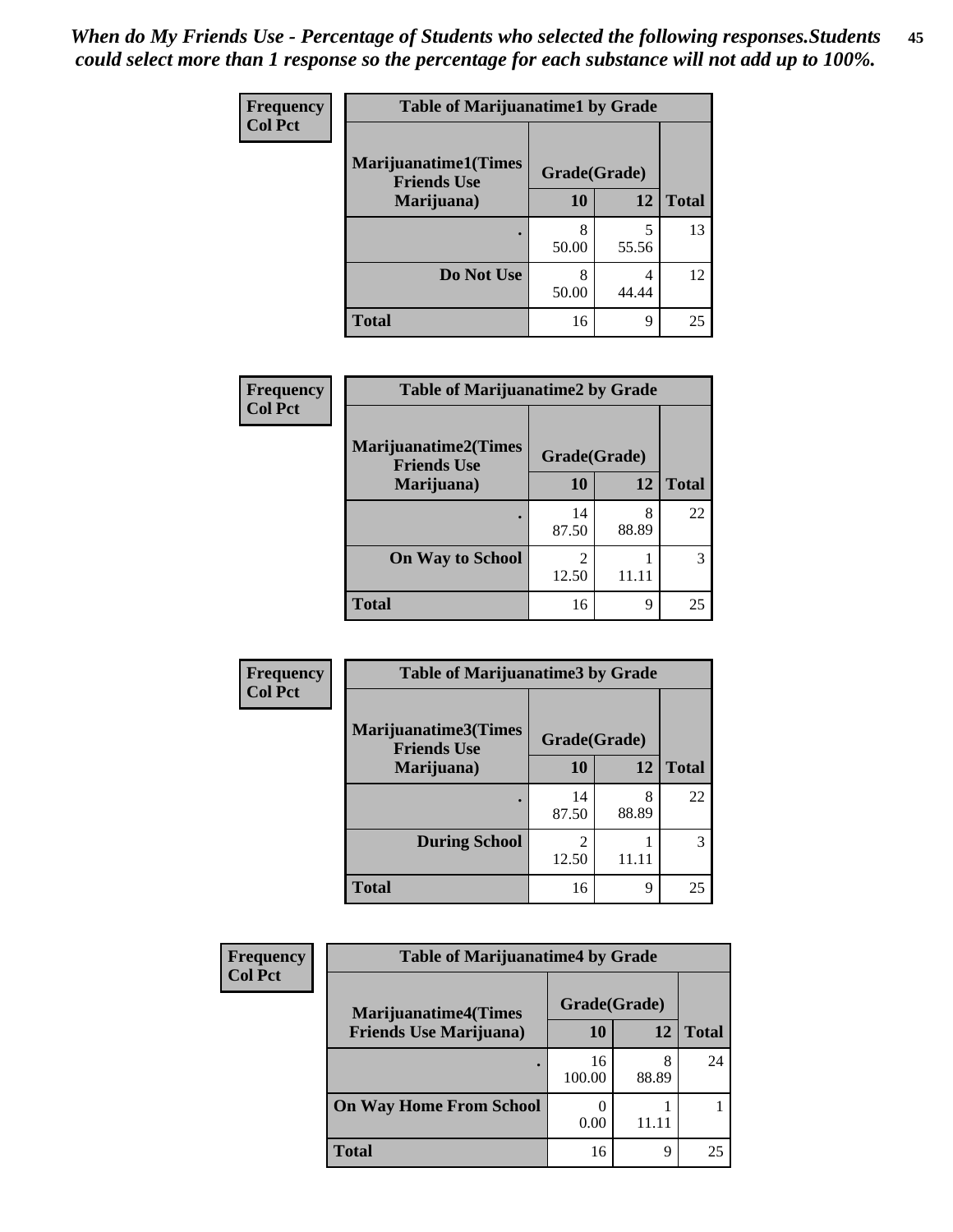| Frequency      | <b>Table of Marijuanatime5 by Grade</b>            |              |                         |              |
|----------------|----------------------------------------------------|--------------|-------------------------|--------------|
| <b>Col Pct</b> | <b>Marijuanatime5</b> (Times<br><b>Friends Use</b> | Grade(Grade) |                         |              |
|                | Marijuana)                                         | 10           | 12                      | <b>Total</b> |
|                |                                                    | 11<br>68.75  | ℸ<br>77.78              | 18           |
|                | Weeknights                                         | 5<br>31.25   | $\mathfrak{D}$<br>22.22 |              |
|                | <b>Total</b>                                       | 16           | 9                       | 25           |

| Frequency      | <b>Table of Marijuanatime6 by Grade</b>            |              |            |              |
|----------------|----------------------------------------------------|--------------|------------|--------------|
| <b>Col Pct</b> | <b>Marijuanatime6</b> (Times<br><b>Friends Use</b> | Grade(Grade) |            |              |
|                | Marijuana)                                         | 10           | 12         | <b>Total</b> |
|                |                                                    | 8<br>50.00   | 5<br>55.56 | 13           |
|                | Weekends                                           | 8<br>50.00   | 4<br>44.44 | 12           |
|                | <b>Total</b>                                       | 16           | 9          | 25           |

| <b>Frequency</b> | <b>Table of Otherdrugtime1 by Grade</b>                  |              |            |              |
|------------------|----------------------------------------------------------|--------------|------------|--------------|
| <b>Col Pct</b>   | <b>Otherdrugtime1</b> (Times<br><b>Friends Use Other</b> | Grade(Grade) |            |              |
|                  | <b>Illegal Drugs</b> )                                   | 10           | 12         | <b>Total</b> |
|                  |                                                          | 3<br>18.75   | 3<br>33.33 | 6            |
|                  | Do Not Use                                               | 13<br>81.25  | 6<br>66.67 | 19           |
|                  | <b>Total</b>                                             | 16           | 9          | 25           |

| <b>Frequency</b><br><b>Col Pct</b> | <b>Table of Otherdrugtime2 by Grade</b>                 |              |             |                |
|------------------------------------|---------------------------------------------------------|--------------|-------------|----------------|
|                                    | <b>Otherdrugtime2(Times</b><br><b>Friends Use Other</b> | Grade(Grade) |             |                |
|                                    | <b>Illegal Drugs</b> )                                  | 10           | 12          | <b>Total</b>   |
|                                    |                                                         | 14<br>87.50  | q<br>100.00 | 23             |
|                                    | <b>On Way to School</b>                                 | 2<br>12.50   | 0.00        | $\overline{c}$ |
|                                    | Total                                                   | 16           | 9           | 25             |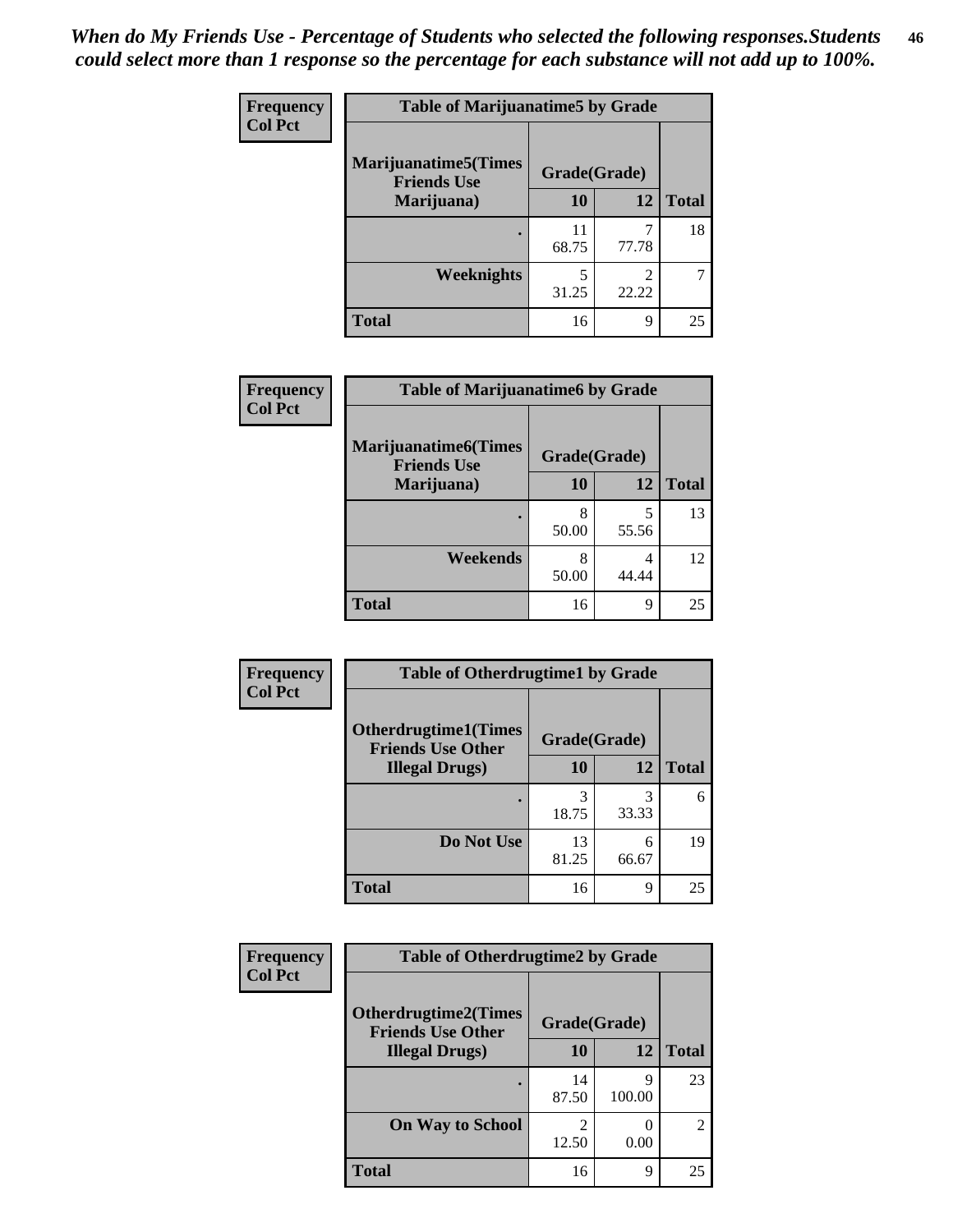| Frequency      | <b>Table of Otherdrugtime3 by Grade</b>          |                         |             |                             |
|----------------|--------------------------------------------------|-------------------------|-------------|-----------------------------|
| <b>Col Pct</b> | Otherdrugtime3(Times<br><b>Friends Use Other</b> | Grade(Grade)            |             |                             |
|                | <b>Illegal Drugs</b> )                           | 10                      | 12          | <b>Total</b>                |
|                |                                                  | 14<br>87.50             | q<br>100.00 | 23                          |
|                | <b>During School</b>                             | $\mathfrak{D}$<br>12.50 | 0.00        | $\mathcal{D}_{\mathcal{L}}$ |
|                | <b>Total</b>                                     | 16                      | 9           | 25                          |

| <b>Frequency</b> | <b>Table of Otherdrugtime4 by Grade</b>                 |              |             |              |  |
|------------------|---------------------------------------------------------|--------------|-------------|--------------|--|
| <b>Col Pct</b>   | <b>Otherdrugtime4(Times</b><br><b>Friends Use Other</b> | Grade(Grade) |             |              |  |
|                  | <b>Illegal Drugs</b> )                                  | 10           | 12          | <b>Total</b> |  |
|                  |                                                         | 16<br>100.00 | Q<br>100.00 | 25           |  |
|                  | Total                                                   | 16           | q           | 25           |  |

| <b>Frequency</b> | <b>Table of Otherdrugtime5 by Grade</b>                  |                  |              |              |
|------------------|----------------------------------------------------------|------------------|--------------|--------------|
| <b>Col Pct</b>   | <b>Otherdrugtime5</b> (Times<br><b>Friends Use Other</b> |                  | Grade(Grade) |              |
|                  | <b>Illegal Drugs</b> )                                   | 10               | 12           | <b>Total</b> |
|                  |                                                          | 16<br>100.00     | 77.78        | 23           |
|                  | <b>Weeknights</b>                                        | $\theta$<br>0.00 | 2<br>22.22   |              |
|                  | <b>Total</b>                                             | 16               | 9            | 25           |

| Frequency      | <b>Table of Otherdrugtime6 by Grade</b>                  |              |            |              |
|----------------|----------------------------------------------------------|--------------|------------|--------------|
| <b>Col Pct</b> | <b>Otherdrugtime6</b> (Times<br><b>Friends Use Other</b> | Grade(Grade) |            |              |
|                | <b>Illegal Drugs</b> )                                   | 10           | 12         | <b>Total</b> |
|                |                                                          | 14<br>87.50  | 6<br>66.67 | 20           |
|                | Weekends                                                 | 2<br>12.50   | 3<br>33.33 | 5            |
|                | <b>Total</b>                                             | 16           | 9          | 25           |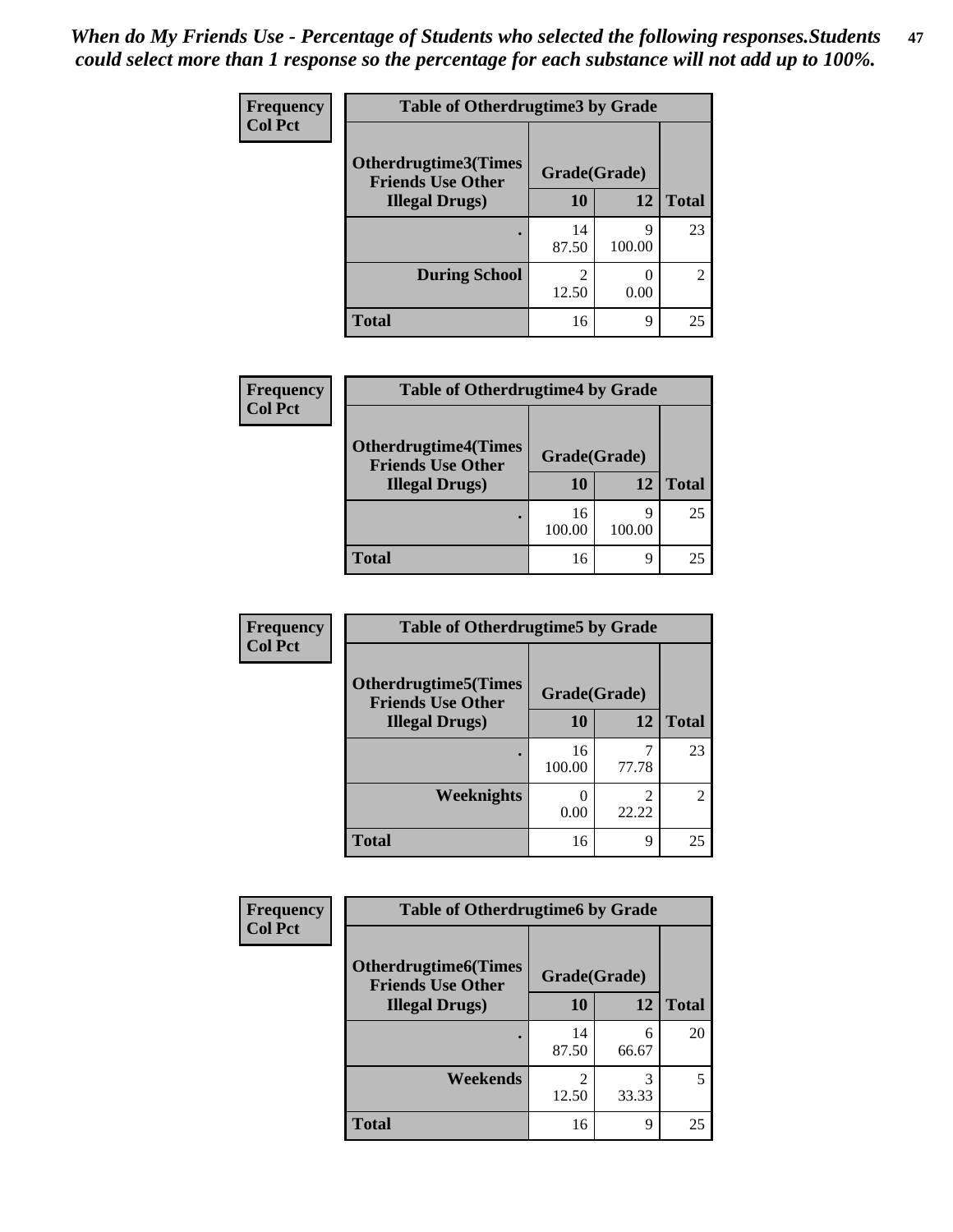| Frequency      | <b>Table of Educationalcohol by Grade</b>                                                                  |              |            |              |
|----------------|------------------------------------------------------------------------------------------------------------|--------------|------------|--------------|
| <b>Col Pct</b> | Educationalcohol(I<br>have been taught<br>about alcohol,<br>tobacco,<br>and other drugs<br>within the last | Grade(Grade) |            |              |
|                | year at school)                                                                                            | 10           | 12         | <b>Total</b> |
|                | Yes                                                                                                        | 14<br>87.50  | 6<br>66.67 | 20           |
|                | N <sub>0</sub>                                                                                             | 2<br>12.50   | 3<br>33.33 | 5            |
|                | <b>Total</b>                                                                                               | 16           | 9          | 25           |

| Frequency      | <b>Table of Eversmoked by Grade</b> |                         |              |              |  |
|----------------|-------------------------------------|-------------------------|--------------|--------------|--|
| <b>Col Pct</b> | Eversmoked(I<br>have smoked         |                         | Grade(Grade) |              |  |
|                | a cigarette)                        | 10                      | 12           | <b>Total</b> |  |
|                | Yes                                 | $\mathfrak{D}$<br>12.50 | 2<br>22.22   | 4            |  |
|                | N <sub>0</sub>                      | 14<br>87.50             | 77.78        | 21           |  |
|                | <b>Total</b>                        | 16                      | 9            | 25           |  |

| Frequency      | <b>Table of Drovedrinking by Grade</b>                                                                              |                    |            |              |
|----------------|---------------------------------------------------------------------------------------------------------------------|--------------------|------------|--------------|
| <b>Col Pct</b> | Drovedrinking(In<br>the past 30 days I<br>have driven a car<br>or other vehicle<br>while I was<br>drinking alcohol) | Grade(Grade)<br>10 | 12         | <b>Total</b> |
|                | <b>Yes</b>                                                                                                          | 6.25               | 11.11      | 2            |
|                | N <sub>0</sub>                                                                                                      | 15<br>93.75        | 8<br>88.89 | 23           |
|                | <b>Total</b>                                                                                                        | 16                 | 9          | 25           |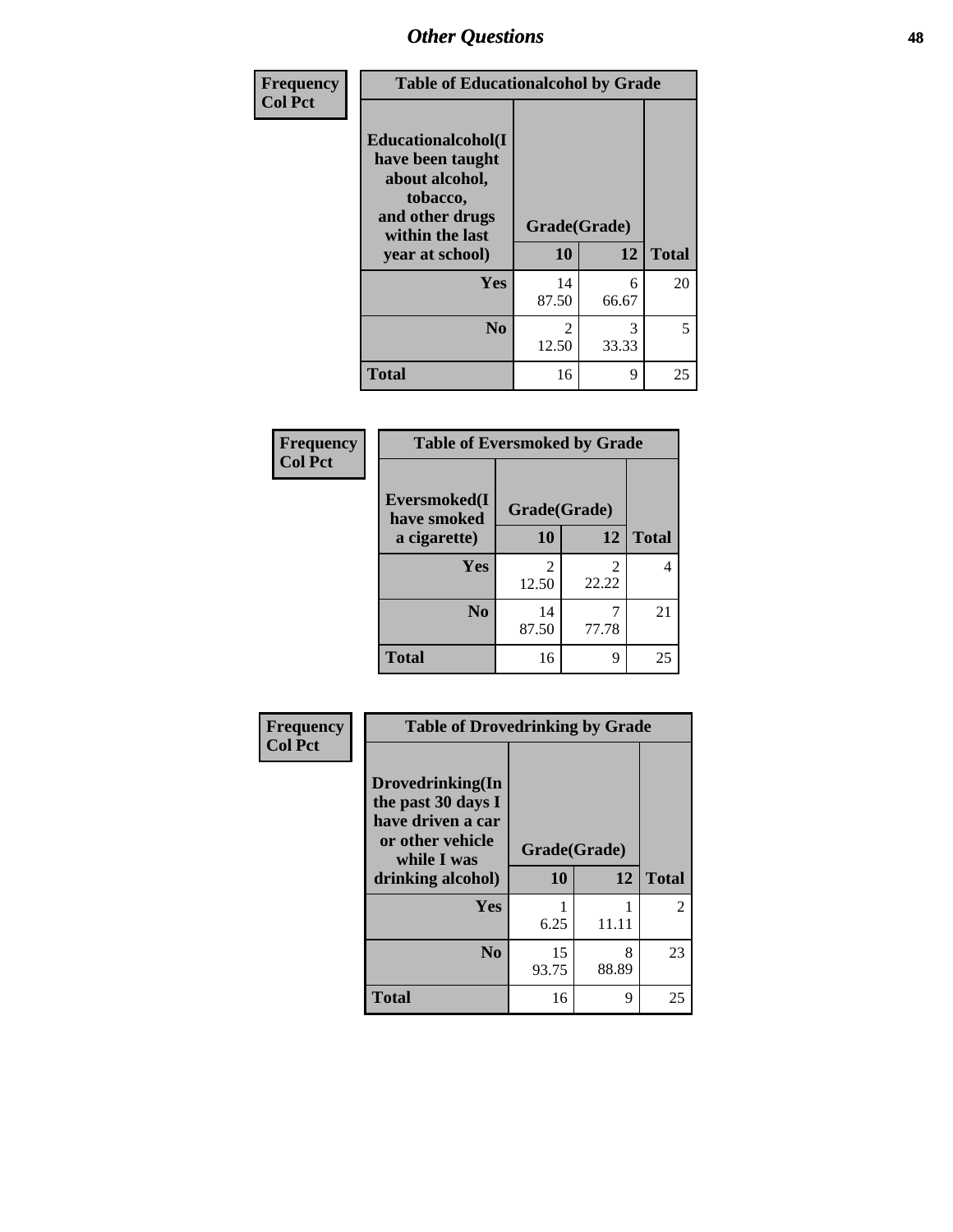| Frequency      | <b>Table of Rodedrinking by Grade</b>                                                                      |                         |            |              |
|----------------|------------------------------------------------------------------------------------------------------------|-------------------------|------------|--------------|
| <b>Col Pct</b> | Rodedrinking(In<br>the past 30 days<br>I have ridden in<br>a car with a<br>driver who had<br>been drinking | Grade(Grade)            |            |              |
|                | alcohol)                                                                                                   | 10                      | 12         | <b>Total</b> |
|                | <b>Yes</b>                                                                                                 | $\mathfrak{D}$<br>12.50 | 11.11      | 3            |
|                | N <sub>0</sub>                                                                                             | 14<br>87.50             | 8<br>88.89 | 22           |
|                | <b>Total</b>                                                                                               | 16                      | 9          | 25           |

### **Frequency Col Pct**

|                                                                                                                           | <b>Table of Drugsschool by Grade</b> |             |              |  |  |  |  |
|---------------------------------------------------------------------------------------------------------------------------|--------------------------------------|-------------|--------------|--|--|--|--|
| <b>Drugsschool</b> (During<br>the past 12 months,<br>I have been offered,<br>sold,<br>or given illegal<br>drugs on school | Grade(Grade)                         |             |              |  |  |  |  |
| property)                                                                                                                 | 10                                   | 12          | <b>Total</b> |  |  |  |  |
| Yes                                                                                                                       | 3<br>18.75                           | 0<br>0.00   | 3            |  |  |  |  |
| N <sub>0</sub>                                                                                                            | 13<br>81.25                          | 9<br>100.00 | 22           |  |  |  |  |
| <b>Total</b>                                                                                                              | 16                                   | 9           | 25           |  |  |  |  |

| Frequency<br><b>Col Pct</b> | <b>Table of Helpbullied by Grade</b>                 |              |            |              |  |  |
|-----------------------------|------------------------------------------------------|--------------|------------|--------------|--|--|
|                             | $Helpb$ ullied $(I$<br>would help<br>someone who was | Grade(Grade) |            |              |  |  |
|                             | being bullied)                                       | 10           | 12         | <b>Total</b> |  |  |
|                             | <b>Strongly Agree</b>                                | 43.75        | 4<br>44.44 | 11           |  |  |
|                             | <b>Somewhat Agree</b>                                | Q<br>56.25   | 4<br>44.44 | 13           |  |  |
|                             | <b>Somewhat Disagree</b>                             | 0.00         | 11.11      |              |  |  |
|                             | <b>Total</b>                                         | 16           | 9          | 25           |  |  |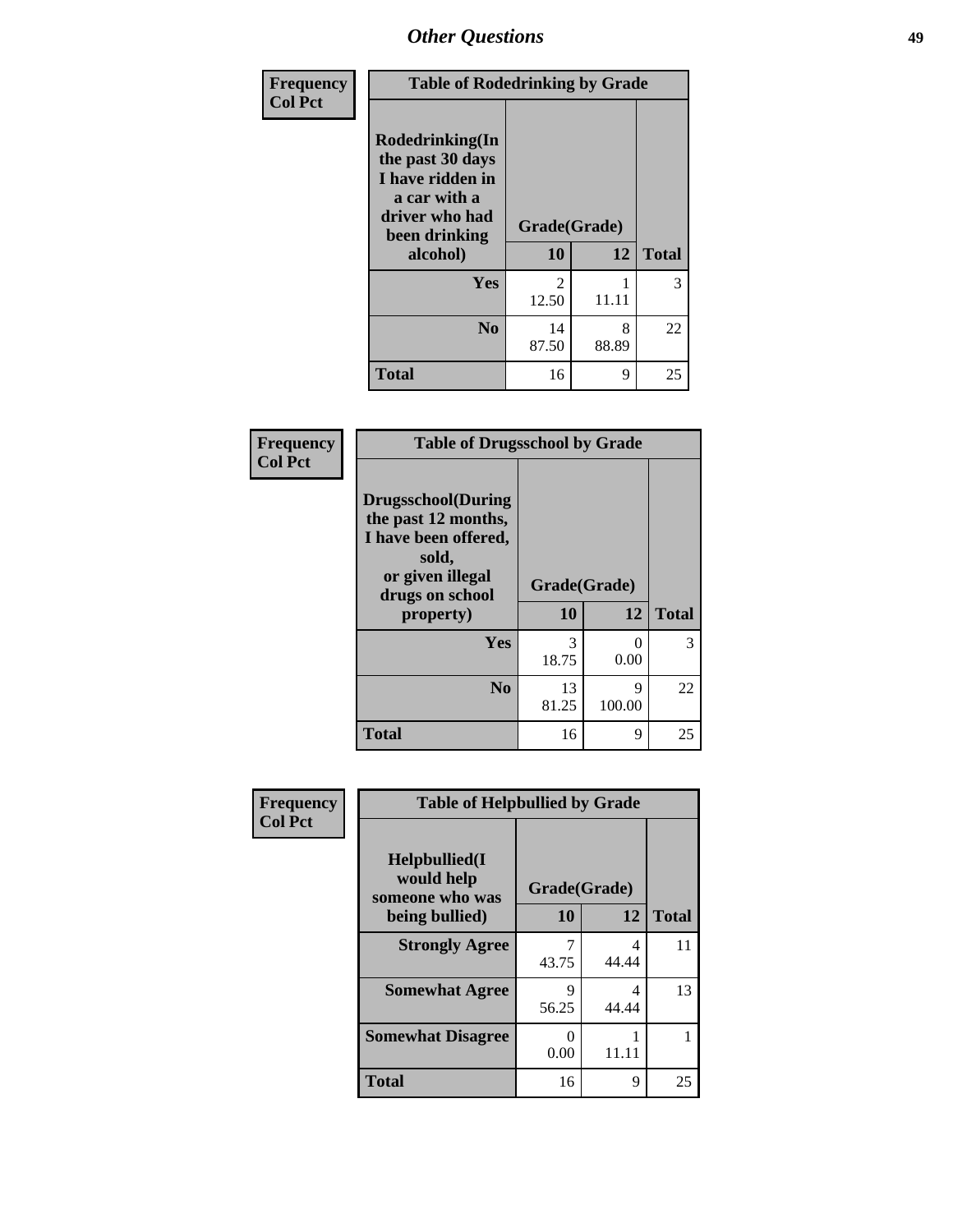*Other Questions* **50**

| <b>Frequency</b> | <b>Table of Grade by Bingedrinking</b> |                                                                                                                          |                |              |
|------------------|----------------------------------------|--------------------------------------------------------------------------------------------------------------------------|----------------|--------------|
| <b>Row Pct</b>   |                                        | <b>Bingedrinking</b> (I<br>have drunk five<br>or more drinks of<br>alcohol at one<br>sitting during the<br>last 30 days) |                |              |
|                  | Grade(Grade)                           | 0 Days                                                                                                                   | 1 or 2<br>days | <b>Total</b> |
|                  | 10                                     | 15<br>93.75                                                                                                              | 6.25           | 16           |
|                  | 12                                     | 9<br>100.00                                                                                                              | 0<br>0.00      | 9            |
|                  | <b>Total</b>                           | 24                                                                                                                       |                | 25           |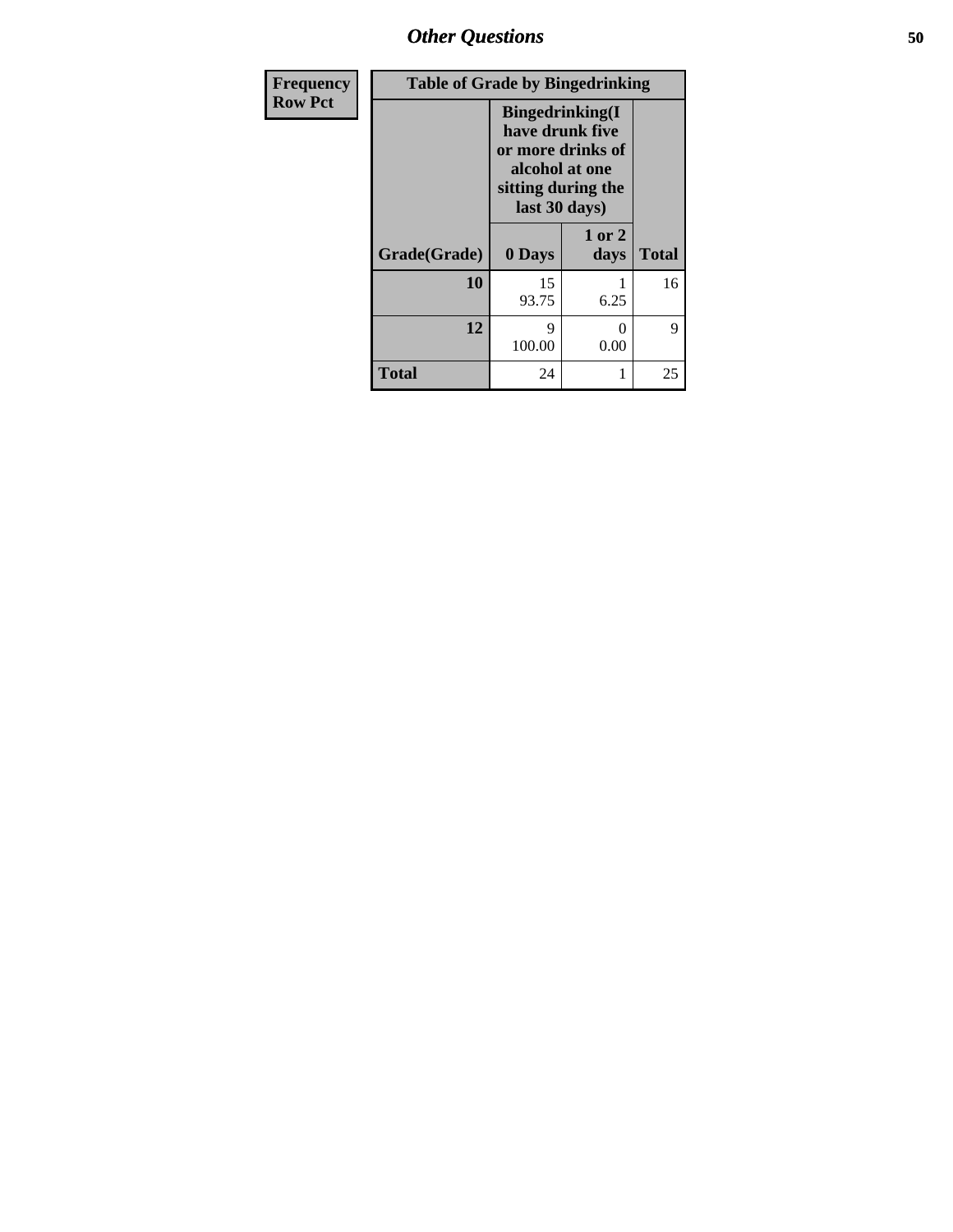## *Nutrition* **51**

| <b>Frequency</b> | <b>Table of Grade by Dairy</b> |                                                                 |                     |                                    |                                    |              |  |  |
|------------------|--------------------------------|-----------------------------------------------------------------|---------------------|------------------------------------|------------------------------------|--------------|--|--|
| <b>Row Pct</b>   |                                | Dairy (I eat at least 3 servings of dairy<br>products each day) |                     |                                    |                                    |              |  |  |
|                  | Grade(Grade)                   | <b>Strongly</b><br>Agree                                        | Somewhat  <br>Agree | <b>Somewhat</b><br><b>Disagree</b> | <b>Strongly</b><br><b>Disagree</b> | <b>Total</b> |  |  |
|                  | 10                             | 37.50                                                           | 43.75               | 6.25                               | 12.50                              | 16           |  |  |
|                  | 12                             | 11.11                                                           | 55.56               | 3<br>33.33                         | 0.00                               | 9            |  |  |
|                  | <b>Total</b>                   |                                                                 | 12                  | 4                                  | $\mathfrak{D}$                     | 25           |  |  |

| <b>Frequency</b> | <b>Table of Grade by Fruitveg</b> |                                                                             |                     |                                    |              |
|------------------|-----------------------------------|-----------------------------------------------------------------------------|---------------------|------------------------------------|--------------|
| <b>Row Pct</b>   |                                   | <b>Fruitveg</b> (I eat at least 5 servings<br>of fruits and vegetables each |                     |                                    |              |
|                  | Grade(Grade)                      | <b>Strongly</b><br>Agree                                                    | Somewhat  <br>Agree | <b>Somewhat</b><br><b>Disagree</b> | <b>Total</b> |
|                  | 10                                | 5<br>31.25                                                                  | 6<br>37.50          | 5<br>31.25                         | 16           |
|                  | 12                                | 11.11                                                                       | 4<br>44.44          | 4<br>44.44                         | Q            |
|                  | <b>Total</b>                      | 6                                                                           | 10                  | 9                                  | 25           |

| <b>Frequency</b> | <b>Table of Grade by Cafeteriahealthy</b> |                                                                       |            |                               |                                    |              |  |  |
|------------------|-------------------------------------------|-----------------------------------------------------------------------|------------|-------------------------------|------------------------------------|--------------|--|--|
| <b>Row Pct</b>   |                                           | Cafeteriahealthy (School meals in my<br>school cafeteria are healthy) |            |                               |                                    |              |  |  |
|                  | Grade(Grade)                              | <b>Strongly</b><br>Agree                                              | Agree      | Somewhat Somewhat<br>Disagree | <b>Strongly</b><br><b>Disagree</b> | <b>Total</b> |  |  |
|                  | 10                                        | 0.00                                                                  | 6<br>37.50 | 43.75                         | 18.75                              | 16           |  |  |
|                  | 12                                        | 11.11                                                                 | 4<br>44.44 | 44.44                         | 0.00                               | $\mathbf Q$  |  |  |
|                  | <b>Total</b>                              |                                                                       | 10         | 11                            | 3                                  | 25           |  |  |

| <b>Frequency</b> |
|------------------|
| <b>Row Pct</b>   |

|                                                                            | <b>Table of Grade by Cafeterianutrition</b> |                         |                                                                                           |            |                                        |              |  |  |
|----------------------------------------------------------------------------|---------------------------------------------|-------------------------|-------------------------------------------------------------------------------------------|------------|----------------------------------------|--------------|--|--|
|                                                                            |                                             |                         | <b>Cafeterianutrition</b> (Facts about nutrition<br>are available in my school cafeteria) |            |                                        |              |  |  |
| Somewhat   Somewhat  <br><b>Strongly</b><br>Agree<br>Grade(Grade)<br>Agree |                                             |                         |                                                                                           |            | <b>Strongly</b><br>Disagree   Disagree | <b>Total</b> |  |  |
|                                                                            | 10                                          | 6.25                    | 31.25                                                                                     | 6<br>37.50 | 25.00                                  | 16           |  |  |
|                                                                            | 12                                          | $\mathfrak{D}$<br>22.22 | 11 11                                                                                     | 6<br>66.67 | 0.00                                   | Q            |  |  |
|                                                                            | <b>Total</b>                                | 3                       | 6                                                                                         | 12         | 4                                      | 25           |  |  |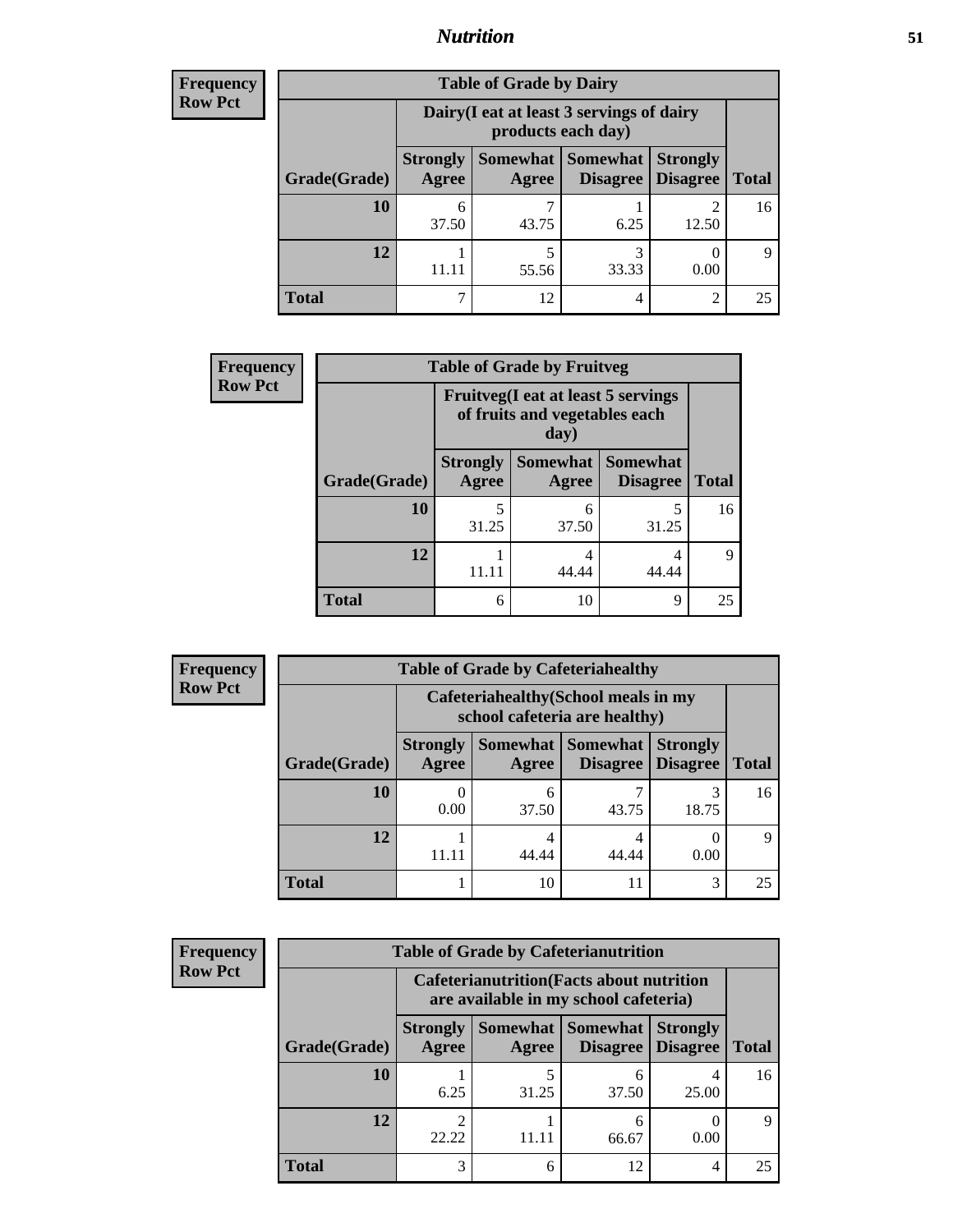## *Nutrition* **52**

| Frequency      |
|----------------|
| <b>Row Pct</b> |

| <b>Table of Grade by Schoollunch</b> |                                                                                                                              |                                                                 |            |            |    |  |  |
|--------------------------------------|------------------------------------------------------------------------------------------------------------------------------|-----------------------------------------------------------------|------------|------------|----|--|--|
|                                      |                                                                                                                              | Schoollunch(I eat school lunch three or<br>more times per week) |            |            |    |  |  |
| Grade(Grade)                         | Somewhat   Somewhat  <br><b>Strongly</b><br><b>Strongly</b><br><b>Disagree</b><br><b>Total</b><br>Agree<br>Disagree<br>Agree |                                                                 |            |            |    |  |  |
| 10                                   | 5<br>31.25                                                                                                                   | 12.50                                                           | 0.00       | 9<br>56.25 | 16 |  |  |
| 12                                   | 4<br>44.44                                                                                                                   | 22.22                                                           | 3<br>33.33 | 0.00       | Q  |  |  |
| <b>Total</b>                         | q                                                                                                                            | 4                                                               | 3          | 9          | 25 |  |  |

| <b>Frequency</b> |
|------------------|
| <b>Row Pct</b>   |

| V | <b>Table of Grade by Foodchoices</b> |                          |                                                                            |                                    |                                    |              |  |
|---|--------------------------------------|--------------------------|----------------------------------------------------------------------------|------------------------------------|------------------------------------|--------------|--|
|   |                                      |                          | <b>Foodchoices</b> (I make healthy food choices in<br>my school cafeteria) |                                    |                                    |              |  |
|   | Grade(Grade)                         | <b>Strongly</b><br>Agree | Somewhat  <br>Agree                                                        | <b>Somewhat</b><br><b>Disagree</b> | <b>Strongly</b><br><b>Disagree</b> | <b>Total</b> |  |
|   | 10                                   | 12.50                    | Q<br>56.25                                                                 | 6.25                               | 4<br>25.00                         | 16           |  |
|   | 12                                   | 4<br>44.44               | $\mathfrak{D}$<br>22.22                                                    | 11.11                              | າ<br>22.22                         |              |  |
|   | <b>Total</b>                         | 6                        | 11                                                                         |                                    | 6                                  | 25           |  |

| <b>Frequency</b> | <b>Table of Grade by Wholewheat</b> |                                                                                     |            |                                   |                                    |              |  |  |
|------------------|-------------------------------------|-------------------------------------------------------------------------------------|------------|-----------------------------------|------------------------------------|--------------|--|--|
| <b>Row Pct</b>   |                                     | Wholewheat (There are whole wheat and<br>multigrain breads and cereals available in |            |                                   |                                    |              |  |  |
|                  | Grade(Grade)                        | <b>Strongly</b><br>Agree                                                            | Agree      | Somewhat   Somewhat  <br>Disagree | <b>Strongly</b><br><b>Disagree</b> | <b>Total</b> |  |  |
|                  | 10                                  | 12.50                                                                               | 6<br>37.50 | 31.25                             | 18.75                              | 16           |  |  |
|                  | 12                                  | ◠<br>22.22                                                                          | 11.11      | 6<br>66.67                        | 0.00                               | 9            |  |  |
|                  | <b>Total</b>                        | 4                                                                                   | 7          |                                   | 3                                  | 25           |  |  |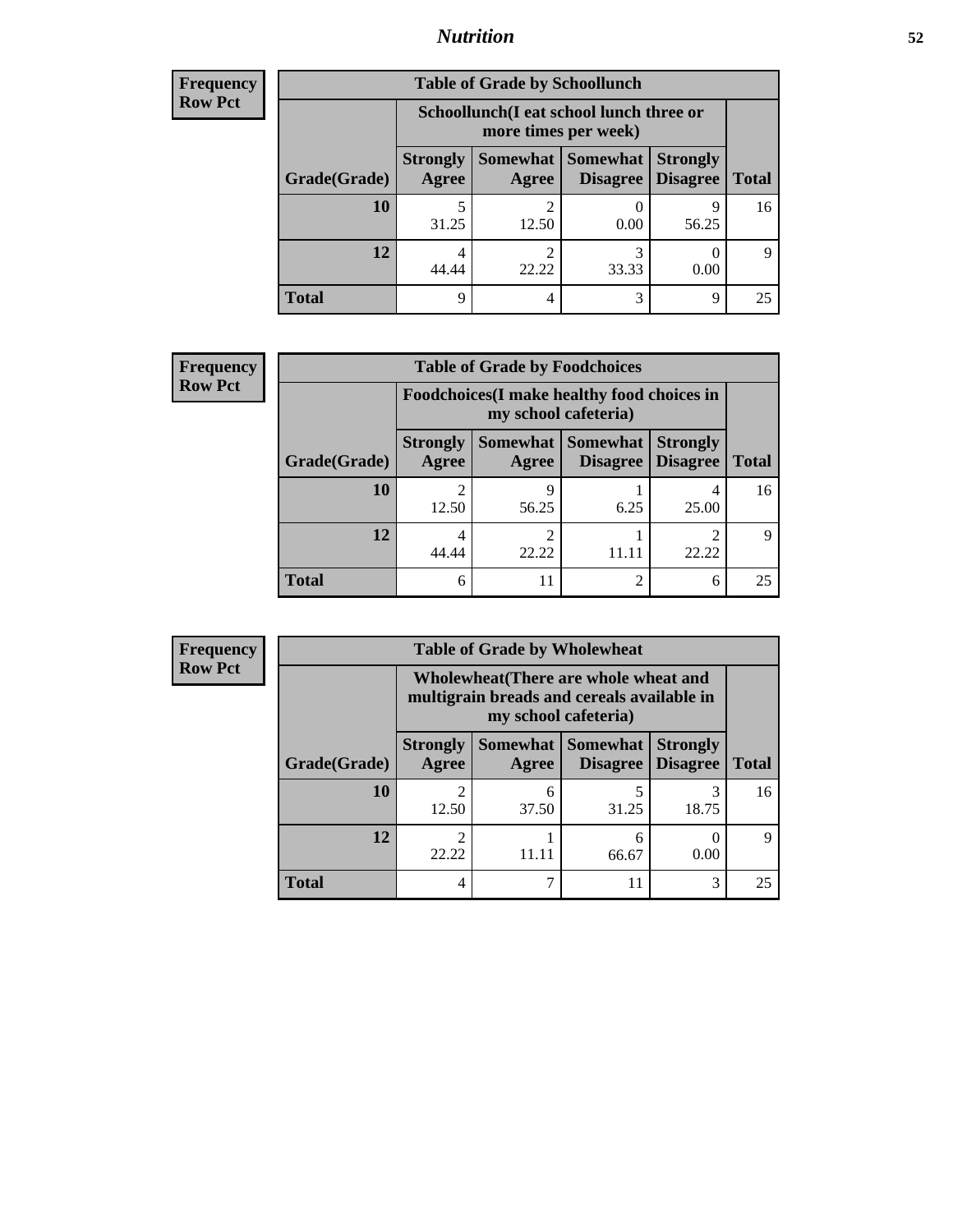## *Nutrition* **53**

**Frequency Row Pct**

| <b>Table of Grade by Healthyvending</b> |                                                                                                                                               |            |                                   |                                    |              |  |
|-----------------------------------------|-----------------------------------------------------------------------------------------------------------------------------------------------|------------|-----------------------------------|------------------------------------|--------------|--|
|                                         | Healthyvending (If only healthy snacks and<br>beverages were available in the vending<br>machines during the school day,<br>I would buy them) |            |                                   |                                    |              |  |
| Grade(Grade)                            | <b>Strongly</b><br>Agree                                                                                                                      | Agree      | Somewhat   Somewhat  <br>Disagree | <b>Strongly</b><br><b>Disagree</b> | <b>Total</b> |  |
| 10                                      | 6<br>37.50                                                                                                                                    | 8<br>50.00 | 6.25                              | 6.25                               | 16           |  |
| 12                                      | 3<br>33.33                                                                                                                                    | 2<br>22.22 | 3<br>33.33                        |                                    | Q            |  |
| <b>Total</b>                            | 9                                                                                                                                             | 10         | 4                                 | $\overline{c}$                     | 25           |  |

**Frequency Row Pct**

| <b>Table of Grade by Schoolbreakfast</b> |                                                                                                                                         |            |                         |                                        |              |  |  |
|------------------------------------------|-----------------------------------------------------------------------------------------------------------------------------------------|------------|-------------------------|----------------------------------------|--------------|--|--|
|                                          | Schoolbreakfast (If breakfast were<br>available at school,<br>but outside the cafeteria,<br>I would eat breakfast at school more often) |            |                         |                                        |              |  |  |
| Grade(Grade)                             | <b>Strongly</b><br>Agree                                                                                                                | Agree      | Somewhat   Somewhat     | <b>Strongly</b><br>Disagree   Disagree | <b>Total</b> |  |  |
| 10                                       | 3<br>18.75                                                                                                                              | 8<br>50.00 | 3<br>18.75              | 12.50                                  | 16           |  |  |
| 12                                       | 4<br>44.44                                                                                                                              | 2<br>22.22 | $\overline{c}$<br>22.22 |                                        | 9            |  |  |
| <b>Total</b>                             | 7                                                                                                                                       | 10         | 5                       | 3                                      | 25           |  |  |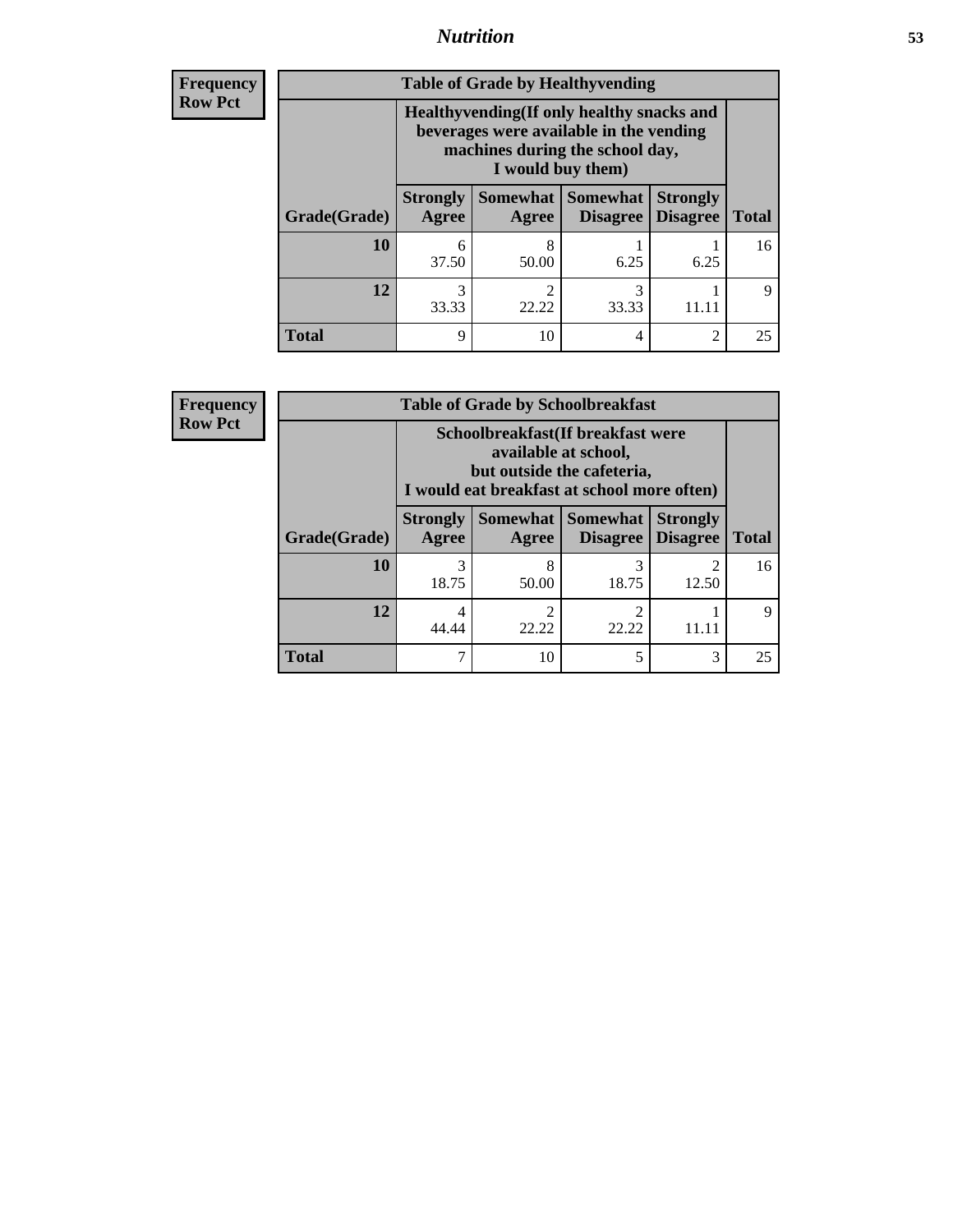| Frequency<br><b>Col Pct</b> | <b>Table of Educationaids by Grade</b>                                                                    |                    |            |              |  |
|-----------------------------|-----------------------------------------------------------------------------------------------------------|--------------------|------------|--------------|--|
|                             | <b>Educationaids</b> (I<br>have been<br>taught about<br><b>HIV/AIDS</b> at<br>school in the<br>past year) | Grade(Grade)<br>10 | 12         | <b>Total</b> |  |
|                             | <b>Yes</b>                                                                                                | 10<br>62.50        | 6<br>66.67 | 16           |  |
|                             | N <sub>0</sub>                                                                                            | 6<br>37.50         | 3<br>33.33 | 9            |  |
|                             | <b>Total</b>                                                                                              | 16                 | 9          | 25           |  |

| Frequency      | <b>Table of Educationcharacter by Grade</b>                 |              |       |              |
|----------------|-------------------------------------------------------------|--------------|-------|--------------|
| <b>Col Pct</b> | Educationcharacter(I<br>have been taught<br>about character |              |       |              |
|                | education in the past                                       | Grade(Grade) |       |              |
|                | year at school)                                             | 10           | 12    | <b>Total</b> |
|                | <b>Yes</b>                                                  | q            | 5     | 14           |
|                |                                                             | 56.25        | 55.56 |              |
|                | N <sub>0</sub>                                              |              | 4     | 11           |
|                |                                                             | 43.75        | 44.44 |              |
|                | <b>Total</b>                                                | 16           | 9     | 25           |

| Frequency      | <b>Table of Gradcoach1 by Grade</b>              |              |            |              |
|----------------|--------------------------------------------------|--------------|------------|--------------|
| <b>Col Pct</b> | Gradcoach1(I<br>know who my<br><b>Graduation</b> | Grade(Grade) |            |              |
|                | Coach is)                                        | 10           | 12         | <b>Total</b> |
|                | Yes                                              | 3<br>18.75   | 4<br>44.44 | 7            |
|                | N <sub>0</sub>                                   | 13<br>81.25  | 5<br>55.56 | 18           |
|                | <b>Total</b>                                     | 16           | 9          | 25           |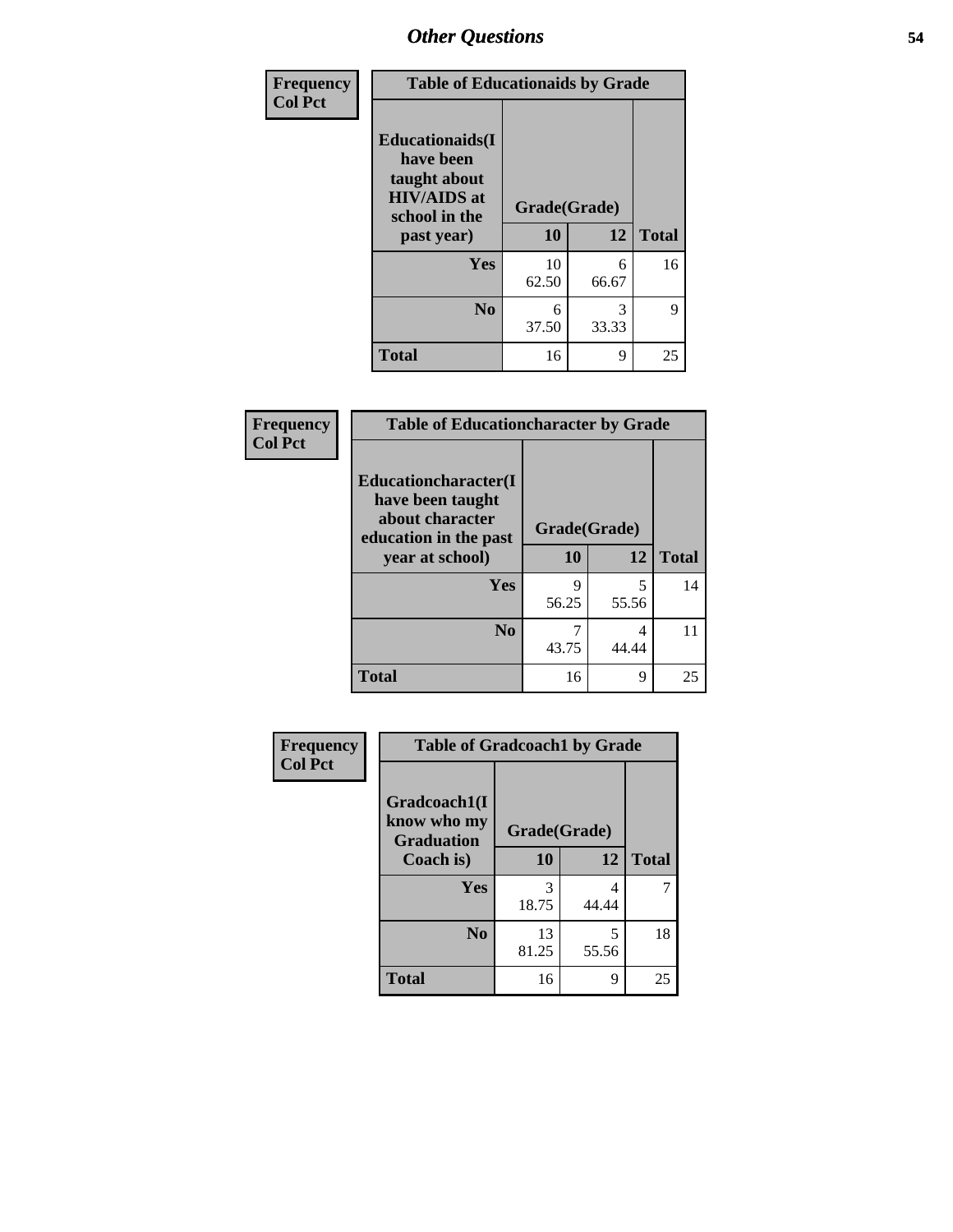| Frequency      | <b>Table of Gradcoach2 by Grade</b> |              |            |              |
|----------------|-------------------------------------|--------------|------------|--------------|
| <b>Col Pct</b> | Gradcoach2(I<br>have                |              |            |              |
|                | contacted my<br><b>Graduation</b>   | Grade(Grade) |            |              |
|                | Coach)                              | 10           | 12         | <b>Total</b> |
|                | Yes                                 | 6.25         | 2<br>22.22 | 3            |
|                | N <sub>0</sub>                      | 15<br>93.75  | 77.78      | 22           |
|                | <b>Total</b>                        | 16           | 9          | 25           |

| <b>Frequency</b><br><b>Col Pct</b> | <b>Table of Gradcoach3 by Grade</b>                                         |              |            |                |
|------------------------------------|-----------------------------------------------------------------------------|--------------|------------|----------------|
|                                    | Gradcoach3(I<br>have received<br>assistance<br>from my<br><b>Graduation</b> | Grade(Grade) |            |                |
|                                    | Coach)                                                                      | 10           | 12         | <b>Total</b>   |
|                                    | Yes                                                                         | 0<br>0.00    | 2<br>22.22 | $\overline{2}$ |
|                                    | N <sub>0</sub>                                                              | 3<br>18.75   | 4<br>44.44 | 7              |
|                                    | Don't know                                                                  | 13<br>81.25  | 3<br>33.33 | 16             |
|                                    | <b>Total</b>                                                                | 16           | 9          | 25             |

|                             | <b>Table of Selfharm by Grade</b>                                                                                     |              |            |              |  |
|-----------------------------|-----------------------------------------------------------------------------------------------------------------------|--------------|------------|--------------|--|
| Frequency<br><b>Col Pct</b> | <b>Selfharm</b> (During<br>the past 12<br>months,                                                                     |              |            |              |  |
|                             | I harmed myself<br>on purpose<br><b>Suicideconsider</b><br>During the past<br>12 months,<br>I seriously<br>considered | Grade(Grade) |            |              |  |
|                             | suicide)                                                                                                              | 10           | 12         | <b>Total</b> |  |
|                             | Yes                                                                                                                   | 6.25         | 11.11      | 2            |  |
|                             | N <sub>0</sub>                                                                                                        | 15<br>93.75  | 8<br>88.89 | 23           |  |
|                             | <b>Total</b>                                                                                                          | 16           | 9          | 25           |  |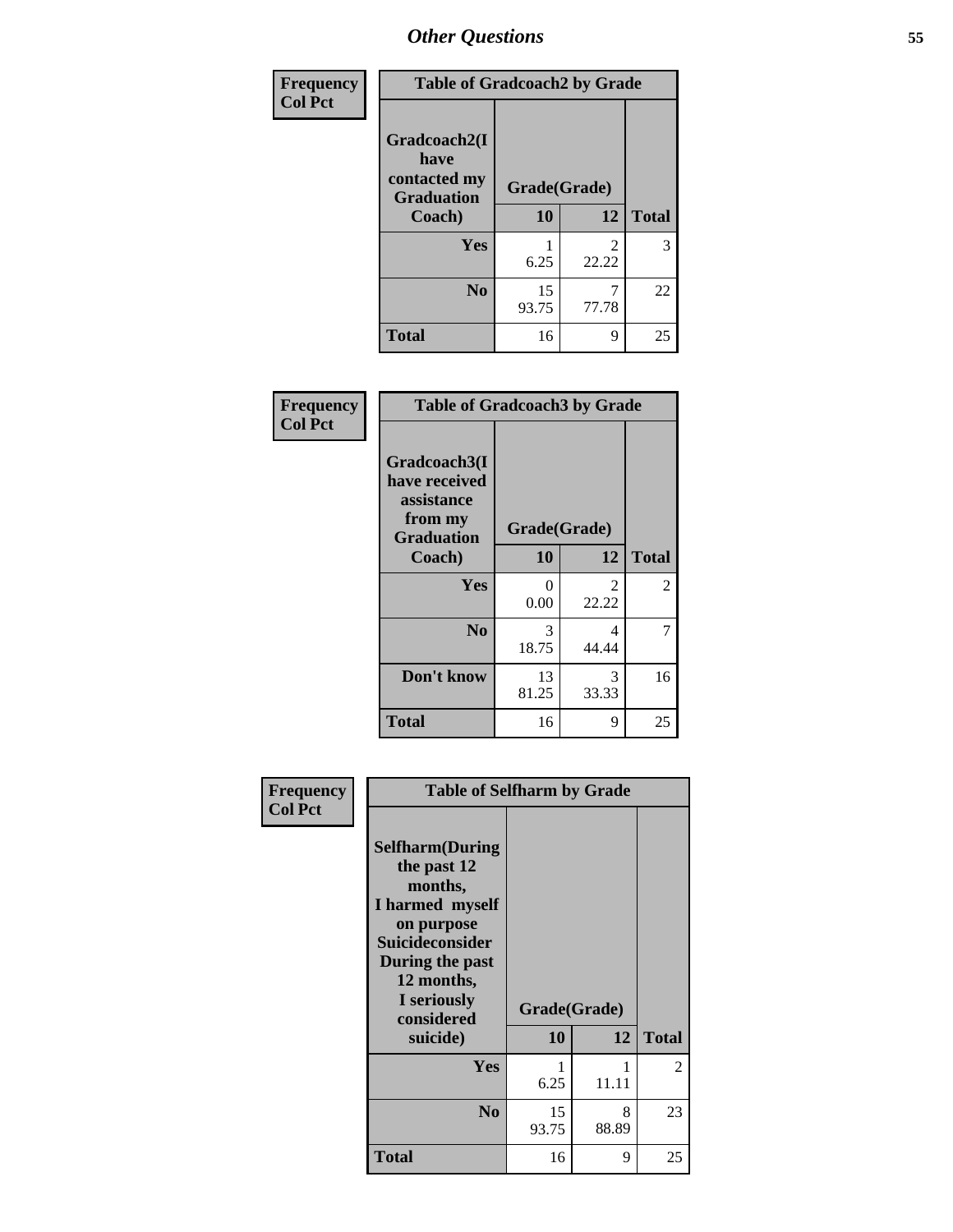| <b>Frequency</b> | <b>Table of Suicideconsider by Grade</b> |              |             |              |
|------------------|------------------------------------------|--------------|-------------|--------------|
| <b>Col Pct</b>   |                                          | Grade(Grade) |             |              |
|                  | Suicideconsider                          | <b>10</b>    | 12          | <b>Total</b> |
|                  | <b>Yes</b>                               | 6.25         | 0.00        |              |
|                  | N <sub>0</sub>                           | 15<br>93.75  | q<br>100.00 | 24           |
|                  | <b>Total</b>                             | 16           | 9           | 25           |

| Frequency      | <b>Table of Suicideattempt by Grade</b>              |              |            |              |
|----------------|------------------------------------------------------|--------------|------------|--------------|
| <b>Col Pct</b> | Suicideattempt(I<br>have attempted<br>suicide in the | Grade(Grade) |            |              |
|                | last year)                                           | 10           | 12         | <b>Total</b> |
|                | Yes                                                  | ∩<br>0.00    | 11.11      |              |
|                | N <sub>0</sub>                                       | 16<br>100.00 | 8<br>88.89 | 24           |
|                | <b>Total</b>                                         | 16           | 9          | 25           |

| Frequency      | <b>Table of Instantmessaged by Grade</b>               |                         |            |              |
|----------------|--------------------------------------------------------|-------------------------|------------|--------------|
| <b>Col Pct</b> | Instantmessaged(I<br>have instant<br>messaged people I | Grade(Grade)            |            |              |
|                | do not even know)                                      | 10                      | 12         | <b>Total</b> |
|                | Yes                                                    | $\overline{2}$<br>12.50 | 4<br>44.44 | 6            |
|                | N <sub>0</sub>                                         | 14<br>87.50             | 5<br>55.56 | 19           |
|                | <b>Total</b>                                           | 16                      | 9          | 25           |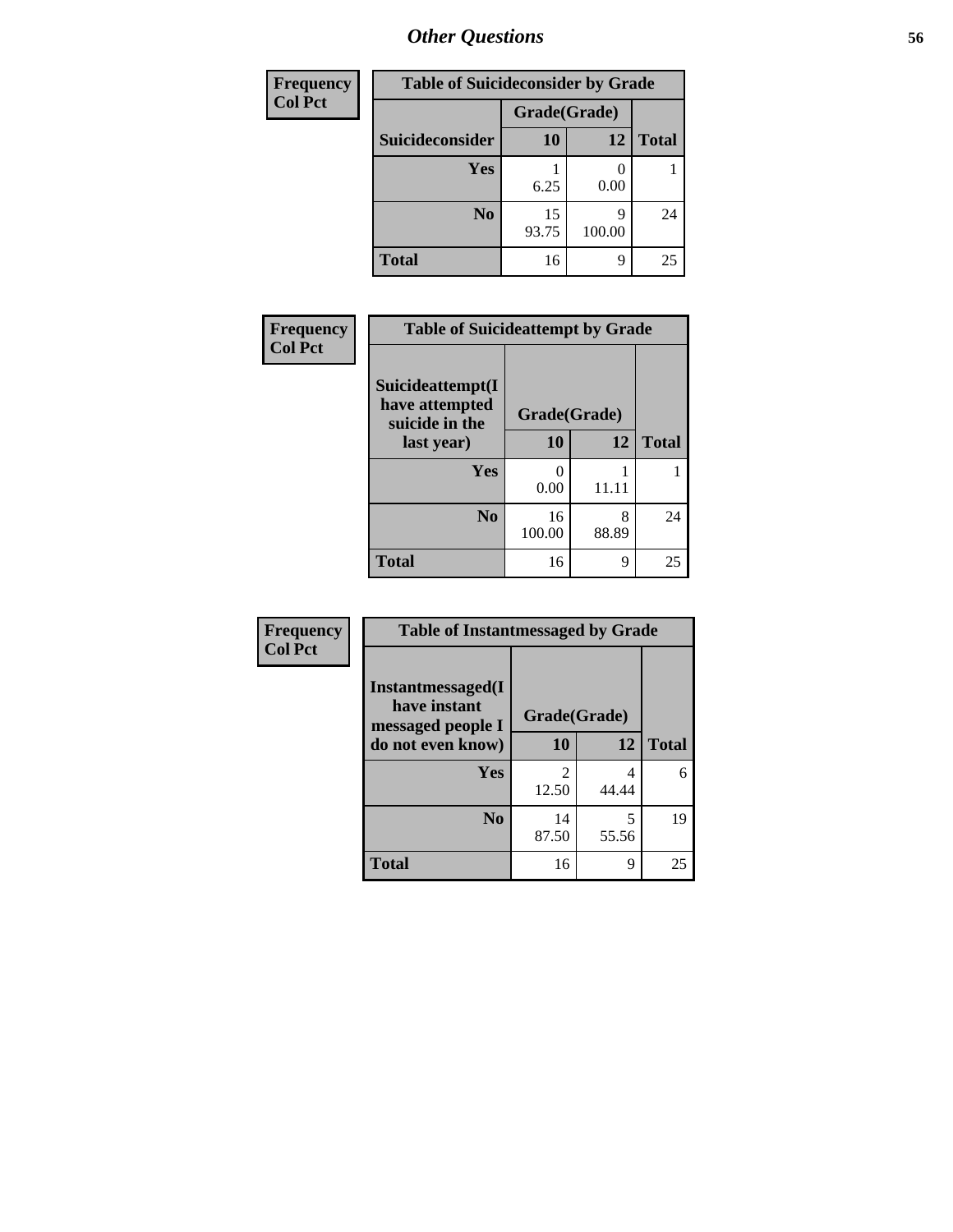| Frequency      | <b>Table of Getsalong by Grade</b>                                     |                    |                         |              |  |  |
|----------------|------------------------------------------------------------------------|--------------------|-------------------------|--------------|--|--|
| <b>Col Pct</b> | <b>Getsalong</b> (I get<br>along with other<br>students and<br>adults) | Grade(Grade)<br>10 | 12                      | <b>Total</b> |  |  |
|                | <b>Strongly Agree</b>                                                  | 8                  | 6                       | 14           |  |  |
|                |                                                                        | 50.00              | 66.67                   |              |  |  |
|                | <b>Somewhat Agree</b>                                                  | 8<br>50.00         | $\mathfrak{D}$<br>22.22 | 10           |  |  |
|                | <b>Somewhat Disagree</b>                                               | $_{0}$<br>0.00     | 11.11                   |              |  |  |
|                | <b>Total</b>                                                           | 16                 | 9                       | 25           |  |  |

### **Frequency Col Pct**

**Frequency Col Pct**

| <b>Table of Safehome by Grade</b> |                          |            |                    |  |  |  |  |  |
|-----------------------------------|--------------------------|------------|--------------------|--|--|--|--|--|
| Safehome(I feel<br>safe at home)  | Grade(Grade)<br>12<br>10 |            |                    |  |  |  |  |  |
| <b>Strongly Agree</b>             | 50.00                    | 6<br>66.67 | <b>Total</b><br>14 |  |  |  |  |  |
| <b>Somewhat Agree</b>             | 50.00                    | 2<br>22.22 | 10                 |  |  |  |  |  |
| <b>Strongly Disagree</b>          | 0.00                     | 11.11      |                    |  |  |  |  |  |
| Total                             | 16                       | 9          |                    |  |  |  |  |  |

| <b>Table of Adulttalk by Grade</b>                                                                |                    |            |              |  |  |  |  |
|---------------------------------------------------------------------------------------------------|--------------------|------------|--------------|--|--|--|--|
| <b>Adulttalk(I</b><br>know an<br>adult at<br>school that<br>I can talk<br>with if I<br>need help) | Grade(Grade)<br>10 | 12         | <b>Total</b> |  |  |  |  |
| Yes                                                                                               | 12<br>75.00        | 6<br>66.67 | 18           |  |  |  |  |
| N <sub>0</sub>                                                                                    | 4<br>25.00         | 3<br>33.33 |              |  |  |  |  |
| <b>Total</b>                                                                                      | 16                 | 9          | 25           |  |  |  |  |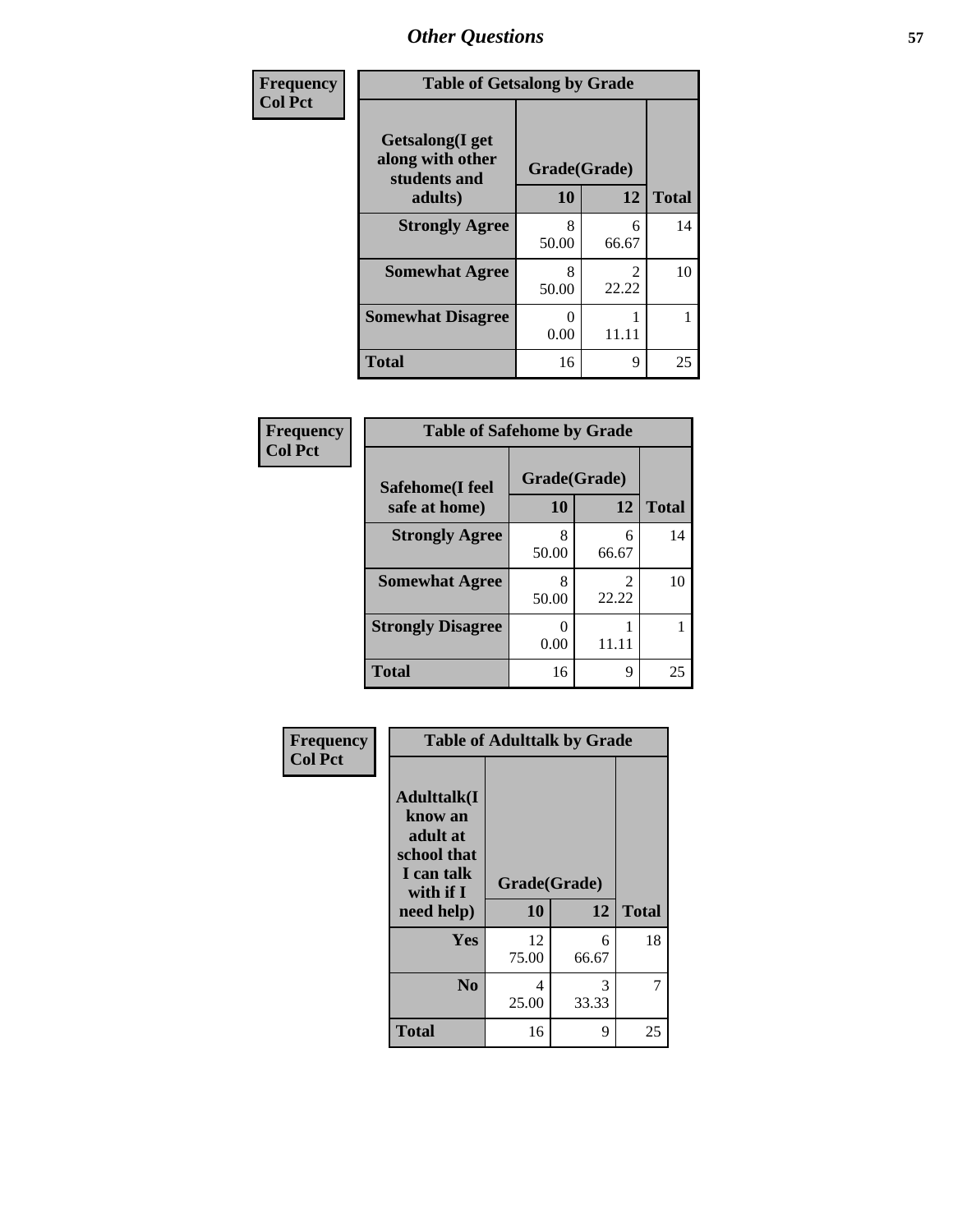| <b>Frequency</b> |
|------------------|
| <b>Row Pct</b>   |

| <b>Table of Grade by Tytime</b>           |            |                                                                                         |       |           |           |           |              |  |  |  |
|-------------------------------------------|------------|-----------------------------------------------------------------------------------------|-------|-----------|-----------|-----------|--------------|--|--|--|
|                                           |            | Tvtime (On an average school day,<br>how much unsupervised time do I spend watching TV) |       |           |           |           |              |  |  |  |
|                                           |            | <b>Less that</b>                                                                        |       | $2 - 3$   | $4 - 5$   | $6+$      |              |  |  |  |
| Grade(Grade)   None   hour/day   hour/day |            |                                                                                         |       | hours/day | hours/day | hours/day | <b>Total</b> |  |  |  |
| 10                                        | 5<br>31.25 | 25.00                                                                                   | 12.50 | 25.00     | 6.25      | 0.00      | 16           |  |  |  |
| 12                                        | 4<br>44.44 | 0.00                                                                                    | 11.11 | 0.00      | 33.33     |           | 9            |  |  |  |
| <b>Total</b>                              | 9          |                                                                                         | 3     |           |           |           | 25           |  |  |  |

### **Frequency Row Pct**

| <b>Table of Grade by Computertime</b> |                                                                                                                                             |                                                                                                  |       |       |       |      |    |  |  |
|---------------------------------------|---------------------------------------------------------------------------------------------------------------------------------------------|--------------------------------------------------------------------------------------------------|-------|-------|-------|------|----|--|--|
|                                       |                                                                                                                                             | Computertime(On an average school day,<br>how much unsupervised time do I spend on the computer) |       |       |       |      |    |  |  |
| Grade(Grade)                          | <b>Less that</b><br>$4 - 5$<br>$2 - 3$<br>$6+$<br>hour/day<br>  hours/day<br>hours/day<br>hour/day<br>hours/day<br>None $ $<br><b>Total</b> |                                                                                                  |       |       |       |      |    |  |  |
| 10                                    | 6.25                                                                                                                                        | 25.00                                                                                            | 12.50 | 25.00 | 25.00 | 6.25 | 16 |  |  |
| 12                                    | 22.22                                                                                                                                       | 0.00                                                                                             | 44.44 | 11.11 | 22.22 | 0.00 |    |  |  |
| <b>Total</b>                          | 3                                                                                                                                           |                                                                                                  |       |       |       |      | 25 |  |  |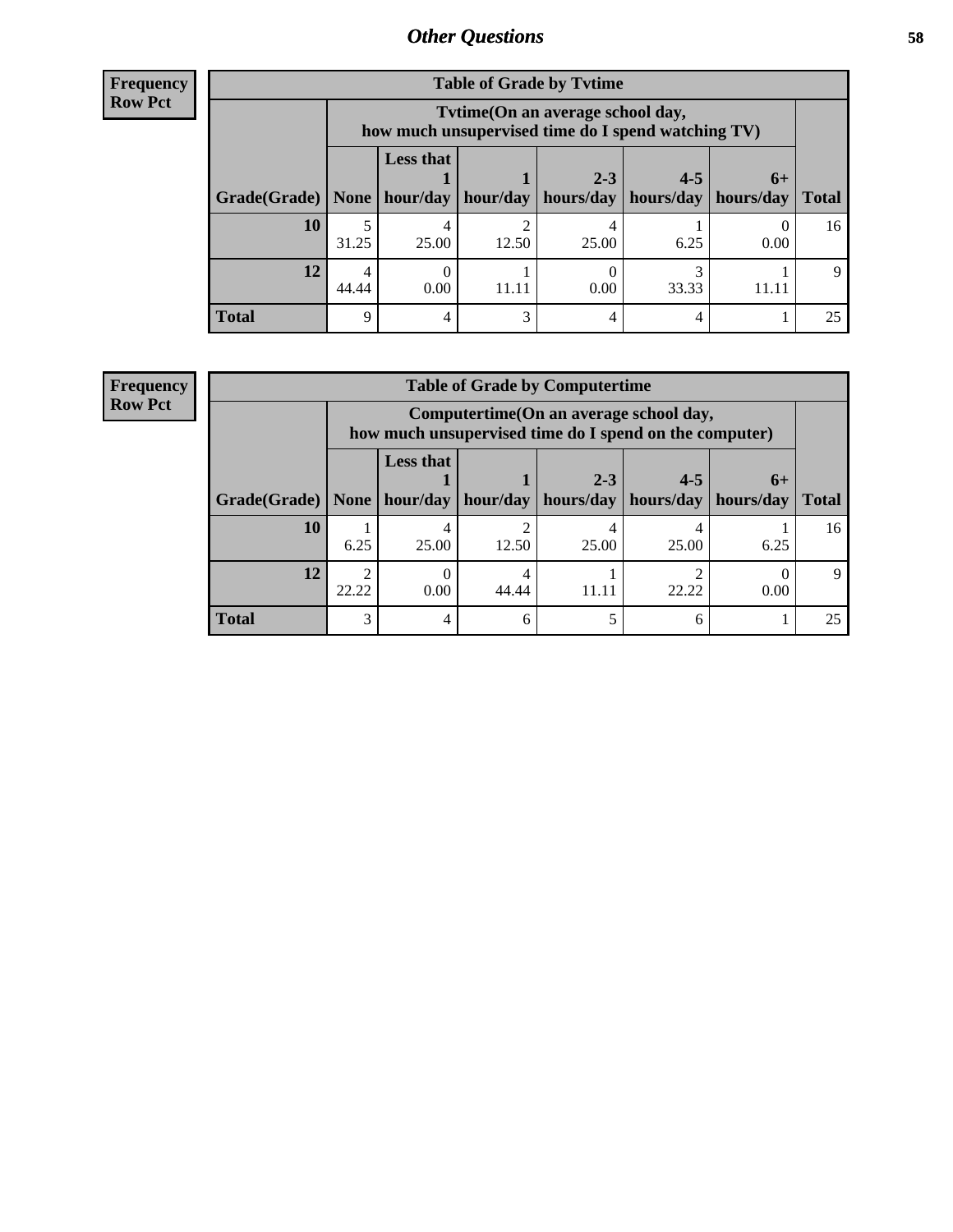## *Questions about Driving Laws* **59** *Driving Questions were asked only of high school students.*

| <b>Frequency</b> | <b>Table of Grade by License1</b> |                                                                                                                                           |            |        |                      |              |  |  |  |  |
|------------------|-----------------------------------|-------------------------------------------------------------------------------------------------------------------------------------------|------------|--------|----------------------|--------------|--|--|--|--|
| <b>Row Pct</b>   |                                   | License1(During the first 6 months of<br>driving with a provisional license,<br>the only passengers who can ride with<br>the driver are:) |            |        |                      |              |  |  |  |  |
|                  | Grade(Grade)                      | <b>Parent or</b><br><b>Guardian</b>   Members                                                                                             | Family     | Anyone | Don't<br><b>Know</b> | <b>Total</b> |  |  |  |  |
|                  | 10                                | 43.75                                                                                                                                     | 6<br>37.50 | 0.00   | 3<br>18.75           | 16           |  |  |  |  |
|                  | 12                                | 5<br>55.56                                                                                                                                | າ<br>22.22 |        |                      | $\mathbf Q$  |  |  |  |  |
|                  | <b>Total</b>                      | 12                                                                                                                                        | 8          |        | 4                    | 25           |  |  |  |  |

| Frequency      | <b>Table of Grade by License2</b> |                                                                                                             |                  |                         |                      |              |  |  |  |
|----------------|-----------------------------------|-------------------------------------------------------------------------------------------------------------|------------------|-------------------------|----------------------|--------------|--|--|--|
| <b>Row Pct</b> |                                   | License2(17 yr old drivers<br>with a provisional driver's<br>license cannot drive between<br>the hours of:) |                  |                         |                      |              |  |  |  |
|                | Grade(Grade)                      | <b>Midnight</b><br>to 6am                                                                                   | 1am<br>to<br>5am | 1am<br>to<br><b>6am</b> | Don't<br><b>Know</b> | <b>Total</b> |  |  |  |
|                | 10                                | 6<br>37.50                                                                                                  | 3<br>18.75       | 6.25                    | 6<br>37.50           | 16           |  |  |  |
|                | 12                                | $\overline{c}$<br>22.22                                                                                     | $\theta$<br>0.00 | 2<br>22.22              | 5<br>55.56           | 9            |  |  |  |
|                | <b>Total</b>                      | 8                                                                                                           | 3                | 3                       | 11                   | 25           |  |  |  |

| <b>Frequency</b> |              | <b>Table of Grade by License3</b><br>License3(For drivers under the age of 21,<br>what level of alcohol is considered DUI?) |       |                |               |                |               |              |  |
|------------------|--------------|-----------------------------------------------------------------------------------------------------------------------------|-------|----------------|---------------|----------------|---------------|--------------|--|
| <b>Row Pct</b>   |              |                                                                                                                             |       |                |               |                |               |              |  |
|                  | Grade(Grade) | Any<br><b>Amount</b>                                                                                                        | 0.02  | 0.04           | 0.06          | 0.08           | Don't<br>know | <b>Total</b> |  |
|                  | 10           | 18.75                                                                                                                       | 0.00  | 12.50          | 12.50         | 12.50          | ⇁<br>43.75    | 16           |  |
|                  | 12           | 0<br>0.00                                                                                                                   | 33.33 | 0.00           | 0.00          | 0.00           | 6<br>66.67    | $\mathbf Q$  |  |
|                  | <b>Total</b> | 3                                                                                                                           | 3     | $\overline{c}$ | $\mathcal{D}$ | $\overline{c}$ | 13            | 25           |  |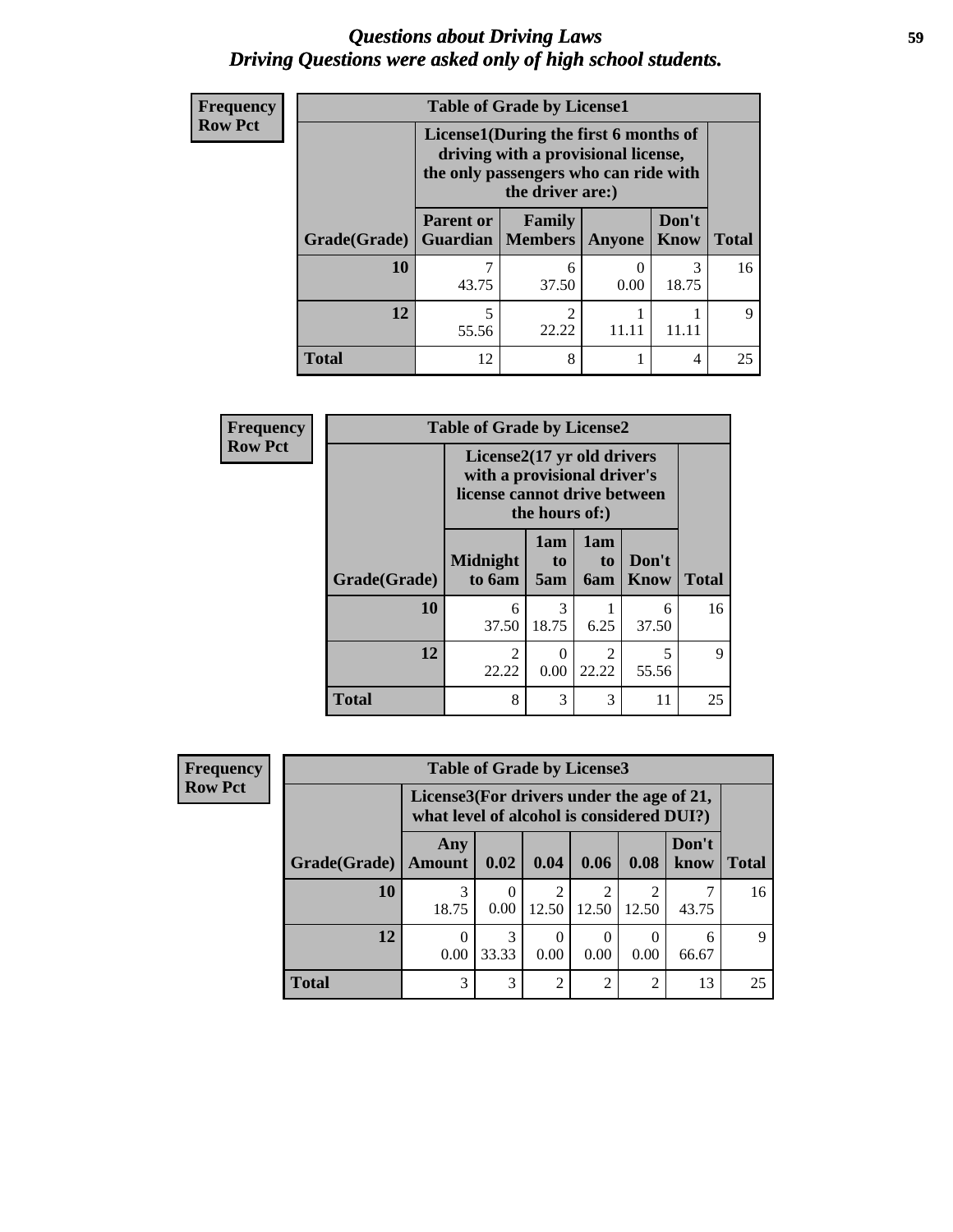### *Questions about Driving Laws* **60** *Driving Questions were asked only of high school students.*

| Frequency      | <b>Table of Grade by License4</b>                                                                                       |                         |                                      |                                             |               |              |  |  |  |
|----------------|-------------------------------------------------------------------------------------------------------------------------|-------------------------|--------------------------------------|---------------------------------------------|---------------|--------------|--|--|--|
| <b>Row Pct</b> | License4(A driver under 21<br>automatically loses his/her<br>license if caught exceeding<br>the posted speet limit by:) |                         |                                      |                                             |               |              |  |  |  |
|                | Grade(Grade)                                                                                                            | $15+$<br>mph            | $25+$<br>mph                         | Can't<br>lose<br>license<br>for<br>speeding | Don't<br>know | <b>Total</b> |  |  |  |
|                | 10                                                                                                                      | $\overline{4}$<br>25.00 | $\mathcal{D}_{\mathcal{L}}$<br>12.50 | 6.25                                        | 9<br>56.25    | 16           |  |  |  |
|                | 12                                                                                                                      | 11.11                   | 11.11                                | 11.11                                       | 6<br>66.67    | 9            |  |  |  |
|                | <b>Total</b>                                                                                                            | 5                       | 3                                    | $\overline{2}$                              | 15            | 25           |  |  |  |

| Frequency      | <b>Table of Grade by License5</b> |            |                                                                                                                                                             |               |              |  |  |
|----------------|-----------------------------------|------------|-------------------------------------------------------------------------------------------------------------------------------------------------------------|---------------|--------------|--|--|
| <b>Row Pct</b> |                                   |            | License5(A)<br>Georgia teenager<br>with family<br>connections or a<br>good lawyer can<br>break a teen<br>driving law and<br>keep their driver's<br>license) |               |              |  |  |
|                | Grade(Grade)                      | Yes        | N <sub>0</sub>                                                                                                                                              | Don't<br>know | <b>Total</b> |  |  |
|                | 10                                | 3<br>18.75 | 8<br>50.00                                                                                                                                                  | 5<br>31.25    | 16           |  |  |
|                | 12                                | 0<br>0.00  | 5.<br>55.56                                                                                                                                                 | 4<br>44.44    | 9            |  |  |
|                | <b>Total</b>                      | 3          | 13                                                                                                                                                          | 9             | 25           |  |  |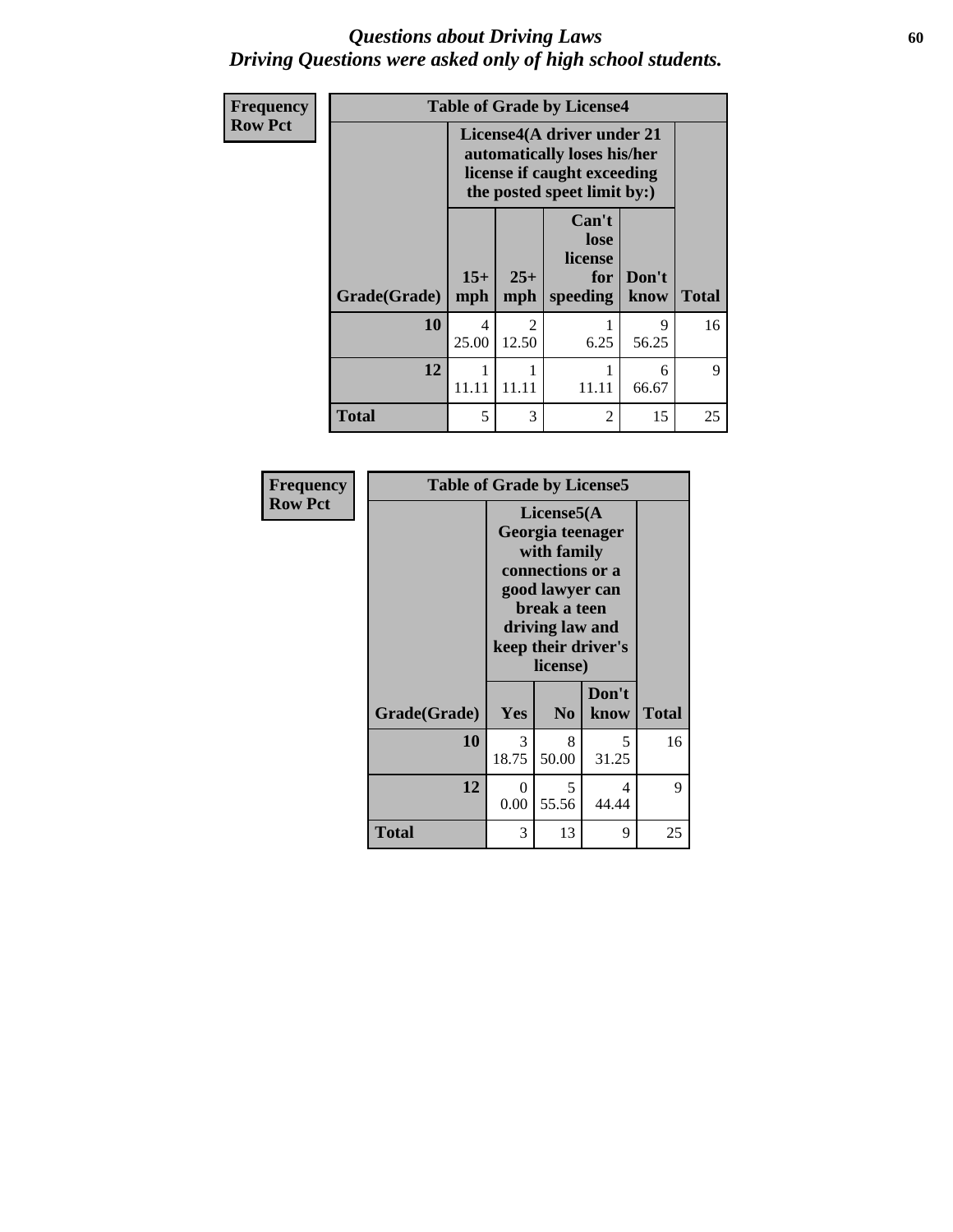## *Questions about Driving Laws* **61** *Driving Questions were asked only of high school students.*

| <b>Frequency</b> | <b>Table of Grade by License6</b> |           |                                                                                                                                                 |               |              |  |
|------------------|-----------------------------------|-----------|-------------------------------------------------------------------------------------------------------------------------------------------------|---------------|--------------|--|
| <b>Row Pct</b>   |                                   |           | License <sub>6</sub> (I know<br>a friend or<br>classmate that<br>broke a teen<br>driving law,<br>but was allowed<br>to keep his/her<br>license) |               |              |  |
|                  | Grade(Grade)                      | Yes       | N <sub>0</sub>                                                                                                                                  | Don't<br>know | <b>Total</b> |  |
|                  | 10                                | 1<br>6.25 | 10<br>62.50                                                                                                                                     | 5<br>31.25    | 16           |  |
|                  | 12                                | 0<br>0.00 | 3<br>33.33                                                                                                                                      | 6<br>66.67    | 9            |  |
|                  | <b>Total</b>                      | 1         | 13                                                                                                                                              | 11            | 25           |  |

| <b>Frequency</b> | <b>Table of Grade by License7</b> |                                                                             |                                                                                                  |               |              |  |
|------------------|-----------------------------------|-----------------------------------------------------------------------------|--------------------------------------------------------------------------------------------------|---------------|--------------|--|
| <b>Row Pct</b>   |                                   |                                                                             | License7(A student under the age of 18<br>cam loser his/her driving privileges if he<br>or she:) |               |              |  |
|                  |                                   | <b>Have</b><br>more than<br>10<br>unexcused<br>absences<br>$per$ school $ $ | <b>Bring</b><br>alcohol/drugs/weapon                                                             | All of<br>the | <b>Total</b> |  |
|                  | Grade(Grade)                      | yr                                                                          | to school above                                                                                  |               |              |  |
|                  | 10                                | 3<br>18.75                                                                  | $\mathfrak{D}$<br>12.50                                                                          | 11<br>68.75   | 16           |  |
|                  | 12                                | 2<br>22.22                                                                  | 11.11                                                                                            | 6<br>66.67    | 9            |  |
|                  | <b>Total</b>                      | 5                                                                           | 3                                                                                                | 17            | 25           |  |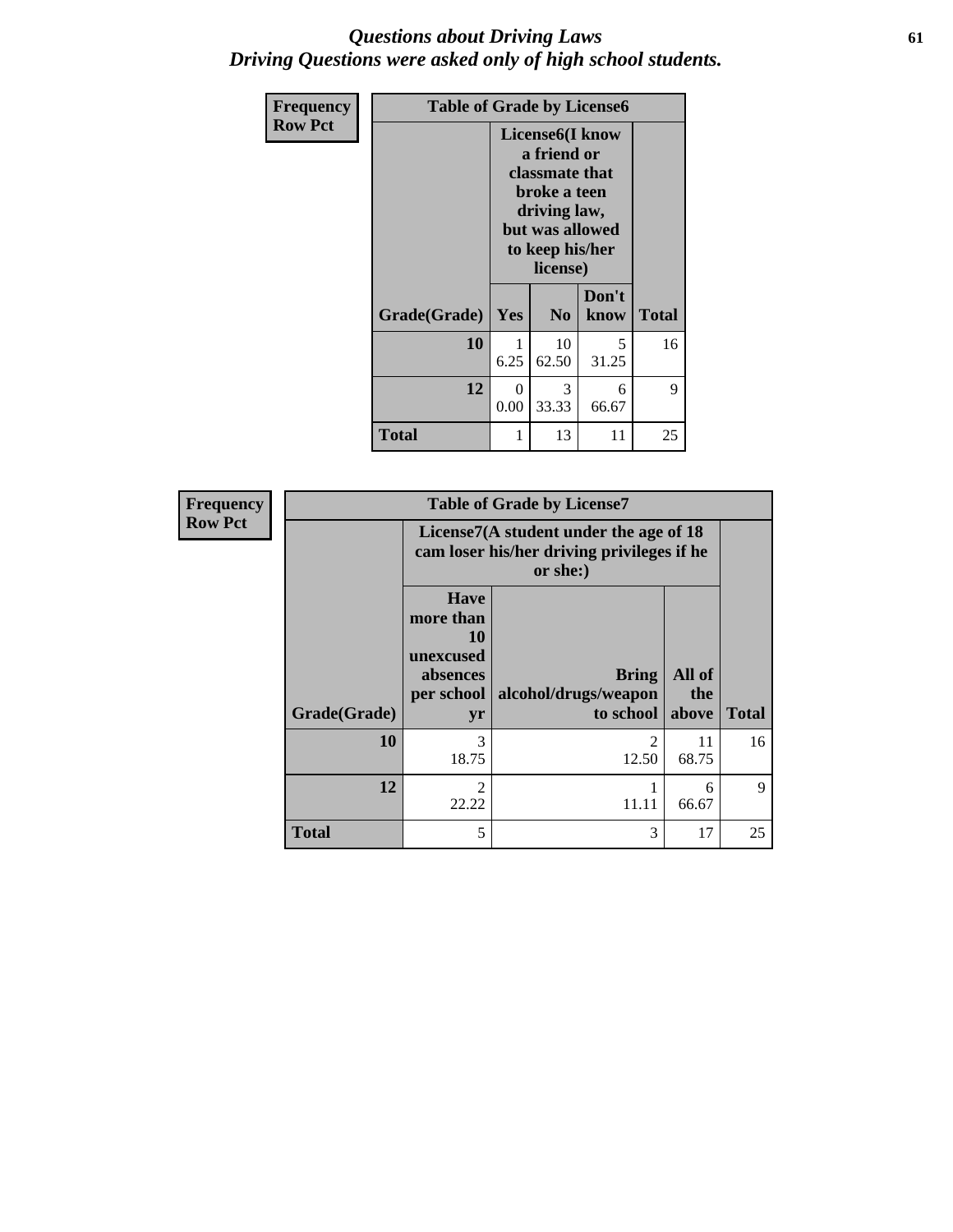# *Select Results by Gender* **62**

| Frequency      | <b>Table of SchoolClimate2 by Gender</b> |                |             |                |
|----------------|------------------------------------------|----------------|-------------|----------------|
| <b>Col Pct</b> | SchoolClimate2(I<br>feel successful at   | Gender(Gender) |             |                |
|                | school)                                  | <b>Female</b>  | <b>Male</b> | <b>Total</b>   |
|                | <b>Strongly Agree</b>                    | 5<br>27.78     | 42.86       | 8              |
|                | <b>Somewhat Agree</b>                    | 12<br>66.67    | 3<br>42.86  | 15             |
|                | <b>Somewhat Disagree</b>                 | 5.56           | 14.29       | $\overline{2}$ |
|                | <b>Total</b>                             | 18             | 7           | 25             |

| <b>Frequency</b> | <b>Table of SchoolClimate6 by Gender</b>                 |                         |             |              |  |
|------------------|----------------------------------------------------------|-------------------------|-------------|--------------|--|
| <b>Col Pct</b>   | <b>SchoolClimate6(Teachers</b><br>treat me with respect) | Gender(Gender)          |             |              |  |
|                  |                                                          | Female                  | <b>Male</b> | <b>Total</b> |  |
|                  | <b>Strongly Agree</b>                                    | 27.78                   | 28.57       |              |  |
|                  | <b>Somewhat Agree</b>                                    | 11<br>61.11             | 4<br>57.14  | 15           |  |
|                  | <b>Somewhat Disagree</b>                                 | $\mathfrak{D}$<br>11.11 | 14.29       | 3            |  |
|                  | <b>Total</b>                                             | 18                      | 7           | 25           |  |

| <b>Frequency</b> | <b>Table of SchoolClimate8 by Gender</b>         |                |             |              |  |
|------------------|--------------------------------------------------|----------------|-------------|--------------|--|
| <b>Col Pct</b>   | <b>SchoolClimate8(Students</b><br>are frequently | Gender(Gender) |             |              |  |
|                  | recognized for good<br>behavior)                 | <b>Female</b>  | <b>Male</b> | <b>Total</b> |  |
|                  | <b>Somewhat Agree</b>                            | 11<br>61.11    | 4<br>57.14  | 15           |  |
|                  | <b>Somewhat Disagree</b>                         | ℸ<br>38.89     | 3<br>42.86  | 10           |  |
|                  | <b>Total</b>                                     | 18             |             | 25           |  |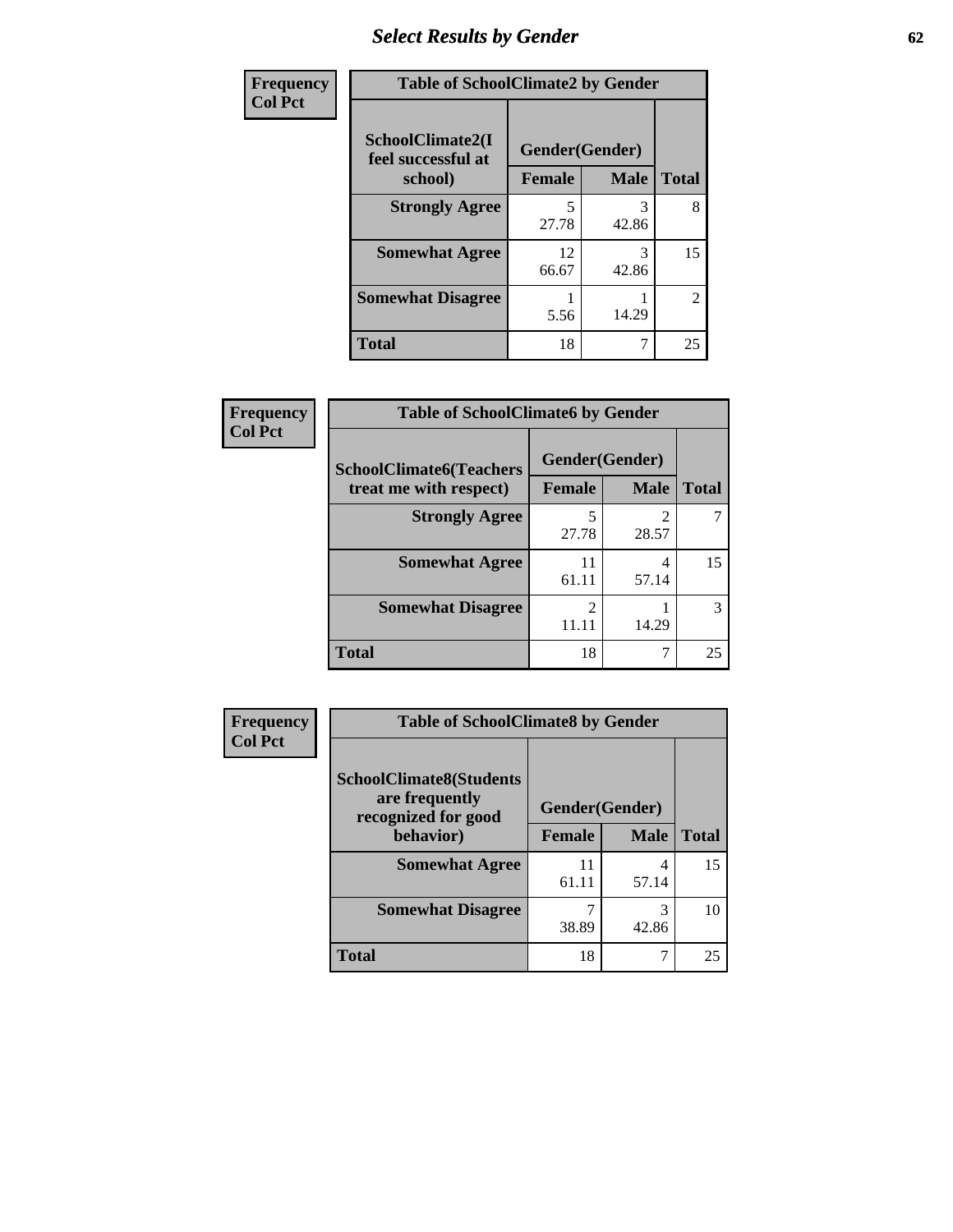# *Select Results by Gender* **63**

| Frequency      | <b>Table of Gender by Dropout</b> |                                                                        |                |              |
|----------------|-----------------------------------|------------------------------------------------------------------------|----------------|--------------|
| <b>Row Pct</b> |                                   | Dropout(I<br>have<br>thought<br>about<br>dropping<br>out of<br>school) |                |              |
|                | Gender(Gender)                    | Yes                                                                    | N <sub>0</sub> | <b>Total</b> |
|                | <b>Female</b>                     | 4<br>22.22                                                             | 14<br>77.78    | 18           |
|                | <b>Male</b>                       | 0<br>0.00                                                              | 7<br>100.00    | 7            |
|                | <b>Total</b>                      | 4                                                                      | 21             | 25           |

| Frequency      | <b>Table of Gender by Dropoutreason</b> |                                                                                  |              |                         |              |
|----------------|-----------------------------------------|----------------------------------------------------------------------------------|--------------|-------------------------|--------------|
| <b>Row Pct</b> |                                         | <b>Dropoutreason</b> (If I<br>dropped out the<br>reason would most<br>likely be) |              |                         |              |
|                | Gender(Gender)                          | Won't<br><b>Drop</b><br>out                                                      | <b>Bored</b> | <b>Other</b>            | <b>Total</b> |
|                | <b>Female</b>                           | 12<br>66.67                                                                      | 4<br>22.22   | $\mathfrak{D}$<br>11.11 | 18           |
|                | <b>Male</b>                             | 5<br>71.43                                                                       | 14.29        | 14.29                   |              |
|                | <b>Total</b>                            | 17                                                                               | 5            | 3                       | 25           |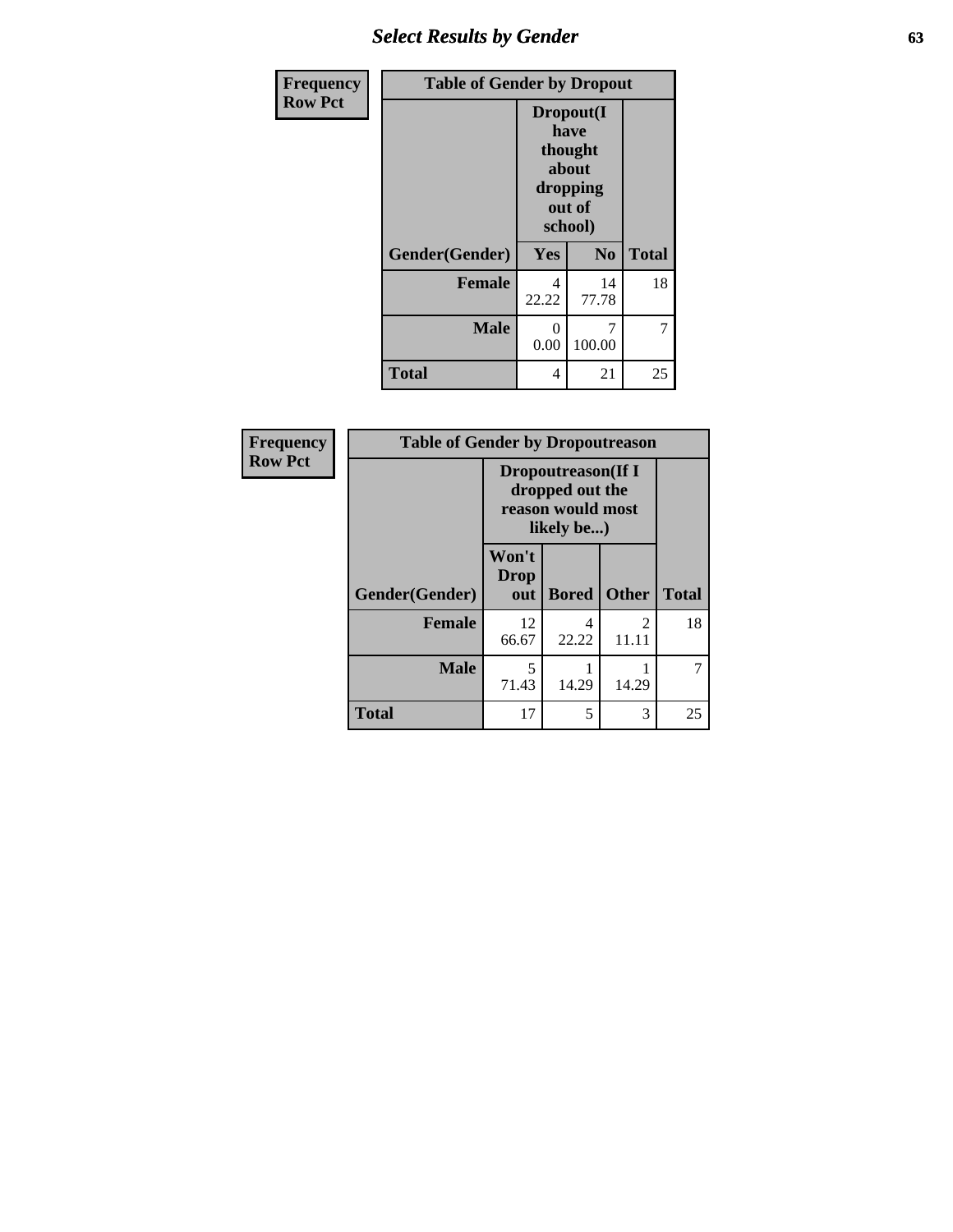*School Safety* **64**

| Frequency      | <b>Table of Gender by Bullied2</b> |                 |                |              |
|----------------|------------------------------------|-----------------|----------------|--------------|
| <b>Row Pct</b> |                                    | <b>Bullied2</b> |                |              |
|                | Gender(Gender)                     | Yes             | N <sub>0</sub> | <b>Total</b> |
|                | <b>Female</b>                      | 5.56            | 17<br>94.44    | 18           |
|                | <b>Male</b>                        | 14.29           | 6<br>85.71     |              |
|                | <b>Total</b>                       | 2               | 23             | 25           |

| Frequency      | <b>Table of Gender by Bulliedothers2</b> |                       |                |              |
|----------------|------------------------------------------|-----------------------|----------------|--------------|
| <b>Row Pct</b> |                                          | <b>Bulliedothers2</b> |                |              |
|                | Gender(Gender)                           | Yes                   | N <sub>0</sub> | <b>Total</b> |
|                | <b>Female</b>                            | 0.00                  | 18<br>100.00   | 18           |
|                | <b>Male</b>                              | 14.29                 | 6<br>85.71     |              |
|                | <b>Total</b>                             |                       | 24             | 25           |

| Frequency      | <b>Table of Gender by Weaponschool2</b> |                      |                |              |
|----------------|-----------------------------------------|----------------------|----------------|--------------|
| <b>Row Pct</b> |                                         | <b>Weaponschool2</b> |                |              |
|                | Gender(Gender)                          | Yes                  | N <sub>0</sub> | <b>Total</b> |
|                | <b>Female</b>                           | 0.00                 | 18<br>100.00   | 18           |
|                | <b>Male</b>                             | 14.29                | 6<br>85.71     |              |
|                | <b>Total</b>                            |                      | 24             | 25           |

| Frequency      | <b>Table of Gender by Absentunsafe2</b> |               |                |              |
|----------------|-----------------------------------------|---------------|----------------|--------------|
| <b>Row Pct</b> |                                         | Absentunsafe2 |                |              |
|                | Gender(Gender)                          | Yes           | N <sub>0</sub> | <b>Total</b> |
|                | <b>Female</b>                           | 0.00          | 18<br>100.00   | 18           |
|                | <b>Male</b>                             | 14.29         | 6<br>85.71     |              |
|                | <b>Total</b>                            |               | 24             | 25           |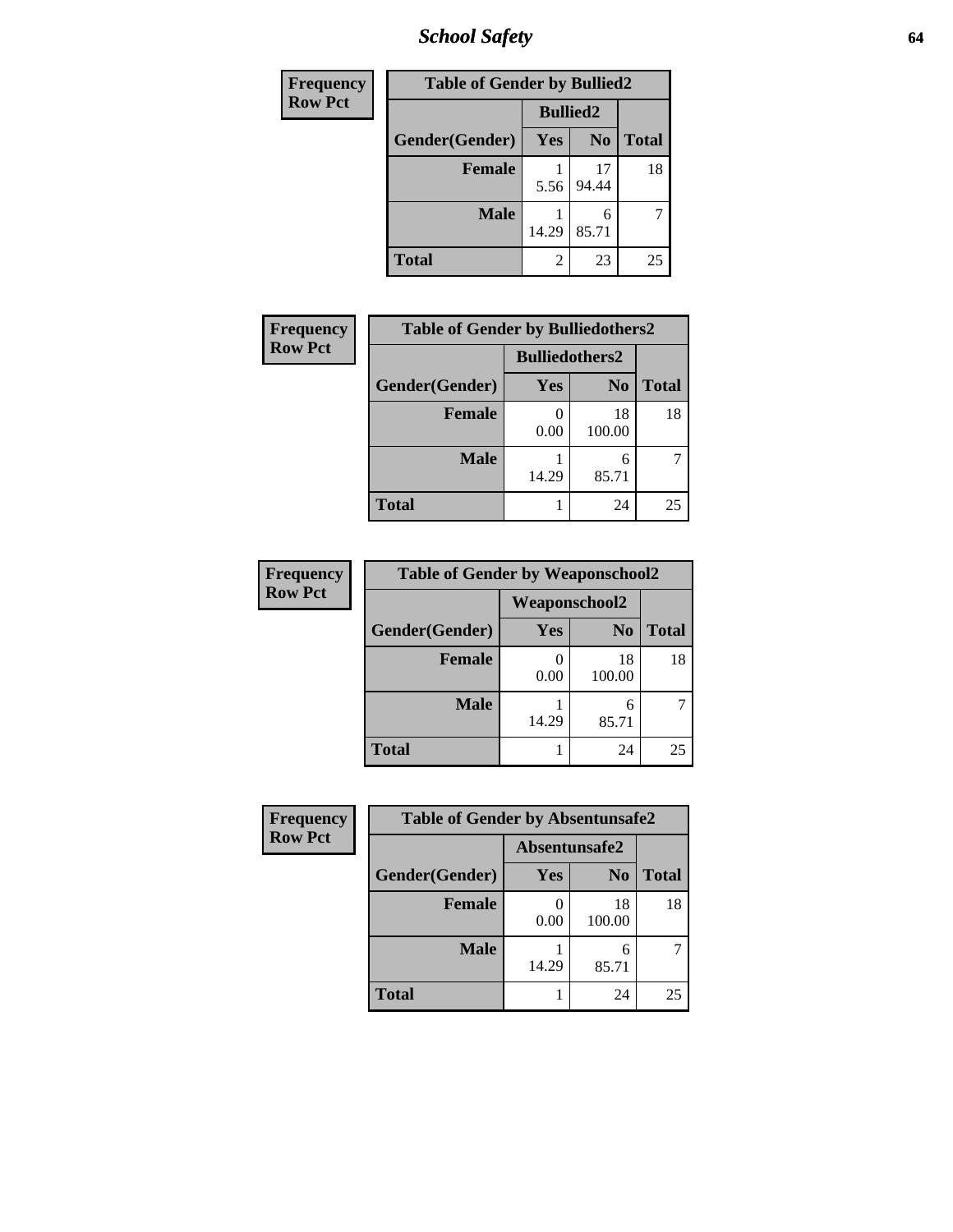*School Safety* **65**

| Frequency      | <b>Table of Gender by Gangself</b> |                                                                                                |                |              |
|----------------|------------------------------------|------------------------------------------------------------------------------------------------|----------------|--------------|
| <b>Row Pct</b> |                                    | Gangself(I<br>have<br>participated<br>in illegal gang<br>activities in<br>the past 30<br>days) |                |              |
|                | Gender(Gender)                     | Yes                                                                                            | N <sub>0</sub> | <b>Total</b> |
|                | <b>Female</b>                      | 0<br>0.00                                                                                      | 18<br>100.00   | 18           |
|                | <b>Male</b>                        | 14.29                                                                                          | 6<br>85.71     | 7            |
|                | <b>Total</b>                       |                                                                                                | 24             | 25           |

| Frequency      | <b>Table of Gender by Gangpeers</b> |                                                                                                                             |                |              |
|----------------|-------------------------------------|-----------------------------------------------------------------------------------------------------------------------------|----------------|--------------|
| <b>Row Pct</b> |                                     | <b>Gangpeers</b> (I<br>have friends<br>who have<br>participated<br>in illegal gang<br>activities in<br>the past 30<br>days) |                |              |
|                | Gender(Gender)                      | Yes                                                                                                                         | N <sub>0</sub> | <b>Total</b> |
|                | <b>Female</b>                       | 2<br>11.11                                                                                                                  | 16<br>88.89    | 18           |
|                | <b>Male</b>                         | 3<br>42.86                                                                                                                  | 4<br>57.14     | 7            |
|                | <b>Total</b>                        | 5                                                                                                                           | 20             | 25           |

| Frequency      | <b>Table of Gender by Pickedon2</b> |            |                |       |  |
|----------------|-------------------------------------|------------|----------------|-------|--|
| <b>Row Pct</b> |                                     | Pickedon2  |                |       |  |
|                | Gender(Gender)                      | Yes        | N <sub>0</sub> | Total |  |
|                | <b>Female</b>                       | 3<br>16.67 | 15<br>83.33    | 18    |  |
|                | <b>Male</b>                         | 0.00       | 100.00         |       |  |
|                | <b>Total</b>                        | 3          | 22             | 25    |  |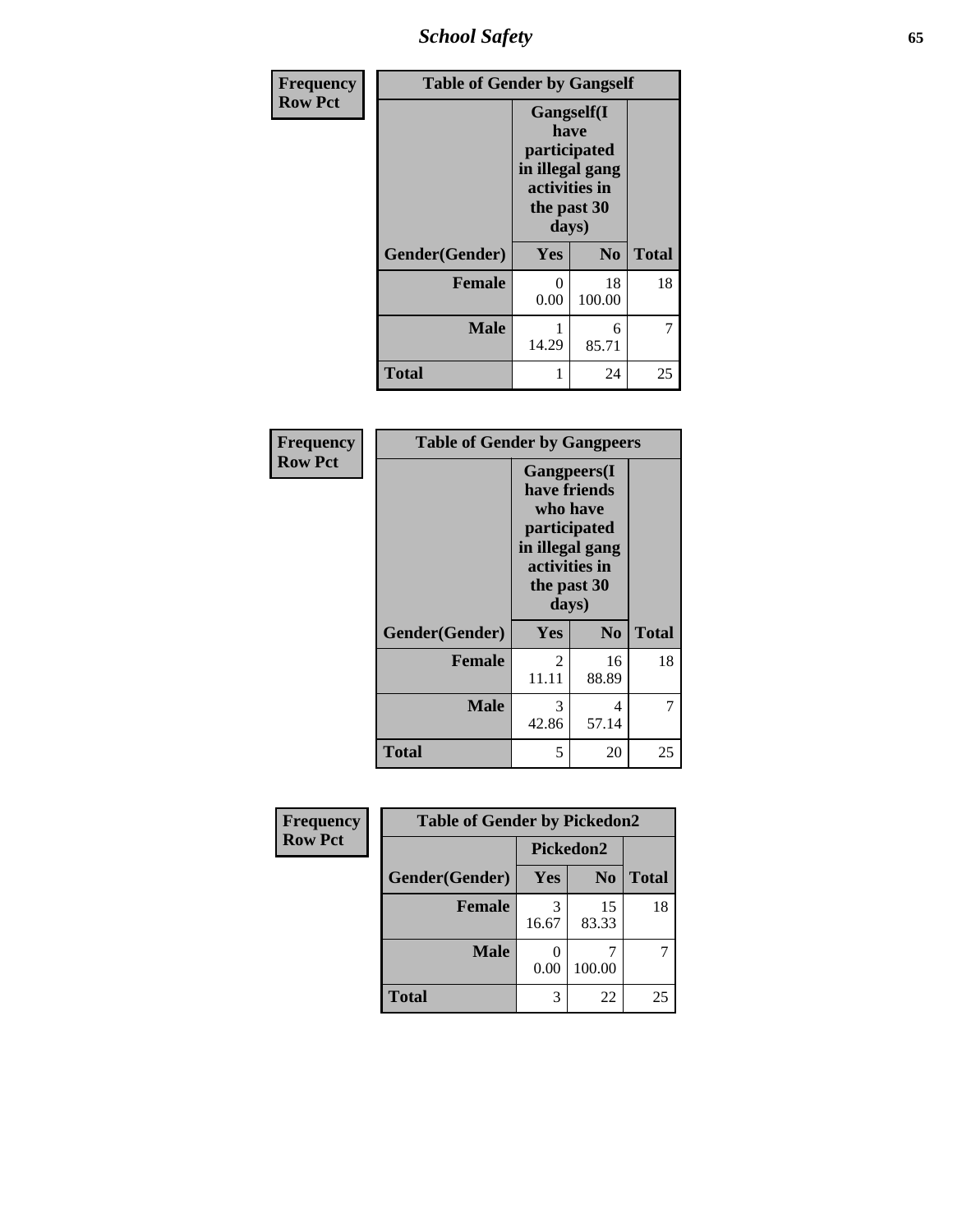*School Safety* **66**

| Frequency      | <b>Table of Gender by Safeschool2</b> |             |                |              |  |
|----------------|---------------------------------------|-------------|----------------|--------------|--|
| <b>Row Pct</b> |                                       | Safeschool2 |                |              |  |
|                | Gender(Gender)                        | <b>Yes</b>  | N <sub>0</sub> | <b>Total</b> |  |
|                | <b>Female</b>                         | 17<br>94.44 | 5.56           | 18           |  |
|                | <b>Male</b>                           | 4<br>57.14  | 3<br>42.86     | 7            |  |
|                | <b>Total</b>                          | 21          | 4              | 25           |  |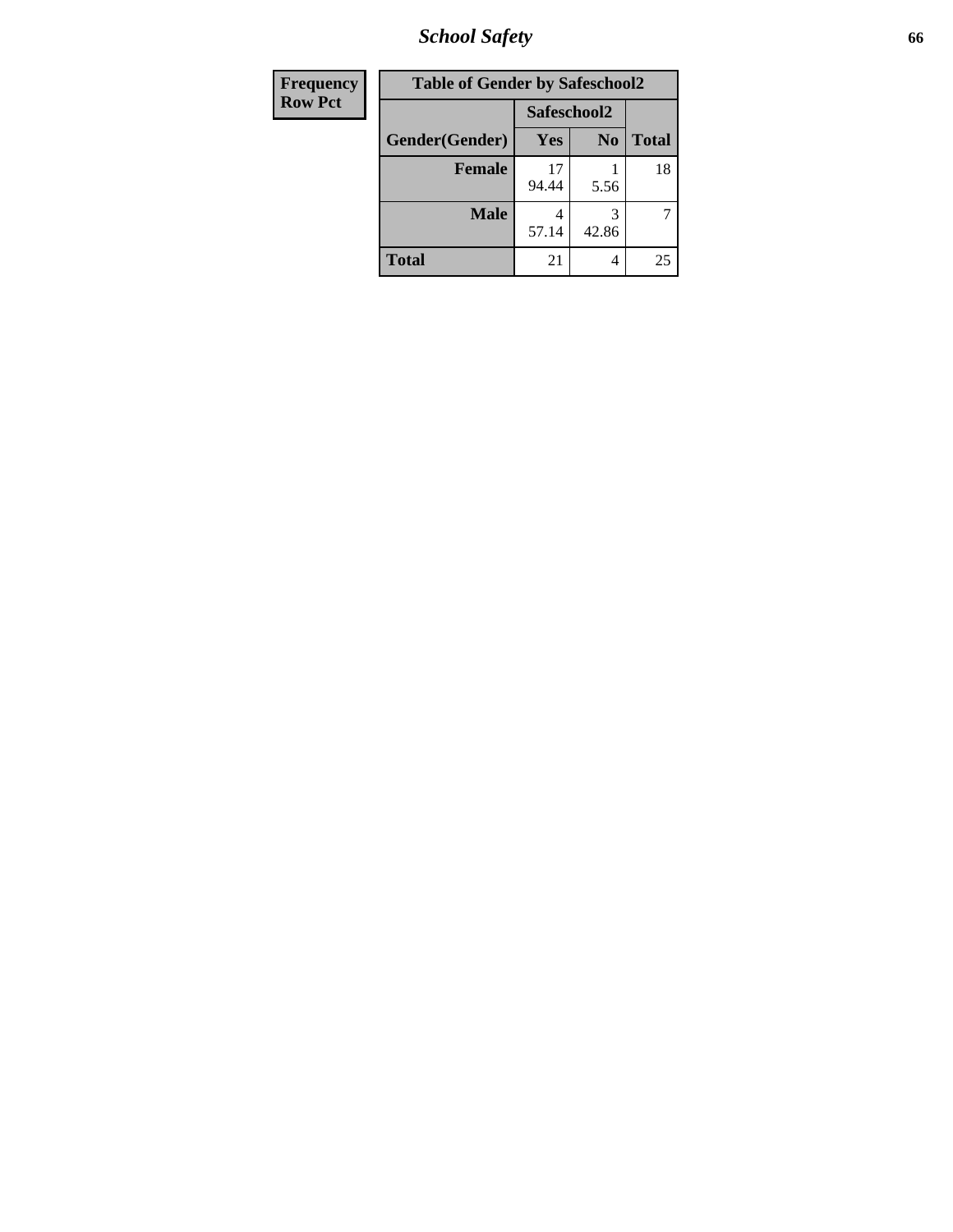# *Incidence of Drug Use* 67

| Frequency      |                | <b>Table of Gender by AlcoholAlt</b>     |                |              |
|----------------|----------------|------------------------------------------|----------------|--------------|
| <b>Row Pct</b> |                | AlcoholAlt(Alcohol<br>use, past 30 days) |                |              |
|                | Gender(Gender) | Yes                                      | N <sub>0</sub> | <b>Total</b> |
|                | <b>Female</b>  | 4<br>22.22                               | 14<br>77.78    | 18           |
|                | <b>Male</b>    | 2<br>28.57                               | 5<br>71.43     |              |
|                | <b>Total</b>   | 6                                        | 19             | 25           |

| <b>Frequency</b> | <b>Table of Gender by TobaccoAny</b> |                                          |              |  |
|------------------|--------------------------------------|------------------------------------------|--------------|--|
| <b>Row Pct</b>   |                                      | TobaccoAny(Tobacco<br>use, past 30 days) |              |  |
|                  | Gender(Gender)                       | N <sub>0</sub>                           | <b>Total</b> |  |
|                  | <b>Female</b>                        | 18<br>100.00                             | 18           |  |
|                  | <b>Male</b>                          | 100.00                                   |              |  |
|                  | <b>Total</b>                         | 25                                       | 25           |  |

| <b>Frequency</b> | <b>Table of Gender by MarijuanaAlt</b> |            |                                              |              |
|------------------|----------------------------------------|------------|----------------------------------------------|--------------|
| <b>Row Pct</b>   |                                        |            | MarijuanaAlt(Marijuana<br>use, past 30 days) |              |
|                  | Gender(Gender)                         | <b>Yes</b> | N <sub>0</sub>                               | <b>Total</b> |
|                  | Female                                 | 0.00       | 18<br>100.00                                 | 18           |
|                  | <b>Male</b>                            | 14.29      | 6<br>85.71                                   |              |
|                  | <b>Total</b>                           |            | 24                                           | 25           |

| <b>Frequency</b> | <b>Table of Gender by OtherDrugAny</b> |                                                       |                |              |
|------------------|----------------------------------------|-------------------------------------------------------|----------------|--------------|
| <b>Row Pct</b>   |                                        | <b>OtherDrugAny</b> (Other<br>drug use, past 30 days) |                |              |
|                  | Gender(Gender)                         | Yes                                                   | N <sub>0</sub> | <b>Total</b> |
|                  | <b>Female</b>                          | 5.56                                                  | 17<br>94.44    | 18           |
|                  | <b>Male</b>                            | 14.29                                                 | 6<br>85.71     |              |
|                  | <b>Total</b>                           | 2                                                     | 23             | 25           |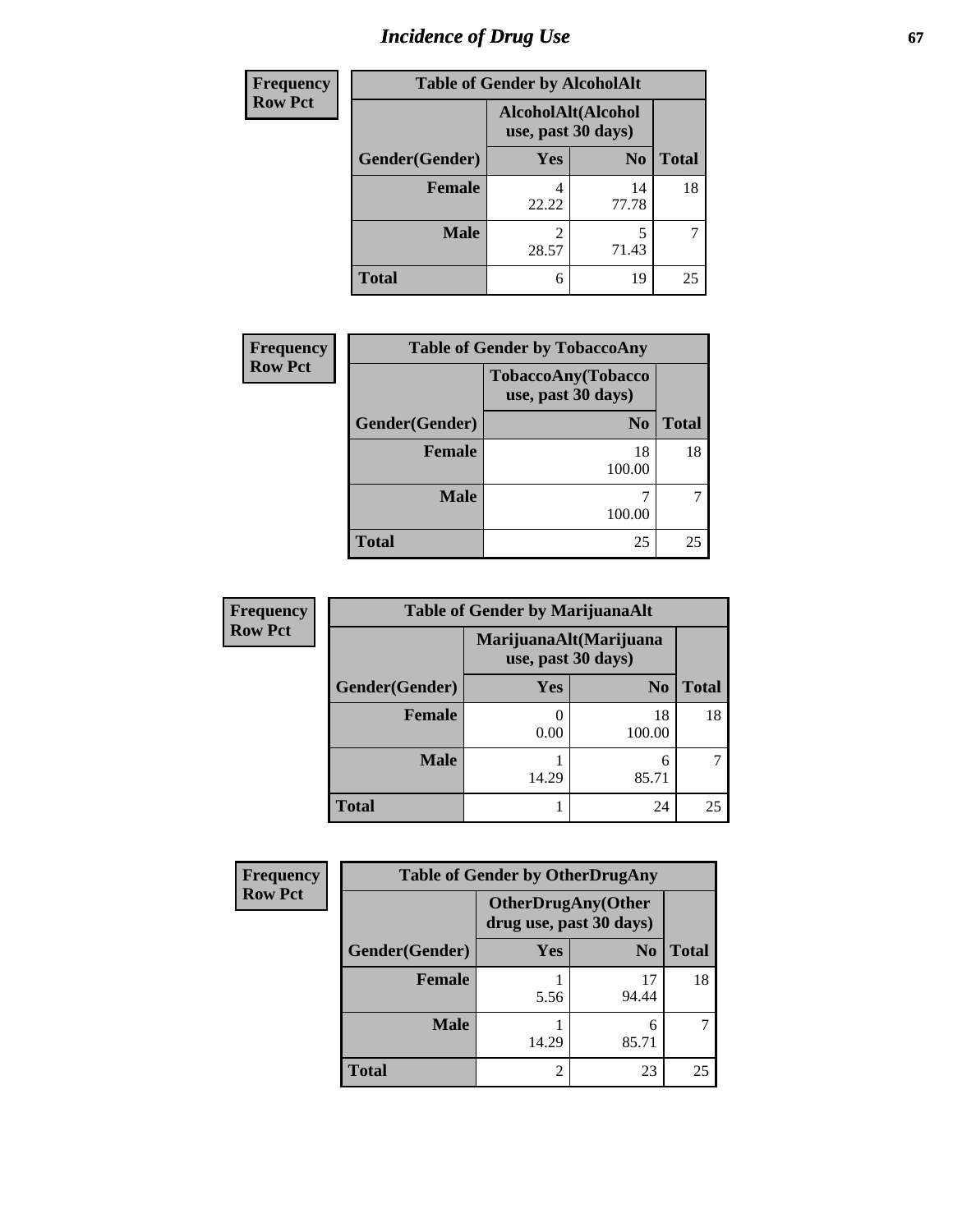## *Average Age at Onset of Use* **68** *Results for "Average Age at Onset of Use" questions exclude students who said they did not use that substance*

### **Gender=Female**

| Variable           | <b>Label</b>                                                       | <b>Mean</b> |
|--------------------|--------------------------------------------------------------------|-------------|
| Alcoholinit2       | I started using alcohol when I was                                 | 16.20       |
| Cigarettesinit2    | I started smoking tobacco when I was                               | 17.00       |
| Smokelessinit2     | I started chewing tobacco when I was                               |             |
| Marijuanainit2     | I started using marijuana when I was                               | 16.00       |
| Cocaineinit2       | I started using cocaine when I was                                 |             |
| Inhalantsinit2     | I started using inhalants when I was                               |             |
| Steroidsinit2      | I started using steroids when I was                                |             |
| Ecstasyinit2       | I started using ecstasy when I was                                 |             |
| Methinit2          | I started using methamphetamines when I was                        |             |
| Hallucinogensinit2 | I started using hallucinogens when I was                           |             |
| Prescription in t2 | I started using prescription drugs not prescribed to me when I was | 11.00       |

### **Gender=Male**

| <b>Variable</b>       | Label                                                              | <b>Mean</b> |
|-----------------------|--------------------------------------------------------------------|-------------|
| Alcoholinit2          | I started using alcohol when I was                                 | 11.00       |
| Cigarettesinit2       | I started smoking tobacco when I was                               |             |
| Smokelessinit2        | I started chewing tobacco when I was                               |             |
| Marijuanainit2        | I started using marijuana when I was                               | 8.00        |
| Cocaineinit2          | I started using cocaine when I was                                 | 8.00        |
| Inhalantsinit2        | I started using inhalants when I was                               | 8.00        |
| Steroidsinit2         | I started using steroids when I was                                |             |
| Ecstasyinit2          | I started using ecstasy when I was                                 |             |
| Methinit <sub>2</sub> | I started using methamphetamines when I was                        |             |
| Hallucinogensinit2    | I started using hallucinogens when I was                           | 8.00        |
| Prescriptioninit2     | I started using prescription drugs not prescribed to me when I was |             |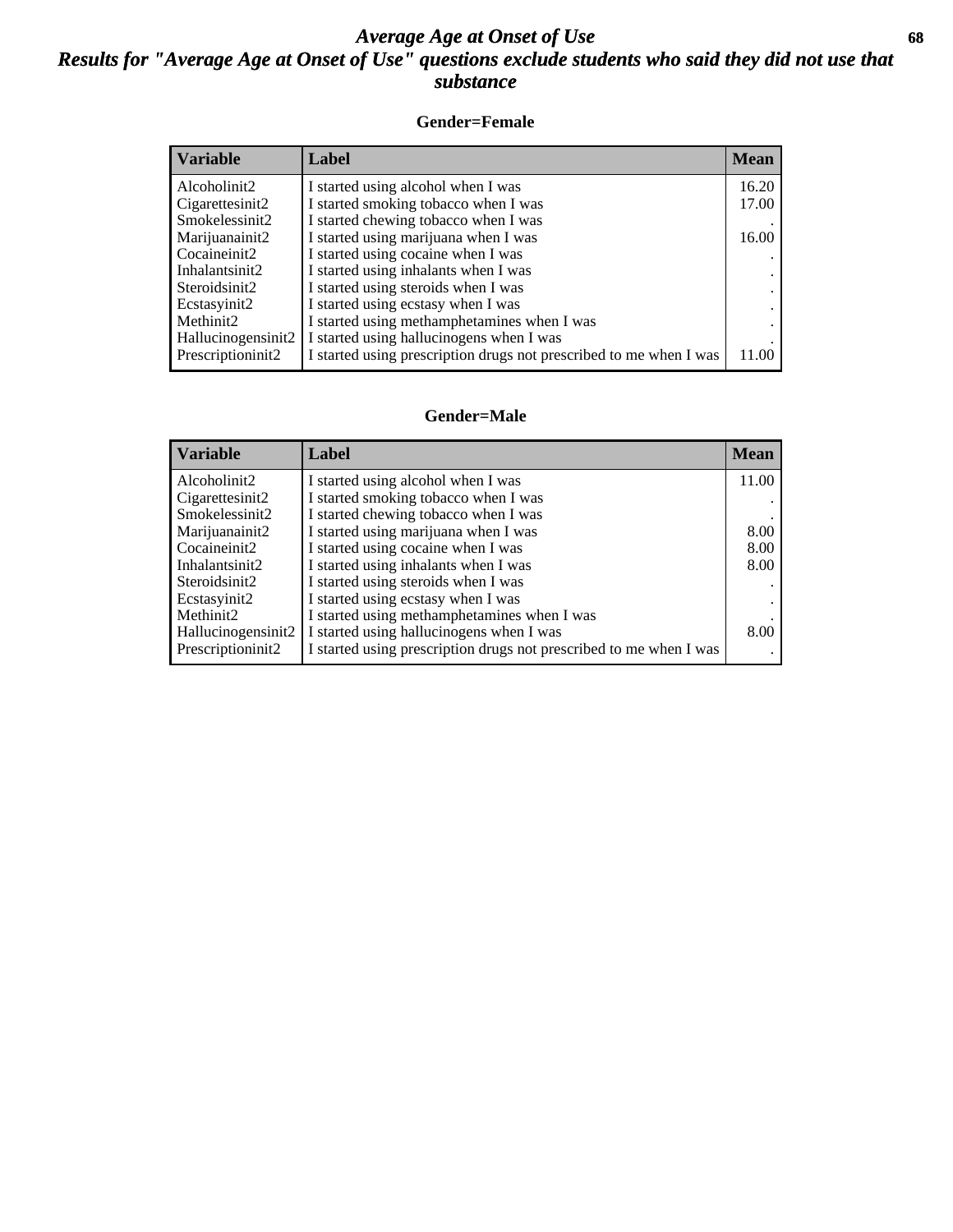# *I Think These Drugs are Harmful* **69**

| <b>Frequency</b> | <b>Table of Gender by Alcoholharmdich</b> |                                                   |                |              |
|------------------|-------------------------------------------|---------------------------------------------------|----------------|--------------|
| <b>Row Pct</b>   |                                           | Alcoholharmdich(I<br>think alcohol is<br>harmful) |                |              |
|                  | Gender(Gender)                            | Yes                                               | N <sub>0</sub> | <b>Total</b> |
|                  | <b>Female</b>                             | 16<br>88.89                                       | 2<br>11.11     | 18           |
|                  | <b>Male</b>                               | 5<br>71.43                                        | 28.57          |              |
|                  | <b>Total</b>                              | 21                                                | 4              | 25           |

| Frequency      | <b>Table of Gender by Tobaccoharmdich</b> |                  |                               |              |
|----------------|-------------------------------------------|------------------|-------------------------------|--------------|
| <b>Row Pct</b> |                                           | think tobacco is | Tobaccoharmdich(I<br>harmful) |              |
|                | Gender(Gender)                            | Yes              | N <sub>0</sub>                | <b>Total</b> |
|                | <b>Female</b>                             | 17<br>94.44      | 5.56                          | 18           |
|                | <b>Male</b>                               | 100.00           | 0<br>0.00                     |              |
|                | <b>Total</b>                              | 24               |                               | 25           |

| Frequency      | <b>Table of Gender by Marijuanaharmdich</b> |                                |                         |              |  |
|----------------|---------------------------------------------|--------------------------------|-------------------------|--------------|--|
| <b>Row Pct</b> |                                             | think marijuana is<br>harmful) | Marijuanaharmdich(I     |              |  |
|                | Gender(Gender)                              | <b>Yes</b>                     | N <sub>0</sub>          | <b>Total</b> |  |
|                | <b>Female</b>                               | 15<br>83.33                    | 3<br>16.67              | 18           |  |
|                | <b>Male</b>                                 | 5<br>71.43                     | $\mathfrak{D}$<br>28.57 |              |  |
|                | <b>Total</b>                                | 20                             | 5                       | 25           |  |

| Frequency      | <b>Table of Gender by Otherdrugharmdich</b> |                                   |                     |              |
|----------------|---------------------------------------------|-----------------------------------|---------------------|--------------|
| <b>Row Pct</b> |                                             | think other drugs are<br>harmful) | Otherdrugharmdich(I |              |
|                | Gender(Gender)                              | <b>Yes</b>                        | N <sub>0</sub>      | <b>Total</b> |
|                | <b>Female</b>                               | 17<br>94.44                       | 5.56                | 18           |
|                | <b>Male</b>                                 | 100.00                            | 0<br>0.00           |              |
|                | <b>Total</b>                                | 24                                |                     | 25           |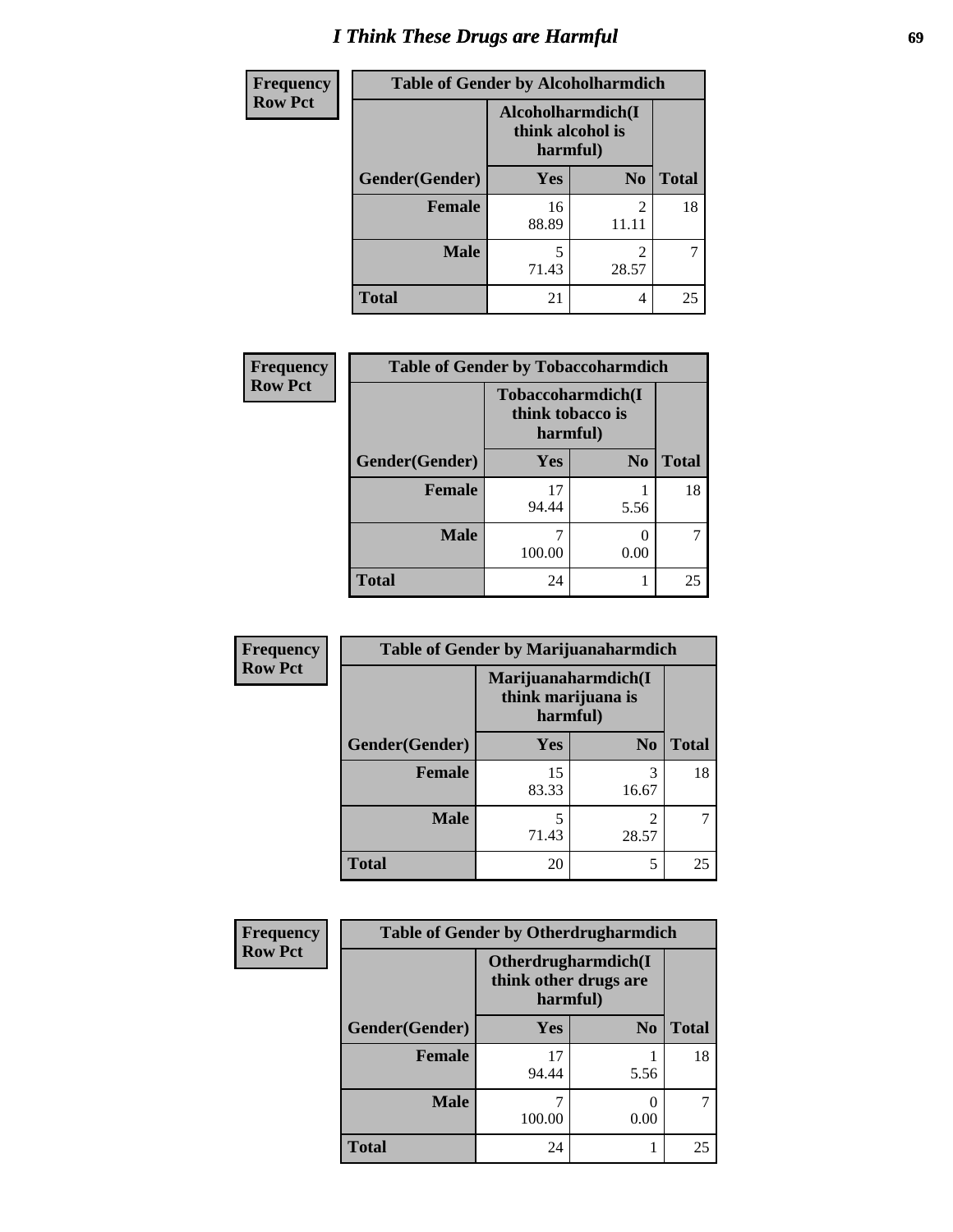| <b>Frequency</b> | <b>Table of Gender by Alcohollocation1</b> |                                                               |             |              |
|------------------|--------------------------------------------|---------------------------------------------------------------|-------------|--------------|
| <b>Row Pct</b>   |                                            | <b>Alcohollocation1(Places</b><br><b>Friends Use Alcohol)</b> |             |              |
|                  | Gender(Gender)                             |                                                               | Do Not Use  | <b>Total</b> |
|                  | <b>Female</b>                              | 8<br>44.44                                                    | 10<br>55.56 | 18           |
|                  | <b>Male</b>                                | 57.14                                                         | 42.86       |              |
|                  | <b>Total</b>                               | 12                                                            | 13          | 25           |

| <b>Frequency</b> | <b>Table of Gender by Alcohollocation2</b> |             |                                                               |              |
|------------------|--------------------------------------------|-------------|---------------------------------------------------------------|--------------|
| <b>Row Pct</b>   |                                            |             | <b>Alcohollocation2(Places</b><br><b>Friends Use Alcohol)</b> |              |
|                  | Gender(Gender)                             |             | <b>Home</b>                                                   | <b>Total</b> |
|                  | Female                                     | 13<br>72.22 | 27.78                                                         | 18           |
|                  | <b>Male</b>                                | 5<br>71.43  | 28.57                                                         |              |
|                  | <b>Total</b>                               | 18          |                                                               | 25           |

| Frequency      | <b>Table of Gender by Alcohollocation3</b> |                                                               |              |  |
|----------------|--------------------------------------------|---------------------------------------------------------------|--------------|--|
| <b>Row Pct</b> |                                            | <b>Alcohollocation3(Places</b><br><b>Friends Use Alcohol)</b> |              |  |
|                | Gender(Gender)                             |                                                               | <b>Total</b> |  |
|                | <b>Female</b>                              | 18<br>100.00                                                  | 18           |  |
|                | <b>Male</b>                                | 100.00                                                        |              |  |
|                | <b>Total</b>                               | 25                                                            | 25           |  |

| <b>Frequency</b> | <b>Table of Gender by Alcohollocation4</b>                    |              |              |  |  |
|------------------|---------------------------------------------------------------|--------------|--------------|--|--|
| <b>Row Pct</b>   | <b>Alcohollocation4(Places</b><br><b>Friends Use Alcohol)</b> |              |              |  |  |
|                  | Gender(Gender)                                                |              | <b>Total</b> |  |  |
|                  | <b>Female</b>                                                 | 18<br>100.00 | 18           |  |  |
|                  | <b>Male</b>                                                   | 100.00       |              |  |  |
|                  | <b>Total</b>                                                  | 25           | 25           |  |  |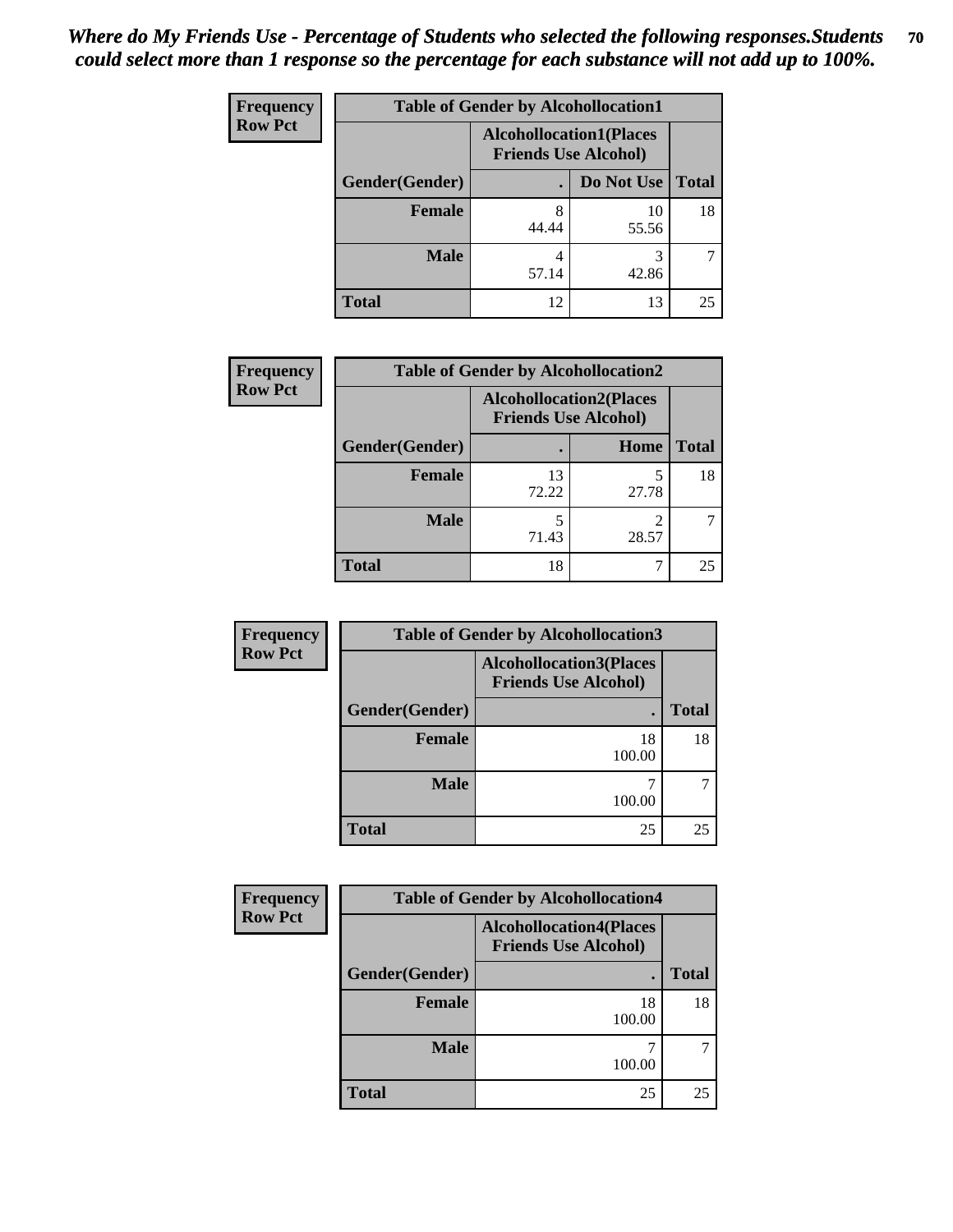| <b>Frequency</b> | <b>Table of Gender by Alcohollocation5</b> |                                                                |                                 |              |
|------------------|--------------------------------------------|----------------------------------------------------------------|---------------------------------|--------------|
| <b>Row Pct</b>   |                                            | <b>Alcohollocation5</b> (Places<br><b>Friends Use Alcohol)</b> |                                 |              |
|                  | Gender(Gender)                             |                                                                | <b>Friend's</b><br><b>House</b> | <b>Total</b> |
|                  | <b>Female</b>                              | 14<br>77.78                                                    | 4<br>22.22                      | 18           |
|                  | <b>Male</b>                                | 5<br>71.43                                                     | 28.57                           |              |
|                  | <b>Total</b>                               | 19                                                             | 6                               | 25           |

| Frequency      | <b>Table of Gender by Alcohollocation6</b> |                                                               |              |              |  |
|----------------|--------------------------------------------|---------------------------------------------------------------|--------------|--------------|--|
| <b>Row Pct</b> |                                            | <b>Alcohollocation6(Places</b><br><b>Friends Use Alcohol)</b> |              |              |  |
|                | <b>Gender</b> (Gender)                     |                                                               | <b>Other</b> | <b>Total</b> |  |
|                | <b>Female</b>                              | 13<br>72.22                                                   | 27.78        | 18           |  |
|                | <b>Male</b>                                | 57.14                                                         | 42.86        |              |  |
|                | <b>Total</b>                               | 17                                                            | 8            | 25           |  |

| Frequency      | <b>Table of Gender by Tobaccolocation1</b> |                                                               |             |              |  |
|----------------|--------------------------------------------|---------------------------------------------------------------|-------------|--------------|--|
| <b>Row Pct</b> |                                            | <b>Tobaccolocation1(Places</b><br><b>Friends Use Tobacco)</b> |             |              |  |
|                | Gender(Gender)                             |                                                               | Do Not Use  | <b>Total</b> |  |
|                | Female                                     | 16.67                                                         | 15<br>83.33 | 18           |  |
|                | <b>Male</b>                                | 28.57                                                         | 71.43       |              |  |
|                | <b>Total</b>                               |                                                               | 20          | 25           |  |

| <b>Frequency</b> | <b>Table of Gender by Tobaccolocation2</b> |              |                                                               |              |  |
|------------------|--------------------------------------------|--------------|---------------------------------------------------------------|--------------|--|
| <b>Row Pct</b>   |                                            |              | <b>Tobaccolocation2(Places</b><br><b>Friends Use Tobacco)</b> |              |  |
|                  | Gender(Gender)                             |              | <b>Home</b>                                                   | <b>Total</b> |  |
|                  | Female                                     | 18<br>100.00 | 0.00                                                          | 18           |  |
|                  | <b>Male</b>                                | 85.71        | 14.29                                                         |              |  |
|                  | <b>Total</b>                               | 24           |                                                               | 25           |  |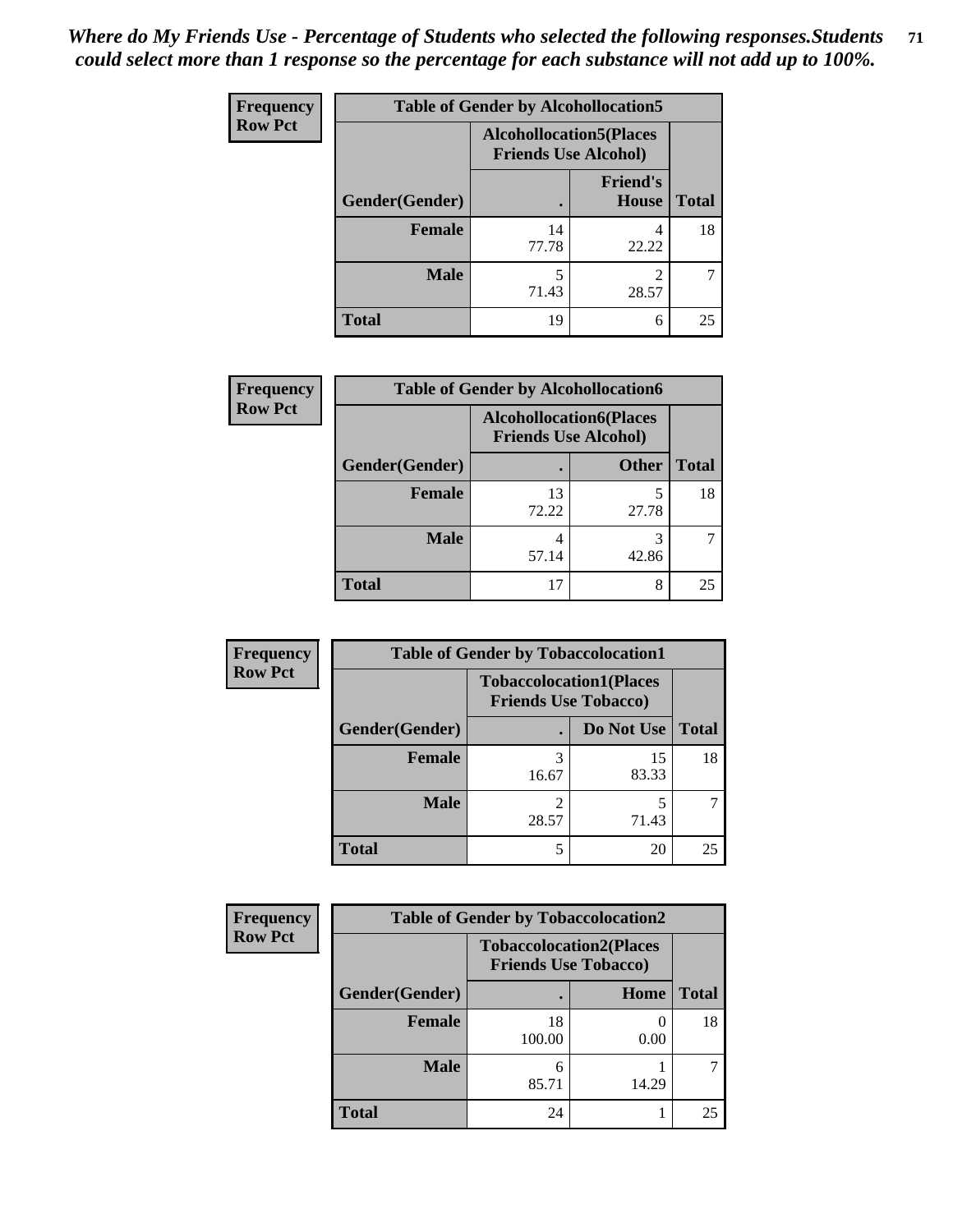| <b>Frequency</b> |                | <b>Table of Gender by Tobaccolocation3</b>                    |               |              |
|------------------|----------------|---------------------------------------------------------------|---------------|--------------|
| <b>Row Pct</b>   |                | <b>Tobaccolocation3(Places</b><br><b>Friends Use Tobacco)</b> |               |              |
|                  | Gender(Gender) |                                                               | <b>School</b> | <b>Total</b> |
|                  | <b>Female</b>  | 17<br>94.44                                                   | 5.56          | 18           |
|                  | <b>Male</b>    | 6<br>85.71                                                    | 14.29         |              |
|                  | <b>Total</b>   | 23                                                            | ◠             | 25           |

| <b>Frequency</b> | <b>Table of Gender by Tobaccolocation4</b> |                                                               |              |
|------------------|--------------------------------------------|---------------------------------------------------------------|--------------|
| <b>Row Pct</b>   |                                            | <b>Tobaccolocation4(Places</b><br><b>Friends Use Tobacco)</b> |              |
|                  | Gender(Gender)                             |                                                               | <b>Total</b> |
|                  | <b>Female</b>                              | 18<br>100.00                                                  | 18           |
|                  | <b>Male</b>                                | 100.00                                                        |              |
|                  | <b>Total</b>                               | 25                                                            | 25           |

| Frequency      | <b>Table of Gender by Tobaccolocation5</b> |                                                               |              |
|----------------|--------------------------------------------|---------------------------------------------------------------|--------------|
| <b>Row Pct</b> |                                            | <b>Tobaccolocation5(Places</b><br><b>Friends Use Tobacco)</b> |              |
|                | Gender(Gender)                             | $\bullet$                                                     | <b>Total</b> |
|                | <b>Female</b>                              | 18<br>100.00                                                  | 18           |
|                | <b>Male</b>                                | 100.00                                                        |              |
|                | <b>Total</b>                               | 25                                                            | 25           |

| <b>Frequency</b> | <b>Table of Gender by Tobaccolocation6</b>                    |             |              |              |  |
|------------------|---------------------------------------------------------------|-------------|--------------|--------------|--|
| <b>Row Pct</b>   | <b>Tobaccolocation6(Places</b><br><b>Friends Use Tobacco)</b> |             |              |              |  |
|                  | Gender(Gender)                                                |             | <b>Other</b> | <b>Total</b> |  |
|                  | <b>Female</b>                                                 | 16<br>88.89 | 11.11        | 18           |  |
|                  | <b>Male</b>                                                   | n<br>85.71  | 14.29        |              |  |
|                  | <b>Total</b>                                                  | 22          | 3            | 25           |  |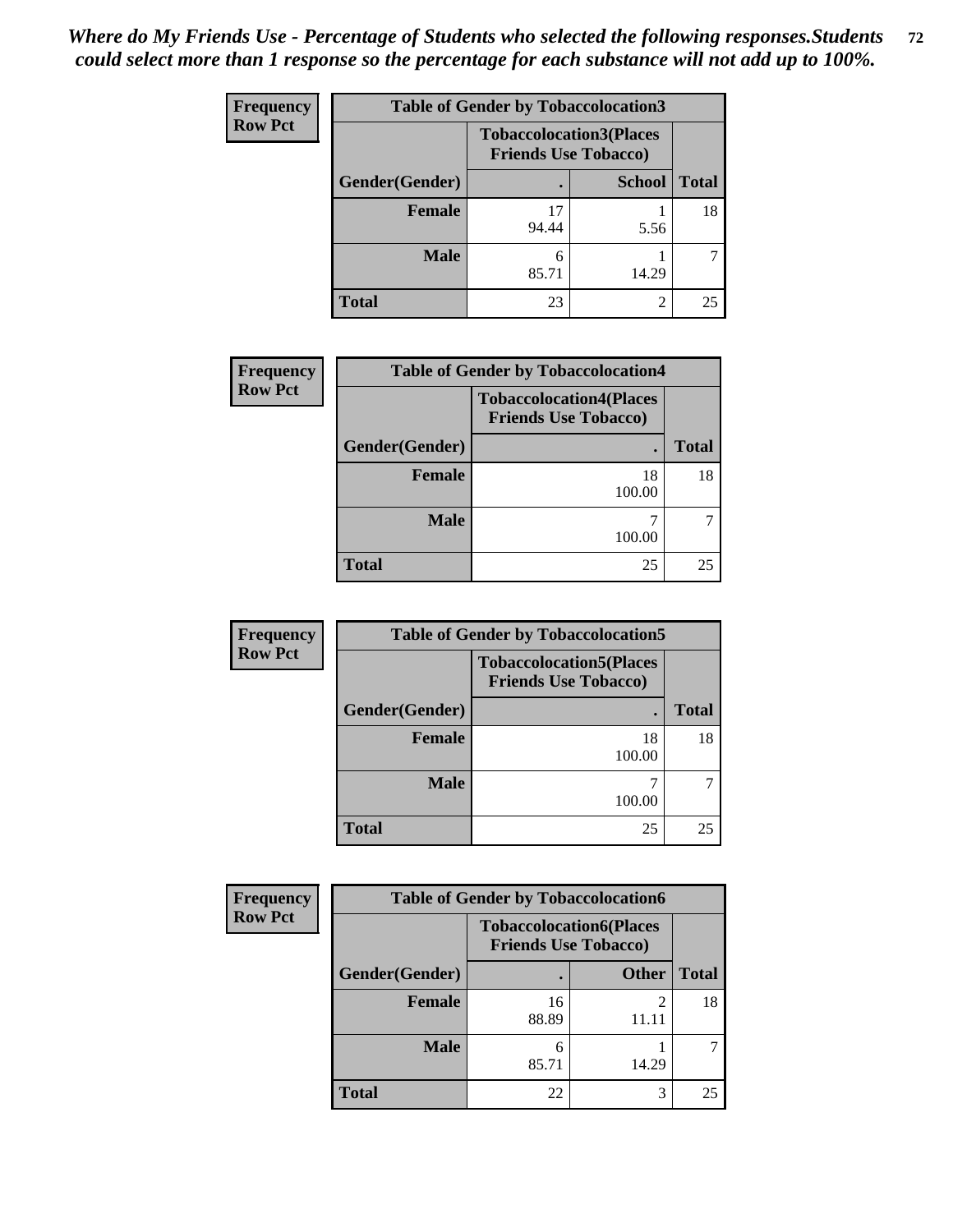### *Where do My Friends Use - Percentage of Students who selected the following responses.Students could select more than 1 response so the percentage for each substance will not add up to 100%.* **73**

| <b>Frequency</b> | <b>Table of Gender by Marijuanalocation1</b> |                                                                    |            |              |
|------------------|----------------------------------------------|--------------------------------------------------------------------|------------|--------------|
| <b>Row Pct</b>   |                                              | <b>Marijuanalocation1(Places</b><br><b>Friends Use Marijuana</b> ) |            |              |
|                  | <b>Gender</b> (Gender)                       |                                                                    | Do Not Use | <b>Total</b> |
|                  | <b>Female</b>                                | Q<br>50.00                                                         | Q<br>50.00 | 18           |
|                  | <b>Male</b>                                  | 42.86                                                              | 57.14      |              |
|                  | <b>Total</b>                                 | 12                                                                 | 13         | 25           |

| <b>Frequency</b> | <b>Table of Gender by Marijuanalocation2</b> |                                                                    |            |              |  |
|------------------|----------------------------------------------|--------------------------------------------------------------------|------------|--------------|--|
| <b>Row Pct</b>   |                                              | <b>Marijuanalocation2(Places</b><br><b>Friends Use Marijuana</b> ) |            |              |  |
|                  | Gender(Gender)                               |                                                                    | Home       | <b>Total</b> |  |
|                  | <b>Female</b>                                | 12<br>66.67                                                        | 6<br>33.33 | 18           |  |
|                  | <b>Male</b>                                  | 100.00                                                             | 0.00       |              |  |
|                  | <b>Total</b>                                 | 19                                                                 | 6          | 25           |  |

| Frequency      | <b>Table of Gender by Marijuanalocation3</b> |                                                                    |               |              |  |
|----------------|----------------------------------------------|--------------------------------------------------------------------|---------------|--------------|--|
| <b>Row Pct</b> |                                              | <b>Marijuanalocation3(Places</b><br><b>Friends Use Marijuana</b> ) |               |              |  |
|                | Gender(Gender)                               |                                                                    | <b>School</b> | <b>Total</b> |  |
|                | Female                                       | 15<br>83.33                                                        | 3<br>16.67    | 18           |  |
|                | <b>Male</b>                                  | 100.00                                                             | 0.00          |              |  |
|                | <b>Total</b>                                 | 22                                                                 | 3             | 25           |  |

| <b>Frequency</b> | <b>Table of Gender by Marijuanalocation4</b> |                                                                    |      |              |  |
|------------------|----------------------------------------------|--------------------------------------------------------------------|------|--------------|--|
| <b>Row Pct</b>   |                                              | <b>Marijuanalocation4(Places</b><br><b>Friends Use Marijuana</b> ) |      |              |  |
|                  | Gender(Gender)                               |                                                                    | Car  | <b>Total</b> |  |
|                  | <b>Female</b>                                | 16<br>88.89                                                        |      | 18           |  |
|                  | <b>Male</b>                                  | 100.00                                                             | 0.00 |              |  |
|                  | <b>Total</b>                                 | 23                                                                 | ↑    | 25           |  |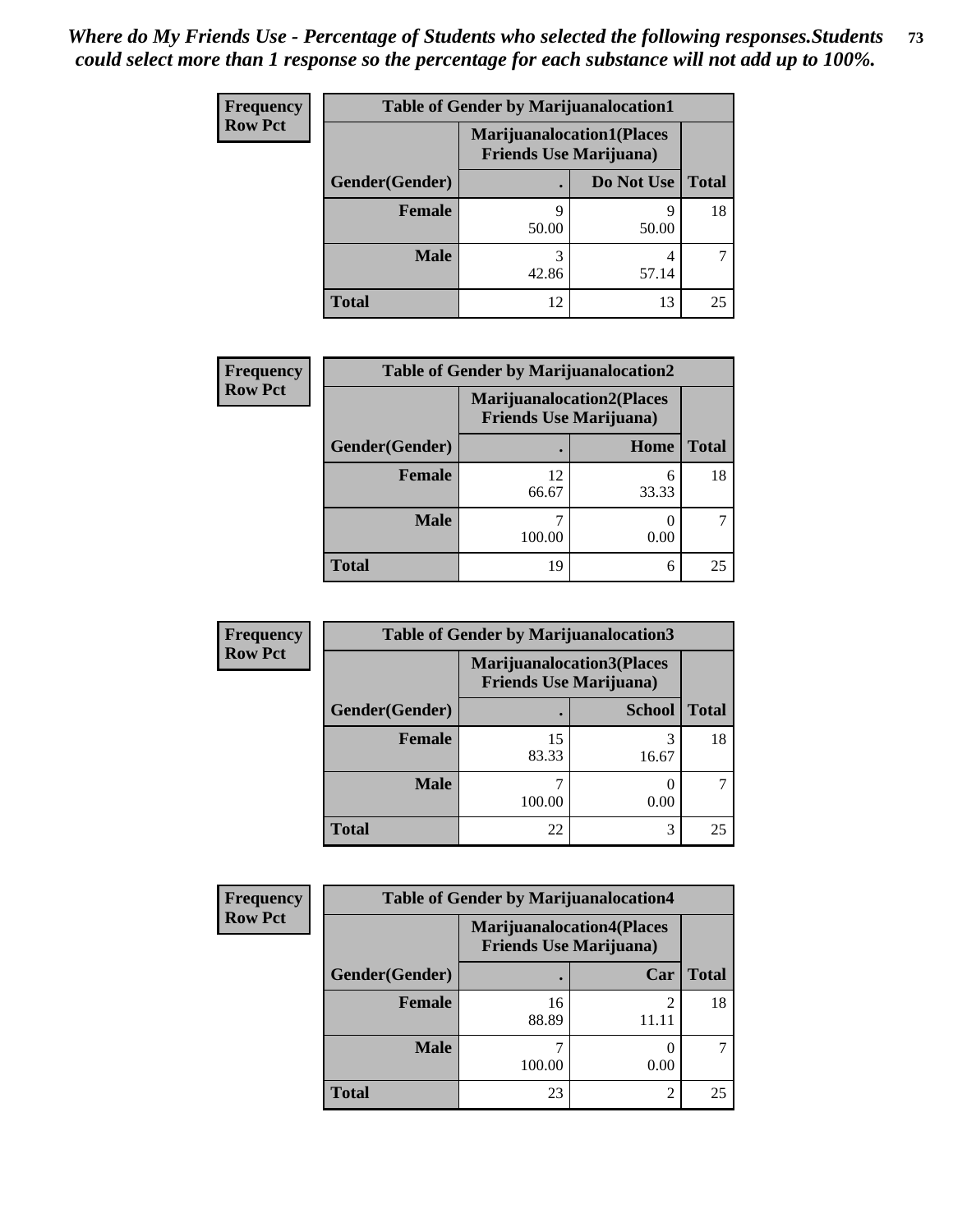#### *Where do My Friends Use - Percentage of Students who selected the following responses.Students could select more than 1 response so the percentage for each substance will not add up to 100%.* **74**

| <b>Frequency</b> | <b>Table of Gender by Marijuanalocation5</b> |                                                                     |                                 |              |
|------------------|----------------------------------------------|---------------------------------------------------------------------|---------------------------------|--------------|
| <b>Row Pct</b>   |                                              | <b>Marijuanalocation5</b> (Places<br><b>Friends Use Marijuana</b> ) |                                 |              |
|                  | Gender(Gender)                               |                                                                     | <b>Friend's</b><br><b>House</b> | <b>Total</b> |
|                  | <b>Female</b>                                | 13<br>72.22                                                         | 27.78                           | 18           |
|                  | <b>Male</b>                                  | 100.00                                                              | 0.00                            |              |
|                  | <b>Total</b>                                 | 20                                                                  | 5                               | 25           |

| <b>Frequency</b> | <b>Table of Gender by Marijuanalocation6</b> |                                                                    |              |              |  |
|------------------|----------------------------------------------|--------------------------------------------------------------------|--------------|--------------|--|
| <b>Row Pct</b>   |                                              | <b>Marijuanalocation6(Places</b><br><b>Friends Use Marijuana</b> ) |              |              |  |
|                  | Gender(Gender)                               |                                                                    | <b>Other</b> | <b>Total</b> |  |
|                  | Female                                       | 14<br>77.78                                                        | 4<br>22.22   | 18           |  |
|                  | <b>Male</b>                                  | 57.14                                                              | 3<br>42.86   |              |  |
|                  | <b>Total</b>                                 | 18                                                                 |              | 25           |  |

| Frequency      | <b>Table of Gender by Otherdruglocation1</b> |                                                                                |             |              |
|----------------|----------------------------------------------|--------------------------------------------------------------------------------|-------------|--------------|
| <b>Row Pct</b> |                                              | <b>Otherdruglocation1(Places</b><br><b>Friends Use Other Illegal</b><br>Drugs) |             |              |
|                | Gender(Gender)                               |                                                                                | Do Not Use  | <b>Total</b> |
|                | Female                                       | 22.22                                                                          | 14<br>77.78 | 18           |
|                | <b>Male</b>                                  | 28.57                                                                          | 71.43       |              |
|                | <b>Total</b>                                 | 6                                                                              | 19          | 25           |

| <b>Frequency</b> | <b>Table of Gender by Otherdruglocation2</b> |                                                                                |      |              |
|------------------|----------------------------------------------|--------------------------------------------------------------------------------|------|--------------|
| <b>Row Pct</b>   |                                              | <b>Otherdruglocation2(Places</b><br><b>Friends Use Other Illegal</b><br>Drugs) |      |              |
|                  | Gender(Gender)                               |                                                                                | Home | <b>Total</b> |
|                  | Female                                       | 17<br>94.44                                                                    | 5.56 | 18           |
|                  | <b>Male</b>                                  | 100.00                                                                         | 0.00 |              |
|                  | <b>Total</b>                                 | 24                                                                             |      | 25           |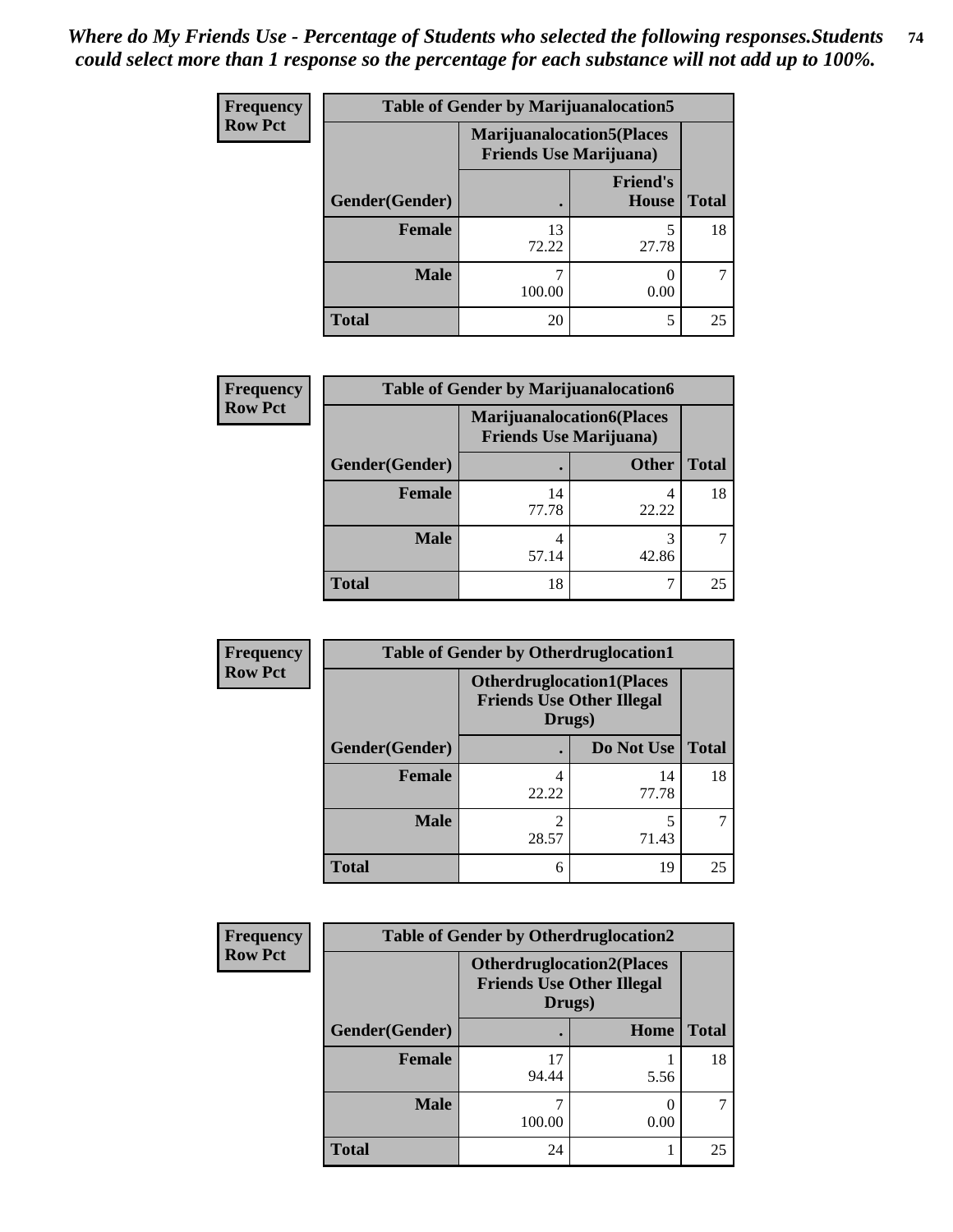### *Where do My Friends Use - Percentage of Students who selected the following responses.Students could select more than 1 response so the percentage for each substance will not add up to 100%.* **75**

| Frequency      | <b>Table of Gender by Otherdruglocation3</b> |                                                                                |               |              |
|----------------|----------------------------------------------|--------------------------------------------------------------------------------|---------------|--------------|
| <b>Row Pct</b> |                                              | <b>Otherdruglocation3(Places</b><br><b>Friends Use Other Illegal</b><br>Drugs) |               |              |
|                | Gender(Gender)                               |                                                                                | <b>School</b> | <b>Total</b> |
|                | Female                                       | 17<br>94.44                                                                    | 5.56          | 18           |
|                | <b>Male</b>                                  | 100.00                                                                         | 0.00          |              |
|                | <b>Total</b>                                 | 24                                                                             |               | 25           |

| Frequency      | <b>Table of Gender by Otherdruglocation4</b> |                                                                                |              |  |
|----------------|----------------------------------------------|--------------------------------------------------------------------------------|--------------|--|
| <b>Row Pct</b> |                                              | <b>Otherdruglocation4(Places</b><br><b>Friends Use Other Illegal</b><br>Drugs) |              |  |
|                | Gender(Gender)                               |                                                                                | <b>Total</b> |  |
|                | <b>Female</b>                                | 18<br>100.00                                                                   | 18           |  |
|                | <b>Male</b>                                  | ¬<br>100.00                                                                    |              |  |
|                | <b>Total</b>                                 | 25                                                                             | 25           |  |

| Frequency                | <b>Table of Gender by Otherdruglocation5</b> |                                                                       |              |  |
|--------------------------|----------------------------------------------|-----------------------------------------------------------------------|--------------|--|
| <b>Row Pct</b><br>Drugs) |                                              | <b>Otherdruglocation5(Places)</b><br><b>Friends Use Other Illegal</b> |              |  |
|                          | Gender(Gender)                               |                                                                       | <b>Total</b> |  |
|                          | Female                                       | 18<br>100.00                                                          | 18           |  |
|                          | <b>Male</b>                                  | 100.00                                                                |              |  |
|                          | <b>Total</b>                                 | 25                                                                    | 25           |  |

| Frequency      | <b>Table of Gender by Otherdruglocation6</b> |                                                                                |              |              |
|----------------|----------------------------------------------|--------------------------------------------------------------------------------|--------------|--------------|
| <b>Row Pct</b> |                                              | <b>Otherdruglocation6(Places</b><br><b>Friends Use Other Illegal</b><br>Drugs) |              |              |
|                | Gender(Gender)                               |                                                                                | <b>Other</b> | <b>Total</b> |
|                | Female                                       | 15<br>83.33                                                                    | 3<br>16.67   | 18           |
|                | <b>Male</b>                                  | 71.43                                                                          | ◠<br>28.57   |              |
|                | <b>Total</b>                                 | 20                                                                             | 5            | 25           |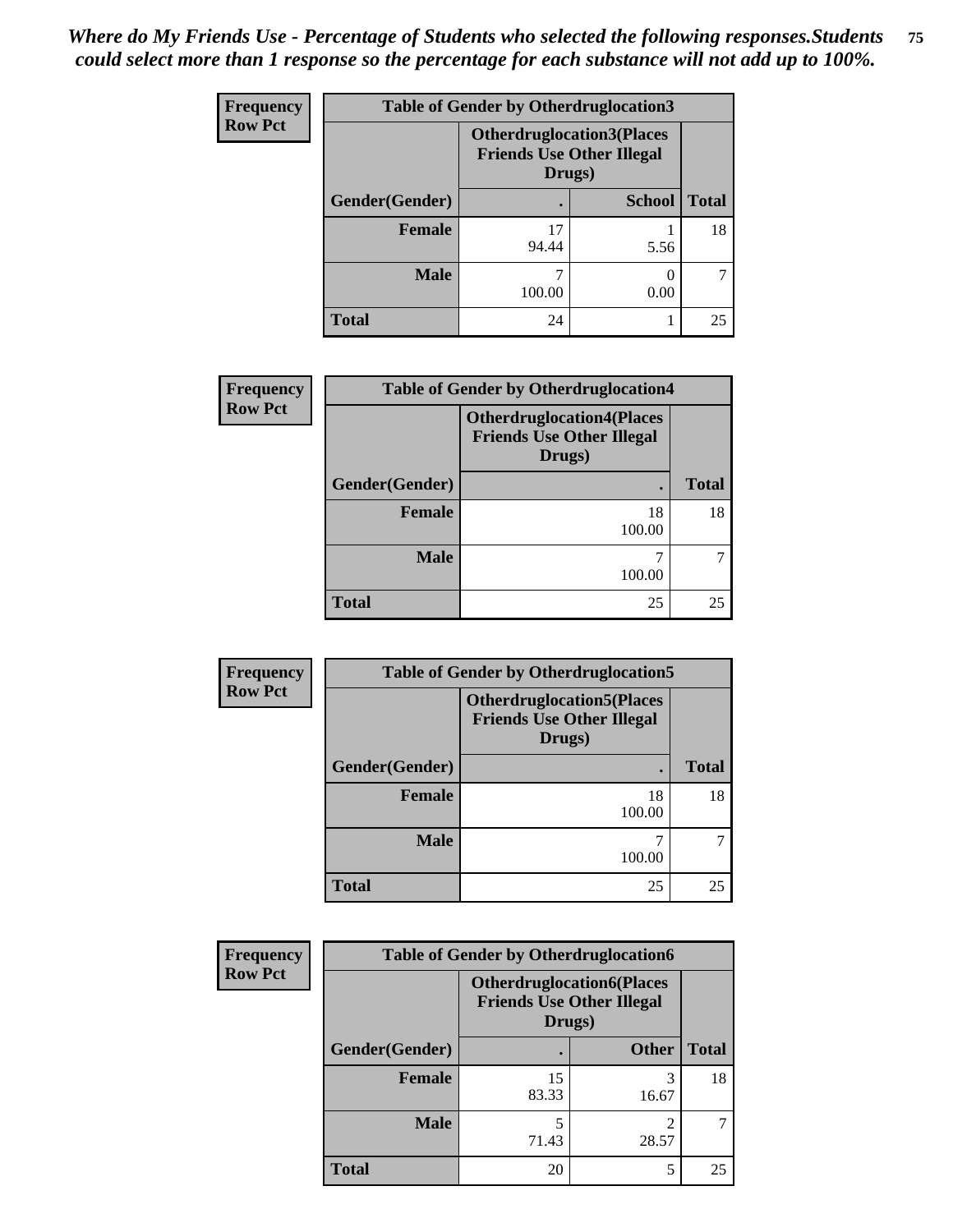#### *When do My Friends Use - Percentage of Students who selected the following responses.Students could select more than 1 response so the percentage for each substance will not add up to 100%.* **76**

| <b>Frequency</b> | <b>Table of Gender by Alcoholtime1</b> |                                                          |                      |              |
|------------------|----------------------------------------|----------------------------------------------------------|----------------------|--------------|
| <b>Row Pct</b>   |                                        | <b>Alcoholtime1(Times</b><br><b>Friends Use Alcohol)</b> |                      |              |
|                  | Gender(Gender)                         |                                                          | Do Not<br><b>Use</b> | <b>Total</b> |
|                  | <b>Female</b>                          | 9<br>50.00                                               | 9<br>50.00           | 18           |
|                  | <b>Male</b>                            | 5<br>71.43                                               | 2<br>28.57           | 7            |
|                  | <b>Total</b>                           | 14                                                       | 11                   | 25           |

| <b>Frequency</b> |                | <b>Table of Gender by Alcoholtime2</b>                   |                            |              |
|------------------|----------------|----------------------------------------------------------|----------------------------|--------------|
| <b>Row Pct</b>   |                | <b>Alcoholtime2(Times</b><br><b>Friends Use Alcohol)</b> |                            |              |
|                  | Gender(Gender) |                                                          | <b>On Way</b><br>to School | <b>Total</b> |
|                  | <b>Female</b>  | 16<br>88.89                                              | $\mathfrak{D}$<br>11.11    | 18           |
|                  | <b>Male</b>    | 100.00                                                   | 0.00                       |              |
|                  | <b>Total</b>   | 23                                                       | 2                          | 25           |

| Frequency      | <b>Table of Gender by Alcoholtime3</b> |                                                          |                                |              |
|----------------|----------------------------------------|----------------------------------------------------------|--------------------------------|--------------|
| <b>Row Pct</b> |                                        | <b>Alcoholtime3(Times</b><br><b>Friends Use Alcohol)</b> |                                |              |
|                | Gender(Gender)                         |                                                          | <b>During</b><br><b>School</b> | <b>Total</b> |
|                | <b>Female</b>                          | 17<br>94.44                                              | 5.56                           | 18           |
|                | <b>Male</b>                            | 100.00                                                   | 0.00                           | 7            |
|                | <b>Total</b>                           | 24                                                       |                                | 25           |

| Frequency      | <b>Table of Gender by Alcoholtime4</b> |              |              |  |
|----------------|----------------------------------------|--------------|--------------|--|
| <b>Row Pct</b> |                                        |              |              |  |
|                | Gender(Gender)                         |              | <b>Total</b> |  |
|                | <b>Female</b>                          | 18<br>100.00 | 18           |  |
|                | <b>Male</b>                            | 100.00       | 7            |  |
|                | <b>Total</b>                           | 25           | 25           |  |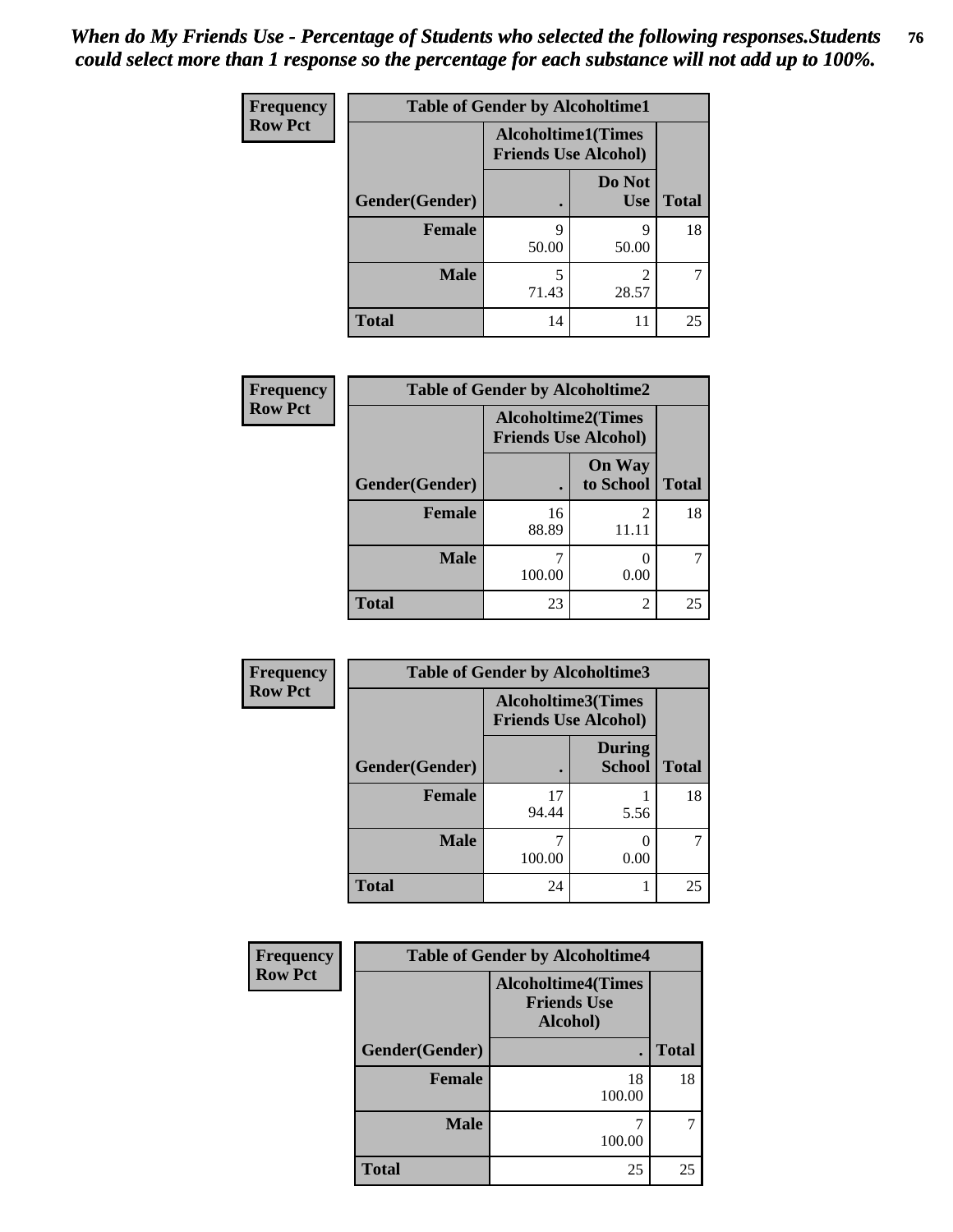*When do My Friends Use - Percentage of Students who selected the following responses.Students could select more than 1 response so the percentage for each substance will not add up to 100%.* **77**

| <b>Frequency</b> | <b>Table of Gender by Alcoholtime5</b> |                                                           |            |              |
|------------------|----------------------------------------|-----------------------------------------------------------|------------|--------------|
| <b>Row Pct</b>   |                                        | <b>Alcoholtime5</b> (Times<br><b>Friends Use Alcohol)</b> |            |              |
|                  | Gender(Gender)                         |                                                           | Weeknights | <b>Total</b> |
|                  | <b>Female</b>                          | 14<br>77.78                                               | 4<br>22.22 | 18           |
|                  | <b>Male</b>                            | 100.00                                                    | 0.00       | 7            |
|                  | <b>Total</b>                           | 21                                                        | 4          | 25           |

| <b>Frequency</b> | <b>Table of Gender by Alcoholtime6</b> |                                                           |                 |              |
|------------------|----------------------------------------|-----------------------------------------------------------|-----------------|--------------|
| <b>Row Pct</b>   |                                        | <b>Alcoholtime6</b> (Times<br><b>Friends Use Alcohol)</b> |                 |              |
|                  | Gender(Gender)                         |                                                           | <b>Weekends</b> | <b>Total</b> |
|                  | <b>Female</b>                          | 9<br>50.00                                                | q<br>50.00      | 18           |
|                  | <b>Male</b>                            | 14.29                                                     | 6<br>85.71      |              |
|                  | <b>Total</b>                           | 10                                                        | 15              | 25           |

| Frequency      | <b>Table of Gender by Tobaccotime1</b>                   |            |               |              |
|----------------|----------------------------------------------------------|------------|---------------|--------------|
| <b>Row Pct</b> | <b>Tobaccotime1(Times</b><br><b>Friends Use Tobacco)</b> |            |               |              |
|                | Gender(Gender)                                           |            | Do Not<br>Use | <b>Total</b> |
|                | Female                                                   | 4<br>22.22 | 14<br>77.78   | 18           |
|                | <b>Male</b>                                              | 3<br>42.86 | 4<br>57.14    |              |
|                | <b>Total</b>                                             |            | 18            | 25           |

| <b>Frequency</b> | <b>Table of Gender by Tobaccotime2</b> |                                                          |                            |              |
|------------------|----------------------------------------|----------------------------------------------------------|----------------------------|--------------|
| <b>Row Pct</b>   |                                        | <b>Tobaccotime2(Times</b><br><b>Friends Use Tobacco)</b> |                            |              |
|                  | Gender(Gender)                         |                                                          | <b>On Way</b><br>to School | <b>Total</b> |
|                  | Female                                 | 17<br>94.44                                              | 5.56                       | 18           |
|                  | <b>Male</b>                            | 100.00                                                   | 0.00                       |              |
|                  | <b>Total</b>                           | 24                                                       |                            | 25           |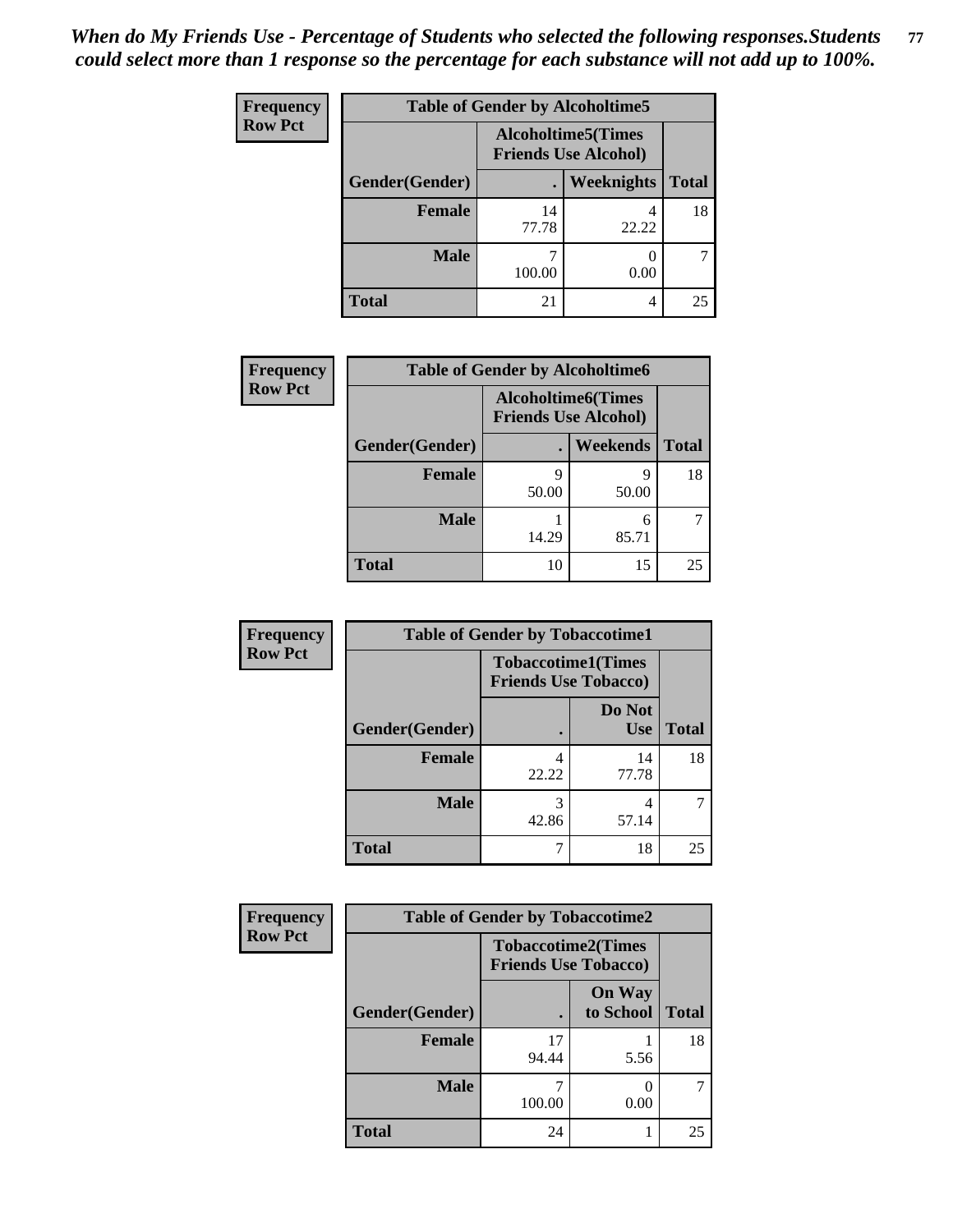*When do My Friends Use - Percentage of Students who selected the following responses.Students could select more than 1 response so the percentage for each substance will not add up to 100%.* **78**

| Frequency      | <b>Table of Gender by Tobaccotime3</b>                      |              |              |  |
|----------------|-------------------------------------------------------------|--------------|--------------|--|
| <b>Row Pct</b> | <b>Tobaccotime3(Times</b><br><b>Friends Use</b><br>Tobacco) |              |              |  |
|                | Gender(Gender)                                              |              | <b>Total</b> |  |
|                | <b>Female</b>                                               | 18<br>100.00 | 18           |  |
|                | <b>Male</b>                                                 | 100.00       |              |  |
|                | <b>Total</b>                                                | 25           | 25           |  |

| Frequency      | <b>Table of Gender by Tobaccotime4</b> |                                                             |              |  |
|----------------|----------------------------------------|-------------------------------------------------------------|--------------|--|
| <b>Row Pct</b> |                                        | <b>Tobaccotime4(Times</b><br><b>Friends Use</b><br>Tobacco) |              |  |
|                | Gender(Gender)                         |                                                             | <b>Total</b> |  |
|                | Female                                 | 18<br>100.00                                                | 18           |  |
|                | <b>Male</b>                            | 100.00                                                      |              |  |
|                | <b>Total</b>                           | 25                                                          | 25           |  |

| Frequency      | <b>Table of Gender by Tobaccotime5</b> |             |                                                           |              |  |
|----------------|----------------------------------------|-------------|-----------------------------------------------------------|--------------|--|
| <b>Row Pct</b> |                                        |             | <b>Tobaccotime5</b> (Times<br><b>Friends Use Tobacco)</b> |              |  |
|                | Gender(Gender)                         |             | <b>Weeknights</b>                                         | <b>Total</b> |  |
|                | <b>Female</b>                          | 16<br>88.89 | 2<br>11.11                                                | 18           |  |
|                | <b>Male</b>                            | 100.00      | 0.00                                                      |              |  |
|                | <b>Total</b>                           | 23          | $\overline{c}$                                            | 25           |  |

| Frequency      | <b>Table of Gender by Tobaccotime6</b> |                             |                           |              |  |
|----------------|----------------------------------------|-----------------------------|---------------------------|--------------|--|
| <b>Row Pct</b> |                                        | <b>Friends Use Tobacco)</b> | <b>Tobaccotime6(Times</b> |              |  |
|                | Gender(Gender)                         |                             | Weekends                  | <b>Total</b> |  |
|                | <b>Female</b>                          | 14<br>77.78                 | 22.22                     | 18           |  |
|                | <b>Male</b>                            | 4<br>57.14                  | 42.86                     |              |  |
|                | Total                                  | 18                          |                           | 25           |  |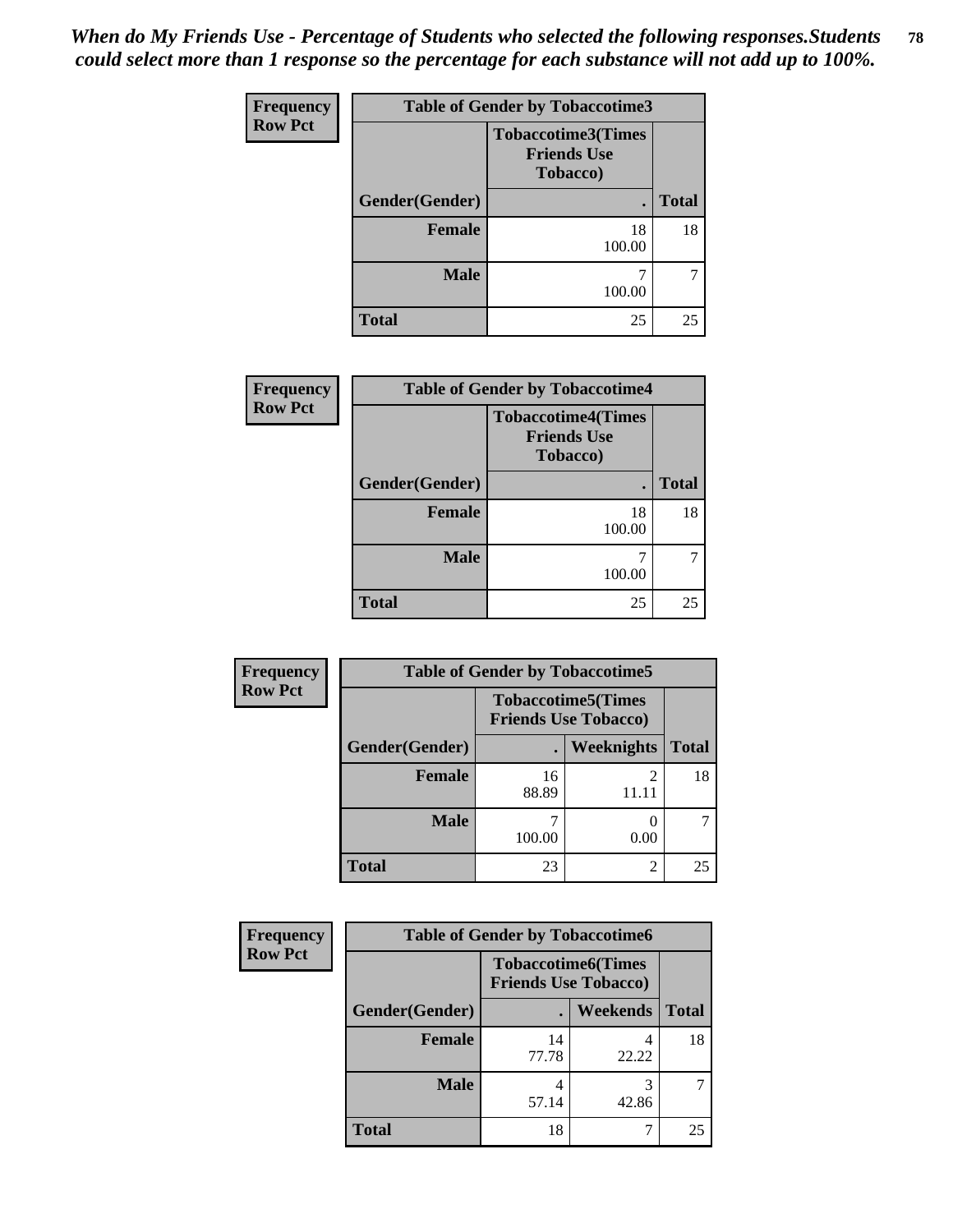*When do My Friends Use - Percentage of Students who selected the following responses.Students could select more than 1 response so the percentage for each substance will not add up to 100%.* **79**

| <b>Frequency</b> | <b>Table of Gender by Marijuanatime1</b> |                                |                             |              |
|------------------|------------------------------------------|--------------------------------|-----------------------------|--------------|
| <b>Row Pct</b>   |                                          | <b>Friends Use Marijuana</b> ) | <b>Marijuanatime1(Times</b> |              |
|                  | Gender(Gender)                           |                                | Do Not Use                  | <b>Total</b> |
|                  | <b>Female</b>                            | 10<br>55.56                    | 44.44                       | 18           |
|                  | <b>Male</b>                              | 3<br>42.86                     | 57.14                       |              |
|                  | <b>Total</b>                             | 13                             | 12                          | 25           |

| <b>Frequency</b> | <b>Table of Gender by Marijuanatime2</b> |                                                               |                                   |              |
|------------------|------------------------------------------|---------------------------------------------------------------|-----------------------------------|--------------|
| <b>Row Pct</b>   |                                          | <b>Marijuanatime2(Times</b><br><b>Friends Use Marijuana</b> ) |                                   |              |
|                  | Gender(Gender)                           |                                                               | <b>On Way to</b><br><b>School</b> | <b>Total</b> |
|                  | Female                                   | 16<br>88.89                                                   | 11.11                             | 18           |
|                  | <b>Male</b>                              | 6<br>85.71                                                    | 14.29                             |              |
|                  | <b>Total</b>                             | 22                                                            | 3                                 | 25           |

| <b>Frequency</b> | <b>Table of Gender by Marijuanatime3</b> |                                                        |                                |              |
|------------------|------------------------------------------|--------------------------------------------------------|--------------------------------|--------------|
| <b>Row Pct</b>   |                                          | Marijuanatime3(Times<br><b>Friends Use Marijuana</b> ) |                                |              |
|                  | Gender(Gender)                           |                                                        | <b>During</b><br><b>School</b> | <b>Total</b> |
|                  | <b>Female</b>                            | 15<br>83.33                                            | 16.67                          | 18           |
|                  | <b>Male</b>                              | 100.00                                                 | 0.00                           |              |
|                  | <b>Total</b>                             | 22                                                     | 3                              | 25           |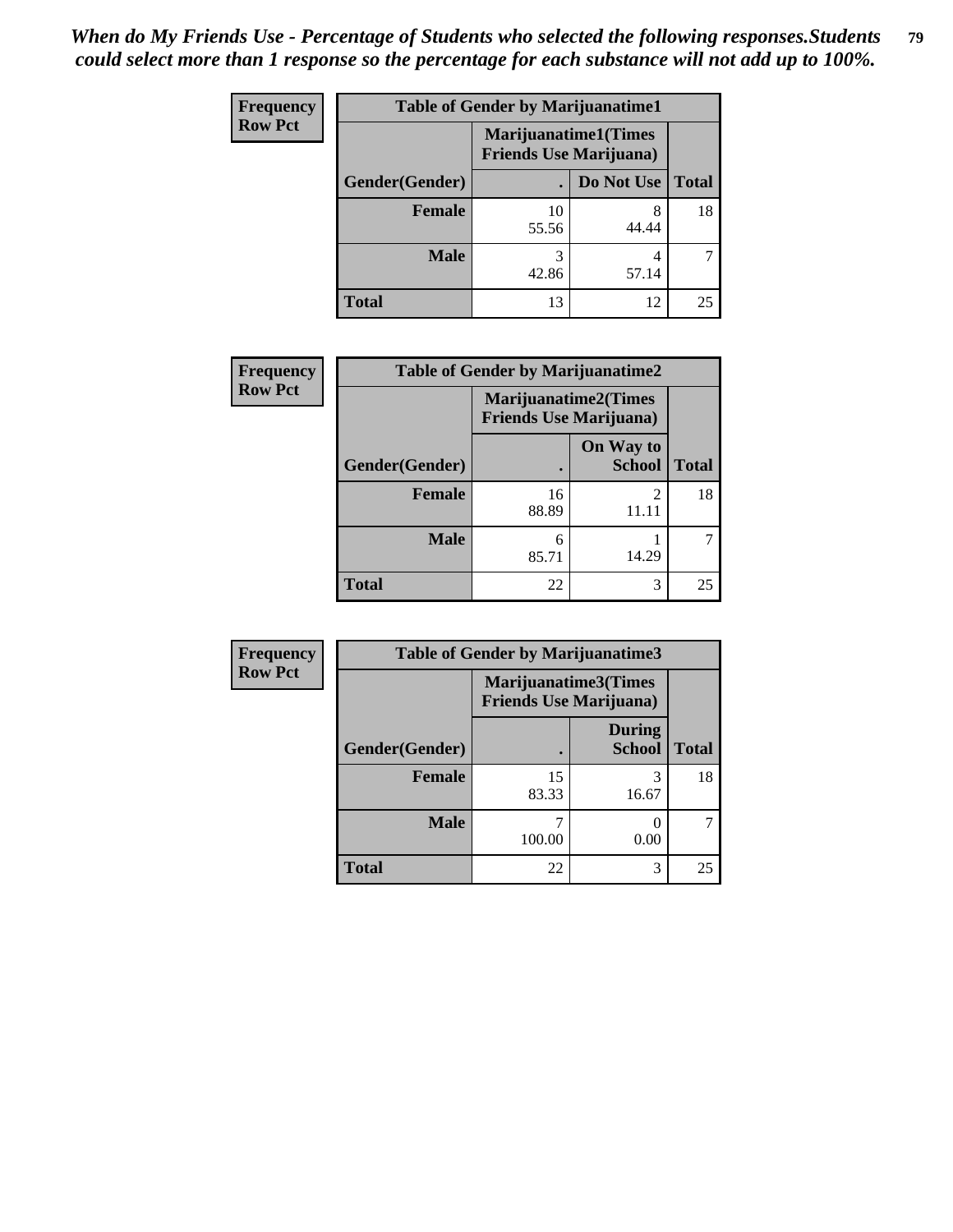*When do My Friends Use - Percentage of Students who selected the following responses.Students could select more than 1 response so the percentage for each substance will not add up to 100%.* **80**

| Frequency      | <b>Table of Gender by Marijuanatime4</b> |                                                                |                                                       |              |
|----------------|------------------------------------------|----------------------------------------------------------------|-------------------------------------------------------|--------------|
| <b>Row Pct</b> |                                          | <b>Marijuanatime4</b> (Times<br><b>Friends Use Marijuana</b> ) |                                                       |              |
|                | Gender(Gender)                           |                                                                | <b>On Way</b><br>Home<br><b>From</b><br><b>School</b> | <b>Total</b> |
|                | <b>Female</b>                            | 17<br>94.44                                                    | 5.56                                                  | 18           |
|                | <b>Male</b>                              | 100.00                                                         | $\Omega$<br>0.00                                      |              |
|                | <b>Total</b>                             | 24                                                             |                                                       | 25           |

| Frequency      | <b>Table of Gender by Marijuanatime5</b> |                                                                |                   |              |
|----------------|------------------------------------------|----------------------------------------------------------------|-------------------|--------------|
| <b>Row Pct</b> |                                          | <b>Marijuanatime5</b> (Times<br><b>Friends Use Marijuana</b> ) |                   |              |
|                | Gender(Gender)                           |                                                                | <b>Weeknights</b> | <b>Total</b> |
|                | <b>Female</b>                            | 13<br>72.22                                                    | 27.78             | 18           |
|                | <b>Male</b>                              | 71.43                                                          | 28.57             |              |
|                | <b>Total</b>                             | 18                                                             |                   | 25           |

| <b>Frequency</b> | <b>Table of Gender by Marijuanatime6</b> |                                |                      |              |  |
|------------------|------------------------------------------|--------------------------------|----------------------|--------------|--|
| <b>Row Pct</b>   |                                          | <b>Friends Use Marijuana</b> ) | Marijuanatime6(Times |              |  |
|                  | Gender(Gender)                           |                                | <b>Weekends</b>      | <b>Total</b> |  |
|                  | <b>Female</b>                            | 9<br>50.00                     | Q<br>50.00           | 18           |  |
|                  | <b>Male</b>                              | 4<br>57.14                     | 3<br>42.86           |              |  |
|                  | <b>Total</b>                             | 13                             | 12                   | 25           |  |

| Frequency      | <b>Table of Gender by Otherdrugtime1</b> |                                                                                    |                    |    |
|----------------|------------------------------------------|------------------------------------------------------------------------------------|--------------------|----|
| <b>Row Pct</b> |                                          | <b>Otherdrugtime1</b> (Times<br><b>Friends Use Other</b><br><b>Illegal Drugs</b> ) |                    |    |
|                | Gender(Gender)                           |                                                                                    | Do Not Use   Total |    |
|                | <b>Female</b>                            | 22.22                                                                              | 14<br>77.78        | 18 |
|                | <b>Male</b>                              | 28.57                                                                              | 5<br>71.43         |    |
|                | <b>Total</b>                             | 6                                                                                  | 19                 | 25 |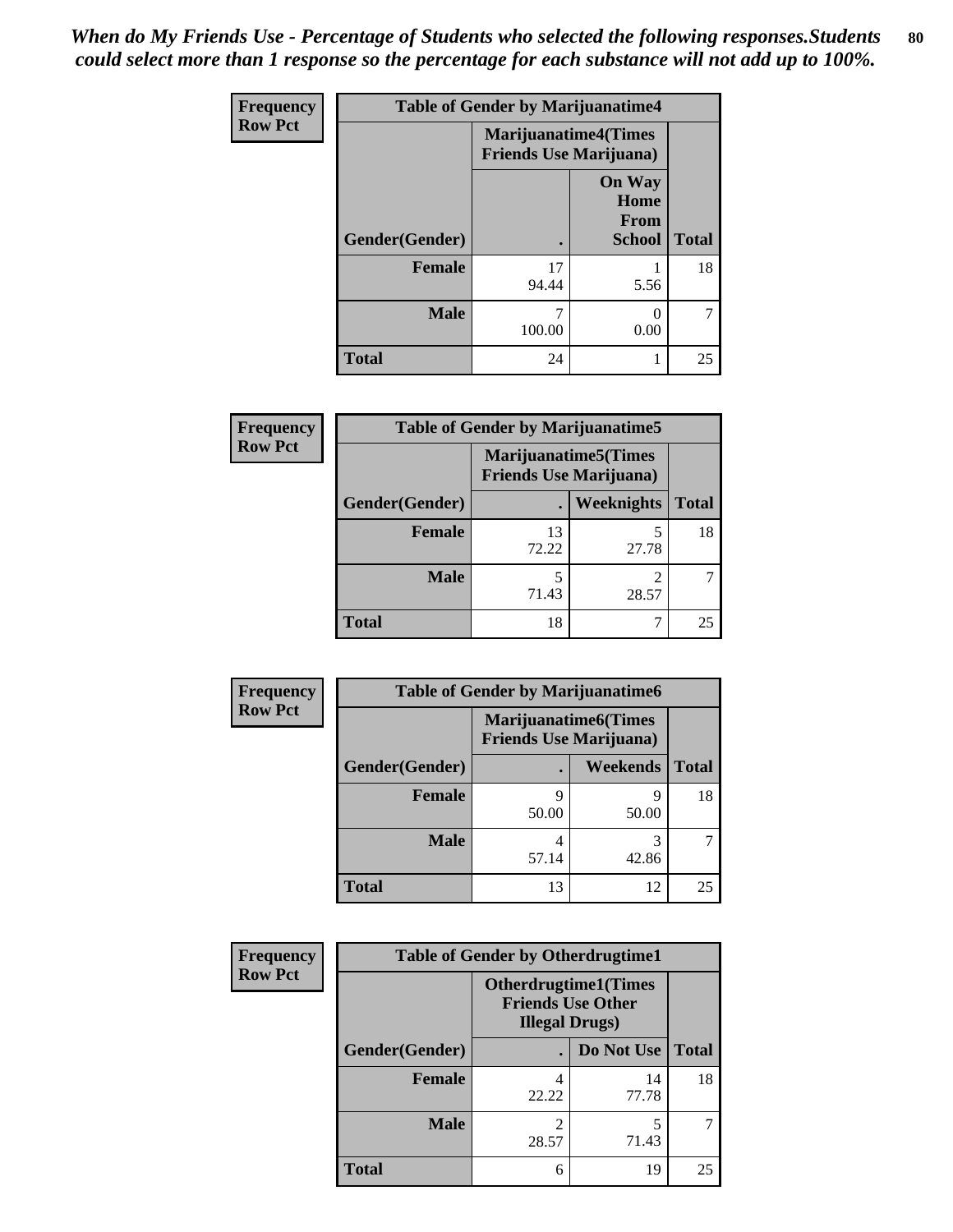*When do My Friends Use - Percentage of Students who selected the following responses.Students could select more than 1 response so the percentage for each substance will not add up to 100%.* **81**

| Frequency      | <b>Table of Gender by Otherdrugtime2</b> |                                                                                   |                            |              |
|----------------|------------------------------------------|-----------------------------------------------------------------------------------|----------------------------|--------------|
| <b>Row Pct</b> |                                          | <b>Otherdrugtime2(Times</b><br><b>Friends Use Other</b><br><b>Illegal Drugs</b> ) |                            |              |
|                | Gender(Gender)                           |                                                                                   | On Way to<br><b>School</b> | <b>Total</b> |
|                | <b>Female</b>                            | 17<br>94.44                                                                       | 5.56                       | 18           |
|                | <b>Male</b>                              | 6<br>85.71                                                                        | 14.29                      |              |
|                | <b>Total</b>                             | 23                                                                                | $\mathfrak{D}$             | 25           |

| Frequency      | <b>Table of Gender by Otherdrugtime3</b> |                        |                                                  |              |  |
|----------------|------------------------------------------|------------------------|--------------------------------------------------|--------------|--|
| <b>Row Pct</b> |                                          | <b>Illegal Drugs</b> ) | Otherdrugtime3(Times<br><b>Friends Use Other</b> |              |  |
|                | Gender(Gender)                           |                        | <b>During</b><br><b>School</b>                   | <b>Total</b> |  |
|                | <b>Female</b>                            | 17<br>94.44            | 5.56                                             | 18           |  |
|                | <b>Male</b>                              | 6<br>85.71             | 14.29                                            |              |  |
|                | <b>Total</b>                             | 23                     | $\mathfrak{D}$                                   | 25           |  |

| <b>Frequency</b> | <b>Table of Gender by Otherdrugtime4</b> |                                                                                   |              |  |
|------------------|------------------------------------------|-----------------------------------------------------------------------------------|--------------|--|
| <b>Row Pct</b>   |                                          | <b>Otherdrugtime4(Times</b><br><b>Friends Use Other</b><br><b>Illegal Drugs</b> ) |              |  |
|                  | Gender(Gender)                           |                                                                                   | <b>Total</b> |  |
|                  | <b>Female</b>                            | 18<br>100.00                                                                      | 18           |  |
|                  | <b>Male</b>                              | 100.00                                                                            |              |  |
|                  | <b>Total</b>                             | 25                                                                                | 25           |  |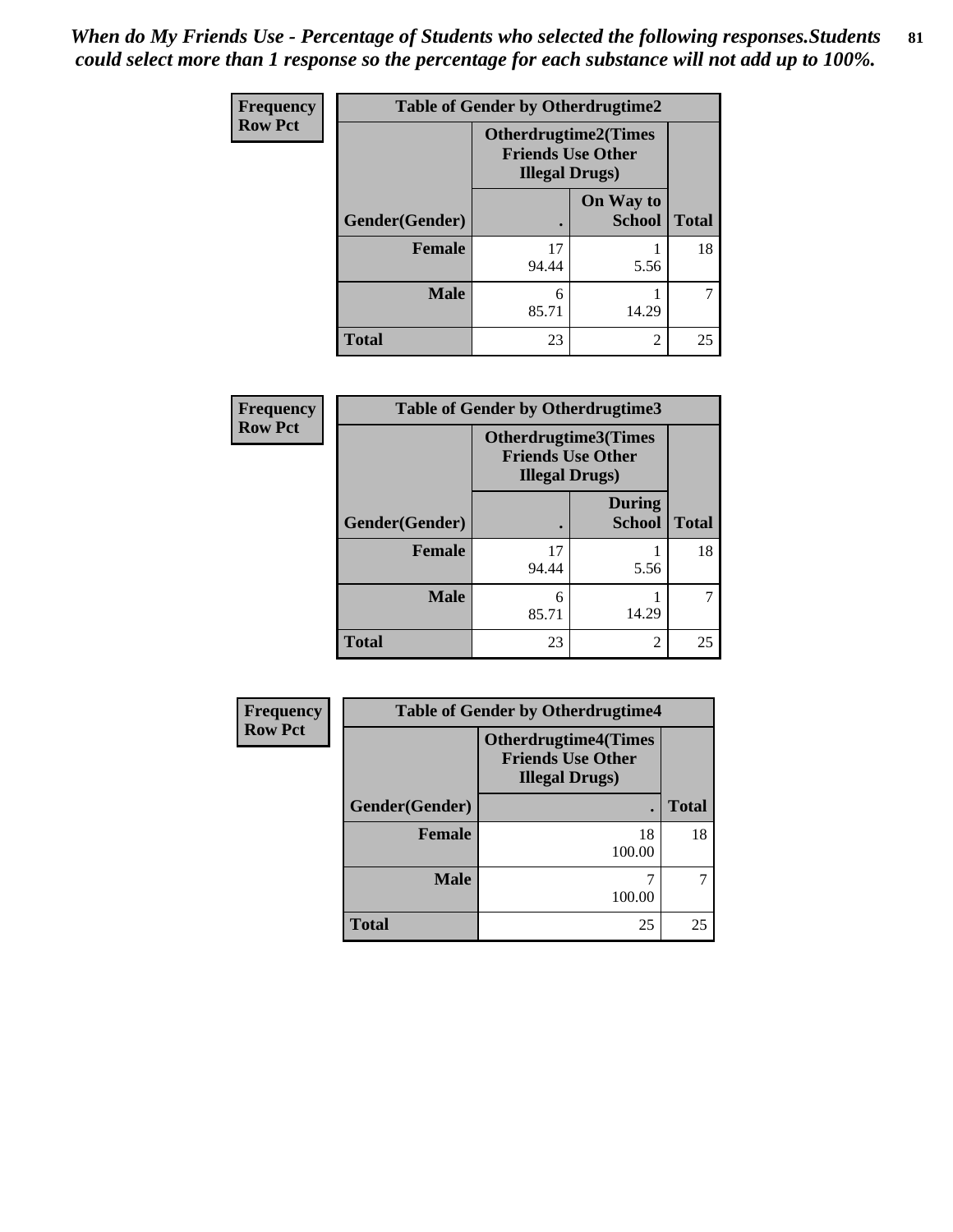*When do My Friends Use - Percentage of Students who selected the following responses.Students could select more than 1 response so the percentage for each substance will not add up to 100%.* **82**

| <b>Frequency</b> | <b>Table of Gender by Otherdrugtime5</b> |                                                                                   |                         |              |
|------------------|------------------------------------------|-----------------------------------------------------------------------------------|-------------------------|--------------|
| <b>Row Pct</b>   |                                          | <b>Otherdrugtime5</b> (Times<br><b>Friends Use Other</b><br><b>Illegal Drugs)</b> |                         |              |
|                  | Gender(Gender)                           | $\bullet$                                                                         | Weeknights              | <b>Total</b> |
|                  | <b>Female</b>                            | 16<br>88.89                                                                       | $\mathfrak{D}$<br>11.11 | 18           |
|                  | <b>Male</b>                              | 7<br>100.00                                                                       | 0.00                    |              |
|                  | <b>Total</b>                             | 23                                                                                | 2                       | 25           |

| Frequency      | <b>Table of Gender by Otherdrugtime6</b> |                                                                                   |          |              |
|----------------|------------------------------------------|-----------------------------------------------------------------------------------|----------|--------------|
| <b>Row Pct</b> |                                          | <b>Otherdrugtime6(Times</b><br><b>Friends Use Other</b><br><b>Illegal Drugs</b> ) |          |              |
|                | Gender(Gender)                           |                                                                                   | Weekends | <b>Total</b> |
|                | Female                                   | 14<br>77.78                                                                       | 22.22    | 18           |
|                | <b>Male</b>                              | 6<br>85.71                                                                        | 14.29    |              |
|                | <b>Total</b>                             | 20                                                                                | 5        | 25           |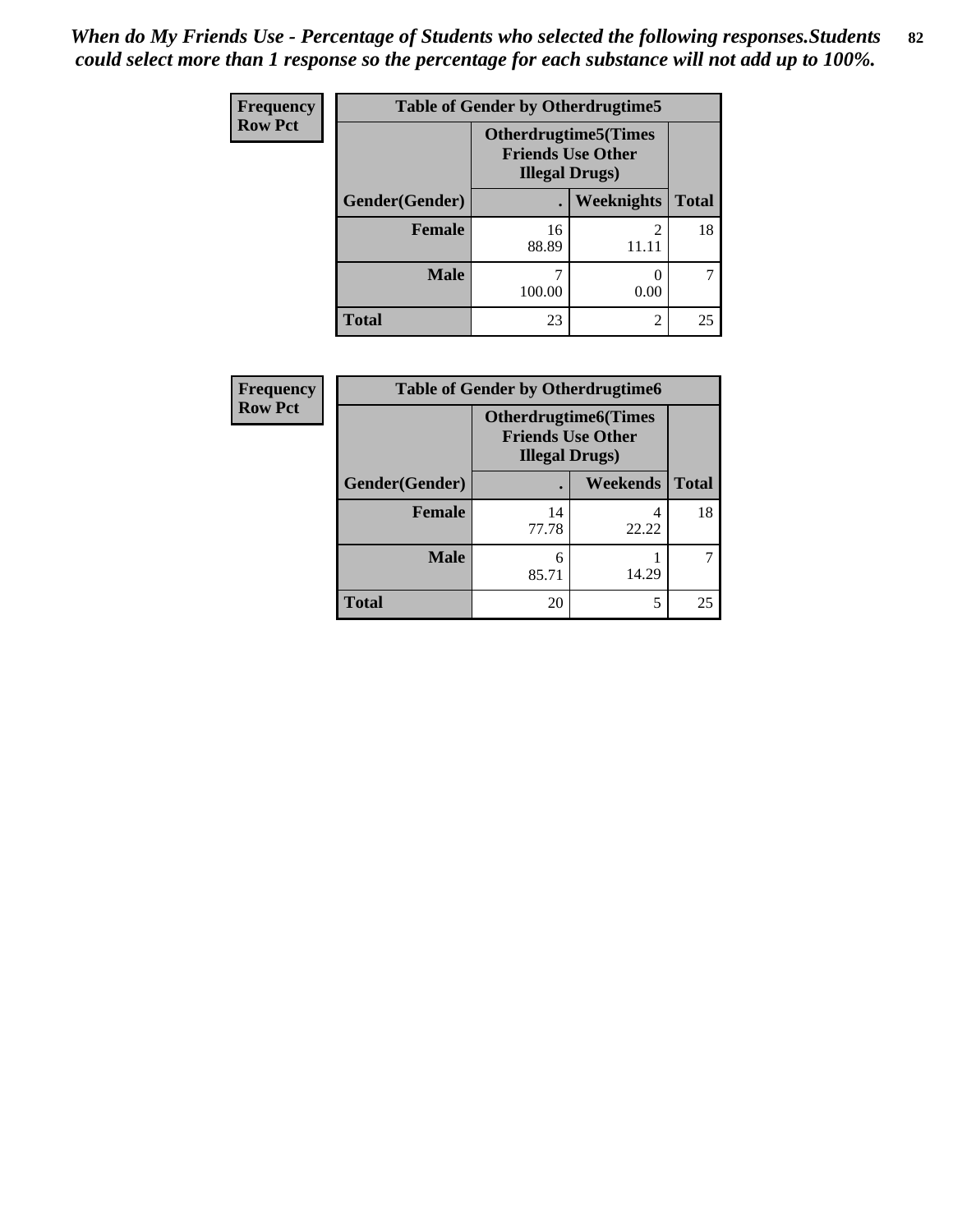## *Other Questions* **83**

| Frequency      | <b>Table of Gender by Educationalcohol</b> |                                                                                                                               |                      |              |
|----------------|--------------------------------------------|-------------------------------------------------------------------------------------------------------------------------------|----------------------|--------------|
| <b>Row Pct</b> |                                            | Educationalcohol(I<br>have been taught<br>about alcohol,<br>tobacco,<br>and other drugs<br>within the last year<br>at school) |                      |              |
|                | Gender(Gender)                             | <b>Yes</b>                                                                                                                    | N <sub>0</sub>       | <b>Total</b> |
|                | <b>Female</b>                              | 13<br>72.22                                                                                                                   | 5<br>27.78           | 18           |
|                | <b>Male</b>                                | 7<br>100.00                                                                                                                   | $\mathbf{0}$<br>0.00 | 7            |
|                | <b>Total</b>                               | 20                                                                                                                            | 5                    | 25           |

| Frequency      | <b>Table of Gender by Rodedrinking</b> |                                                                                                                     |                |              |
|----------------|----------------------------------------|---------------------------------------------------------------------------------------------------------------------|----------------|--------------|
| <b>Row Pct</b> |                                        | Rodedrinking(In<br>the past 30 days I<br>have ridden in a<br>car with a driver<br>who had been<br>drinking alcohol) |                |              |
|                | Gender(Gender)                         | Yes                                                                                                                 | N <sub>0</sub> | <b>Total</b> |
|                | <b>Female</b>                          | 5.56                                                                                                                | 17<br>94.44    | 18           |
|                | <b>Male</b>                            | $\mathfrak{D}$<br>28.57                                                                                             | 5<br>71.43     |              |
|                | <b>Total</b>                           | 3                                                                                                                   | 22             | 25           |

| Frequency      | <b>Table of Gender by Drugsschool</b> |                                                                                                                                     |                |              |
|----------------|---------------------------------------|-------------------------------------------------------------------------------------------------------------------------------------|----------------|--------------|
| <b>Row Pct</b> |                                       | <b>Drugsschool</b> (During<br>the past 12 months,<br>I have been offered,<br>sold,<br>or given illegal drugs<br>on school property) |                |              |
|                | Gender(Gender)                        | <b>Yes</b>                                                                                                                          | N <sub>0</sub> | <b>Total</b> |
|                | <b>Female</b>                         | 0<br>0.00                                                                                                                           | 18<br>100.00   | 18           |
|                | <b>Male</b>                           | 3<br>42.86                                                                                                                          | 4<br>57.14     |              |
|                | <b>Total</b>                          | 3                                                                                                                                   | 22             | 25           |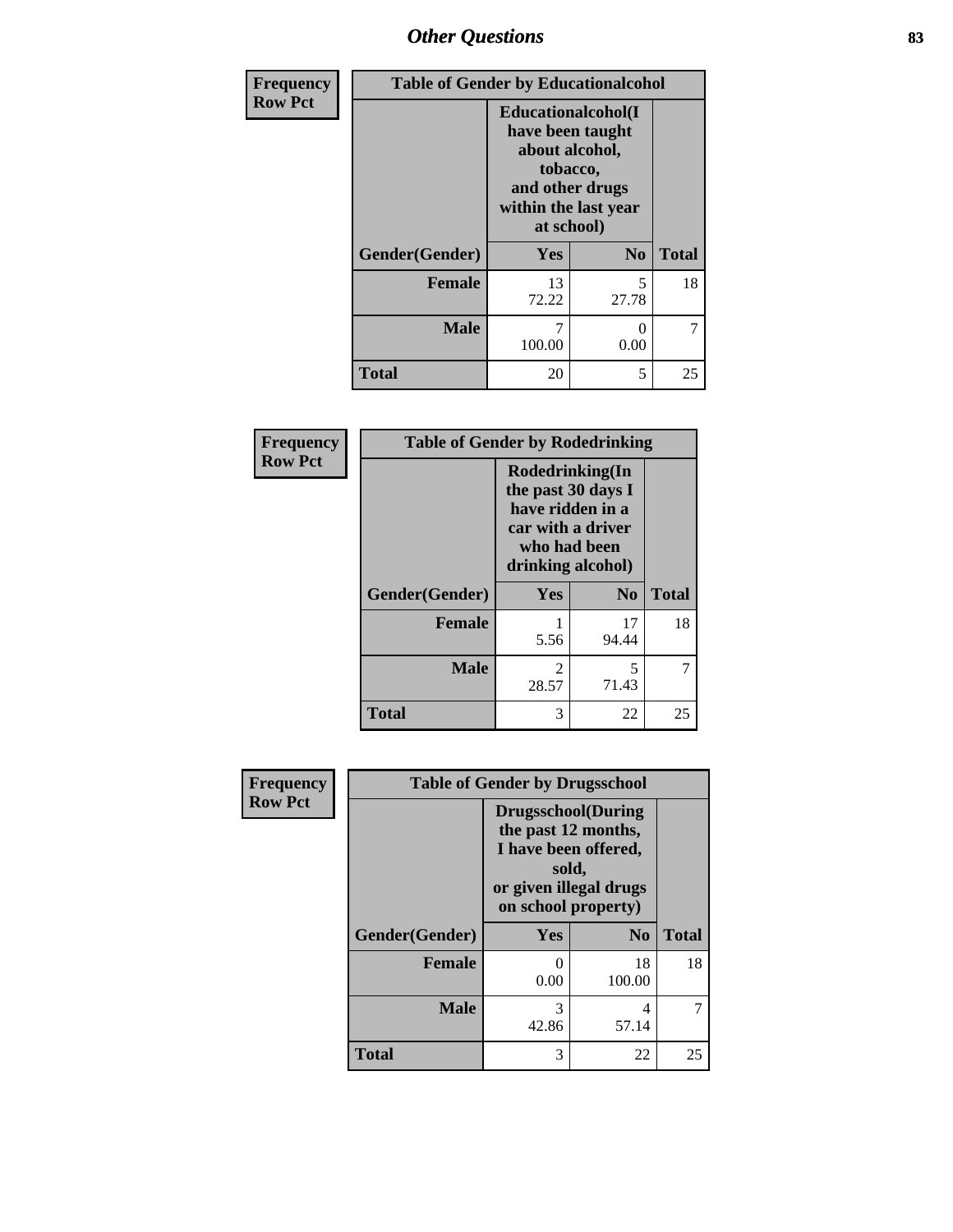*Other Questions* **84**

| Frequency      | <b>Table of Gender by Bingedrinking</b> |                                                                                                                          |                  |              |
|----------------|-----------------------------------------|--------------------------------------------------------------------------------------------------------------------------|------------------|--------------|
| <b>Row Pct</b> |                                         | <b>Bingedrinking</b> (I<br>have drunk five<br>or more drinks of<br>alcohol at one<br>sitting during the<br>last 30 days) |                  |              |
|                | Gender(Gender)                          | 0 Days                                                                                                                   | 1 or 2<br>days   | <b>Total</b> |
|                | <b>Female</b>                           | 18<br>100.00                                                                                                             | $\Omega$<br>0.00 | 18           |
|                | <b>Male</b>                             | 6<br>85.71                                                                                                               | 14.29            | 7            |
|                | <b>Total</b>                            | 24                                                                                                                       |                  | 25           |

| Frequency      | <b>Table of Gender by Educationaids</b> |                                                                                                 |            |              |
|----------------|-----------------------------------------|-------------------------------------------------------------------------------------------------|------------|--------------|
| <b>Row Pct</b> |                                         | <b>Educationaids</b> (I<br>have been taught<br>about HIV/AIDS<br>at school in the<br>past year) |            |              |
|                | Gender(Gender)                          | Yes                                                                                             | $\bf N_0$  | <b>Total</b> |
|                | <b>Female</b>                           | 12<br>66.67                                                                                     | 6<br>33.33 | 18           |
|                | <b>Male</b>                             | 4<br>57.14                                                                                      | 3<br>42.86 |              |
|                | <b>Total</b>                            | 16                                                                                              | 9          | 25           |

| <b>Frequency</b> | <b>Table of Gender by Suicideconsider</b> |                 |                |              |
|------------------|-------------------------------------------|-----------------|----------------|--------------|
| <b>Row Pct</b>   |                                           | Suicideconsider |                |              |
|                  | Gender(Gender)                            | Yes             | N <sub>0</sub> | <b>Total</b> |
|                  | <b>Female</b>                             | 5.56            | 17<br>94.44    | 18           |
|                  | <b>Male</b>                               | 0.00            | 100.00         |              |
|                  | <b>Total</b>                              |                 | 24             | 25           |